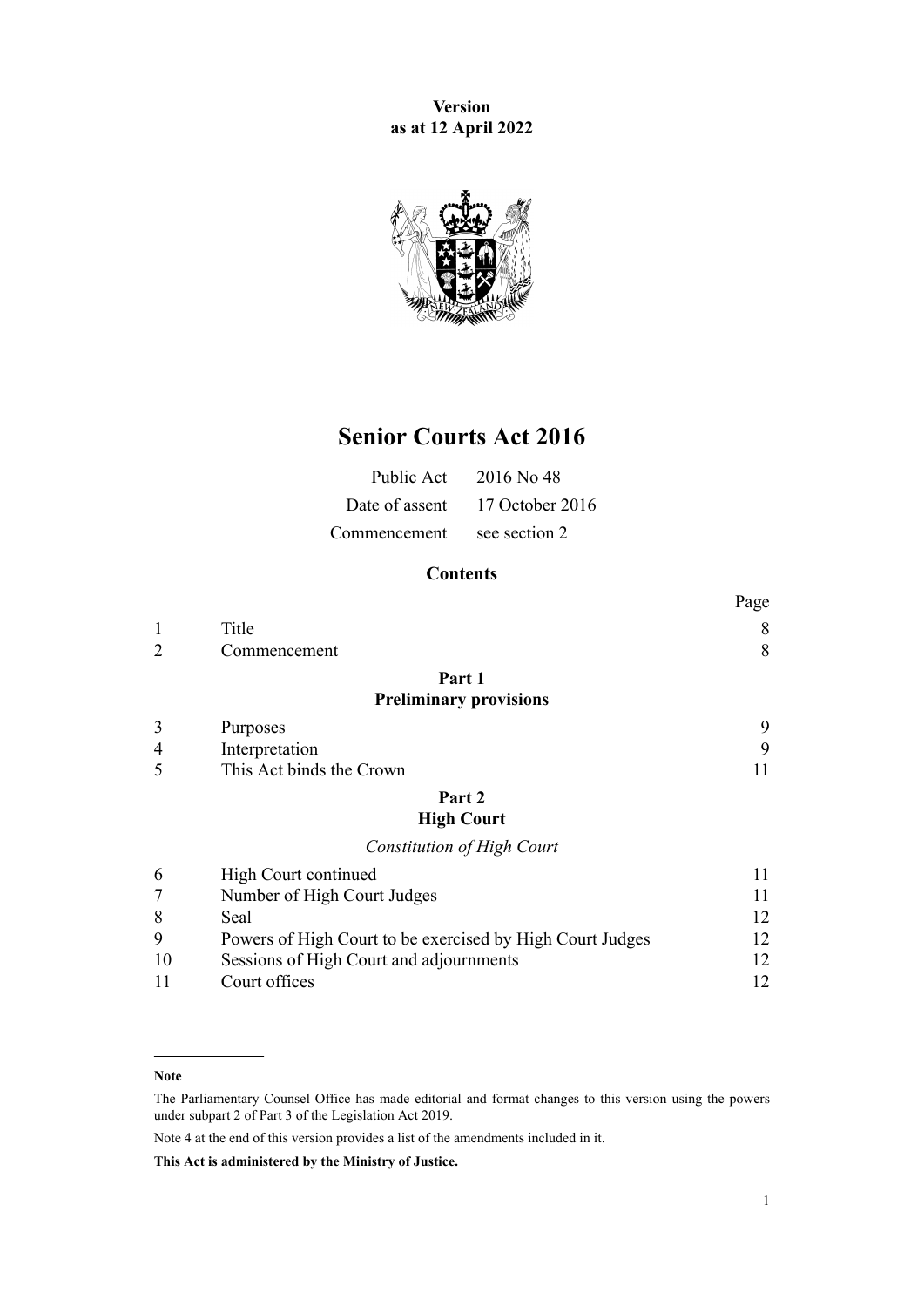|                               | Version as at |
|-------------------------------|---------------|
| <b>Senior Courts Act 2016</b> | 12 April 2022 |

# *[Jurisdiction of High Court](#page-12-0)*

| 12       | Jurisdiction of High Court                                                                                | 13       |
|----------|-----------------------------------------------------------------------------------------------------------|----------|
| 13       | Power to award damages as well as, or in substitution for,                                                | 14       |
|          | injunction or specific performance                                                                        |          |
| 14       | Jurisdiction in relation to persons who lack competence to manage<br>their affairs                        | 14       |
| 15       | When civil proceeding to be tried before Judge alone                                                      | 14       |
| 16       | Certain civil proceedings may be tried by High Court Judge with<br>jury                                   | 14       |
| 17<br>18 | Question of foreign law must be decided by High Court Judge<br>Proceedings in place of writs              | 15<br>15 |
|          | Panels of Judges                                                                                          |          |
| 19       | Panels                                                                                                    | 16       |
|          | Jurisdiction of Associate Judges                                                                          |          |
| 20       | Associate Judge may exercise certain powers of High Court                                                 | 17       |
| 21       | Ancillary powers of Associate Judge                                                                       | 18       |
| 22       | Rules conferring on Associate Judges specified jurisdiction and<br>powers of High Court Judge in chambers | 18       |
| 23       | Application of provisions relating to witnesses and contempt                                              | 19       |
| 24       | No power to order committal, attachment, or arrest                                                        | 19       |
| 25       | Power to act as referee                                                                                   | 19       |
| 26       | Transfer of proceeding to High Court Judge                                                                | 19       |
| 27       | Appeals against decisions of Associate Judges                                                             | 20       |
| 28       | Immunity of Associate Judges                                                                              | 20       |
| 29       | Jurisdiction of High Court Judges not affected                                                            | 20       |
|          | Commissioners for oaths, affidavits, and affirmations                                                     |          |
| 30       | Power to appoint Commissioners                                                                            | 20       |
| 31       | Effect of oath, affidavit, or affirmation                                                                 | 20       |
| 32       | Revocation of commission                                                                                  | 21       |
|          | Registrars, Sheriffs, and officers of High Court                                                          |          |
| 33       | Appointment of Registrars, Deputy Registrars, and other officers<br>of High Court                         | 21       |
| 34       | Powers of Registrars                                                                                      | 21       |
| 35       | Sheriffs                                                                                                  | 21       |
| 36       | Powers of Sheriffs                                                                                        | 21       |
| 37       | Sheriff not to act as lawyer or agent                                                                     | 22       |
| 38       | Service of process when Sheriff disqualified                                                              | 22       |
| 39       | Persons arrested by Sheriffs may be committed to prison at once                                           | 22       |
|          | Miscellaneous matters                                                                                     |          |
| 40       | Arrest of defendant about to leave New Zealand                                                            | 22       |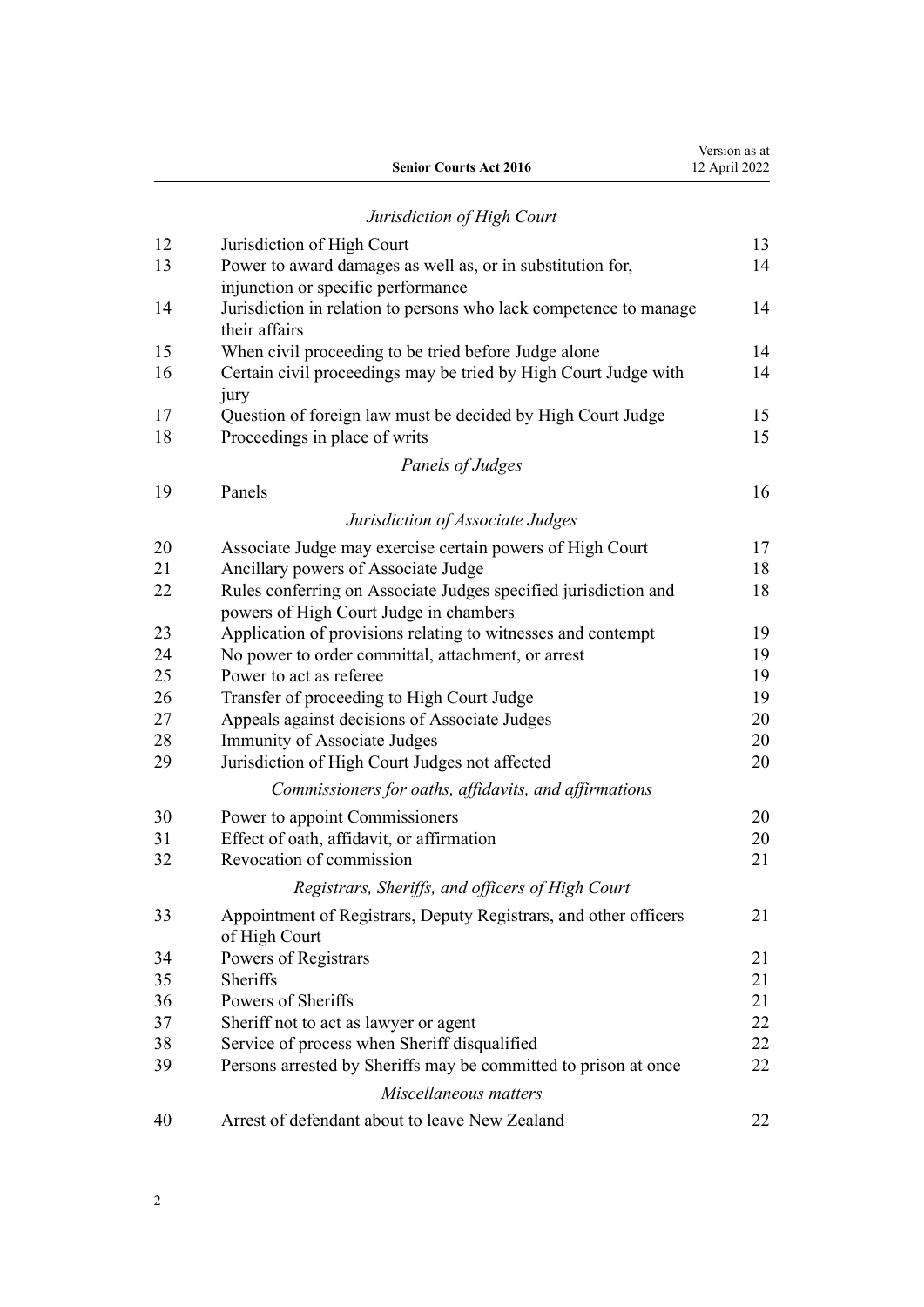| Version as at |                                                                                                        |    |
|---------------|--------------------------------------------------------------------------------------------------------|----|
| 12 April 2022 | <b>Senior Courts Act 2016</b>                                                                          |    |
| 41            | Witness not required to attend hearing of civil proceeding unless<br>allowances and expenses paid      | 23 |
| 42            | Failure of witness to attend                                                                           | 24 |
| 43            | Refusal to give evidence                                                                               | 24 |
| 44            | High Court may require person to undergo medical examination                                           | 24 |
|               | Part 3                                                                                                 |    |
|               | <b>Court of Appeal</b>                                                                                 |    |
|               | Constitution                                                                                           |    |
| 45            | Court of Appeal continued                                                                              | 25 |
| 46            | Seal                                                                                                   | 25 |
| 47            | Court of Appeal to sit in divisions                                                                    | 26 |
| 48            | Composition of divisions                                                                               | 26 |
| 49            | Powers exercisable by Judges                                                                           | 26 |
| 50            | Court of Appeal to sit as full court in certain cases                                                  | 27 |
| 51            | Cases of sufficient significance for full court                                                        | 28 |
| 52            | Authority of High Court Judges to act as Judges of Court of<br>Appeal                                  | 28 |
| 53            | Judgment of Court of Appeal                                                                            | 28 |
| 54            | Sessions of Court of Appeal                                                                            | 28 |
| 55            | Adjournments                                                                                           | 29 |
|               | <b>Jurisdiction</b>                                                                                    |    |
| 56            | Jurisdiction                                                                                           | 29 |
| 57            | Court of Appeal may remit proceeding to High Court                                                     | 30 |
| 58            | Judgment of Court of Appeal may be enforced by High Court                                              | 30 |
| 59            | Transfer of civil proceeding from High Court to Court of Appeal                                        | 30 |
| 60            | Appeals against decisions of High Court on appeal from District<br>Court, Family Court, or Youth Court | 31 |
| 61            | Reasons for granting or refusing leave to appeal                                                       | 31 |
| 62            | Procedure if Judges absent                                                                             | 31 |
|               | Registrar and other officers of Court of Appeal                                                        |    |
| 63            | Appointment of Registrar, Deputy Registrars, and other officers of<br>Court of Appeal                  | 32 |
| 64            | Powers of Registrar and Deputy Registrars                                                              | 32 |
|               | Part 4                                                                                                 |    |
|               | <b>Supreme Court</b>                                                                                   |    |
|               | Preliminary matters                                                                                    |    |
| 65            | Interpretation                                                                                         | 33 |
|               | <b>Constitution of Supreme Court</b>                                                                   |    |
| 66            | Supreme Court continued                                                                                | 34 |
| 67            | Seal                                                                                                   | 34 |
|               |                                                                                                        |    |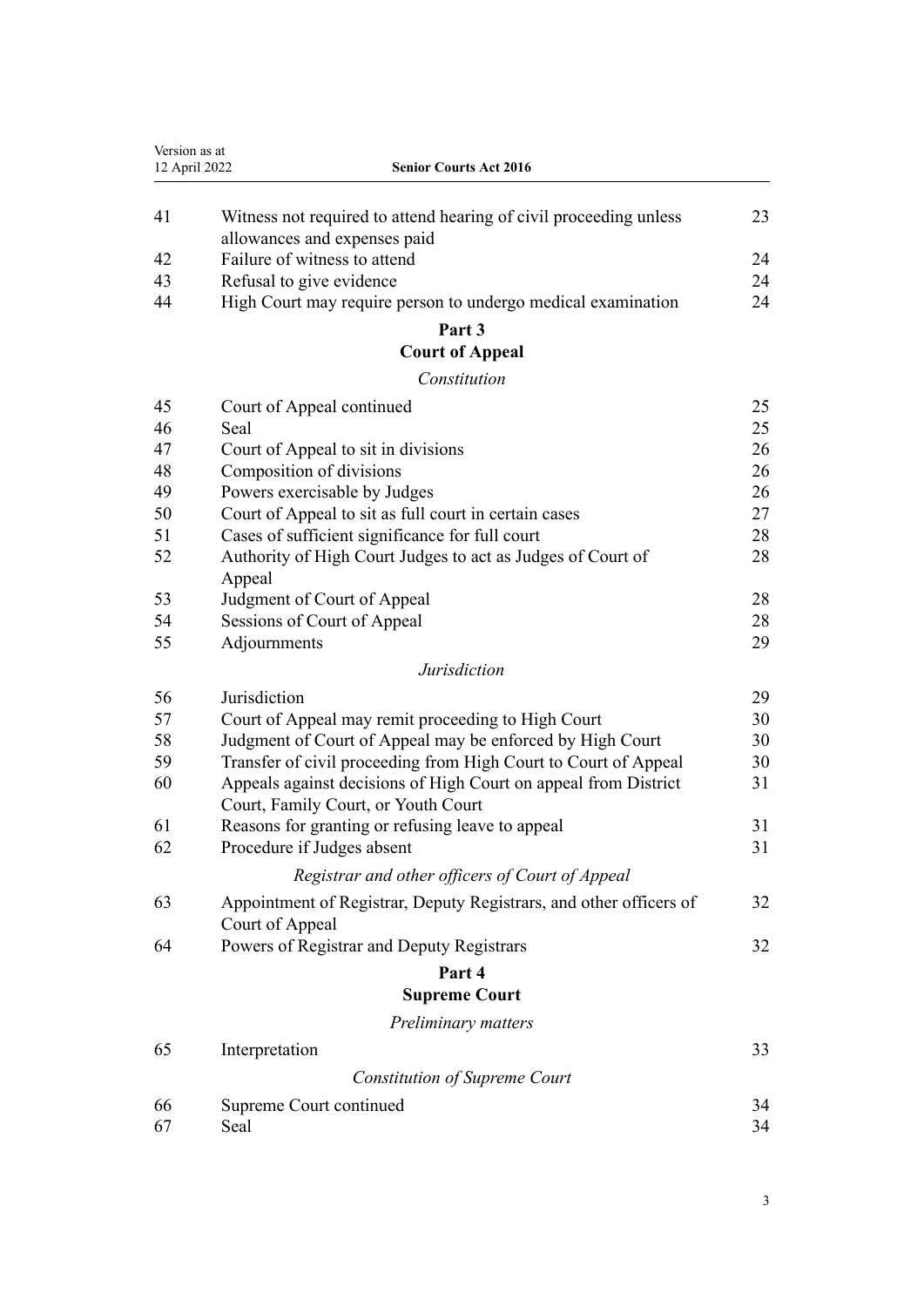|    | <b>Senior Courts Act 2016</b>                                                                          | Version as at<br>12 April 2022 |
|----|--------------------------------------------------------------------------------------------------------|--------------------------------|
|    | Jurisdiction of Supreme Court                                                                          |                                |
| 68 | Appeals against decisions of Court of Appeal in civil proceedings                                      | 34                             |
| 69 | Appeals against decisions of High Court in civil proceedings                                           | 35                             |
| 70 | Appeals against decisions of other courts in civil proceedings                                         | 35                             |
| 71 | Appeals against decisions in criminal proceedings                                                      | 35                             |
| 72 | Procedural requirements                                                                                | 35                             |
|    | Leave to appeal                                                                                        |                                |
| 73 | Appeals to be by leave                                                                                 | 35                             |
| 74 | Criteria for leave to appeal                                                                           | 36                             |
| 75 | No direct appeal from court other than Court of Appeal unless<br>exceptional circumstances established | 36                             |
| 76 | Applications for leave                                                                                 | 36                             |
| 77 | Court to state reasons for refusal to give leave                                                       | 37                             |
|    | Powers and judgments of Supreme Court                                                                  |                                |
| 78 | Appeals to proceed by way of rehearing                                                                 | 37                             |
| 79 | General powers                                                                                         | 37                             |
| 80 | Power to remit proceeding                                                                              | 38                             |
| 81 | Exercise of powers of court                                                                            | 38                             |
| 82 | Orders and directions on interlocutory applications may be made<br>or given by 1 Judge                 | 38                             |
| 83 | Presiding Judge                                                                                        | 39                             |
| 84 | Procedure if Judges absent                                                                             | 39                             |
| 85 | Judgment of Supreme Court                                                                              | 40                             |
| 86 | Decisions of Supreme Court may be enforced by High Court                                               | 40                             |
|    | Registrar and other officers of Supreme Court                                                          |                                |
| 87 | Appointment of Registrar, Deputy Registrar, and other officers of<br>Supreme Court                     | 40                             |
| 88 | Powers of Registrar                                                                                    | 40                             |
|    | Part 5                                                                                                 |                                |
|    | <b>Senior court Judges</b>                                                                             |                                |
|    | <b>Head Judges</b>                                                                                     |                                |
| 89 | Head of New Zealand judiciary                                                                          | 40                             |
| 90 | Head of Supreme Court                                                                                  | 40                             |
| 91 | Head of Court of Appeal                                                                                | 41                             |
| 92 | Head of High Court                                                                                     | 41                             |
|    | Judicial appointment process                                                                           |                                |
| 93 | Attorney-General to publish information concerning judicial<br>appointment process                     | 41                             |
|    | Eligibility for appointment                                                                            |                                |
| 94 | Eligibility for appointment as Judge or Associate Judge                                                | 41                             |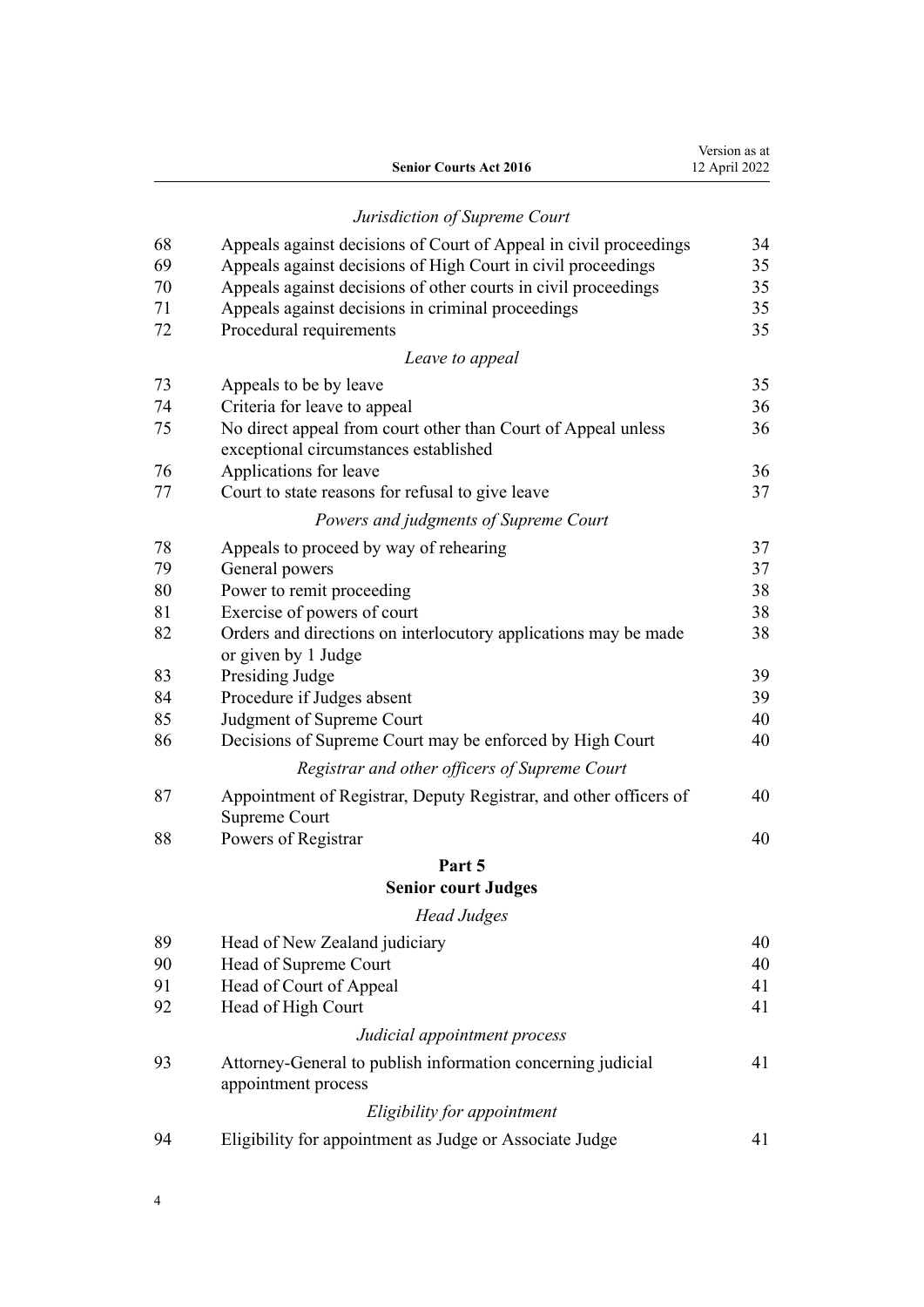| Version as at<br>12 April 2022 | <b>Senior Courts Act 2016</b>                                                       |    |
|--------------------------------|-------------------------------------------------------------------------------------|----|
|                                |                                                                                     |    |
| 95                             | Eligibility for appointment as Court of Appeal Judge                                | 42 |
| 96                             | Eligibility for appointment as Supreme Court Judge                                  | 42 |
| 97                             | Eligibility for appointment as Chief High Court Judge                               | 42 |
| 98                             | Eligibility for appointment as President of Court of Appeal                         | 43 |
| 99                             | Eligibility for appointment as Chief Justice                                        | 43 |
|                                | Appointments                                                                        |    |
| 100                            | Judges appointed by Governor-General                                                | 43 |
| 101                            | Appointment as permanent Judge                                                      | 44 |
| 102                            | High Court Judge or Associate Judge may not hold lower judicial<br>office           | 44 |
| 103                            | Court of Appeal Judge continues as Judge of High Court                              | 44 |
| 104                            | Supreme Court Judge continues as Judge of High Court but no<br>other court          | 44 |
| 105                            | Terms and conditions of appointment not to be changed without<br>consent            | 45 |
|                                | Part-time Judges                                                                    |    |
| 106                            | Attorney-General may authorise Judges to sit part-time                              | 45 |
|                                | <b>Acting Judges</b>                                                                |    |
| 107                            | <b>Acting Chief Justice</b>                                                         | 45 |
| 108                            | Acting President of Court of Appeal                                                 | 46 |
| 109                            | Acting Chief High Court Judge                                                       | 46 |
| 110                            | Appointment of acting Judges of Supreme Court by Chief Justice                      | 47 |
| 111                            | Appointment of acting Judges of Supreme Court by Governor-<br>General               | 47 |
| 112                            | Appointment of acting Judges of Court of Appeal                                     | 47 |
| 113                            | Appointment of acting Judges of High Court                                          | 48 |
| 114                            | Appointment of acting Associate Judges                                              | 48 |
| 115                            | Requirements before Attorney-General gives advice on<br>appointment of acting Judge | 49 |
| 116                            | Term of appointment of acting Judges appointed by Governor-<br>General              | 49 |
| 117                            | Term of appointment of acting Associate Judges                                      | 49 |
| 118                            | Jurisdiction, powers, protections, etc, of acting Judges                            | 50 |
| 119                            | Conclusive proof of authority to act                                                | 50 |
|                                | Seniority of Judges                                                                 |    |
| 120                            | Chief Justice most senior Judge                                                     | 50 |
| 121                            | Seniority of Supreme Court Judges                                                   | 50 |
| 122                            | Seniority of Court of Appeal Judges                                                 | 51 |
| 123                            | Seniority of High Court Judges                                                      | 51 |
| 124                            | Permanent Judges senior to acting Judges                                            | 52 |
| 125                            | Seniority of acting Judges                                                          | 52 |
| 126                            | Seniority of Associate Judges                                                       | 52 |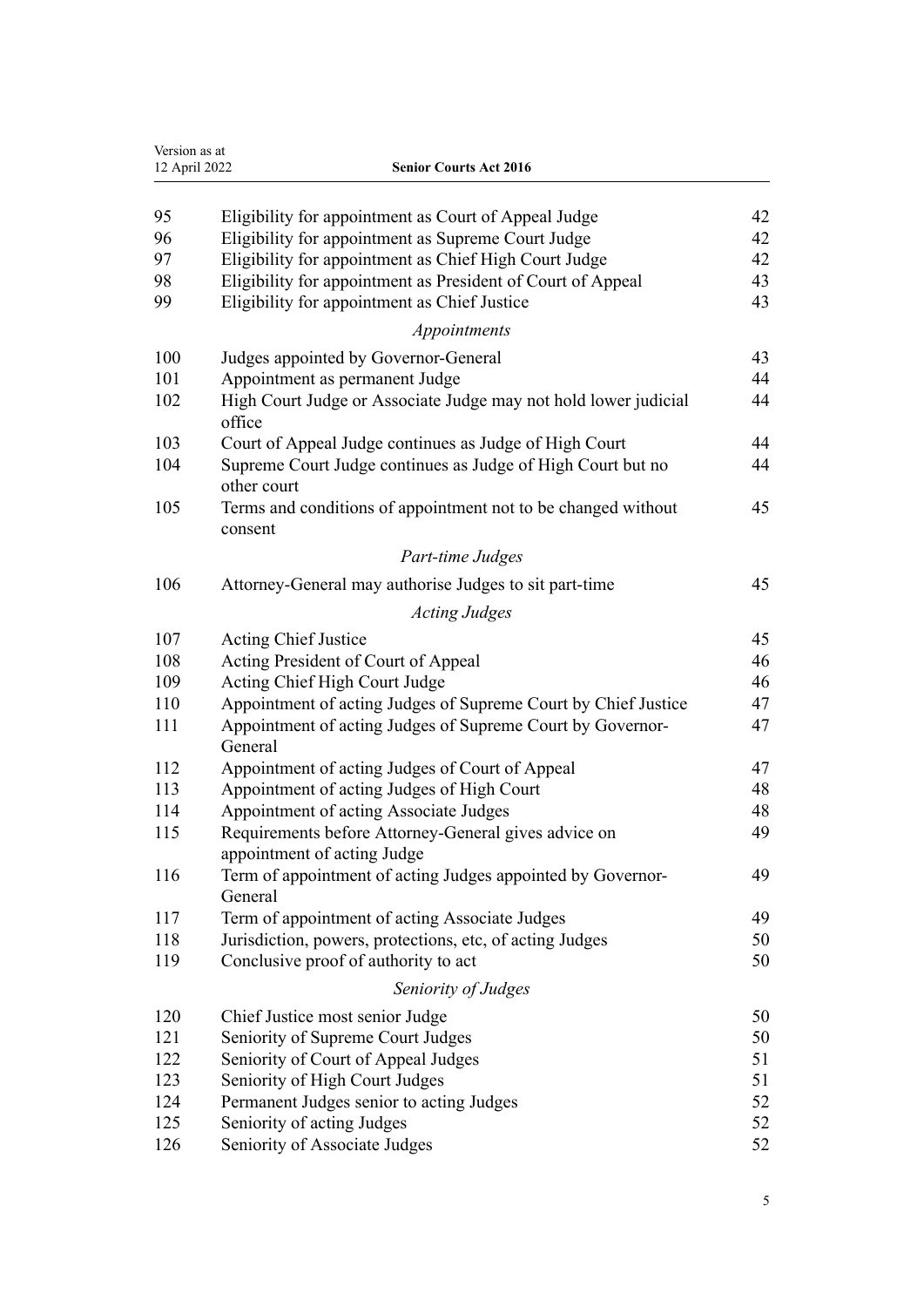|     | Tenure of office                                             |    |
|-----|--------------------------------------------------------------|----|
| 127 | Tenure of Chief Justice                                      | 52 |
| 128 | Tenure of President of Court of Appeal                       | 52 |
| 129 | Tenure of Chief High Court Judge                             | 53 |
| 130 | Tenure of Supreme Court Judges, Court of Appeal Judges, High | 53 |
|     | Court Judges, and Associate Judges                           |    |
| 131 | Resignation                                                  | 54 |

Version as at 12 April 2022

**Senior Courts Act 2016**

| 132 | Governor-General must approve certain resignations        | 54 |
|-----|-----------------------------------------------------------|----|
| 133 | Judges to retire at 70 years                              | 54 |
| 134 | Removal from office                                       | 55 |
|     | Salaries and allowances                                   |    |
| 135 | Remuneration of Judges                                    | 55 |
| 136 | Salaries and allowances of part-time Judges               | 55 |
| 137 | Salaries and allowances of acting Judges                  | 56 |
| 138 | Superannuation of acting Judges                           | 56 |
| 139 | Superannuation or retiring allowances of Associate Judges | 56 |
| 140 | Higher duties allowance                                   | 56 |
| 141 | Salary of Judge not to be reduced                         | 57 |

# *[Restrictions](#page-56-0)*

| 142 | Judge not to undertake other employment or hold other office | 57 |
|-----|--------------------------------------------------------------|----|
| 143 | Protocol relating to activities of Judges                    | 58 |

[Judge not to practise as lawyer](#page-57-0) [58](#page-57-0)

# **[Part 6](#page-58-0)**

# **[Rules of court and miscellaneous provisions](#page-58-0)**

# *[Rules of practice and procedure](#page-58-0)*

| 145 | Purpose of rules of practice and procedure                        | 59 |
|-----|-------------------------------------------------------------------|----|
| 146 | <b>High Court Rules</b>                                           | 59 |
| 147 | High Court Rules part of Act                                      | 59 |
| 148 | Rules of practice and procedure generally                         | 60 |
| 149 | Rules of practice and procedure of High Court                     | 61 |
| 150 | Rules of practice and procedure of Court of Appeal and Supreme    | 61 |
|     | Court                                                             |    |
| 151 | Rules conferring specified jurisdiction and powers of High Court  | 62 |
|     | Judge on Registrars and Deputy Registrars                         |    |
| 152 | Rules of practice and procedure under other Acts                  | 62 |
| 153 | Power to prescribe procedure on applications to High Court, Court | 63 |
|     | of Appeal, or Supreme Court                                       |    |
| 154 | Publication of High Court Rules under Legislation Act 2012        | 63 |
|     | [Repealed]                                                        |    |
| 155 | <b>Rules Committee</b>                                            | 63 |
|     | Regulations                                                       |    |
| 156 | Regulations                                                       | 64 |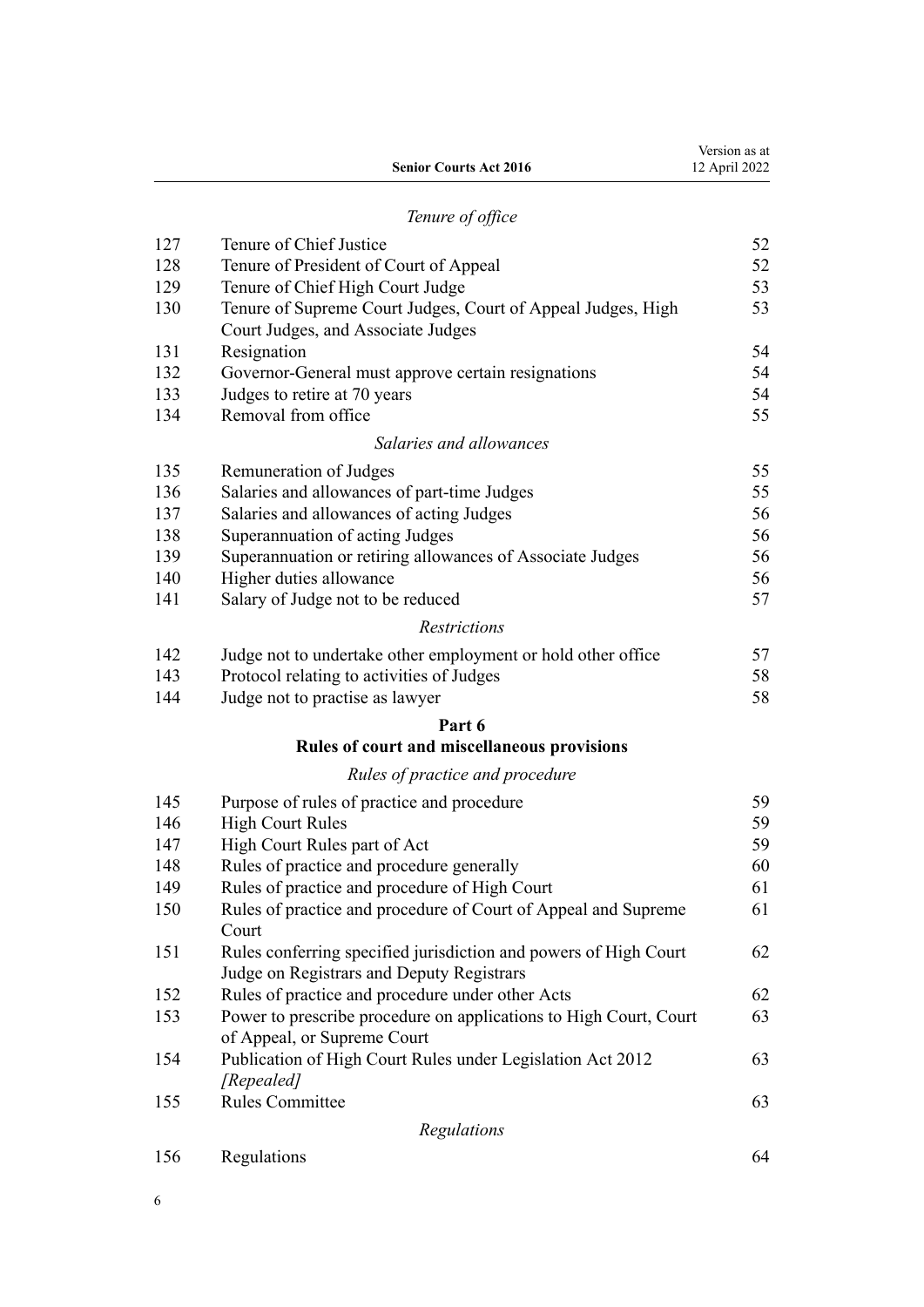| Version as at<br>12 April 2022<br><b>Senior Courts Act 2016</b> |                                                                                          |    |
|-----------------------------------------------------------------|------------------------------------------------------------------------------------------|----|
| 157                                                             | Regulations providing for waiver, etc, of fees                                           | 65 |
| 158                                                             | Postponement of fees                                                                     | 66 |
| 159                                                             | Manner in which section 157 or 158 applications to be made                               | 66 |
| 160                                                             | Review of Registrar's decision concerning fees                                           | 66 |
| 161                                                             | Judge or Registrar may waive certain fees                                                | 67 |
|                                                                 | Costs                                                                                    |    |
| 162                                                             | Jurisdiction of court to award costs in all cases                                        | 67 |
|                                                                 | Appointment of technical advisers                                                        |    |
| 163                                                             | Court of Appeal and Supreme Court may appoint technical<br>advisers                      | 67 |
| 164                                                             | Appointment and other matters                                                            | 68 |
|                                                                 | Contempt                                                                                 |    |
|                                                                 | [Repealed]                                                                               |    |
| 165                                                             | Contempt of court [Repealed]                                                             | 68 |
|                                                                 | Restriction on commencing or continuing proceeding                                       |    |
| 166                                                             | Judge may make order restricting commencement or continuation<br>of proceeding           | 69 |
| 167                                                             | Grounds for making section 166 order                                                     | 69 |
| 168                                                             | Terms of section 166 order                                                               | 70 |
| 169                                                             | Procedure and appeals relating to section 166 orders                                     | 70 |
|                                                                 | Reserved judgments                                                                       |    |
| 170                                                             | Reserved judgments                                                                       | 71 |
|                                                                 | Recusal                                                                                  |    |
| 171                                                             | Recusal guidelines                                                                       | 71 |
|                                                                 | Foreign creditors                                                                        |    |
| 172                                                             | Memorials of judgments obtained out of New Zealand may be<br>registered                  | 72 |
|                                                                 | Access to information                                                                    |    |
| 173                                                             | Access to court information, judicial information, or Ministry of<br>Justice information | 73 |
| 174                                                             | Sharing of permitted information with other agencies                                     | 73 |
| 175                                                             | Requirements that Registrars disclose information                                        | 74 |
|                                                                 | Payment of fees collected                                                                |    |
| 176                                                             | Fees to be paid into Crown Bank Account                                                  | 74 |
|                                                                 | Provisions and rules of general application                                              |    |
| 177                                                             | Judicial officers to continue in office to complete proceedings                          | 74 |
| 178                                                             | Costs where intervener or counsel assisting court appears                                | 75 |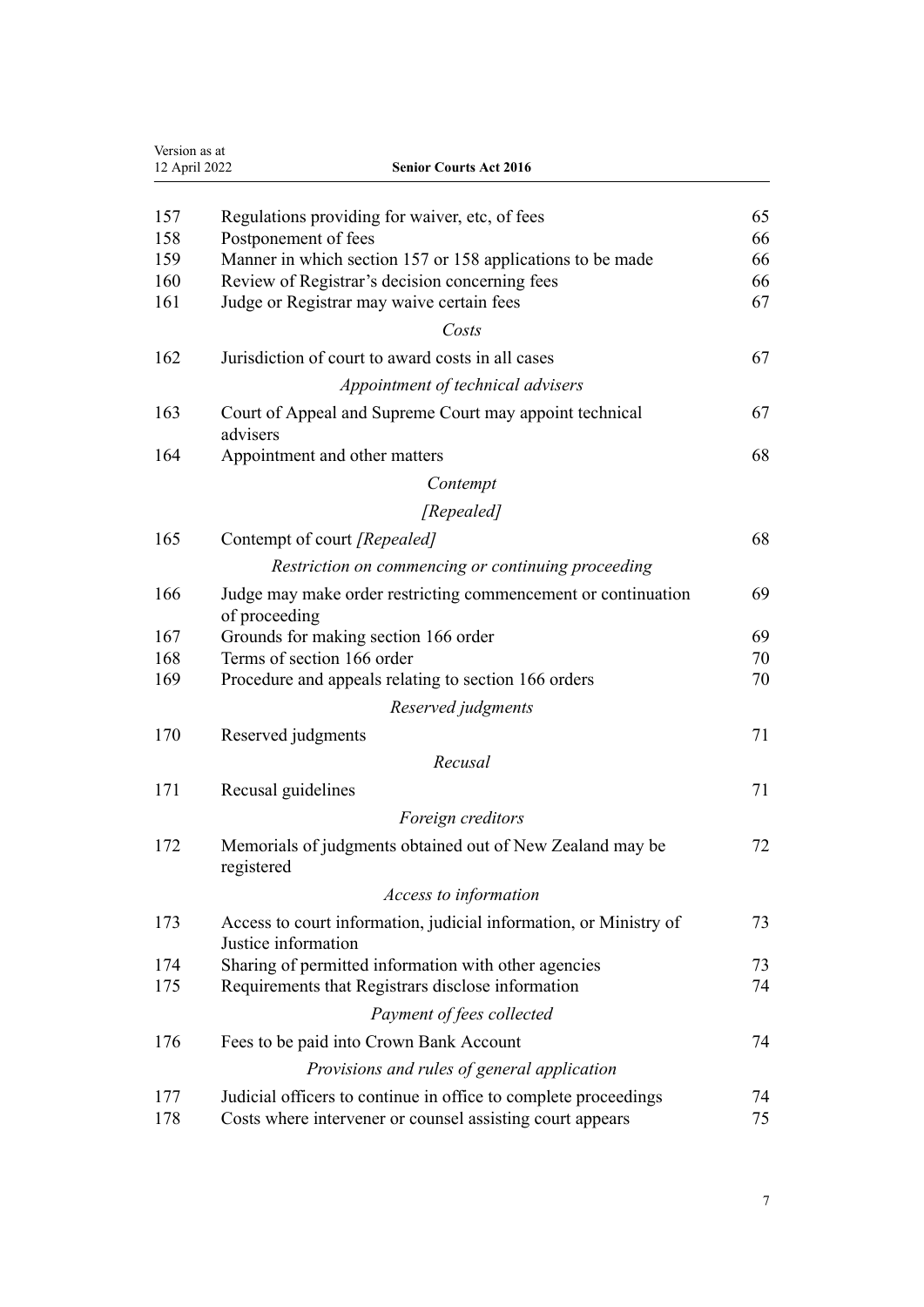<span id="page-7-0"></span>

| s 1 | <b>Senior Courts Act 2016</b>                                                                                      | Version as at<br>12 April 2022 |
|-----|--------------------------------------------------------------------------------------------------------------------|--------------------------------|
| 179 | Judgment against one of several persons jointly liable not a bar to<br>action against others                       | 75                             |
| 180 | Rules of equity prevail over rules of common law                                                                   | 76                             |
|     | Discharge of jurors                                                                                                |                                |
| 181 | Discharge of juror or jury                                                                                         | 76                             |
|     | Repeals, revocations, consequential amendments, and savings and<br>transitional provisions                         |                                |
| 182 | Repeals                                                                                                            | 76                             |
| 183 | Consequential amendments                                                                                           | 76                             |
| 184 | Regulations continued                                                                                              | 76                             |
| 185 | Rules continued                                                                                                    | 77                             |
| 186 | Transitional provisions                                                                                            | 77                             |
|     | <b>Schedule 1</b><br><b>Consequential amendments to High Court Rules 2016</b>                                      | 78                             |
|     | <b>Schedule 2</b><br>Categories of information for purposes of sections 173 and 174                                | 86                             |
|     | <b>Schedule 3</b><br><b>Consequential amendments relating to Senior Courts</b>                                     | 89                             |
|     | <b>Schedule 4</b><br>Consequential amendments relating to new publishing<br>requirements for High Court Rules, etc | 101                            |
|     | <b>Schedule 5</b><br><b>Transitional provisions relating to Senior Courts</b>                                      | 110                            |

# **The Parliament of New Zealand enacts as follows:**

**1 Title**

This Act is the Senior Courts Act 2016.

# **2 Commencement**

- (1) This Act comes into force on 1 March 2017.
- (2) Subsection (1) applies with the following exceptions:
	- (a) the following provisions come into force on the day after the date of Royal assent:
		- (i) [section 4](#page-8-0), in relation to the definition of **High Court Rules**:
		- (ii) [sections 147 to 155](#page-58-0):
		- (iii) [sections 173](#page-72-0) and [174:](#page-72-0)
		- $(iv)$  [section 182\(1\)](#page-75-0):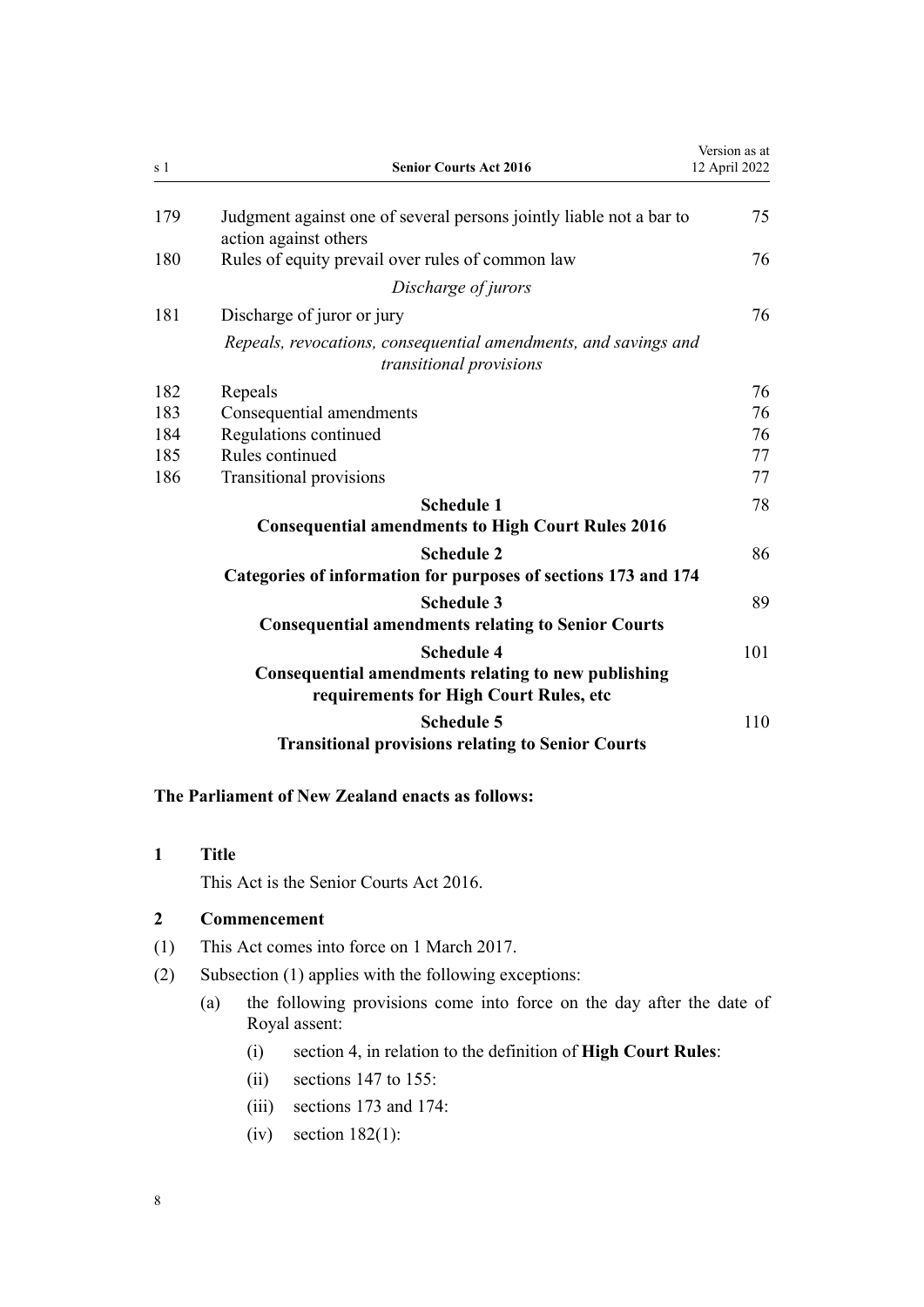- <span id="page-8-0"></span>(v) section  $183(c)$ :
- (vi) [section 185:](#page-76-0)
- (vii) [Schedule 2:](#page-85-0)
- (viii) [Schedule 4:](#page-100-0)
- (b) [section 182\(4\)](#page-75-0) comes into force on 1 January 2018.

# **Part 1 Preliminary provisions**

#### **3 Purposes**

- (1) The purposes of this Act are to—
	- (a) consolidate in a single statute the provisions of the [Judicature Act 1908](http://legislation.govt.nz/pdflink.aspx?id=DLM144692) and the [Supreme Court Act 2003;](http://legislation.govt.nz/pdflink.aspx?id=DLM214027) and
	- (b) continue the High Court, the Court of Appeal, and the Supreme Court, and provide for their—
		- (i) constitution and jurisdiction; and
		- (ii) practice and procedure; and
		- (iii) judicial and other officers, including their—
			- (A) selection; and
			- (B) appointment and conditions; and
	- (c) make provision for any other related matters; and
	- (d) improve the transparency of court arrangements in a manner consistent with judicial independence.
- (2) Nothing in this Act affects New Zealand's continuing commitment to the rule of law and the sovereignty of Parliament.

#### **4 Interpretation**

(1) In this Act, unless the context otherwise requires,—

**Associate Judge** means an Associate Judge of the High Court

#### **Chief High Court Judge**—

- (a) means the person holding that office under [section 100](#page-42-0); and
- (b) includes a Judge of the High Court acting in place of the Chief High Court Judge under [section 109](#page-45-0)

**Chief Justice** means the Chief Justice of New Zealand holding office under [section 100](#page-42-0)

**Court of Appeal** means the Court of Appeal of New Zealand continued under [section 45](#page-24-0)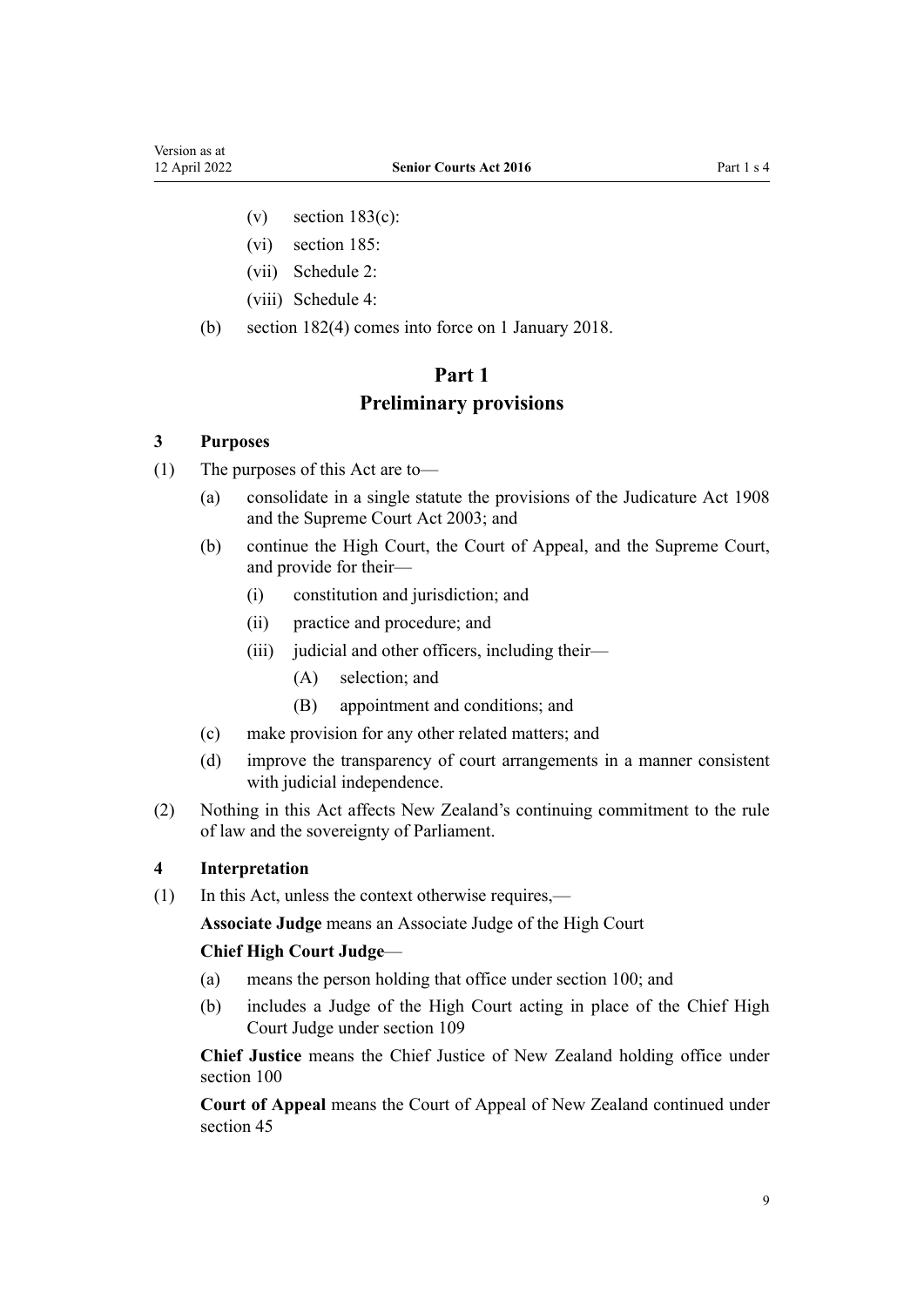**defendant** means a person served or intended to be served with any application to the High Court for the exercise of its civil or criminal jurisdiction

**High Court** means the High Court of New Zealand continued under [section 6](#page-10-0)

**High Court Rules** means the [High Court Rules 2016](http://legislation.govt.nz/pdflink.aspx?id=DLM6959800) that are part of this Act under [section 147](#page-58-0)

#### **interlocutory application**—

- (a) means any application to the High Court in any civil proceedings or criminal proceedings, or intended civil proceedings or intended criminal proceedings, for—
	- (i) an order or a direction relating to a matter of procedure; or
	- (ii) in the case of civil proceedings, for some relief ancillary to that claimed in a pleading; and
- (b) includes an application to review an order made, or a direction given, on any application to which paragraph (a) applies

**Judge** means a Judge of the High Court

**judgment** includes decree

lawyer has the meaning given to it by [section 6](http://legislation.govt.nz/pdflink.aspx?id=DLM364948) of the Lawyers and Conveyancers Act 2006

**medical practitioner** means a health practitioner who is, or is deemed to be, registered with the Medical Council of New Zealand continued by [section](http://legislation.govt.nz/pdflink.aspx?id=DLM204329) [114\(1\)\(a\)](http://legislation.govt.nz/pdflink.aspx?id=DLM204329) of the Health Practitioners Competence Assurance Act 2003 as a practitioner of the profession of medicine

**Minister** means the Minister or Ministers of the Crown who, under the author‐ ity of any warrant or with the authority of the Prime Minister, is or are for the time being responsible for the administration of this Act

**plaintiff** means a person who makes an application (other than an interlocutory application) to the High Court for the exercise of its civil or criminal jurisdic‐ tion

**President of the Court of Appeal** means the Court of Appeal Judge holding office under [section 100](#page-42-0)

**Supreme Court** means the Supreme Court of New Zealand continued under [section 66](#page-33-0)

**working day** means a day that is not—

- (a) a Saturday, a Sunday, Waitangi Day, Good Friday, Easter Monday, Anzac Day, the Sovereign's birthday, Te Rā Aro ki a Matariki/Matariki Observance Day, or Labour Day; or
- (b) the day observed as the anniversary day of the province in which the court is located; or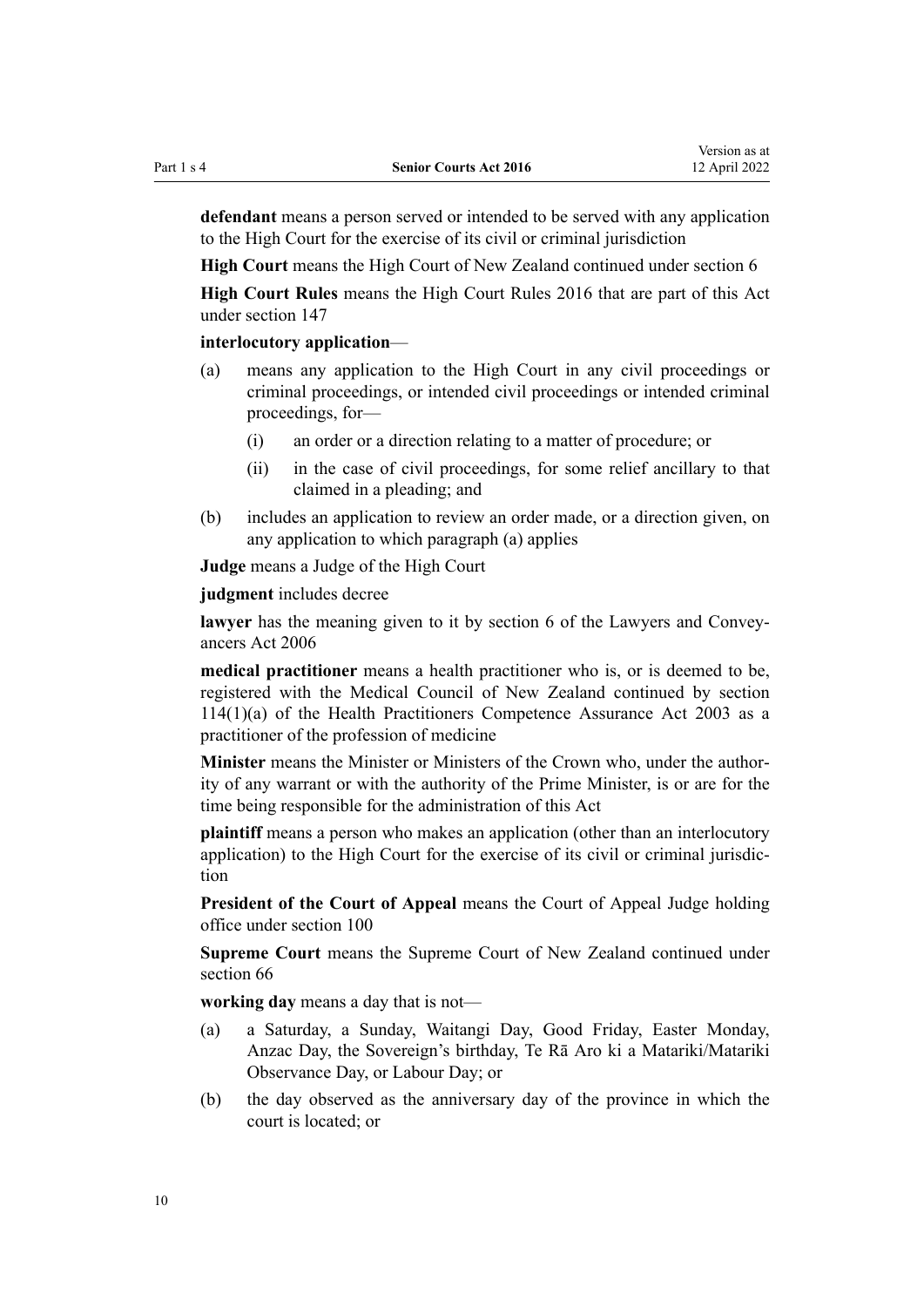- <span id="page-10-0"></span>(c) if Waitangi Day or Anzac Day falls on a Saturday or a Sunday, the fol‐ lowing Monday; or
- (d) a day in the period commencing on 25 December in one year and ending with 15 January in the next year.
- (2) A reference in any enactment to a senior court in New Zealand must, unless the context otherwise requires, be read as a reference to the High Court, the Court of Appeal, or the Supreme Court.
- (3) A reference in any enactment to a senior court of a country other than New Zealand must, unless the context otherwise requires, be read as a reference to a court that has jurisdiction comparable to the jurisdiction of a senior court in New Zealand.

Section 4(1) **working day** paragraph (a): amended, on 12 April 2022, by [wehenga 7](http://legislation.govt.nz/pdflink.aspx?id=LMS557838) o Te Ture mō te Hararei Tūmatanui o te Kāhui o Matariki 2022/[section 7](http://legislation.govt.nz/pdflink.aspx?id=LMS557848) of the Te Kāhui o Matariki Public Holiday Act 2022 (2022 No 14).

## **5 This Act binds the Crown**

This Act binds the Crown.

# **Part 2 High Court**

# *Constitution of High Court*

# **6 High Court continued**

- (1) There continues to be a High Court of New Zealand.
- (2) The High Court consists of—
	- (a) the Chief Justice of New Zealand; and
	- (b) the other High Court Judges who are from time to time appointed.
- (3) The High Court is a court of record.
- (4) The High Court is the same court as the High Court continued by [section 3\(1\)](http://legislation.govt.nz/pdflink.aspx?id=DLM145540) of the Judicature Act 1908.

Compare: 1908 No 89 [s 4\(1\)](http://legislation.govt.nz/pdflink.aspx?id=DLM145542)

# **7 Number of High Court Judges**

- (1) The number of High Court Judges appointed from time to time referred to in section 6(2)(b) may not exceed 55.
- (2) For the purposes of subsection (1),—
	- (a) a permanent Judge who is sitting on a full-time basis counts as 1:
	- (b) a permanent Judge who is sitting on a part-time basis counts as an appro‐ priate fraction of 1:
	- (c) the aggregate number (for example 54.5) must not exceed 55.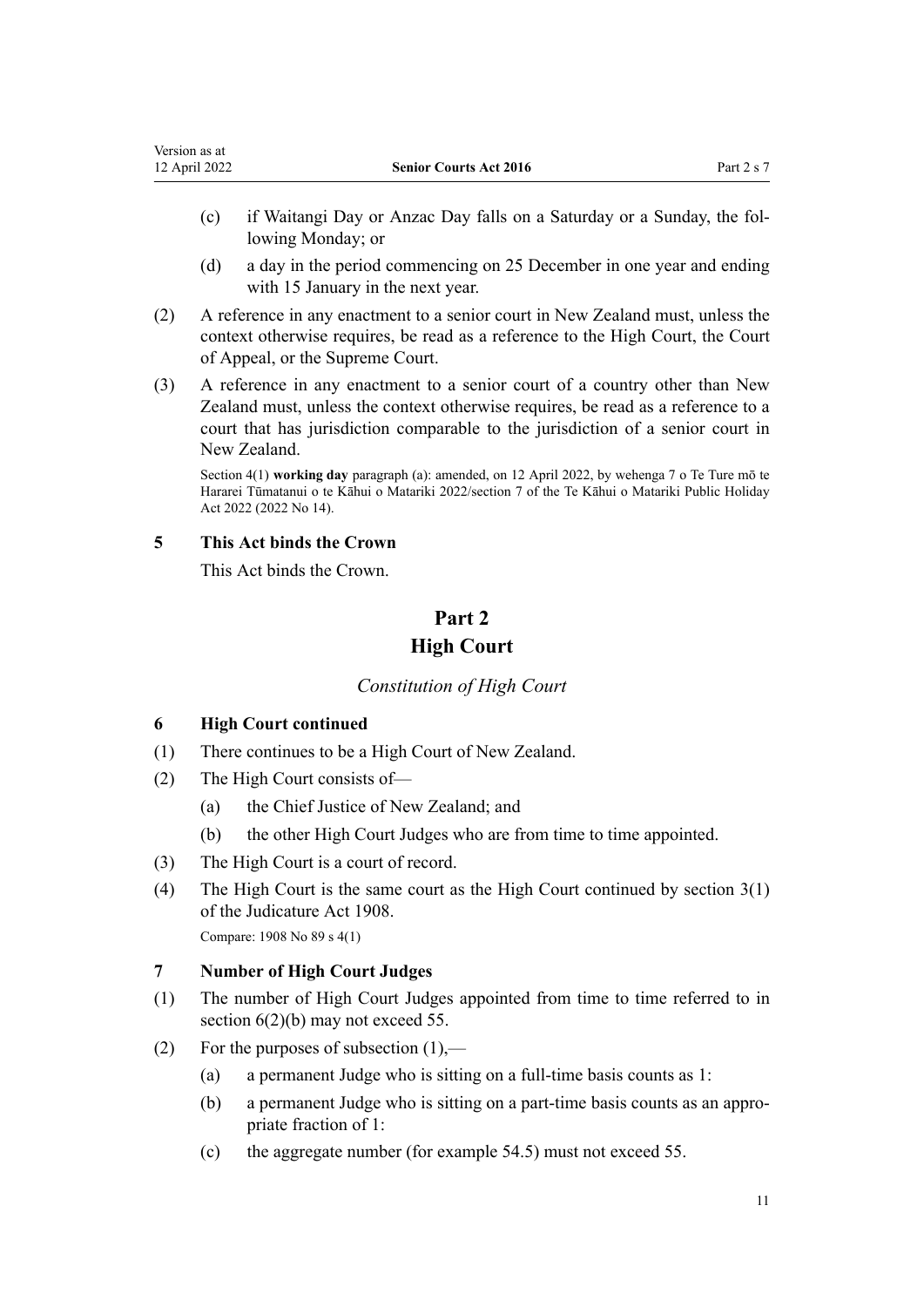- <span id="page-11-0"></span>(3) Despite subsection (1), the Governor-General may appoint more than 55 High Court Judges (**additional Judges**) if the Governor-General thinks that 1 or more additional Judges are required because of—
	- (a) the absence of any Judge on leave preliminary to retirement; or
	- (b) the anticipated absence of any Judge on leave preliminary to retirement.
- (4) The appointment of an additional Judge under subsection (3) must fill the vacancy next occurring in the office of Judge, not being a vacancy filled by an earlier appointment under subsection (3).

#### **8 Seal**

- (1) The High Court must have a seal, and the Registrar of the court is responsible for the seal.
- (2) The seal must be used for sealing judgments, orders, certificates, and any other document issued by the court that must be sealed. Compare: 1908 No 89 [s 50](http://legislation.govt.nz/pdflink.aspx?id=DLM146491)

#### **9 Powers of High Court to be exercised by High Court Judges**

- (1) The powers of the High Court may be exercised in any part of New Zealand by a High Court Judge or 2 or more High Court Judges.
- (2) Subsection (1) is subject to any enactment that—
	- (a) requires the powers of the High Court to be exercised by the full court or by a specified number of High Court Judges; or
	- (b) provides for the appointment of persons other than High Court Judges to sit with the High Court or as members of the court in any specified pro‐ ceeding or class of proceeding.

Compare: 1908 No 89 [s 19](http://legislation.govt.nz/pdflink.aspx?id=DLM145749)

#### **10 Sessions of High Court and adjournments**

- (1) A High Court Judge may hold a session of the High Court at any time and place the Judge thinks fit.
- (2) A High Court Judge may adjourn a session of the High Court to a time and place the Judge thinks fit.
- (3) If a High Court Judge is not present at the time appointed for a session of the court, a Registrar must adjourn the session and may determine the time and place of the next session.

Compare: 1908 No 89 [s 52](http://legislation.govt.nz/pdflink.aspx?id=DLM146623)

# **11 Court offices**

(1) The Governor-General may, by notice in the *Gazette*, declare that an office of the High Court is established at a place and on and after a date stated in the notice.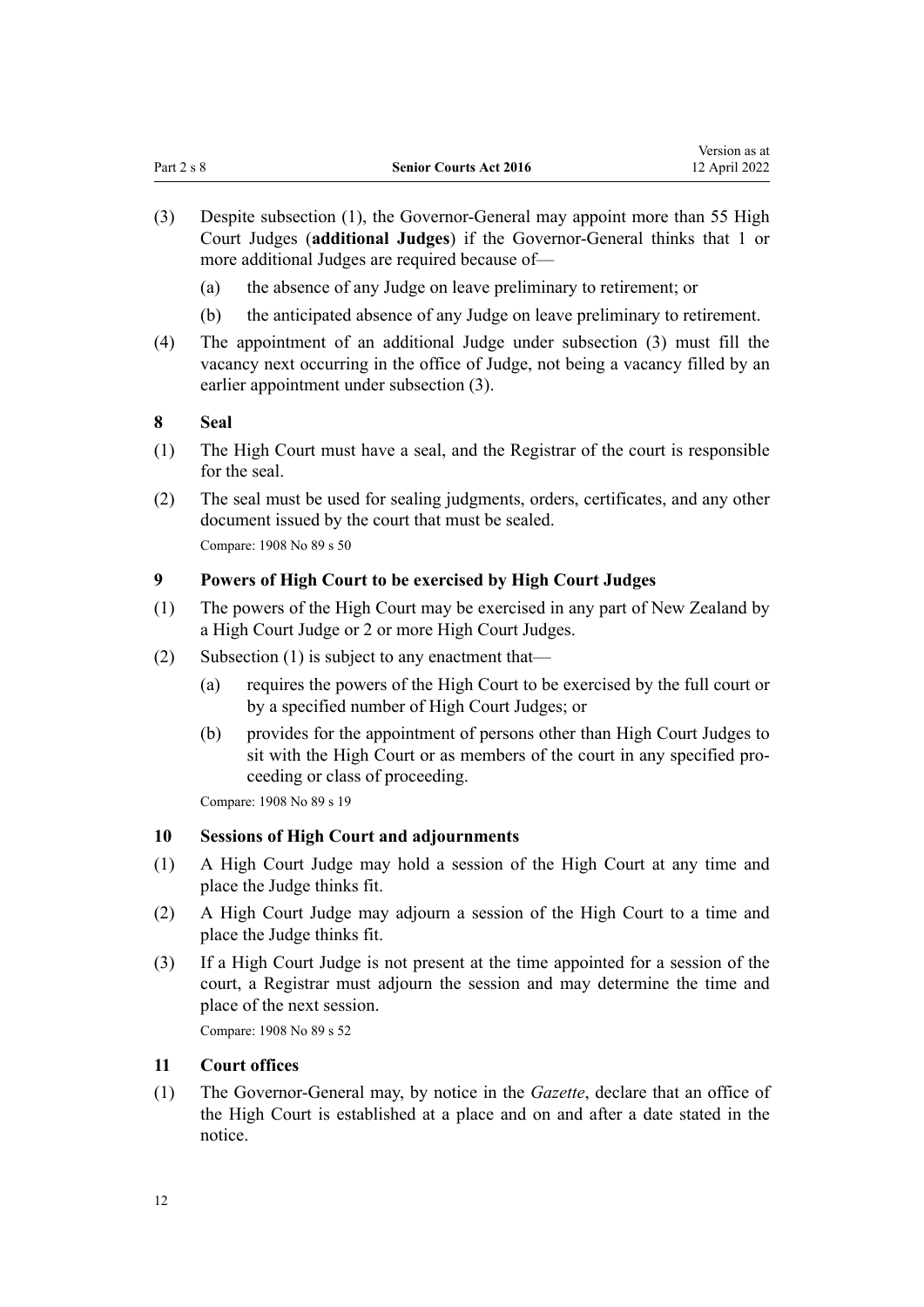- <span id="page-12-0"></span>(2) The Governor-General may, by notice in the *Gazette*, abolish an office of the High Court.
- (3) The following provisions apply on the abolition of an office of the High Court (the **abolished office**):
	- (a) the Minister may direct that the documents and records in the abolished office must be transferred to another office of the court (the **substituted office**):
	- (b) when delivered to the Registrar of the substituted office, the documents and records become subject to the custody of that Registrar:
	- (c) the Registrar of the substituted office may do anything that could under an enactment or a rule have been done by the Registrar of the abolished office:
	- (d) a step in a proceeding that could under an enactment or a rule have been taken in the abolished office may be taken in the substituted office:
	- (e) an act or a thing required or authorised by an enactment or a rule to be done by a person at the abolished office in relation to a proceeding or transaction or document may be done by a person at the substituted office:
	- (f) an address for service given by a party in relation to a proceeding in the abolished office continues to be the address for service of the party, but if the address does not comply with any enactment or rule the party must give a new address for service on first filing a document in the proceed‐ ing in the substituted office:
	- (g) a High Court Judge may—
		- (i) decide a question as to the application of this section or the pro‐ cedure to be followed; and
		- (ii) make any order the Judge thinks fit.

Compare: 1908 No 89 [s 23A](http://legislation.govt.nz/pdflink.aspx?id=DLM145773)

# *Jurisdiction of High Court*

# **12 Jurisdiction of High Court**

The High Court has—

- (a) the jurisdiction that it had on the commencement of this Act; and
- (b) the judicial jurisdiction that may be necessary to administer the laws of New Zealand; and
- (c) the jurisdiction conferred on it by any other Act.

Compare: 1908 No 89 [s 16](http://legislation.govt.nz/pdflink.aspx?id=DLM145728)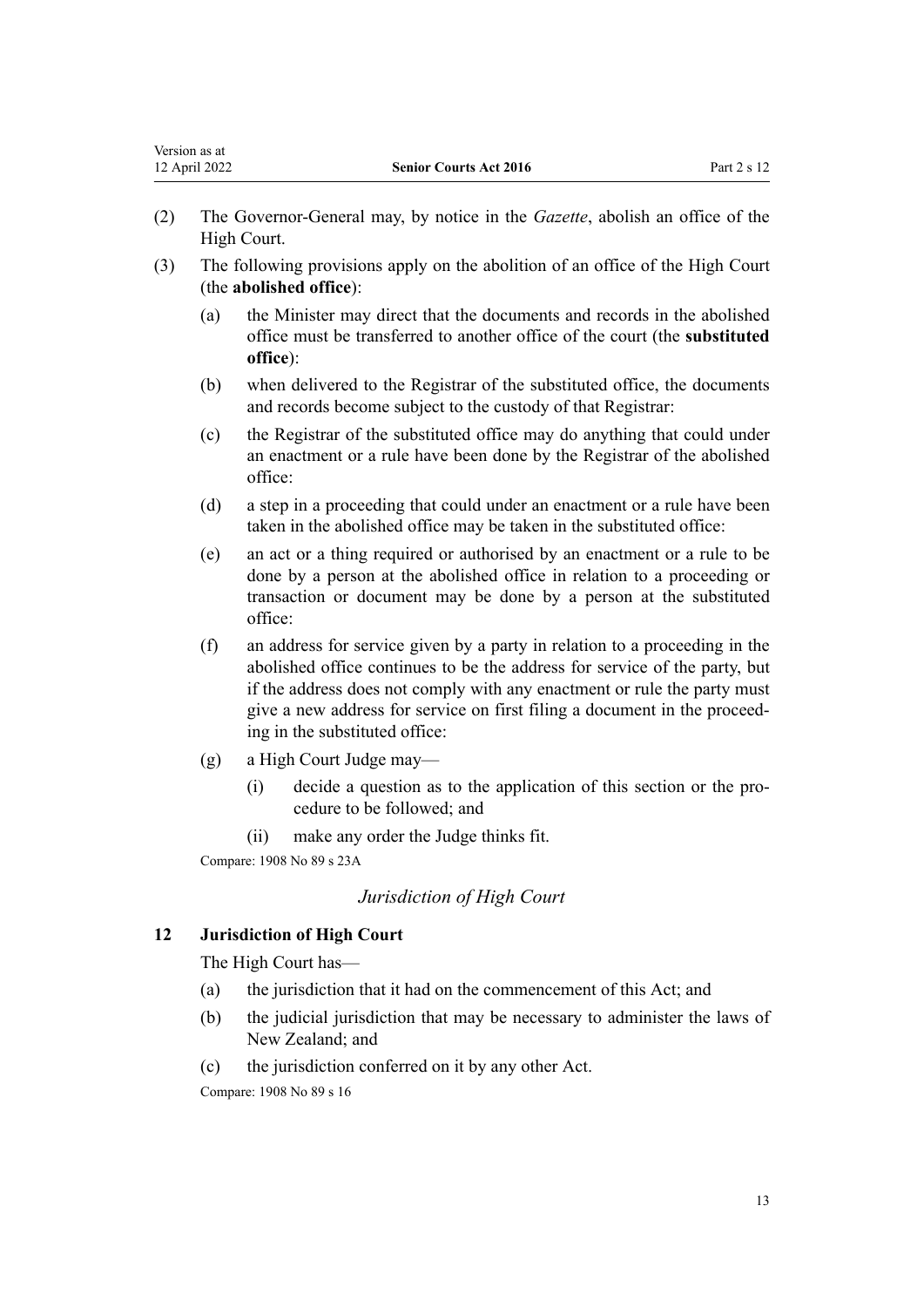# <span id="page-13-0"></span>**13 Power to award damages as well as, or in substitution for, injunction or specific performance**

The High Court may award damages in addition to or in substitution for an injunction or specific performance.

Compare: 1908 No 89 [s 16A](http://legislation.govt.nz/pdflink.aspx?id=DLM145729)

# **14 Jurisdiction in relation to persons who lack competence to manage their affairs**

- (1) The High Court has jurisdiction and control in relation to—
	- (a) mentally impaired persons who, in the opinion of the court, lack wholly or partly the competence to manage their own affairs; and
	- (b) the property and managers of those persons.
- (2) Subsection (1) is subject to other enactments making provision in relation to those persons or their property or managers. Compare: 1908 No 89 [s 17](http://legislation.govt.nz/pdflink.aspx?id=DLM145731)

#### **15 When civil proceeding to be tried before Judge alone**

- (1) A civil proceeding must be tried before a High Court Judge sitting alone.
- (2) This section is subject to section 16. Compare: 1908 No 89 [s 19B](http://legislation.govt.nz/pdflink.aspx?id=DLM145760)

#### **16 Certain civil proceedings may be tried by High Court Judge with jury**

- (1) Any party to a proceeding for defamation, false imprisonment, or malicious prosecution may, on giving notice in accordance with the High Court Rules, require the proceeding to be tried by a High Court Judge with a jury.
- (2) Any party to a counterclaim in a proceeding for defamation, false imprison‐ ment, or malicious prosecution may, on giving notice in accordance with the High Court Rules, require the counterclaim to be tried by a High Court Judge with a jury.
- (3) If a notice is given under subsection (1) or (2), the proceeding or counterclaim must be tried in accordance with the subsection that applies.
- (4) A High Court Judge may, on the application of either party, order that a pro‐ ceeding for defamation, false imprisonment, or malicious prosecution or any issue in the proceeding be tried before a Judge without a jury if it appears to the Judge before the trial that the trial of the proceeding or the issue will—
	- (a) involve mainly the consideration of difficult questions of law; or
	- (b) require any prolonged examination of documents or accounts, or any investigation in which difficult questions in relation to scientific, tech‐ nical, business, or professional matters are likely to arise, being an examination or investigation that cannot conveniently be made with a jury.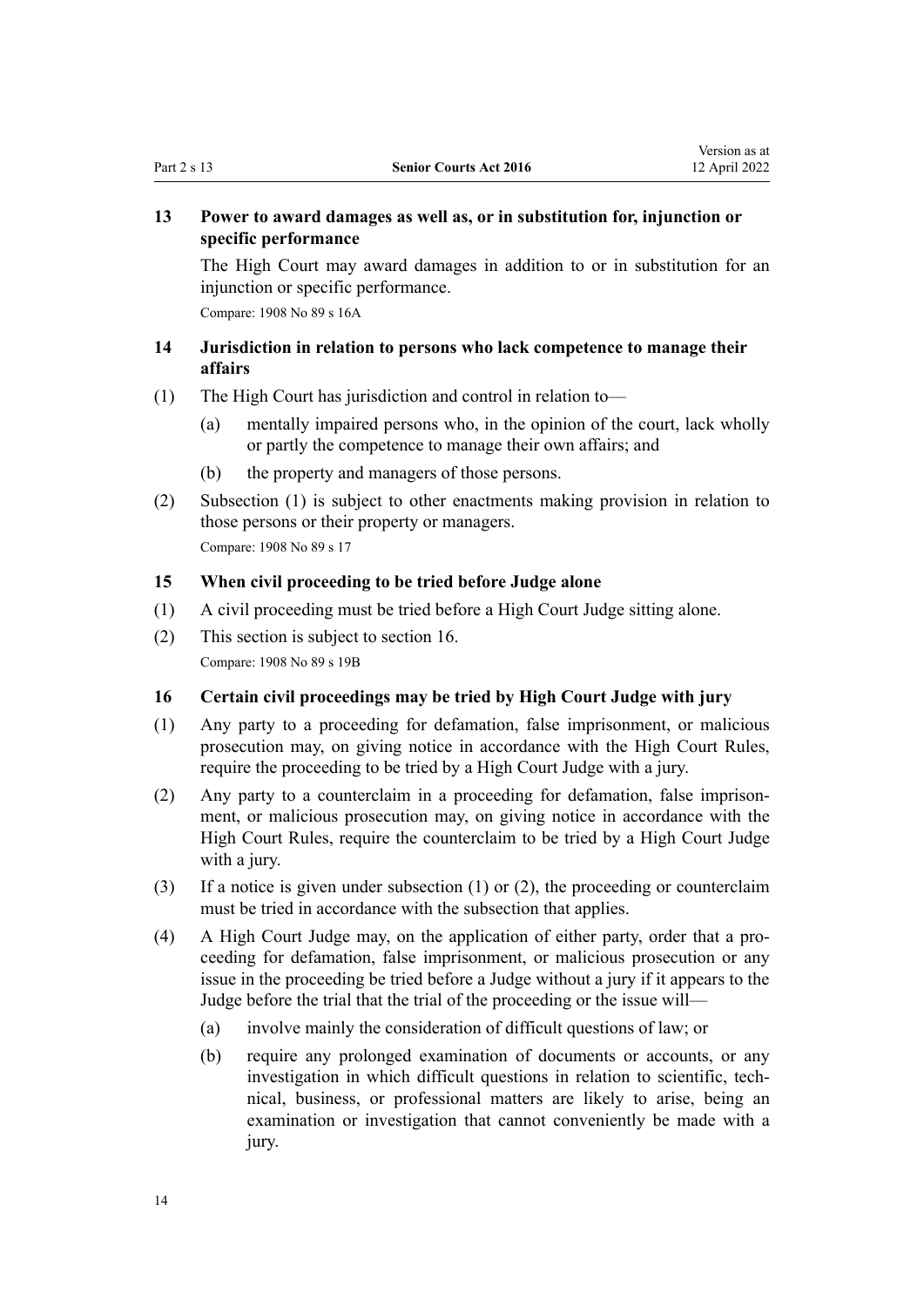<span id="page-14-0"></span>

| Version as at |                               |             |
|---------------|-------------------------------|-------------|
| 12 April 2022 | <b>Senior Courts Act 2016</b> | Part 2 s 18 |

- (5) A proceeding for defamation, false imprisonment, or malicious prosecution that also contains other causes of action may be tried only before a High Court Judge without a jury.
- (6) No civil proceeding other than for defamation, false imprisonment, or mali‐ cious prosecution may be tried by a High Court Judge with a jury. Compare: 1908 No 89 [s 19A\(1\)–\(5\)](http://legislation.govt.nz/pdflink.aspx?id=DLM145752)

#### **17 Question of foreign law must be decided by High Court Judge**

- (1) A question about the effect of evidence of a foreign law that arises in a civil or criminal proceeding that is tried by a High Court Judge with a jury must be decided by the Judge alone.
- (2) This section overrides [section 16.](#page-13-0) Compare: 1908 No 89 [s 19C](http://legislation.govt.nz/pdflink.aspx?id=DLM145764)

#### **18 Proceedings in place of writs**

- (1) This section applies in any case where, before the commencement of the [Judi‐](http://legislation.govt.nz/pdflink.aspx?id=DLM75946) [cature Amendment Act \(No 2\) 1985,](http://legislation.govt.nz/pdflink.aspx?id=DLM75946)—
	- (a) the High Court had jurisdiction to grant relief or a remedy or do any other thing by way of a writ; or
	- (b) the High Court could issue a writ for the commencement or conduct of a proceeding or in relation to a proceeding.
- (2) If this section applies,—
	- (a) the court continues to have jurisdiction to grant the relief or remedy or to do the thing; but
	- (b) the court may not issue the writ; and
	- (c) the court may grant the remedy or relief or do the thing by way of a judgment or an order in accordance with this Act and the High Court Rules; and
	- (d) a proceeding for the remedy or relief or for the court to do the thing must be commenced and conducted in accordance with this Act and the High Court Rules.
- (3) This section does not apply to—
	- (a) a writ of habeas corpus under the [Habeas Corpus Act 2001](http://legislation.govt.nz/pdflink.aspx?id=DLM91754); or
	- (b) any writ of execution for the enforcement of a judgment or an order of the court; or
	- (c) any writ in aid of any writ of execution.
- (4) Subsection (3) is subject to the High Court Rules. Compare: 1908 No 89 [s 98A](http://legislation.govt.nz/pdflink.aspx?id=DLM147623)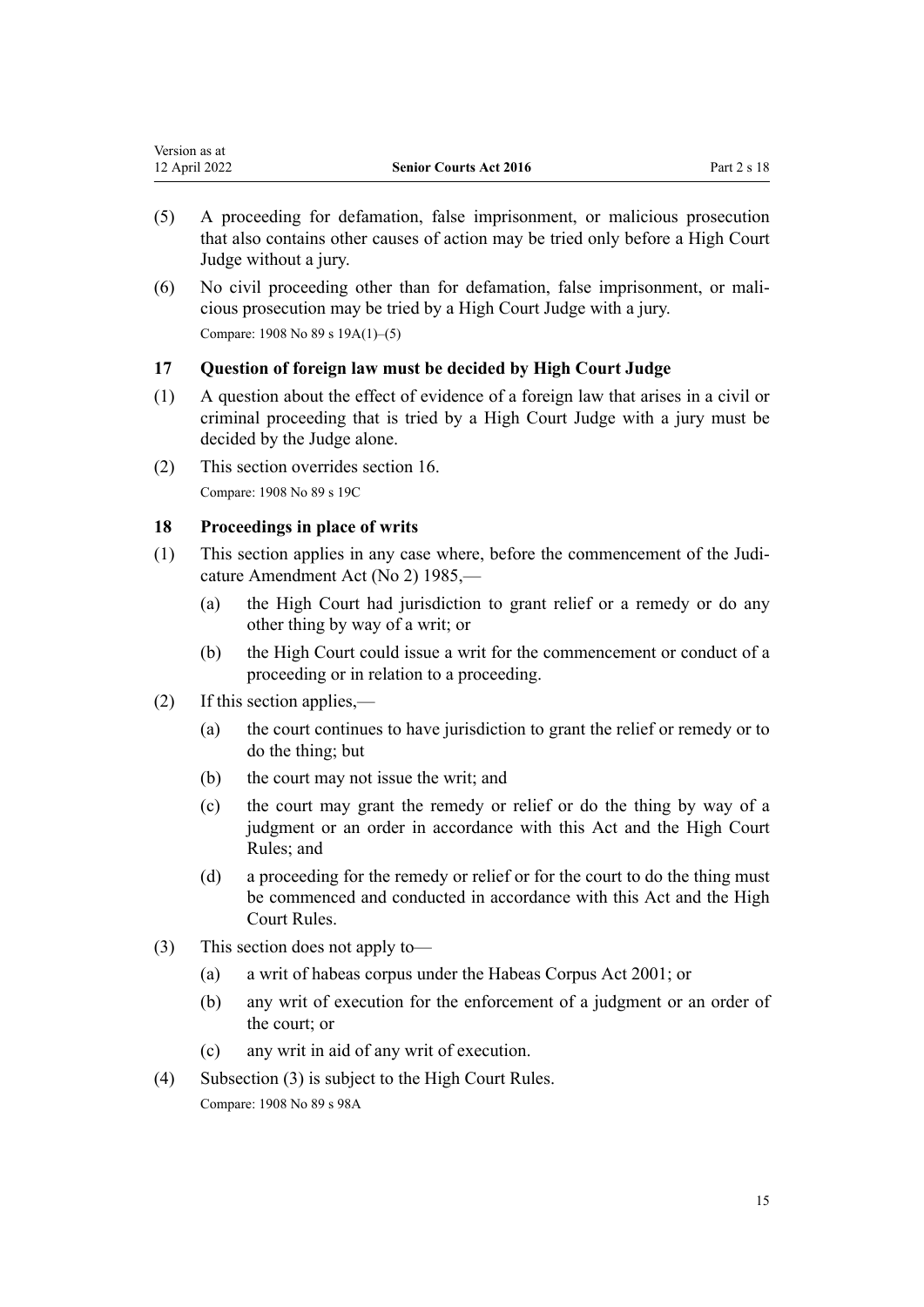# *Panels of Judges*

## <span id="page-15-0"></span>**19 Panels**

- (1) The commercial panel of the High Court from which Judges may be selected to hear and determine commercial proceedings is established and may operate subject to this section.
- (2) The Governor-General may, by Order in Council made on the recommendation of the Attorney-General after consultation with the Chief Justice and the Chief High Court Judge,—
	- (a) specify a commencement date for the operation of the commercial panel:
	- (b) specify the types of proceedings that may be assigned to the commercial panel:
	- (c) if the Governor-General considers it necessary, provide for the commer‐ cial panel to cease its operations on or from a specified date.
- (3) The Chief High Court Judge, in consultation with the Attorney-General and the Chief Justice, may establish other panels of High Court Judges for the purposes of dealing with proceedings other than commercial proceedings.
- (4) The Chief High Court Judge may determine how many High Court Judges are to be on the commercial panel or any other panel and assign Judges to the panels.
- (5) The Chief High Court Judge may decide the basis on which cases are to be dis‐ tributed as between Judges on the commercial panel or another panel and Judges who are not on any panel.
- (6) A party may nominate that the party's case be dealt with by a Judge on a panel and the Chief High Court Judge may assign to the case a Judge or Judges from a panel.
- (7) An order under this section is secondary legislation (*see* [Part 3](http://legislation.govt.nz/pdflink.aspx?id=DLM7298343) of the Legis‐ lation Act 2019 for publication requirements).

|                                   | Legislation Act 2019 requirements for secondary legislation made under this section              |                                    |
|-----------------------------------|--------------------------------------------------------------------------------------------------|------------------------------------|
| <b>Publication</b>                | PCO must publish it on the legislation website and notify $LA19 s 69(1)(c)$<br>it in the Gazette |                                    |
| <b>Presentation</b>               | The Minister must present it to the House of<br>Representatives                                  | LA19 s 114, Sch 1<br>cl $32(1)(a)$ |
| <b>Disallowance</b>               | It may be disallowed by the House of Representatives                                             | LA19 ss 115, 116                   |
| This note is not part of the Act. |                                                                                                  |                                    |

Section 19(7): inserted, on 28 October 2021, by [section 3](http://legislation.govt.nz/pdflink.aspx?id=LMS268932) of the Secondary Legislation Act 2021 (2021 No 7).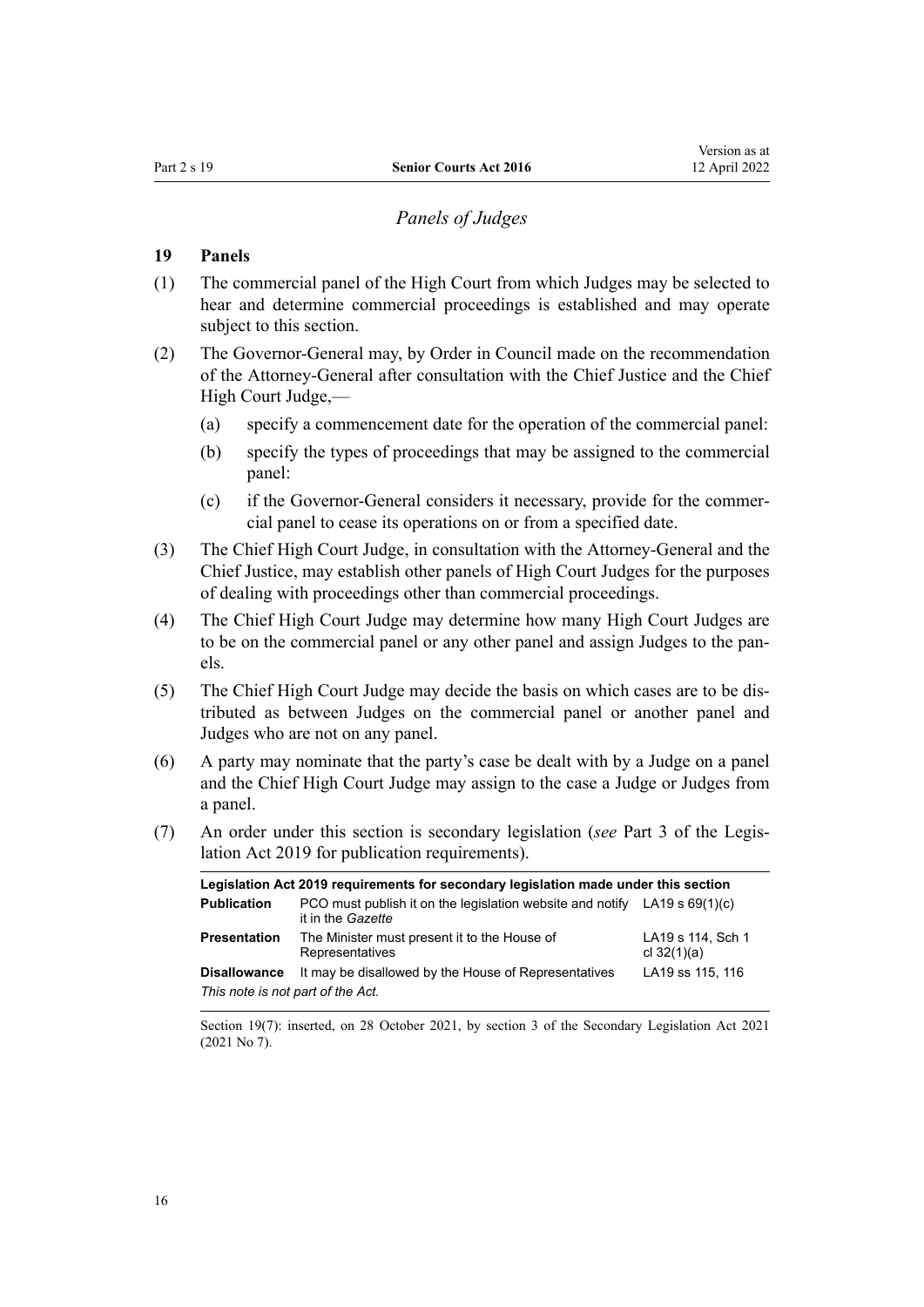#### *Jurisdiction of Associate Judges*

#### <span id="page-16-0"></span>**20 Associate Judge may exercise certain powers of High Court**

- (1) An Associate Judge has the jurisdiction and powers of the High Court in rela‐ tion to the following matters:
	- (a) an application for summary judgment:
	- (b) reinstating a company to the Register of Companies:
	- (c) any matter arising under the [Insolvency Act 1967:](http://legislation.govt.nz/pdflink.aspx?id=DLM382333)
	- (d) case management of proceedings under the [Admiralty Act 1973](http://legislation.govt.nz/pdflink.aspx?id=DLM411612):
	- (e) a proceeding in which relief is claimed solely under any of [sections 142](http://legislation.govt.nz/pdflink.aspx?id=DLM6731320), [143](http://legislation.govt.nz/pdflink.aspx?id=DLM6731321), [146,](http://legislation.govt.nz/pdflink.aspx?id=DLM6731324) [177,](http://legislation.govt.nz/pdflink.aspx?id=DLM6731369) [178,](http://legislation.govt.nz/pdflink.aspx?id=DLM6731370) and [180](http://legislation.govt.nz/pdflink.aspx?id=DLM6731372) of the Land Transfer Act 2017 (which relate to caveats):
	- (f) an assessment of damages where liability has been determined or the trial of a proceeding in which only the amount of a debt or damages is in dispute:
	- (g) the entry of a judgment by consent or the making of an order by consent:
	- (h) the making of an order (other than an arrest order or an order relating to an arrest order) that may be made under the High Court Rules against a judgment debtor who has been ordered to attend the court for an examination:
	- (i) the making, variation, suspension, or discharge of an attachment order under the High Court Rules:
	- (j) any other matter that an Associate Judge has jurisdiction to deal with under an enactment.
- (2) An Associate Judge has the jurisdiction and powers of the court or a High Court Judge under the following enactments:
	- (a) [article 11](http://legislation.govt.nz/pdflink.aspx?id=DLM405731) of Schedule 1 of the Arbitration Act 1996:
	- (b) [sections 123,](http://legislation.govt.nz/pdflink.aspx?id=DLM320623) [154](http://legislation.govt.nz/pdflink.aspx?id=DLM320697), [165 to 168](http://legislation.govt.nz/pdflink.aspx?id=DLM320825), [173,](http://legislation.govt.nz/pdflink.aspx?id=DLM320834) [179](http://legislation.govt.nz/pdflink.aspx?id=DLM320842), [232 to 234,](http://legislation.govt.nz/pdflink.aspx?id=DLM321175) [236 to 238](http://legislation.govt.nz/pdflink.aspx?id=DLM321187), [Part](http://legislation.govt.nz/pdflink.aspx?id=DLM321191) [15A](http://legislation.govt.nz/pdflink.aspx?id=DLM321191), [Part 16,](http://legislation.govt.nz/pdflink.aspx?id=DLM321666) and [section 329](http://legislation.govt.nz/pdflink.aspx?id=DLM322857) of the Companies Act 1993:
	- (c) [section 42\(2\)](http://legislation.govt.nz/pdflink.aspx?id=DLM144948) of the Corporations (Investigations and Management) Act 1989:
	- (d) the [Insolvency Act 2006](http://legislation.govt.nz/pdflink.aspx?id=DLM385298) (except [sections 150,](http://legislation.govt.nz/pdflink.aspx?id=DLM386480) [166\(3\)](http://legislation.govt.nz/pdflink.aspx?id=DLM386907), [180](http://legislation.govt.nz/pdflink.aspx?id=DLM386924), and [236\(2\)](http://legislation.govt.nz/pdflink.aspx?id=DLM387217)):
	- (e) regulations or rules made under the [Insolvency Act 2006](http://legislation.govt.nz/pdflink.aspx?id=DLM385298):
	- (f) regulations relating to liquidations made under the [Companies Act 1993](http://legislation.govt.nz/pdflink.aspx?id=DLM319569):
	- (g) [sections 118](http://legislation.govt.nz/pdflink.aspx?id=DLM47113), [128](http://legislation.govt.nz/pdflink.aspx?id=DLM47125), [131](http://legislation.govt.nz/pdflink.aspx?id=DLM47128), [167,](http://legislation.govt.nz/pdflink.aspx?id=DLM47195) [168,](http://legislation.govt.nz/pdflink.aspx?id=DLM47197) [170,](http://legislation.govt.nz/pdflink.aspx?id=DLM47603) [179](http://legislation.govt.nz/pdflink.aspx?id=DLM47624), [181](http://legislation.govt.nz/pdflink.aspx?id=DLM47626), [182](http://legislation.govt.nz/pdflink.aspx?id=DLM47627), and [186](http://legislation.govt.nz/pdflink.aspx?id=DLM47633) of the Per‐ sonal Property Securities Act 1999:
	- (h) the Model Law on Cross-Border Insolvency as set out in [Schedule 1](http://legislation.govt.nz/pdflink.aspx?id=DLM389648) of the Insolvency (Cross-border) Act 2006: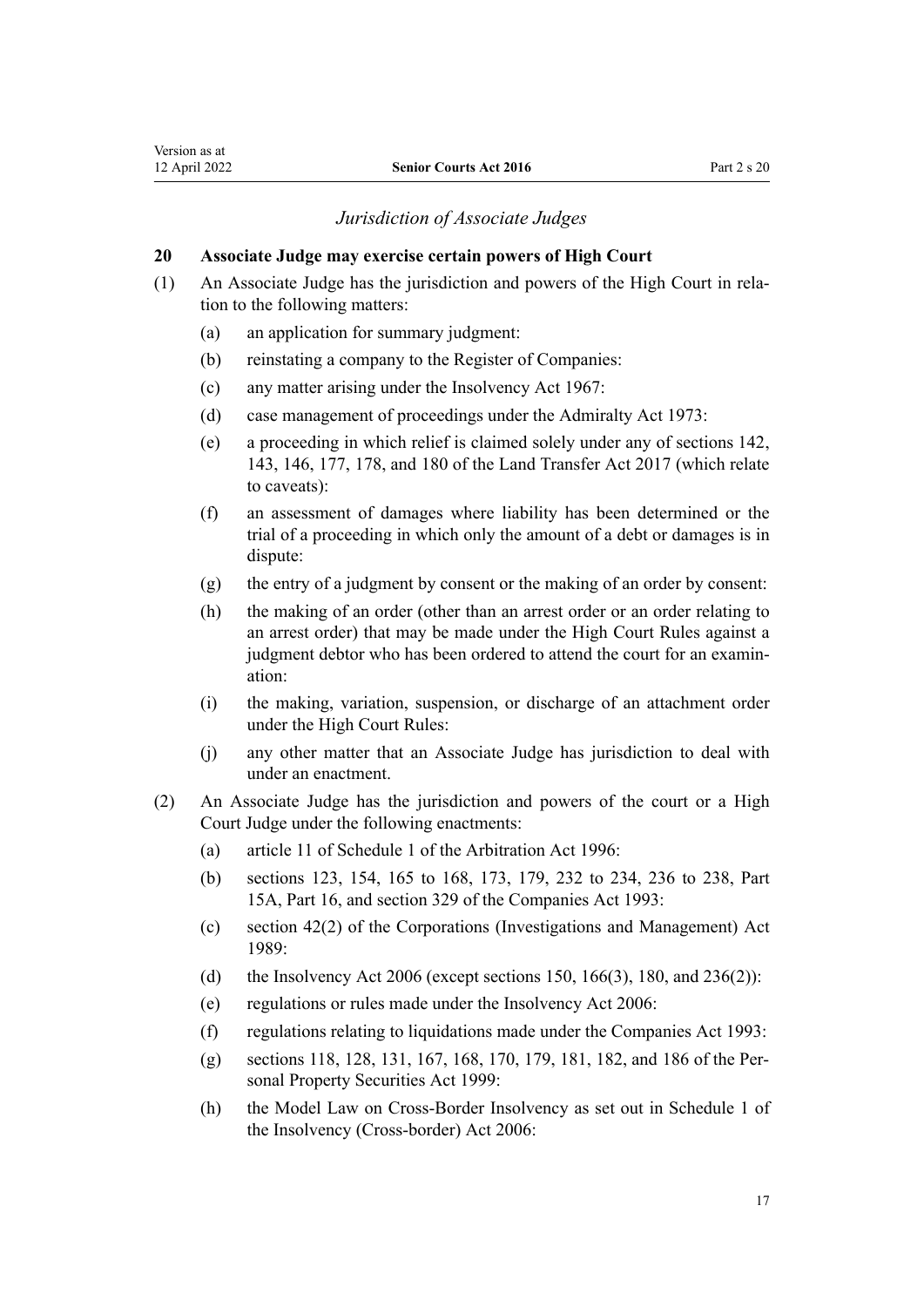- <span id="page-17-0"></span>(i) [subpart 2](http://legislation.govt.nz/pdflink.aspx?id=LMS24809) of Part 2 and [sections 25](http://legislation.govt.nz/pdflink.aspx?id=LMS24835) and [26\(1\) and \(2\)](http://legislation.govt.nz/pdflink.aspx?id=LMS24836) of the Contempt of Court Act 2019.
- (3) An Associate Judge may adjourn a proceeding even though the Associate Judge does not have jurisdiction in relation to the proceeding.
- (4) An Associate Judge has the jurisdiction and powers of the court to deal with costs and other matters incidental to the matters over which the Associate Judge has jurisdiction under this section.
- (5) Rules made under [section 148](#page-59-0) or under any other Act in the same manner as rules under that section may contain any provisions that may be necessary to enable the proper exercise by Associate Judges of the jurisdiction and powers conferred by this section.

Compare: 1908 No 89 [ss 26I\(1\)–\(3\), \(4\)\(a\)](http://legislation.govt.nz/pdflink.aspx?id=DLM146070), [26O](http://legislation.govt.nz/pdflink.aspx?id=DLM146419)

Section  $20(1)(e)$ : replaced, on 12 November 2018, by [section 250](http://legislation.govt.nz/pdflink.aspx?id=DLM6731493) of the Land Transfer Act 2017 (2017 No 30).

Section 20(2)(i): inserted, on 26 August 2020, by [section 29](http://legislation.govt.nz/pdflink.aspx?id=LMS24838) of the Contempt of Court Act 2019 (2019 No 44).

#### **21 Ancillary powers of Associate Judge**

- (1) An Associate Judge has, in relation to a proceeding (including a proceeding on an interlocutory application) that is properly before the Associate Judge, the same jurisdiction and power to make an order or exercise an authority as a Judge of the High Court.
- (2) Despite subsection (1), an Associate Judge does not have the jurisdiction or powers referred to in section 22(4).

Compare: 1908 No 89 [s 26IA](http://legislation.govt.nz/pdflink.aspx?id=DLM146085)

#### **22 Rules conferring on Associate Judges specified jurisdiction and powers of High Court Judge in chambers**

- (1) Rules made under [section 148](#page-59-0) and rules made under any other Act in the man‐ ner provided in that section may confer on an Associate Judge the jurisdiction and powers of a High Court Judge in chambers specified in the rules.
- (2) The rules may specify limitations and restrictions on the jurisdiction and powers.
- (3) The rules may contain any provisions that may be necessary to enable the proper exercise by Associate Judges of the jurisdiction and powers so conferred.
- (4) Despite subsection (1), no rules may be made that confer on Associate Judges jurisdiction and power in relation to any of the following:
	- (a) a criminal proceeding other than an uncontested application for bail or an application to set aside a witness summons:
	- (b) an application for a writ of habeas corpus:
	- (c) a proceeding for the issue or renewal of a writ of sequestration: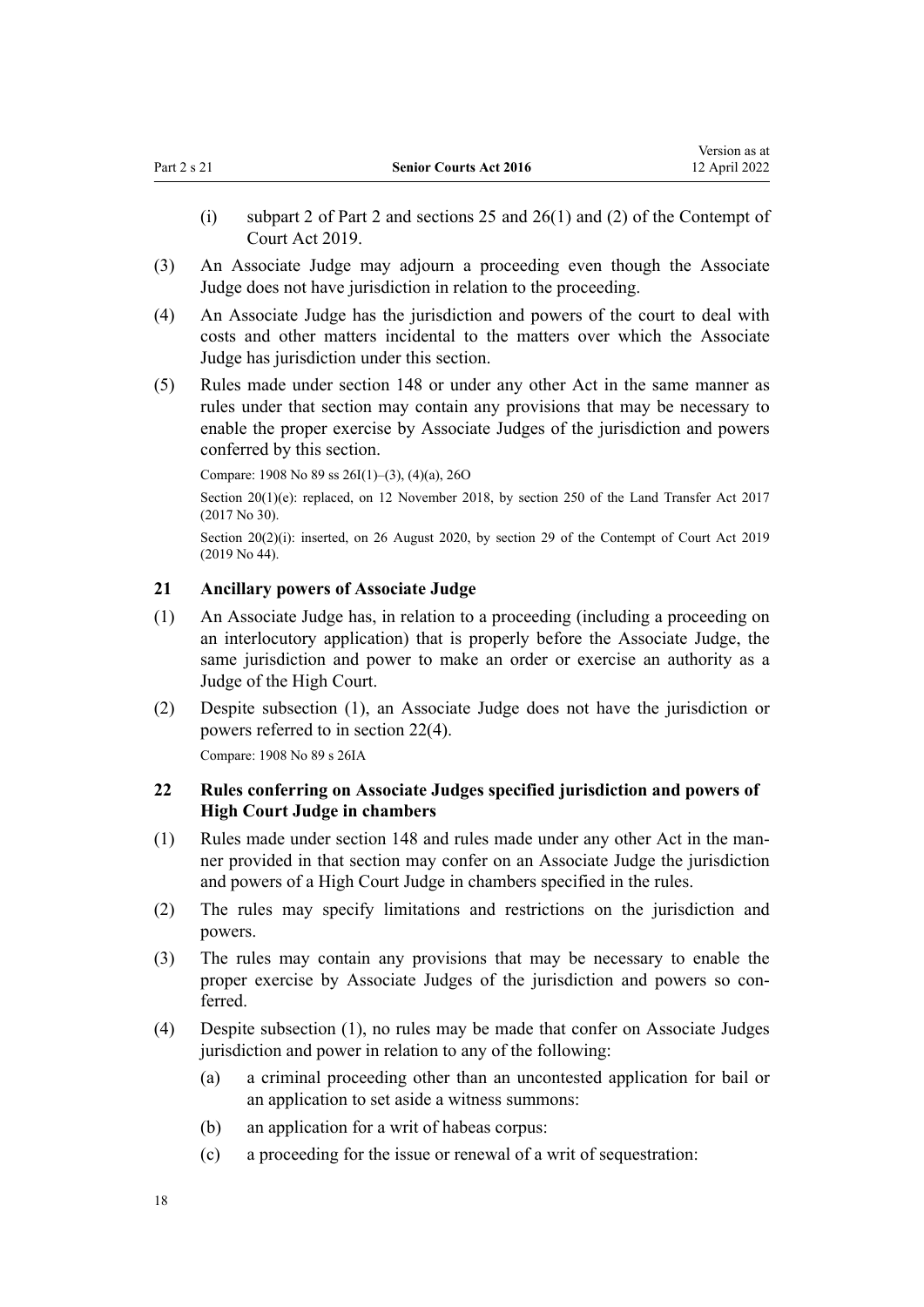- <span id="page-18-0"></span>(d) a proceeding under the [Care of Children Act 2004:](http://legislation.govt.nz/pdflink.aspx?id=DLM317232)
- (e) an action *in rem* under the [Admiralty Act 1973:](http://legislation.govt.nz/pdflink.aspx?id=DLM411612)
- (f) an application to review, or appeal against, the exercise, or the refusal to exercise, by a Registrar or a Deputy Registrar of any jurisdiction or power conferred on a Registrar or Deputy Registrar by this Act or any other enactment:
- (g) an application for a search order or an interlocutory or a permanent injunction:
- (h) an application for review or other relief under the [Judicial Review Pro‐](http://legislation.govt.nz/pdflink.aspx?id=DLM6942104) [cedure Act 2016](http://legislation.govt.nz/pdflink.aspx?id=DLM6942104):
- (i) a proceeding for a writ or an order in the nature of mandamus, prohib‐ ition, or certiorari, or for a declaration or an injunction:
- (j) a proceeding to remove a person from public office:
- (k) a proceeding to try the right of a person to hold public office.

Compare: 1908 No 89 [s 26J](http://legislation.govt.nz/pdflink.aspx?id=DLM146092)

## **23 Application of provisions relating to witnesses and contempt**

- (1) [Sections 42](#page-23-0) and [43](#page-23-0) (which relate to the power to deal with witnesses) apply to a proceeding before an Associate Judge in the same way as they apply to a pro‐ ceeding before a High Court Judge.
- (2) [Subpart 2](http://legislation.govt.nz/pdflink.aspx?id=LMS24809) of Part 2 of the Contempt of Court Act 2019 (which relates to con‐ tempt) applies to a proceeding before an Associate Judge, and references in that subpart to a Judge include an Associate Judge.

Section 23: replaced, on 26 August 2020, by [section 29](http://legislation.govt.nz/pdflink.aspx?id=LMS24838) of the Contempt of Court Act 2019 (2019 No 44).

#### **24 No power to order committal, attachment, or arrest**

- (1) An Associate Judge does not have power to make an order for the committal, attachment, or arrest of a person.
- (2) This section is subject to section 23. Compare: 1908 No 89 [s 26L](http://legislation.govt.nz/pdflink.aspx?id=DLM146404)

#### **25 Power to act as referee**

An Associate Judge may act as a referee under the High Court Rules in a pro‐ ceeding or on a question that arises in a proceeding. Compare: 1908 No 89 [s 26M](http://legislation.govt.nz/pdflink.aspx?id=DLM146408)

#### **26 Transfer of proceeding to High Court Judge**

(1) An Associate Judge may, on the application of a party to a proceeding before the Associate Judge or on the Associate Judge's own initiative, refer the pro‐ ceeding or a matter in the proceeding to a High Court Judge if the Associate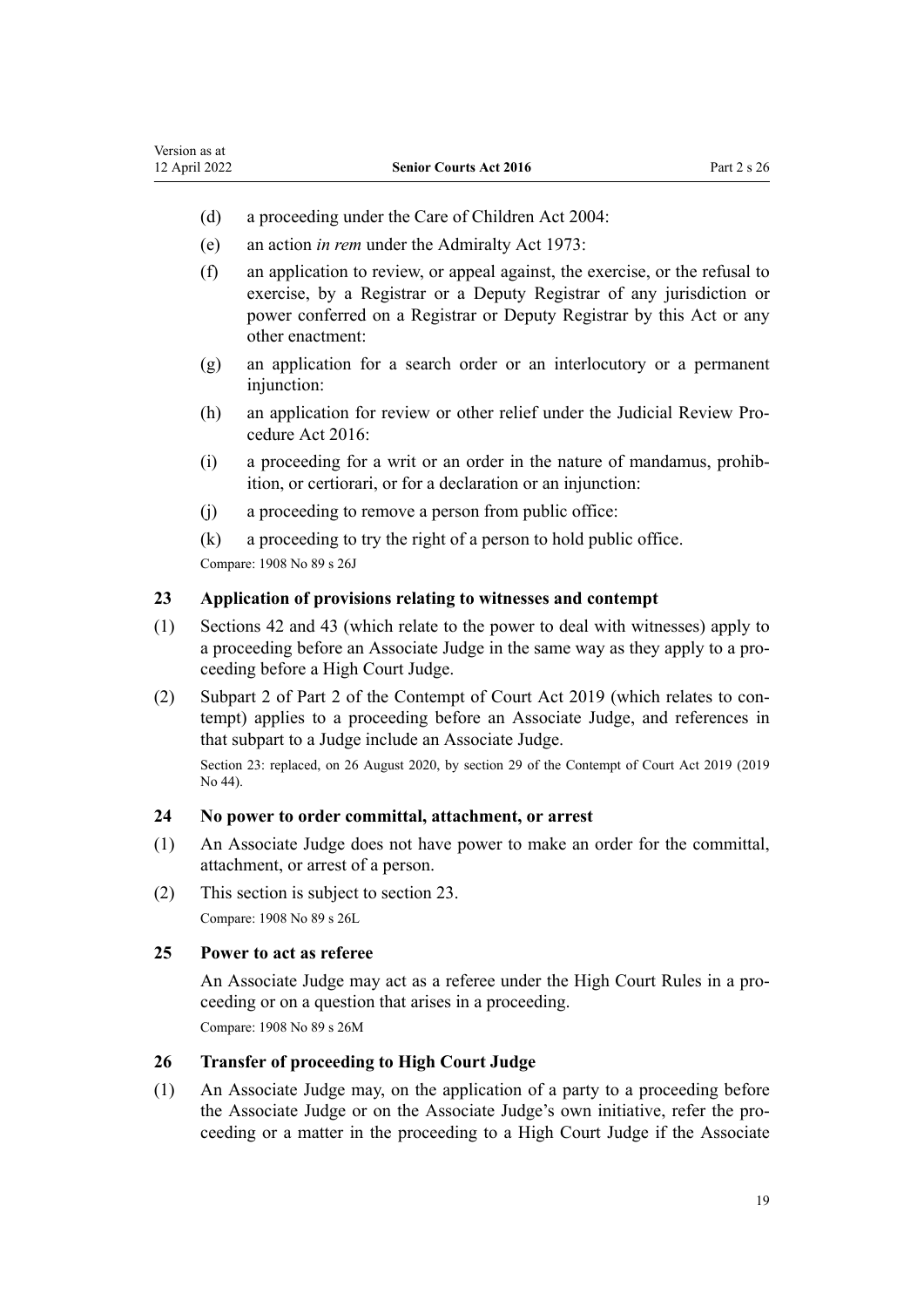<span id="page-19-0"></span>Judge is satisfied that because of the complexity of the proceeding or matter it is desirable to do so.

- (2) A High Court Judge may, on the application of a party to a proceeding that is being or is to be dealt with by an Associate Judge, order that the proceeding or any part of it be transferred to and dealt with by a High Court Judge if the Judge making the order is satisfied that it is desirable to do so.
- (3) A High Court Judge may—
	- (a) dispose of the proceeding; or
	- (b) refer the proceeding or matter back to the Associate Judge with any directions the High Court Judge thinks fit.

Compare: 1908 No 89 [s 26N](http://legislation.govt.nz/pdflink.aspx?id=DLM146413)

#### **27 Appeals against decisions of Associate Judges**

- (1) A party to any proceedings may appeal to the Court of Appeal against any order or decision of an Associate Judge in those proceedings.
- (2) [Section 56](#page-28-0) applies to an appeal under subsection (1). Compare: 1908 No 89 [s 26P\(1\), \(1A\), \(3\)](http://legislation.govt.nz/pdflink.aspx?id=DLM146424)

#### **28 Immunity of Associate Judges**

Every Associate Judge has the same immunities as a Judge of the High Court. Compare: 1908 No 89 [s 26Q](http://legislation.govt.nz/pdflink.aspx?id=DLM146433)

#### **29 Jurisdiction of High Court Judges not affected**

Nothing in this Act or the High Court Rules prevents the exercise by a High Court Judge of the jurisdiction and powers conferred on an Associate Judge by this Act or those rules.

Compare: 1908 No 89 [s 26R](http://legislation.govt.nz/pdflink.aspx?id=DLM146436)

*Commissioners for oaths, affidavits, and affirmations*

#### **30 Power to appoint Commissioners**

- (1) A High Court Judge may appoint a person to be a Commissioner of the High Court to administer and take an oath, affidavit, or affirmation outside New Zea‐ land in connection with a proceeding or matter before a court in New Zealand.
- (2) Notification of the appointment must be published in the *Gazette*. Compare: 1908 No 89 [s 47](http://legislation.govt.nz/pdflink.aspx?id=DLM146486)

#### **31 Effect of oath, affidavit, or affirmation**

An oath, affidavit, or affirmation administered or taken by a Commissioner has the same effect as if it had been administered or taken by a person authorised to administer or take the oath, affidavit, or affirmation in New Zealand.

Compare: 1908 No 89 [s 48](http://legislation.govt.nz/pdflink.aspx?id=DLM146488)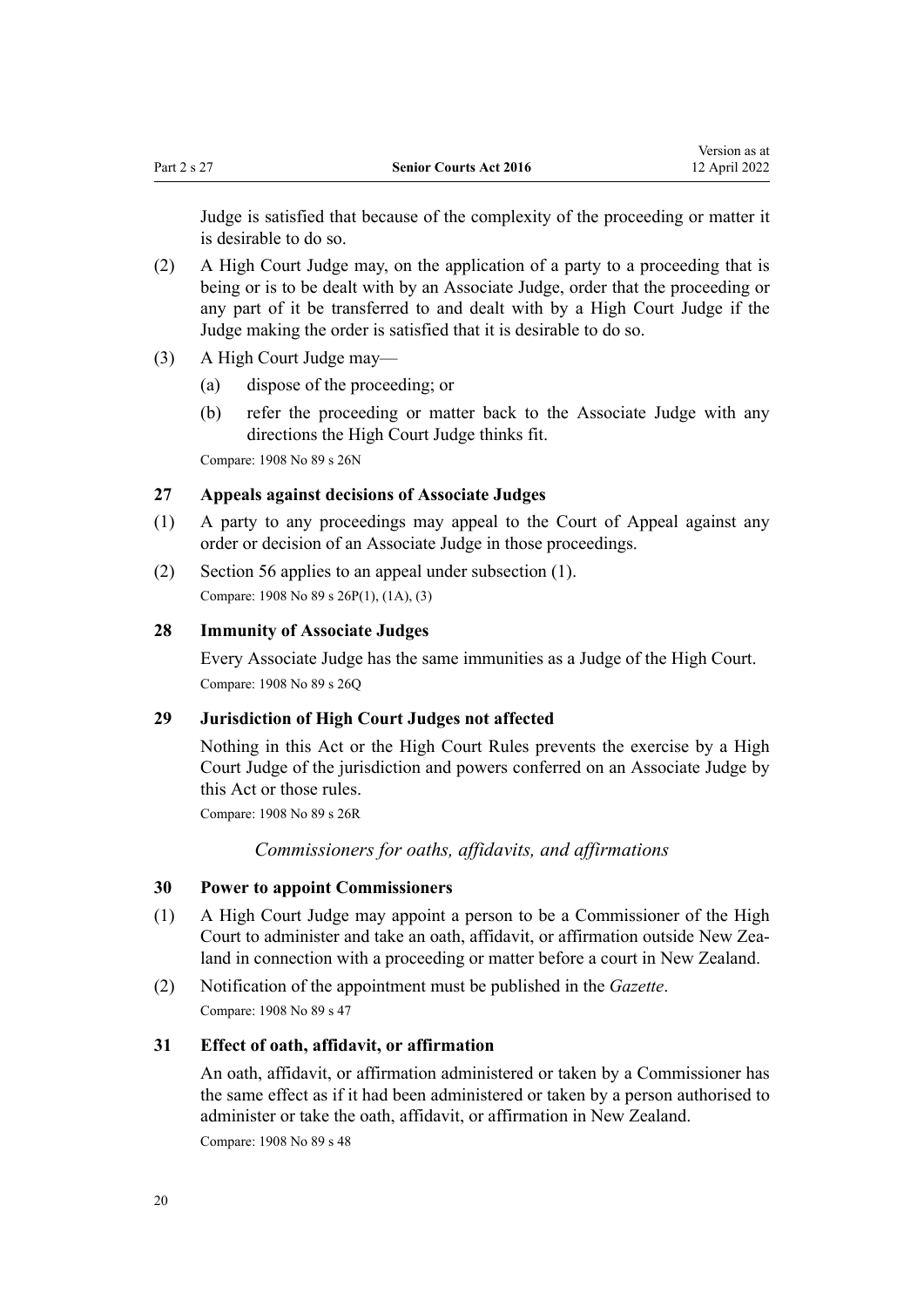## <span id="page-20-0"></span>**32 Revocation of commission**

- (1) A High Court Judge may revoke a commission for any reason the Judge con‐ siders sufficient.
- (2) Revocation of a commission does not affect the validity of anything done by the Commissioner before notice of the revocation was given or sent to the Commissioner.
- (3) Notice of the revocation and of the date on which it was given or sent to the Commissioner must be published in the *Gazette*.

Compare: 1908 No 89 [s 49](http://legislation.govt.nz/pdflink.aspx?id=DLM146489)

*Registrars, Sheriffs, and officers of High Court*

# **33 Appointment of Registrars, Deputy Registrars, and other officers of High Court**

Registrars, Deputy Registrars, and other officers may be appointed under the [Public Service Act 2020](http://legislation.govt.nz/pdflink.aspx?id=LMS106157) for the conduct of the business of the High Court.

Compare: 1908 No 89 [s 27](http://legislation.govt.nz/pdflink.aspx?id=DLM146440)

Section 33: amended, on 7 August 2020, by [section 135](http://legislation.govt.nz/pdflink.aspx?id=LMS176959) of the Public Service Act 2020 (2020 No 40).

#### **34 Powers of Registrars**

- (1) A Registrar has the duties and powers—
	- (a) conferred by this Act, any other enactment, or the High Court Rules:
	- (b) necessary or desirable to ensure the efficient and effective administration of the business of the High Court.
- (2) A Deputy Registrar has the same duties and powers as a Registrar.
- (3) Subsection (2) is subject to a provision to the contrary in any other enactment or the High Court Rules. Compare: 1908 No 89 [s 28](http://legislation.govt.nz/pdflink.aspx?id=DLM146443)

# **35 Sheriffs**

- (1) A Registrar is also a Sheriff for New Zealand.
- (2) Deputy Sheriffs may be appointed under the [Public Service Act 2020](http://legislation.govt.nz/pdflink.aspx?id=LMS106157) for offi‐ ces of the High Court.
- (3) In the absence of the Sheriff or when acting for the Sheriff, a Deputy Sheriff has the same duties and powers as a Sheriff.

Compare: 1908 No 89 [s 29](http://legislation.govt.nz/pdflink.aspx?id=DLM146446)

Section 35(2): amended, on 7 August 2020, by [section 135](http://legislation.govt.nz/pdflink.aspx?id=LMS176959) of the Public Service Act 2020 (2020 No 40).

#### **36 Powers of Sheriffs**

A Sheriff has—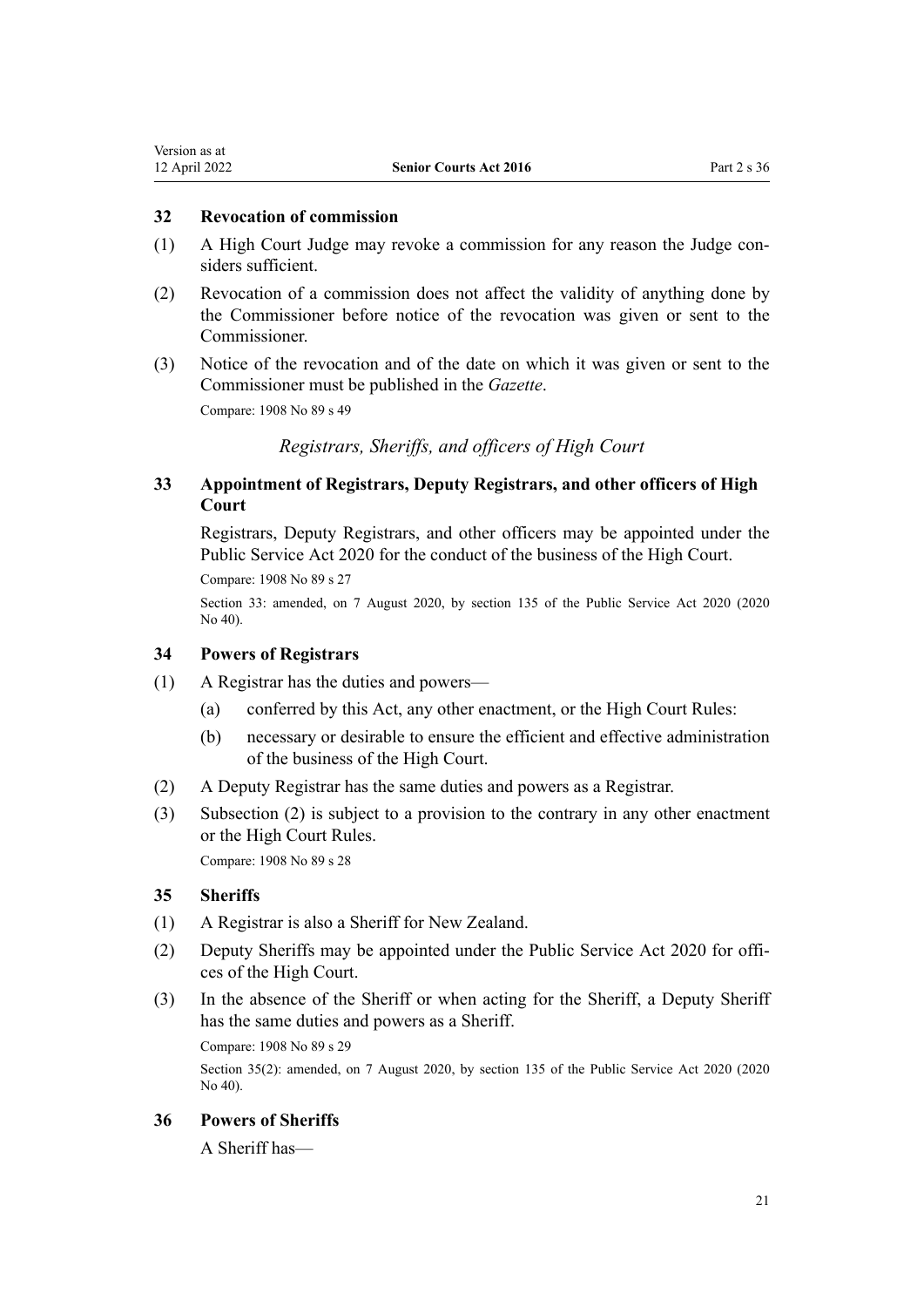- <span id="page-21-0"></span>(a) the power to enforce an order of the High Court:
- (b) the power to serve a process of the High Court:
- (c) the power to arrest a person in accordance with an order of the High Court:
- (d) any other powers conferred by this Act, any other enactment, or the High Court Rules.

Compare: 1908 No 89 [s 32](http://legislation.govt.nz/pdflink.aspx?id=DLM146454)

#### **37 Sheriff not to act as lawyer or agent**

No Sheriff may be in any way concerned in any action in any court in New Zealand either as a lawyer or as an agent.

Compare: 1908 No 89 [s 34](http://legislation.govt.nz/pdflink.aspx?id=DLM146457)

# **38 Service of process when Sheriff disqualified**

- (1) If the Sheriff is disqualified by law from executing any process that has been issued, the court must authorise a fit person to execute the process.
- (2) The cause of the process must be entered in the records of the court. Compare: 1908 No 89 [s 35](http://legislation.govt.nz/pdflink.aspx?id=DLM146458)

#### **39 Persons arrested by Sheriffs may be committed to prison at once**

A Sheriff, Sheriff's officer, bailiff, or any other person employed to assist the Sheriff who arrests any person under or by virtue of any writ or process that authorises the committal of the arrested person may, without delay, take steps to have the arrested person taken to a prison and committed there.

Compare: 1908 No 89 [s 36](http://legislation.govt.nz/pdflink.aspx?id=DLM146460)

#### *Miscellaneous matters*

#### **40 Arrest of defendant about to leave New Zealand**

- (1) A Judge may, on the application of a plaintiff in a proceeding to recover an amount of money, issue a warrant to arrest a defendant in the proceeding and bring the defendant before the court.
- (2) A Judge must not issue a warrant unless the Judge is satisfied that—
	- (a) the plaintiff has a good cause of action against the defendant; and
	- (b) there are reasonable grounds to suspect that the defendant is about to leave New Zealand with the intention of evading payment of the amount claimed.
- (3) The Judge may require the applicant for the warrant to deposit in the court an amount not exceeding the amount claimed in the proceeding or give a surety for that amount for the purposes of payment of any compensation that may be ordered to be paid to the defendant under subsection (9).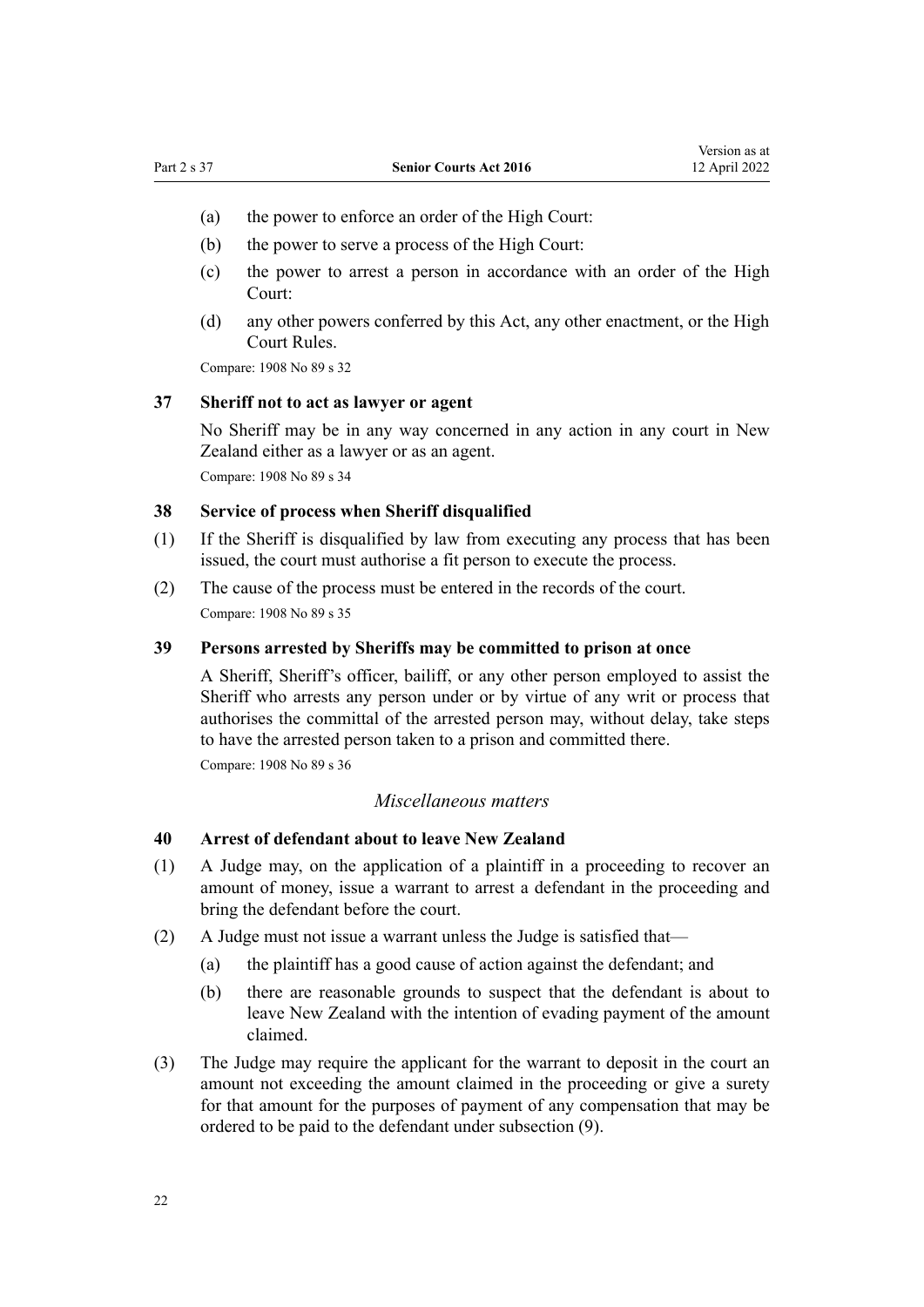- <span id="page-22-0"></span>(4) The defendant must be brought before the court unless the amount claimed in the proceeding is paid to the plaintiff before the warrant is executed.
- (5) The Judge may—
	- (a) release the defendant; or
	- (b) release the defendant on bail on any terms and conditions the Judge thinks fit and with a surety of an amount the Judge thinks fit (but not exceeding the amount claimed in the proceeding and costs) or without a surety; or
	- (c) remand the defendant in custody.
- (6) A defendant who is remanded in custody must be brought before the court within 4 days after the date of the order.
- (7) A defendant arrested under the warrant may either give to the enforcing officer or deposit in the court the amount shown on the warrant as the amount of the claim plus costs. If the defendant does so, he or she must be released and the amount must be retained and,—
	- (a) if judgment in the proceeding is given in favour of the plaintiff, paid or applied in accordance with the judgment; or
	- (b) if judgment in the proceeding is given in favour of the defendant, paid to the defendant.
- (8) The Judge may,—
	- (a) if the defendant consents, hear and determine the proceeding at the time the defendant is brought before the court; or
	- (b) fix a date and time for the hearing of the proceeding.
- (9) If judgment is given for the defendant, the Judge may order that the defendant be paid compensation for his or her arrest or arrest and detention of an amount not exceeding \$10,000.
- (10) Where a Judge is not available though absence, illness, or any other cause, a Registrar may exercise any of the powers conferred on a Judge by subsections  $(1)$  to  $(3)$  and  $(5)(a)$  and  $(b)$ .

Compare: 1908 No 89 [s 55](http://legislation.govt.nz/pdflink.aspx?id=DLM146653); 1947 No 16 [ss 109,](http://legislation.govt.nz/pdflink.aspx?id=DLM244413) [110](http://legislation.govt.nz/pdflink.aspx?id=DLM244420)

## **41 Witness not required to attend hearing of civil proceeding unless allowances and expenses paid**

A witness is not required to attend the hearing of a civil proceeding in the High Court unless allowances and travelling expenses in accordance with regulations made under the [Criminal Procedure Act 2011](http://legislation.govt.nz/pdflink.aspx?id=DLM3359902) have been paid or tendered to the witness—

- (a) at the time of service on the witness of the subpoena; or
- (b) a reasonable time before the hearing.

Compare: 1908 No 89 [s 56A\(3\)](http://legislation.govt.nz/pdflink.aspx?id=DLM146664)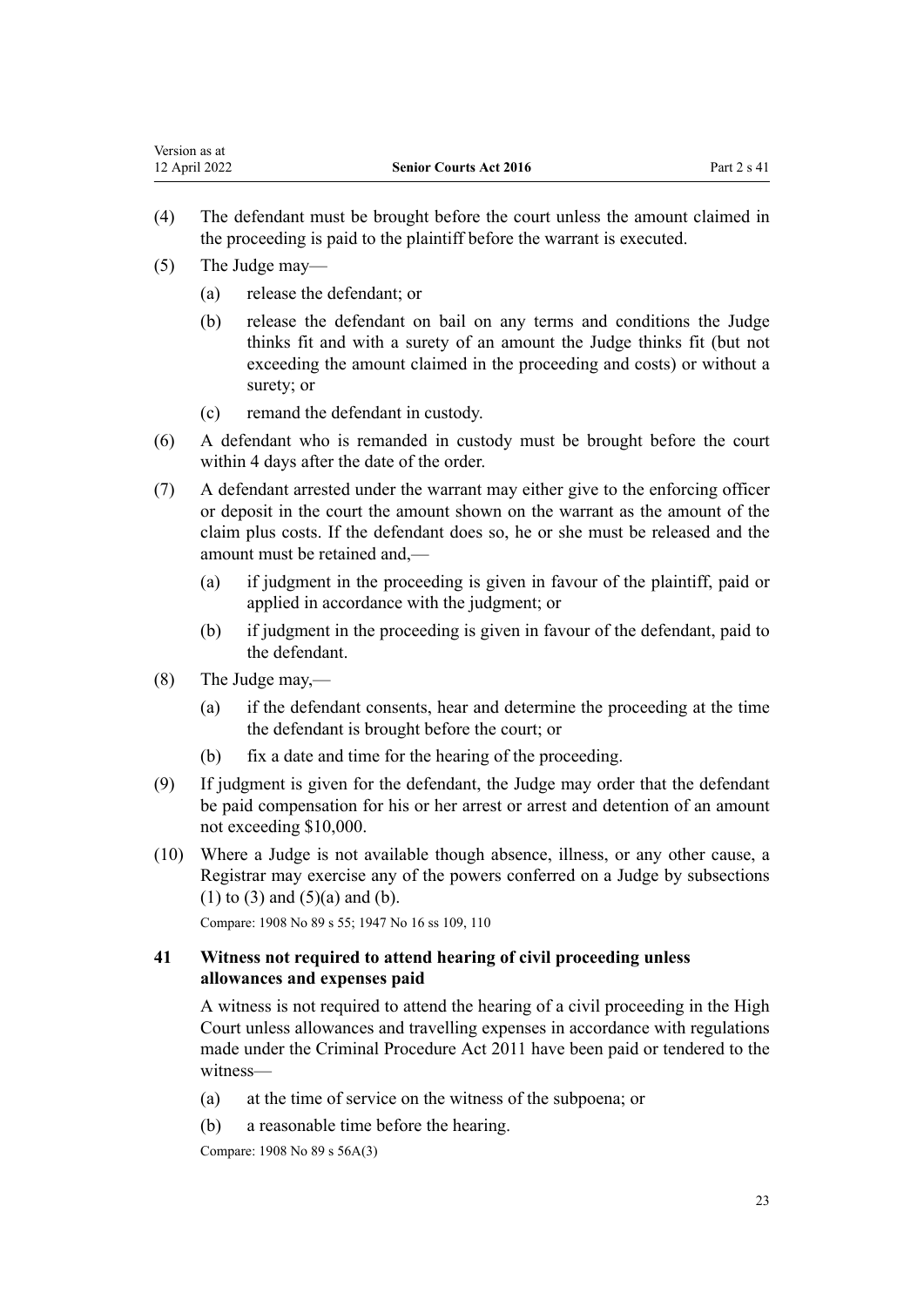# <span id="page-23-0"></span>**42 Failure of witness to attend**

- (1) The High Court may, in civil proceedings, issue a warrant to arrest and bring before the court a witness who—
	- (a) is compellable to attend the court to give evidence; and
	- (b) has been summoned to attend the court to give evidence; and
	- (c) fails to attend the court.
- (2) The High Court may impose a fine not exceeding \$1,000 on a witness brought before the court under subsection (1) who does not have a reasonable excuse for failing to attend the court.
- (3) The onus of proving a reasonable excuse is on the witness.

Compare: 1908 No 89 [s 56A\(1\), \(2\)](http://legislation.govt.nz/pdflink.aspx?id=DLM146664)

#### **43 Refusal to give evidence**

- (1) This section applies to a witness in a civil proceeding who, without reasonable excuse,—
	- (a) refuses to give evidence when required; or
	- (b) refuses to produce a document the witness has been required to produce; or
	- (c) refuses to be sworn; or
	- (d) having been sworn, refuses to answer a question.
- (2) The High Court may order that, unless the witness complies with subsection (1), the witness is to be detained in custody for a period not exceeding 7 days and may issue a warrant to arrest and detain the witness.
- (3) The High Court may exercise the powers in subsection (2) if the witness is again brought before the court, whether on 1 or more occasions, and still fails to comply with subsection (1).
- (4) Nothing in this section limits or affects any power or authority of the High Court under the [Contempt of Court Act 2019.](http://legislation.govt.nz/pdflink.aspx?id=LMS24741)

Compare: 1908 No 89 [s 56B](http://legislation.govt.nz/pdflink.aspx?id=DLM146670)

Section 43(4): replaced, on 26 August 2020, by [section 29](http://legislation.govt.nz/pdflink.aspx?id=LMS24838) of the Contempt of Court Act 2019 (2019 No 44).

#### **44 High Court may require person to undergo medical examination**

- (1) The High Court may order a party to a civil proceeding to undergo a medical examination by a registered medical practitioner at a time and place specified in the order if the court is satisfied, in the interests of justice, that the physical or mental condition of the person is relevant to a matter in the proceeding.
- (2) The person to be examined may have a registered medical practitioner of the person's own choice present at the examination.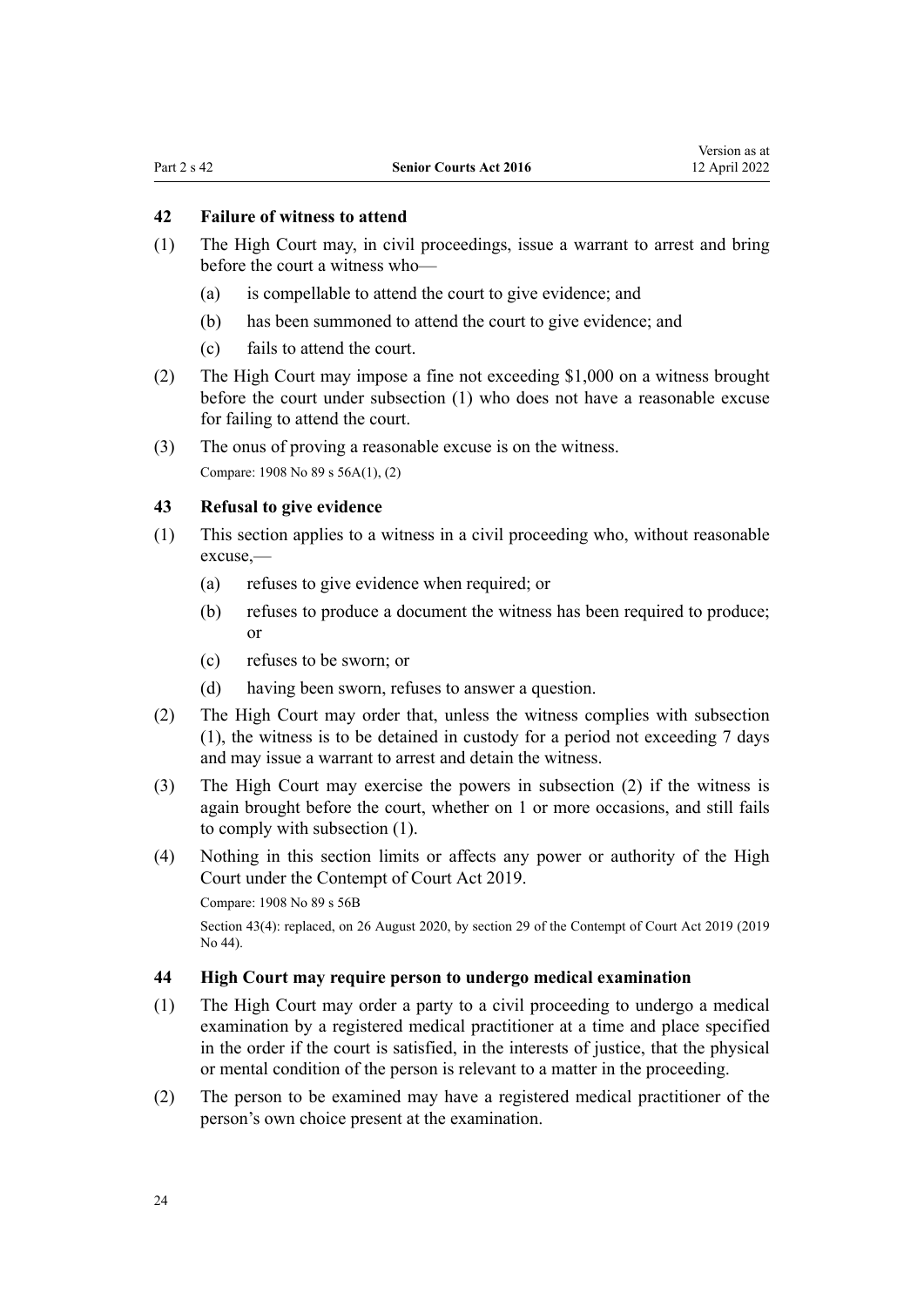- <span id="page-24-0"></span>(3) The court may order a party seeking the order to pay to the person to be exam‐ ined a reasonable sum to meet—
	- (a) the person's travelling and other expenses in connection with the exam‐ ination; and
	- (b) the expenses of having a registered medical practitioner chosen by the person attend the examination.
- (4) The person to be examined must do the things reasonably requested and answer the reasonable questions asked by the medical practitioner who conducts the examination.
- (5) If the person to be examined fails, without reasonable excuse, to comply with the order or wilfully obstructs the medical examination, the High Court may—
	- (a) stay the proceeding; or
	- (b) strike out a notice, statement, or other document filed, or a step taken, in the proceeding by the person to be examined.

Compare: 1908 No 89 [s 100](http://legislation.govt.nz/pdflink.aspx?id=DLM147639)

# **Part 3 Court of Appeal**

# *Constitution*

# **45 Court of Appeal continued**

- (1) There continues to be a Court of Appeal of New Zealand.
- (2) The Court of Appeal consists of—
	- (a) a Judge of the High Court appointed by the Governor-General as a Judge of the Court of Appeal and as President of that court; and
	- (b) no fewer than 5 nor more than 9 other Judges of the High Court appoin‐ ted by the Governor-General as Judges of the Court of Appeal.
- (3) The Court of Appeal is a court of record.
- (4) The Court of Appeal is the same court as the Court of Appeal continued by [section 57](http://legislation.govt.nz/pdflink.aspx?id=DLM146928) of the Judicature Act 1908. Compare: 1908 No 89 [s 57\(1\), \(2\)](http://legislation.govt.nz/pdflink.aspx?id=DLM146928)
- **46 Seal**
- (1) The Court of Appeal must have a seal, and the Registrar of the court is respon‐ sible for the seal.
- (2) The seal must be used for sealing judgments, orders, certificates, and any other document issued by the court that must be sealed.

Compare: 1908 No 89 [s 74](http://legislation.govt.nz/pdflink.aspx?id=DLM147351)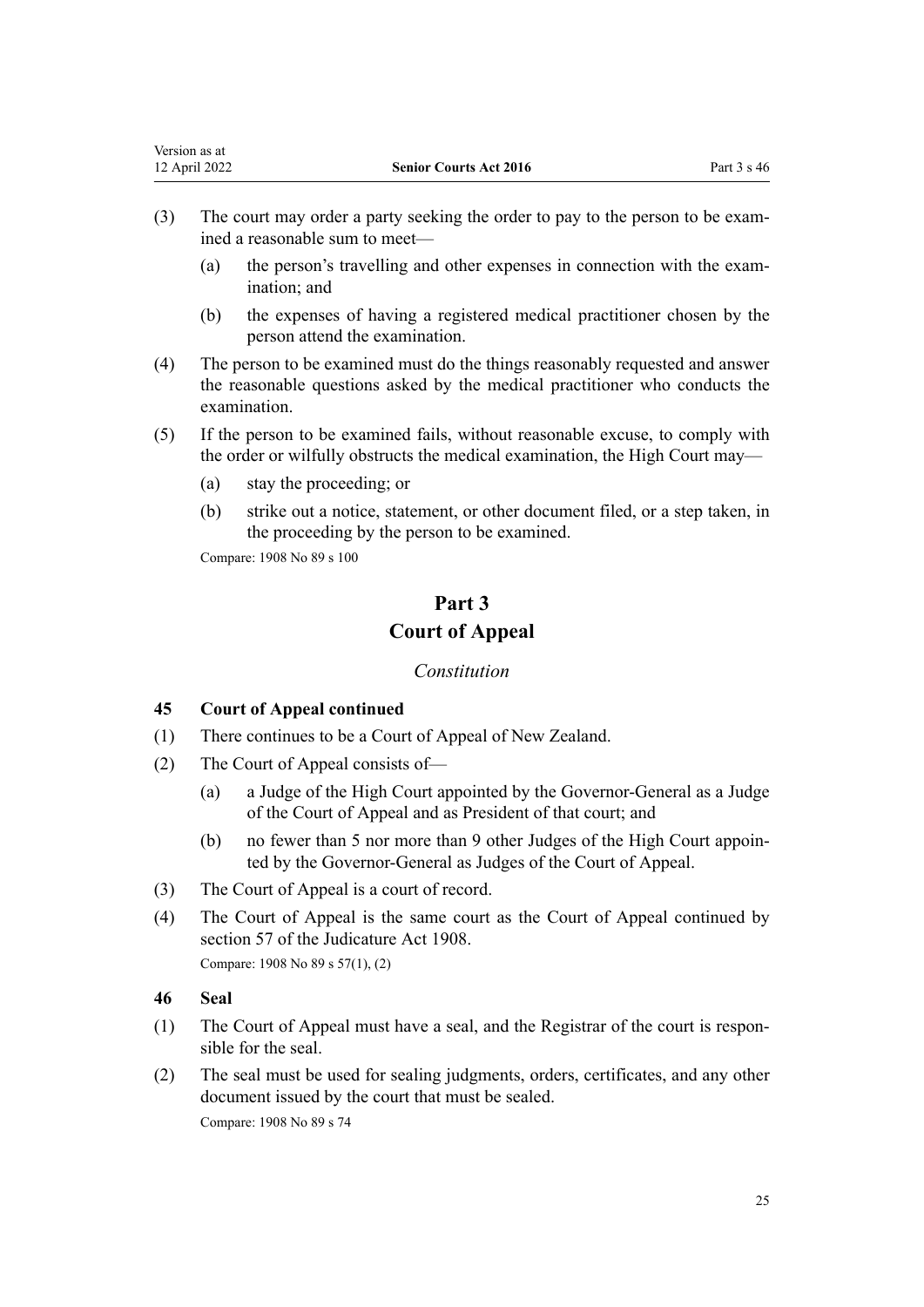# <span id="page-25-0"></span>**47 Court of Appeal to sit in divisions**

- (1) For the purposes of proceedings in the Court of Appeal, the Court of Appeal sits in divisions comprising 3 Judges.
- (2) Each division may exercise all the powers of the Court of Appeal.
- (3) A division may exercise the powers of the Court of Appeal even though 1 or more divisions of the court or a full court exercises those powers at the same time.
- (4) A majority of the members of a division may, if they consider it desirable, refer a proceeding, or state a case, or reserve a question for consideration by a full court of the Court of Appeal. A full court has power to hear and determine the proceeding, case, or question.

Compare: 1908 No 89 [s 58](http://legislation.govt.nz/pdflink.aspx?id=DLM146949)

## **48 Composition of divisions**

- (1) For the purposes of a proceeding that is heard by a division, the Court of Appeal comprises—
	- (a) 3 Judges of the Court of Appeal holding office under [section 45\(2\)](#page-24-0) or [112](#page-46-0); or
	- (b) 2 Judges of the Court of Appeal holding office under [section 45\(2\)](#page-24-0) or [112](#page-46-0) and 1 Judge of the High Court appointed under subsection (2); or
	- (c) 1 Judge of the Court of Appeal holding office under [section 45\(2\)](#page-24-0) or [112](#page-46-0) and 2 Judges of the High Court appointed under subsection (2).
- (2) The President of the Court of Appeal and the Chief High Court Judge may jointly appoint Judges of the High Court to be members of the Court of Appeal for the purposes of any proceedings.
- (3) Judges may be appointed under subsection (2) either—
	- (a) in respect of a specified case or specified cases; or
	- (b) in respect of every case to be heard by the Court of Appeal during a specified period not exceeding 3 months.
- (4) An appointment under subsection (2) may be made for 1 or more 3-month periods, but no Judge may be a member of the Court of Appeal under that sub‐ section for more than 4 months in any calendar year.
- (5) [Section 177](#page-73-0) applies to an appointment under subsection (2) despite anything in subsection  $(3)$  or  $(4)$ .

Compare: 1908 No 89 [ss 58A](http://legislation.govt.nz/pdflink.aspx?id=DLM146961), [58B](http://legislation.govt.nz/pdflink.aspx?id=DLM146967)

## **49 Powers exercisable by Judges**

(1) This section applies to all proceedings before the Court of Appeal other than proceedings under the [Criminal Procedure Act 2011.](http://legislation.govt.nz/pdflink.aspx?id=DLM3359902)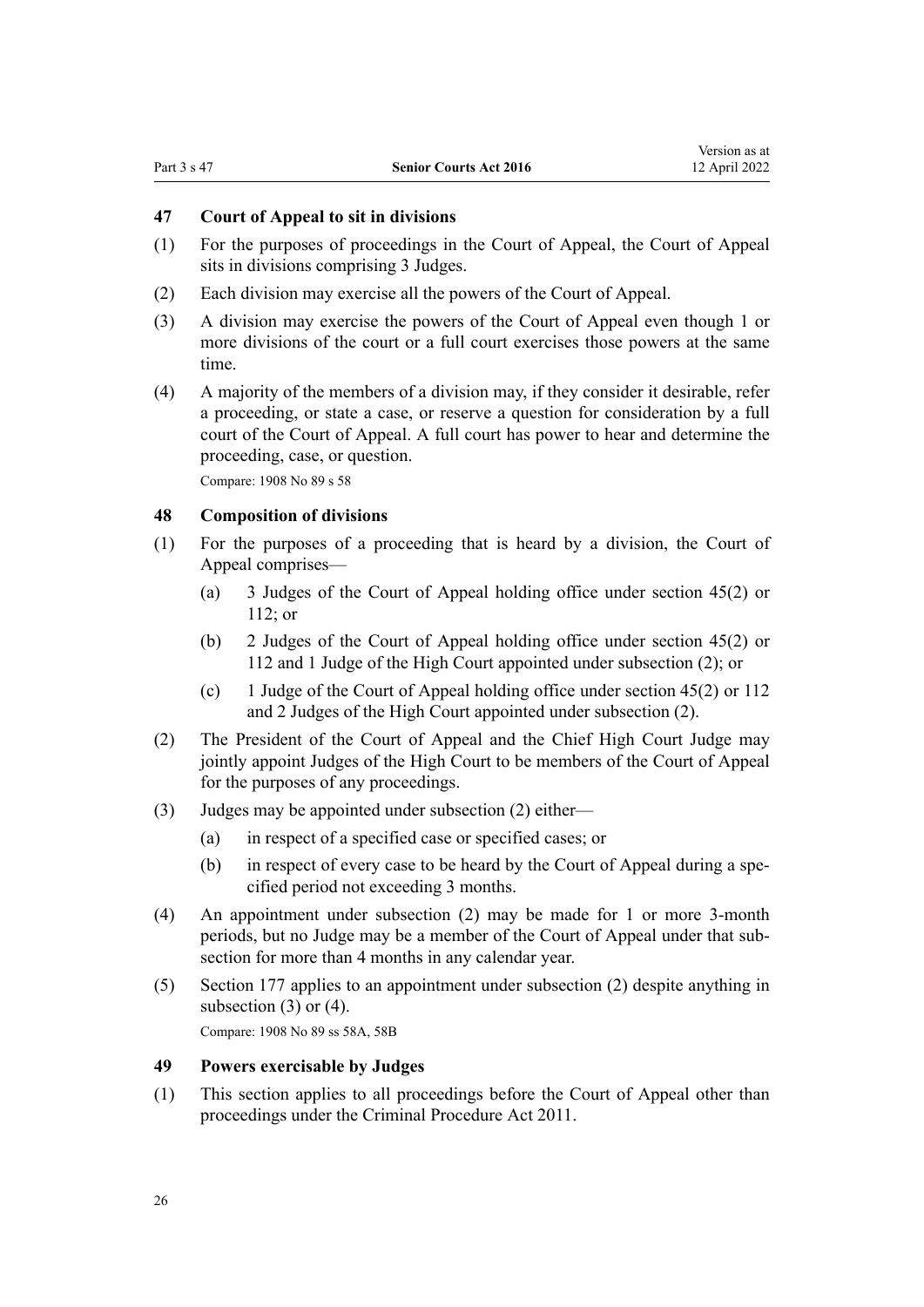- <span id="page-26-0"></span>(2) Any 2 or more Judges of the Court of Appeal may act as the court to deter‐ mine—
	- (a) any contested application for leave to appeal:
	- (b) any contested application for an extension of time to appeal:
	- (c) any other contested application or matter (other than an appeal) that effectively determines or disposes of the substantive proceeding.
- (3) Any other application to or matter in the Court of Appeal (other than an appeal) may be heard and determined by a single Judge of the Court of Appeal.
- (4) If a single Judge acting under subsection (3) determines not to grant an applica‐ tion or not to resolve a matter in favour of a party, the party may apply to have the Judge's determination reviewed by 2 or more Judges of the Court of Appeal.
- (5) The Judges who determine an application under subsection (4) may confirm, modify, or reverse the single Judge's determination.
- (6) A single Judge of the Court of Appeal may—
	- (a) review a decision of the Registrar made within the civil jurisdiction of the court under—
		- (i) a power conferred on the Registrar by a rule made under [section](#page-59-0) [148](#page-59-0); or
		- (ii) in the exercise of the powers under section  $64(1)(b)$ ; and
	- (b) confirm, modify, or revoke that decision as the Judge thinks fit.
- (7) Unless otherwise directed by the court—
	- (a) every application and matter dealt with under this section must be deter‐ mined on the papers; and
	- (b) every review under this section must be conducted on the papers.

Section 49(3): replaced, on 14 November 2018, by [section 162](http://legislation.govt.nz/pdflink.aspx?id=LMS104265) of the Courts Matters Act 2018 (2018 No 50).

#### **50 Court of Appeal to sit as full court in certain cases**

- (1) The Court of Appeal must sit as a full court to hear and determine—
	- (a) cases that are considered, in accordance with the procedure adopted under [section 51,](#page-27-0) to be of sufficient significance to warrant the consideration of a full court:
	- (b) a proceeding, case, or question referred under [section 47\(4\)](#page-25-0) for hearing and determination by a full court:
	- (c) an appeal from a decision of the Court Martial Appeal Court under [sec‐](http://legislation.govt.nz/pdflink.aspx?id=DLM283262) [tion 10](http://legislation.govt.nz/pdflink.aspx?id=DLM283262) of the Court Martial Appeals Act 1953.
- (2) A full court of the Court of Appeal consists of 5 Judges.

Compare: 1908 No 89 [s 61A\(1\), \(2\)](http://legislation.govt.nz/pdflink.aspx?id=DLM147301)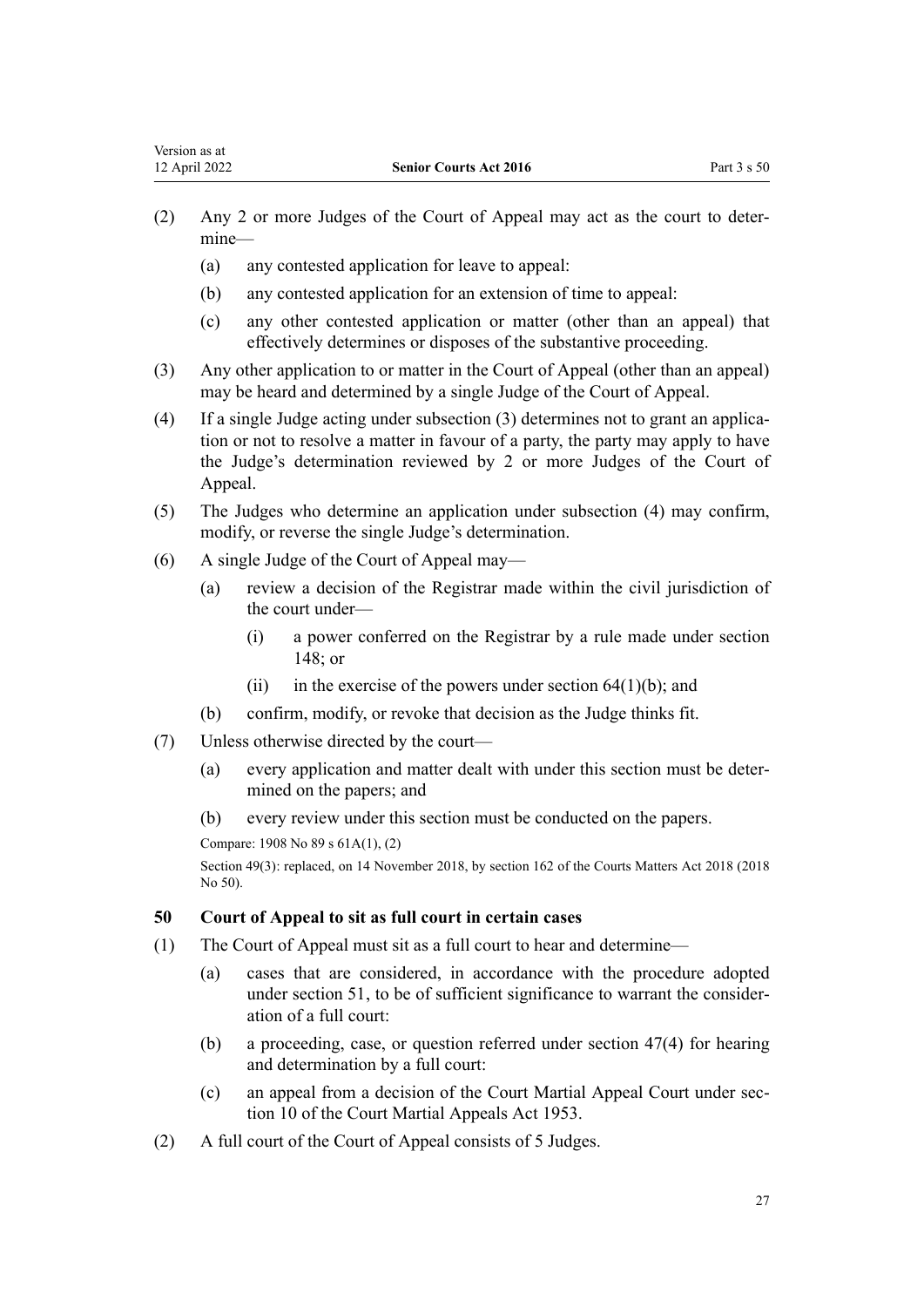<span id="page-27-0"></span>(3) A full court is constituted only by Judges of the Court of Appeal holding office under [section 45\(2\).](#page-24-0) Compare: 1908 No 89 [s 58D](http://legislation.govt.nz/pdflink.aspx?id=DLM146975)

#### **51 Cases of sufficient significance for full court**

- (1) The question whether a case is of sufficient significance to warrant the consid‐ eration of a full court must be determined in accordance with the procedure adopted by the Judges of the Court of Appeal holding office under [section](#page-24-0) [45\(2\)](#page-24-0).
- (2) The President of the Court of Appeal must publish the procedure on an Internet site maintained by or on behalf of the court.

Compare: 1908 No 89 [s 58E](http://legislation.govt.nz/pdflink.aspx?id=DLM146978)

# **52 Authority of High Court Judges to act as Judges of Court of Appeal**

- (1) The fact that a High Court Judge acts as a Judge of the Court of Appeal is con‐ clusive evidence of the Judge's authority to do so. No judgment or determin‐ ation given or made by the Court of Appeal while the Judge so acts may be questioned on the ground that the occasion for the Judge acting had not arisen or had ceased to exist.
- (2) A Judge of the High Court who has acted as a Judge of the Court of Appeal may attend sessions of the Court of Appeal for the purpose of giving a judgment or imposing a sentence or completing a proceeding heard by the Court of Appeal while the Judge acted as a Judge of the court.

Compare: 1908 No 89 [s 58G](http://legislation.govt.nz/pdflink.aspx?id=DLM146982)

# **53 Judgment of Court of Appeal**

- (1) The judgment of the Court of Appeal must be in accordance with the opinion of a majority of the Judges hearing the proceeding.
- (2) If the Judges are equally divided, the judgment or order appealed from or under review is taken as affirmed.
- (3) A judgment of the Court of Appeal may be given in the manner prescribed by rules made under [section 148.](#page-59-0) Compare: 1908 No 89 [s 59](http://legislation.govt.nz/pdflink.aspx?id=DLM146984)

# **54 Sessions of Court of Appeal**

- (1) The President of the Court of Appeal presides at a session of the court at which he or she is present.
- (2) If the President is not present, the senior Judge of the Court of Appeal who is present presides.

Compare: 1908 No 89 [s 60\(2\), \(3\)](http://legislation.govt.nz/pdflink.aspx?id=DLM146991)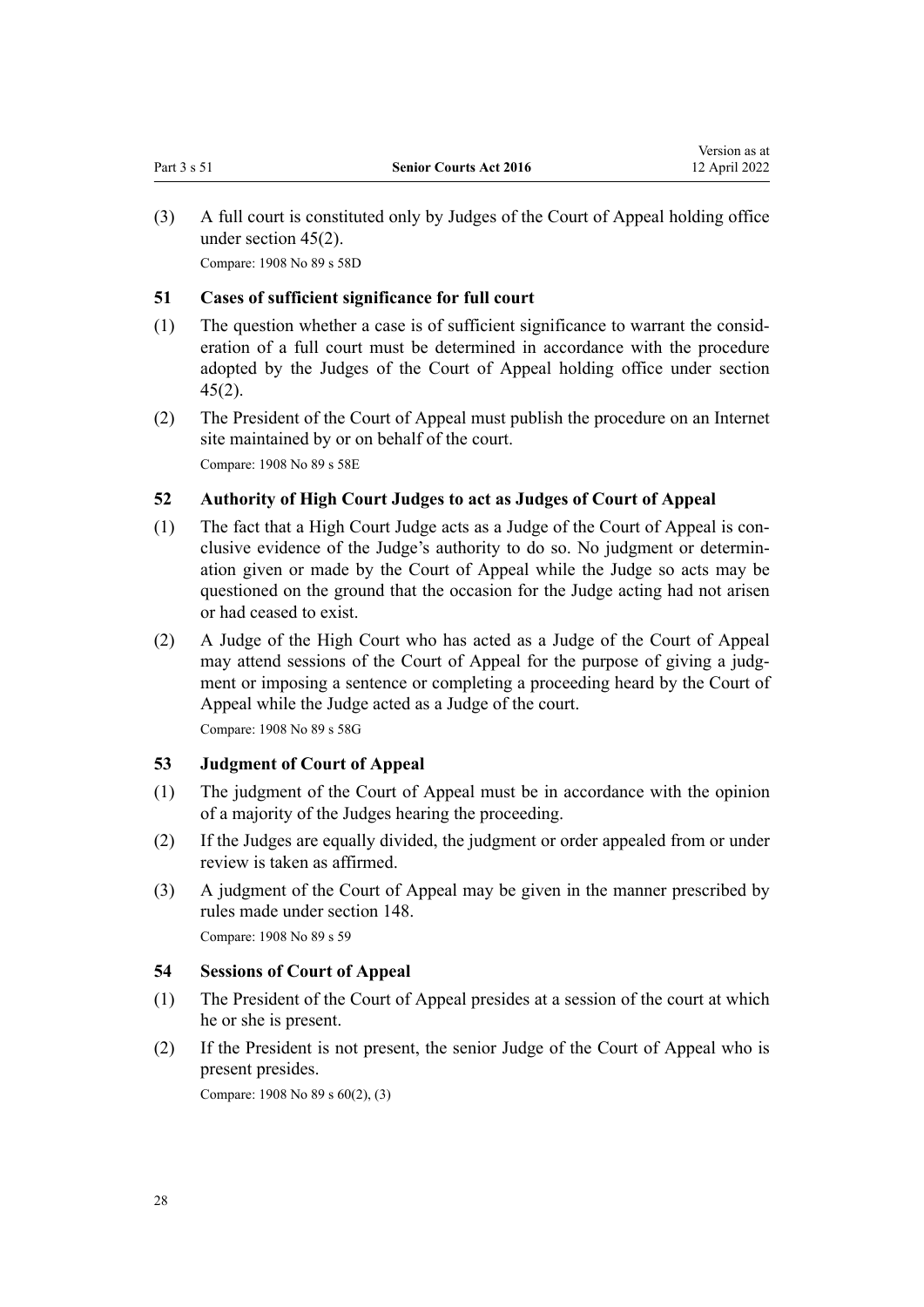<span id="page-28-0"></span>Version as at<br>12 April 2022

- **55 Adjournments**
- (1) The Court of Appeal may adjourn a session of the court to a time and place appointed by the court.
- (2) One or more Judges of the Court of Appeal may adjourn a session of the Court of Appeal to a time and place appointed by the Judge or Judges if it is neces‐ sary to do so because 1 or more Judges of the Court of Appeal are not present at the session.
- (3) If none of the Judges is present at the time appointed for a session of the court, the Registrar of the Court of Appeal must adjourn the session and may deter‐ mine the time and place of the next session.

Compare: 1908 No 89 [ss 60\(4\)](http://legislation.govt.nz/pdflink.aspx?id=DLM146991), [61](http://legislation.govt.nz/pdflink.aspx?id=DLM147300)

## *Jurisdiction*

# **56 Jurisdiction**

- (1) The Court of Appeal may hear and determine appeals—
	- (a) from a judgment, decree, or order of the High Court:
	- (b) under the [Criminal Procedure Act 2011:](http://legislation.govt.nz/pdflink.aspx?id=DLM3359902)
	- (c) from any court or tribunal under any other Act that confers on the Court of Appeal jurisdiction and power to hear and determine an appeal.
- (2) Subsection (1) is subject to subsections (3) and (5) and to rules made under [section 148.](#page-59-0)
- (3) No appeal, except an appeal under subsection (4), lies from any order or decision of the High Court made on an interlocutory application in respect of any civil proceeding unless leave to appeal to the Court of Appeal is given by the High Court on application made within 20 working days after the date of that order or decision or within any further time that the High Court may allow.
- (4) Any party to any proceedings may appeal without leave to the Court of Appeal against any order or decision of the High Court—
	- (a) striking out or dismissing the whole or part of a proceeding, claim, or defence; or
	- (b) granting summary judgment.
- (5) If the High Court refuses leave to appeal under subsection (3), the Court of Appeal may grant that leave on application made to the Court of Appeal within 20 working days after the date of the refusal of leave by the High Court.
- (6) If leave to appeal under subsection (3) or (5) is refused in respect of an order or a decision of the High Court made on an interlocutory application, nothing in this section prevents any point raised in the application for leave to appeal from being raised in an appeal against the substantive High Court decision.

Compare: 1908 No 89 [s 66](http://legislation.govt.nz/pdflink.aspx?id=DLM147320)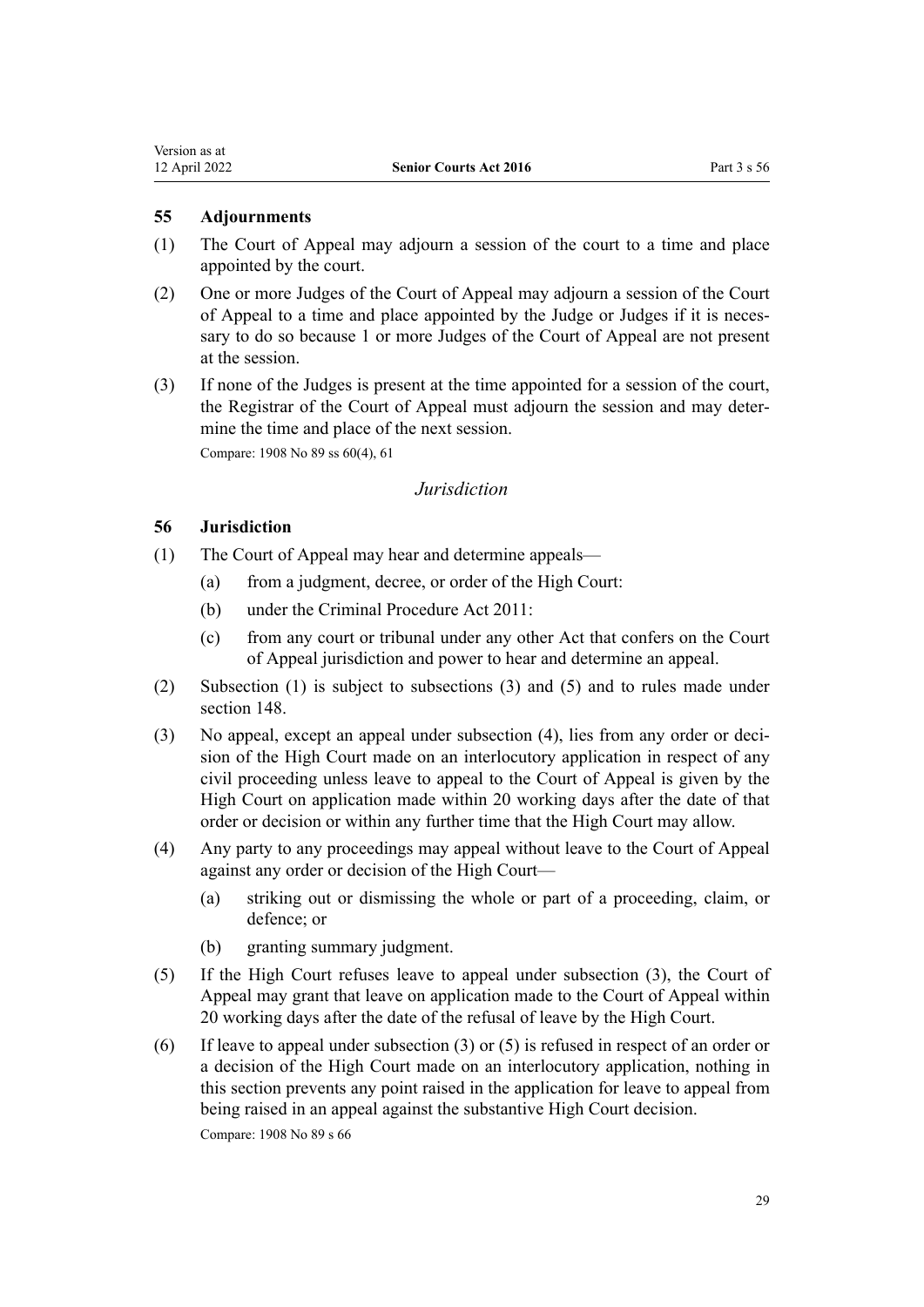#### <span id="page-29-0"></span>**57 Court of Appeal may remit proceeding to High Court**

The Court of Appeal may—

- (a) remit a proceeding to the High Court; or
- (b) order a new trial in the High Court of a civil or criminal proceeding that is the subject of an appeal to the Court of Appeal.

Compare: 1908 No 89 [s 62](http://legislation.govt.nz/pdflink.aspx?id=DLM147307)

#### **58 Judgment of Court of Appeal may be enforced by High Court**

A judgment, an order, or a decree of the Court of Appeal may be enforced by the High Court as if it had been given or made by the High Court. Compare: 1908 No 89 [s 63](http://legislation.govt.nz/pdflink.aspx?id=DLM147309)

## **59 Transfer of civil proceeding from High Court to Court of Appeal**

- (1) A party to a civil proceeding in the High Court may apply for an order transfer‐ ring the proceeding to the Court of Appeal.
- (2) In determining whether to make an order transferring the proceeding, the Court of Appeal must be satisfied that the circumstances of the proceeding are excep‐ tional.
- (3) Without limiting subsection (2), the circumstances may be exceptional if—
	- (a) the party to the proceeding intends to submit that a relevant decision of the Court of Appeal should be overruled:
	- (b) the proceeding raises an issue of considerable public importance that—
		- (i) needs to be determined urgently; and
		- (ii) is unlikely to be determined urgently if the proceeding is heard and determined by both the High Court and the Court of Appeal:
	- (c) the proceeding does not raise a question of fact or a significant question of fact, but raises a question of law that is the subject of conflicting deci‐ sions of the Court of Appeal.
- (4) In deciding whether to make an order transferring the proceeding, the Court of Appeal must have regard to the following matters:
	- (a) the primary purpose of the Court of Appeal as an appellate court:
	- (b) the desirability of obtaining a determination of the proceeding in the High Court and a review of that determination on appeal:
	- (c) whether a full court of the High Court could effectively determine the question in issue:
	- (d) whether the proceeding raises a question of fact or a significant question of fact:
	- (e) whether the parties have agreed to the transfer of the proceeding:
	- (f) any other matter to which regard should be had in the public interest.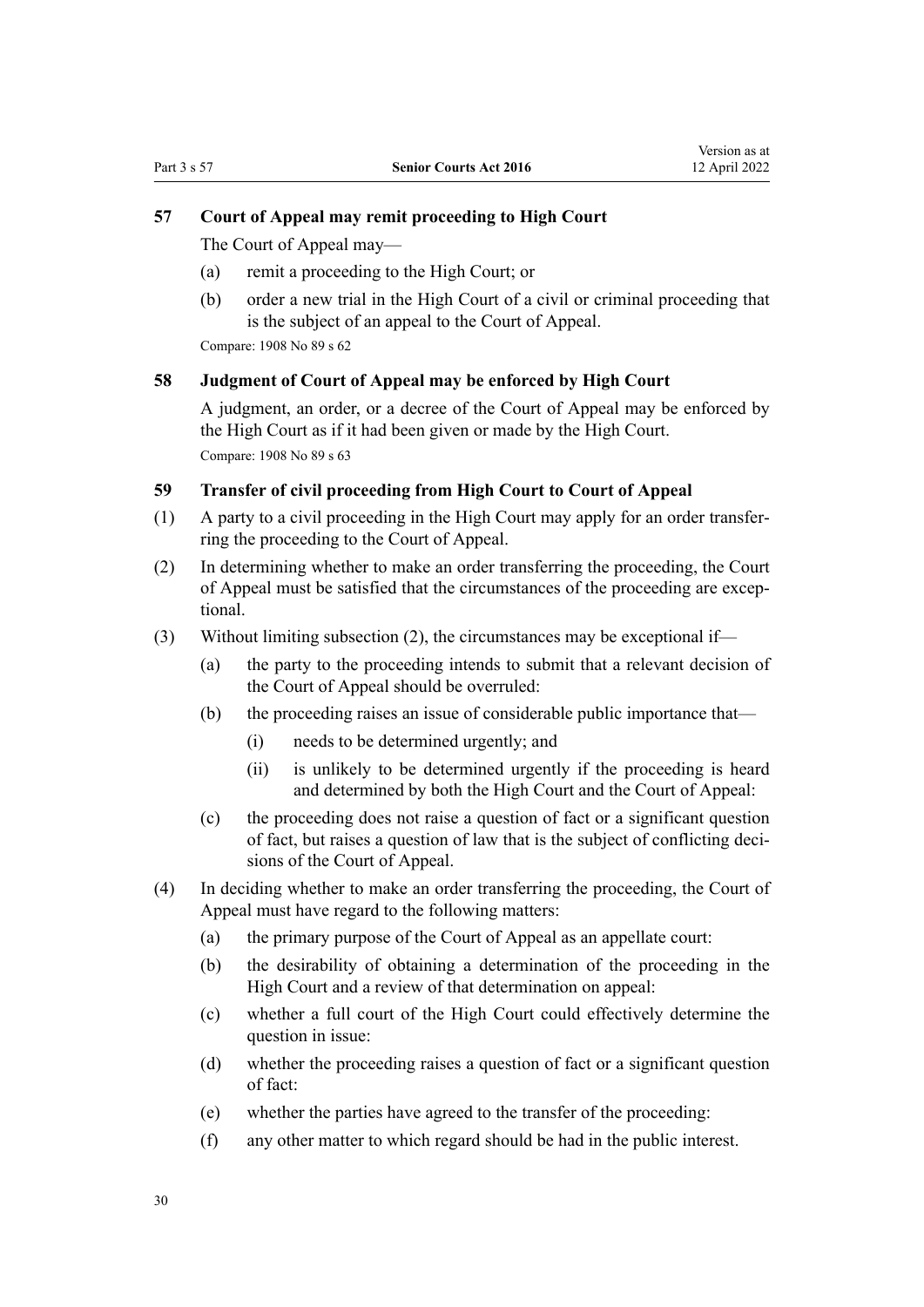- <span id="page-30-0"></span>(5) It is not a sufficient ground that the parties agree to the transfer.
- (6) The Court of Appeal has the jurisdiction of the High Court to hear and deter‐ mine a proceeding transferred under this section.
- (7) The Court of Appeal may transfer back to the High Court a proceeding that has been transferred to the Court of Appeal.

Compare: 1908 No 89 [s 64](http://legislation.govt.nz/pdflink.aspx?id=DLM147313)

# **60 Appeals against decisions of High Court on appeal from District Court, Family Court, or Youth Court**

- (1) The decision of the High Court on appeal from the District Court, the Family Court, or the Youth Court is final unless a party, on application, obtains leave to appeal against the decision to the Court of Appeal.
- (2) An application under subsection (1) for leave to appeal to the Court of Appeal must be made to the High Court or, if the High Court refuses leave, to the Court of Appeal.
- (3) If leave to appeal is obtained under subsection (1), the decision of the Court of Appeal is final unless a party obtains leave to appeal against that decision to the Supreme Court.
- (4) If there is non-compliance with any procedural rules in relation to an applica‐ tion or appeal under this section before the Court of Appeal, the court may dis‐ miss the application or appeal or deal with it in any other manner and on any terms that the court decides.
- (5) Subsections (1) to (4) are subject to [Part 4.](#page-32-0) Compare: 1908 No 89 [s 67](http://legislation.govt.nz/pdflink.aspx?id=DLM147323)

# **61 Reasons for granting or refusing leave to appeal**

- (1) The Court of Appeal may, but does not have to, give reasons for granting leave to appeal to the Court of Appeal.
- (2) The Court of Appeal must give reasons for refusing leave to appeal to the Court of Appeal.
- (3) Reasons given by the Court of Appeal may be stated—
	- (a) briefly; and
	- (b) in general terms only.

Compare: 2003 No 53 [s 16](http://legislation.govt.nz/pdflink.aspx?id=DLM214077)

# **62 Procedure if Judges absent**

(1) This section applies if, because of the death or unavailability of 1 or 2 of the Judges of the Court of Appeal who are about to begin or have begun hearing a proceeding, only 2 of those Judges (in the case of a division of the court) or 3 or 4 of those judges (in the case of a full court) remain available to hear and determine the proceeding.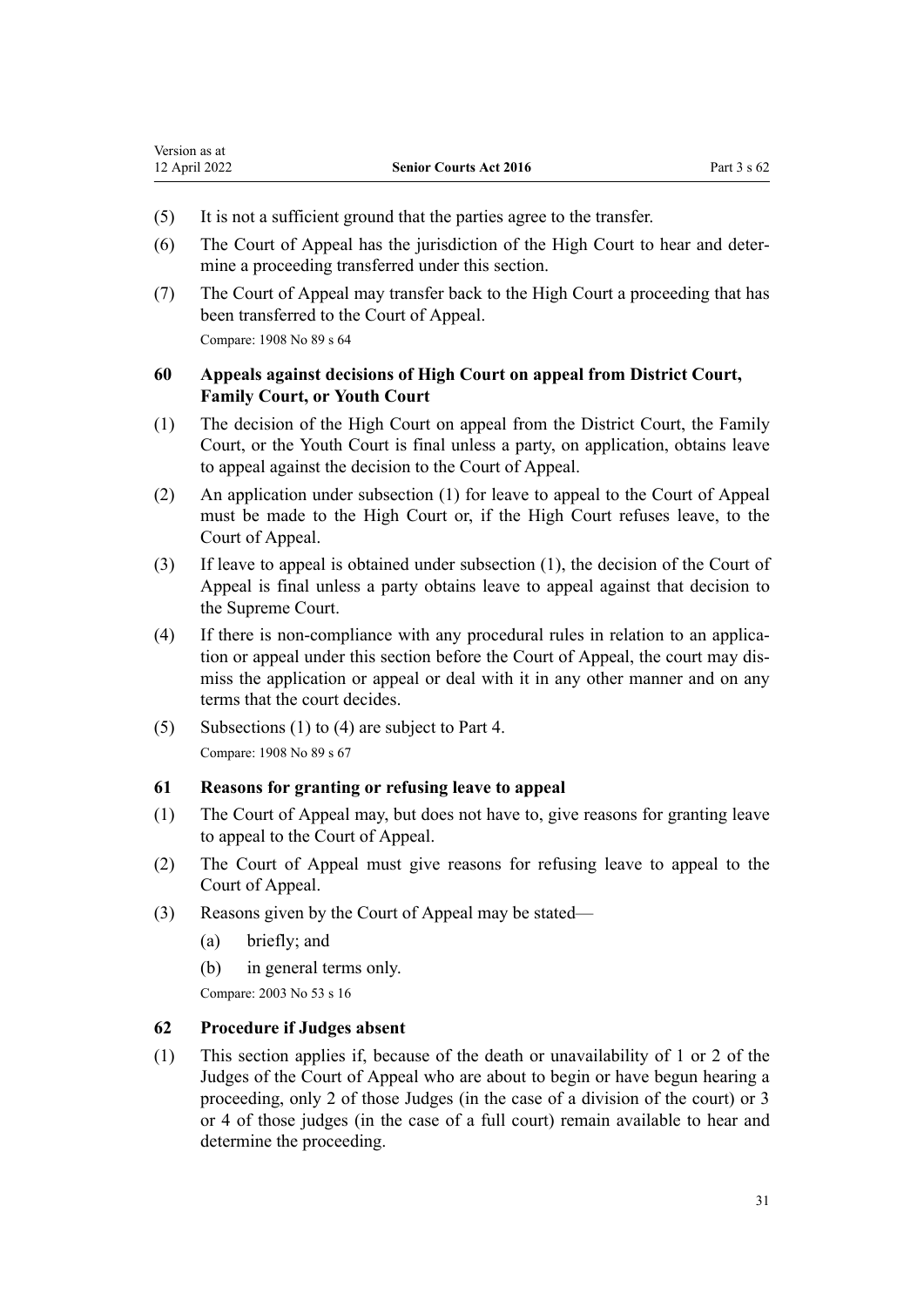- <span id="page-31-0"></span>(2) The remaining Judges must decide whether the proceeding must be adjourned or reheard, or may continue.
- (3) If the remaining Judges decide that the proceeding may continue,—
	- (a) they may—
		- (i) act as the Court of Appeal in relation to the proceeding and hear and determine the proceeding; and
		- (ii) make any order or decision on any interlocutory application; and
		- (iii) make any order or decision as to costs; and
	- (b) a reference in section  $53(1)$  to a majority of the Judges hearing the proceeding must be read as a reference to the 2 remaining Judges (in the case of a division) or to a majority of those remaining Judges (in the case of a full court).
- (4) If the death or unavailability occurs while judgment is reserved in the proceed‐ ing, the remaining Judges must decide—
	- (a) whether the judgment should be produced or completed, and (if so) who should produce or complete the judgment; or
	- (b) whether the proceeding should be reheard.
- (5) If, at the time appointed for a session of the Court of Appeal, 1 or more Judges are absent, the Judge or Judges present may adjourn or further adjourn the session to some other time.
- (6) If none of the Judges of the Court of Appeal is present at the time appointed for a session of the court, the Registrar of the Court of Appeal must adjourn the session and may determine the time and place of the next session.

Compare: 2003 No 53 [s 30](http://legislation.govt.nz/pdflink.aspx?id=DLM214093)

# *Registrar and other officers of Court of Appeal*

## **63 Appointment of Registrar, Deputy Registrars, and other officers of Court of Appeal**

A Registrar, Deputy Registrars, and other officers may be appointed under the [Public Service Act 2020](http://legislation.govt.nz/pdflink.aspx?id=LMS106157) for the conduct of the business of the Court of Appeal.

Compare: 1908 No 89 [s 72](http://legislation.govt.nz/pdflink.aspx?id=DLM147346)

Section 63 heading: amended, on 1 July 2020, by [section 139\(1\)](http://legislation.govt.nz/pdflink.aspx?id=LMS264157) of the Statutes Amendment Act 2019 (2019 No 56).

Section 63: amended, on 7 August 2020, by [section 135](http://legislation.govt.nz/pdflink.aspx?id=LMS176959) of the Public Service Act 2020 (2020 No 40).

Section 63: amended, on 1 July 2020, by [section 139\(2\)](http://legislation.govt.nz/pdflink.aspx?id=LMS264157) of the Statutes Amendment Act 2019 (2019 No 56).

## **64 Powers of Registrar and Deputy Registrars**

(1) The Registrar has the powers and duties—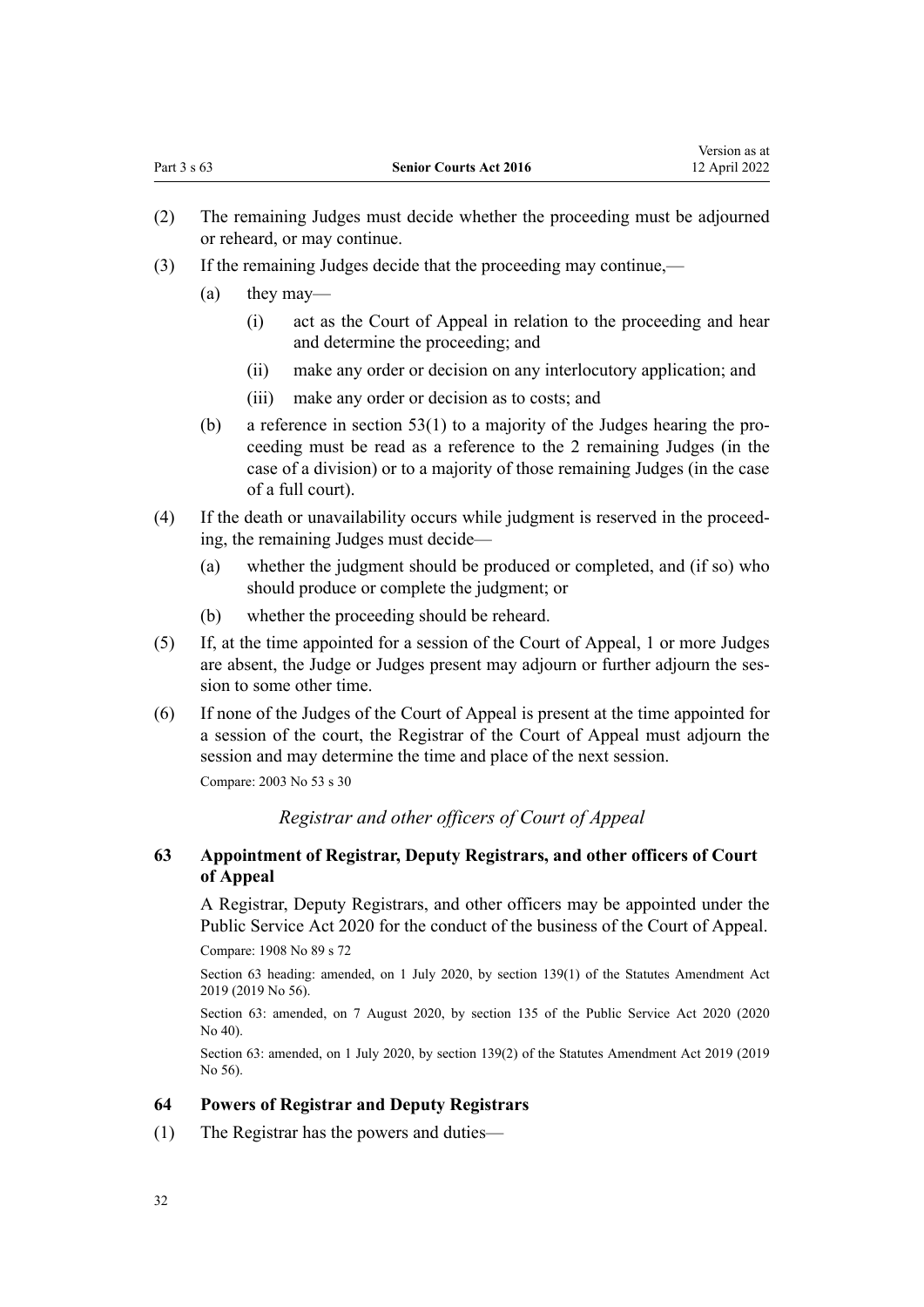- <span id="page-32-0"></span>(a) conferred by this Act, any other enactment, or rules made under [section](#page-59-0) [148](#page-59-0):
- (b) necessary or desirable to ensure the efficient and effective administration of the business of the Court of Appeal.
- (2) A Deputy Registrar has the same duties and powers as the Registrar.
- (3) Subsection (2) is subject to a provision to the contrary in any rules made under [section 148](#page-59-0) or any other enactment.

Compare: 1908 No 89 [s 73](http://legislation.govt.nz/pdflink.aspx?id=DLM147350)

Section 64 heading: amended, on 1 July 2020, by [section 140\(1\)](http://legislation.govt.nz/pdflink.aspx?id=LMS264184) of the Statutes Amendment Act 2019 (2019 No 56).

Section 64(2): amended, on 1 July 2020, by [section 140\(2\)](http://legislation.govt.nz/pdflink.aspx?id=LMS264184) of the Statutes Amendment Act 2019 (2019 No 56).

# **Part 4 Supreme Court**

#### *Preliminary matters*

#### **65 Interpretation**

In this subpart, unless the context otherwise requires,—

# **civil proceeding**—

- (a) means a proceeding that is not a criminal proceeding; and
- (b) includes a proceeding under the [Bail Act 2000](http://legislation.govt.nz/pdflink.aspx?id=DLM68379)

**decision** includes a judgment, decree, order, direction, or determination

**District Court** includes—

- (a) the Family Court and the Youth Court; and
- (b) the District Court sitting in its admiralty jurisdiction

**High Court** includes the High Court sitting—

- (a) in its admiralty jurisdiction; or
- (b) as a permanent Prize Court under the jurisdiction conferred by [section 8](http://legislation.govt.nz/pdflink.aspx?id=DLM411661) of the Admiralty Act 1973

#### **interlocutory application**—

- (a) means an application in a proceeding or an intended proceeding for—
	- (i) an order or a direction relating to a matter of procedure; or
	- (ii) in the case of a civil proceeding, for relief ancillary to the relief claimed in the proceeding; and
- (b) includes an application for a new trial; and
- (c) includes an application to review a decision made on an interlocutory application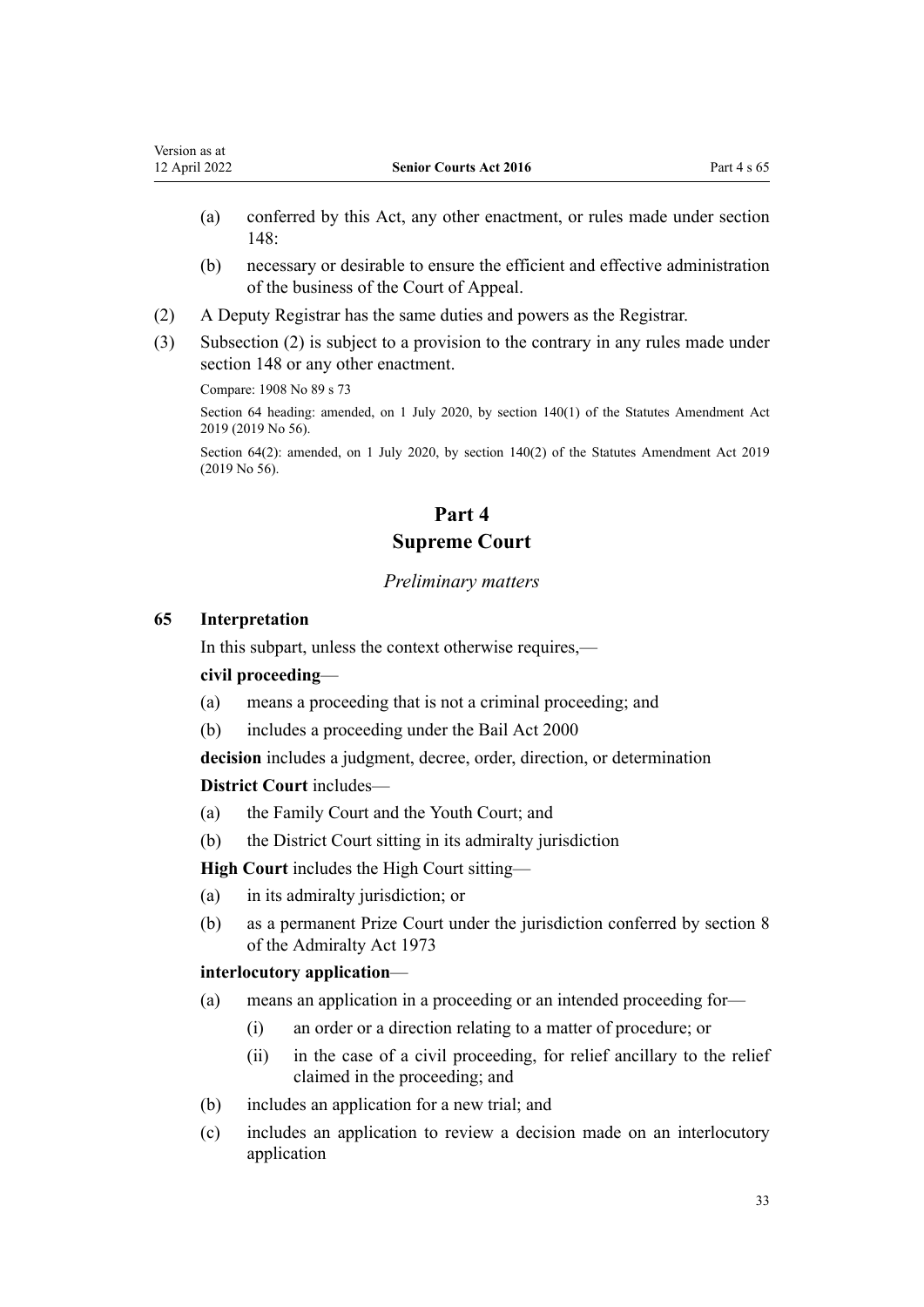#### <span id="page-33-0"></span>**New Zealand court** means—

- (a) the Supreme Court, the Court of Appeal, the High Court, or the District Court; or
- (b) any of the following specialist courts: the Court Martial of New Zealand established under [section 8](http://legislation.govt.nz/pdflink.aspx?id=DLM1001934) of the Court Martial Act 2007, the Court Martial Appeal Court constituted by the [Court Martial Appeals Act](http://legislation.govt.nz/pdflink.aspx?id=DLM282966) [1953](http://legislation.govt.nz/pdflink.aspx?id=DLM282966), the Employment Court, the Environment Court, the Māori Appel‐ late Court, and the Māori Land Court

**Registrar** means the Registrar of the Supreme Court appointed under [section](#page-39-0) [87](#page-39-0)

**Supreme Court** means the Supreme Court continued by section 66.

Compare: 2003 No 53 [s 4](http://legislation.govt.nz/pdflink.aspx?id=DLM214036)

#### *Constitution of Supreme Court*

#### **66 Supreme Court continued**

- (1) There continues to be a Supreme Court of New Zealand for the hearing of appeals in New Zealand on important legal matters, including matters relating to the [Treaty of Waitangi,](http://legislation.govt.nz/pdflink.aspx?id=DLM435834) which would formerly have been determined by the Judicial Committee of the Privy Council.
- (2) The Supreme Court consists of—
	- (a) the Chief Justice; and
	- (b) no fewer than 4 nor more than 5 other Judges appointed by the Governor-General as Judges of the Supreme Court.
- (3) The Supreme Court is a court of record.
- (4) The jurisdiction of the Supreme Court is not affected by a vacancy in its mem‐ bership.

Compare: 2003 No 53 [ss 3\(1\),](http://legislation.govt.nz/pdflink.aspx?id=DLM214035) [6,](http://legislation.govt.nz/pdflink.aspx?id=DLM214066) [17](http://legislation.govt.nz/pdflink.aspx?id=DLM214079)

#### **67 Seal**

- (1) The Supreme Court must have a seal, and the Registrar of the Supreme Court is responsible for the seal.
- (2) The seal must be used for sealing judgments, orders, certificates, and any other document issued by the Supreme Court that must be sealed. Compare: 2003 No 53 [s 38](http://legislation.govt.nz/pdflink.aspx?id=DLM214502)

## *Jurisdiction of Supreme Court*

#### **68 Appeals against decisions of Court of Appeal in civil proceedings**

The Supreme Court may hear and determine an appeal by a party to a civil proceeding in the Court of Appeal against a decision made in the proceeding, unless—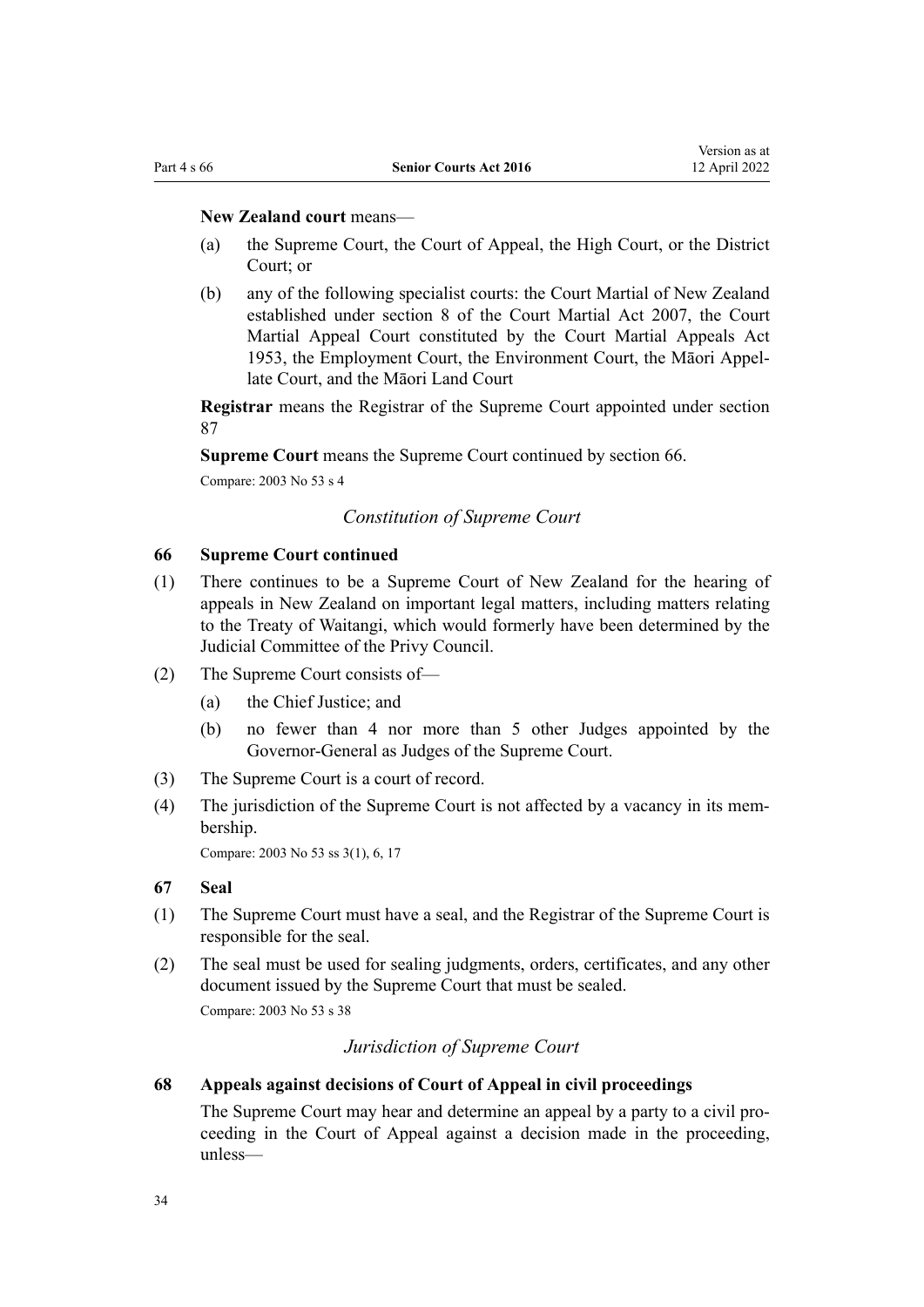- <span id="page-34-0"></span>(a) an enactment other than this Act makes provision to the effect that there is no right of appeal against the decision; or
- (b) the decision is a refusal to give leave or special leave to appeal to the Court of Appeal.

Compare: 2003 No 53 [s 7](http://legislation.govt.nz/pdflink.aspx?id=DLM214067)

# **69 Appeals against decisions of High Court in civil proceedings**

The Supreme Court may hear and determine an appeal by a party to a civil proceeding in the High Court against a decision made in the proceeding, unless—

- (a) an enactment other than this Act makes provision to the effect that there is no right of appeal against the decision; or
- (b) the decision is a refusal to give leave or special leave to appeal to the High Court or the Court of Appeal; or
- (c) the decision is made on an interlocutory application.

Compare: 2003 No 53 [s 8](http://legislation.govt.nz/pdflink.aspx?id=DLM214068)

# **70 Appeals against decisions of other courts in civil proceedings**

The Supreme Court may hear and determine an appeal against a decision made in a civil proceeding in a New Zealand court other than the Court of Appeal or the High Court to the extent only that an enactment other than this Act provides for the bringing of an appeal against the decision to the Supreme Court. Compare: 2003 No 53 [s 9](http://legislation.govt.nz/pdflink.aspx?id=DLM214069)

# **71 Appeals against decisions in criminal proceedings**

The Supreme Court may hear and determine appeals authorised by—

- (a) [Part 6](http://legislation.govt.nz/pdflink.aspx?id=DLM3360366) of the Criminal Procedure Act 2011; or
- (b) [section 10](http://legislation.govt.nz/pdflink.aspx?id=DLM283262) or [10A](http://legislation.govt.nz/pdflink.aspx?id=DLM283267) of the Court Martial Appeals Act 1953.

Compare: 2003 No 53 [s 10](http://legislation.govt.nz/pdflink.aspx?id=DLM214070)

# **72 Procedural requirements**

[Sections 68 to 71](#page-33-0) are subject to—

- (a) this Act; and
- (b) all applicable rules, orders, and directions for regulating the terms and conditions on which appeals may be allowed, made, or given under this Act.

Compare: 2003 No 53 [s 11](http://legislation.govt.nz/pdflink.aspx?id=DLM214071)

# *Leave to appeal*

# **73 Appeals to be by leave**

(1) Appeals to the Supreme Court may be heard only with the court's leave.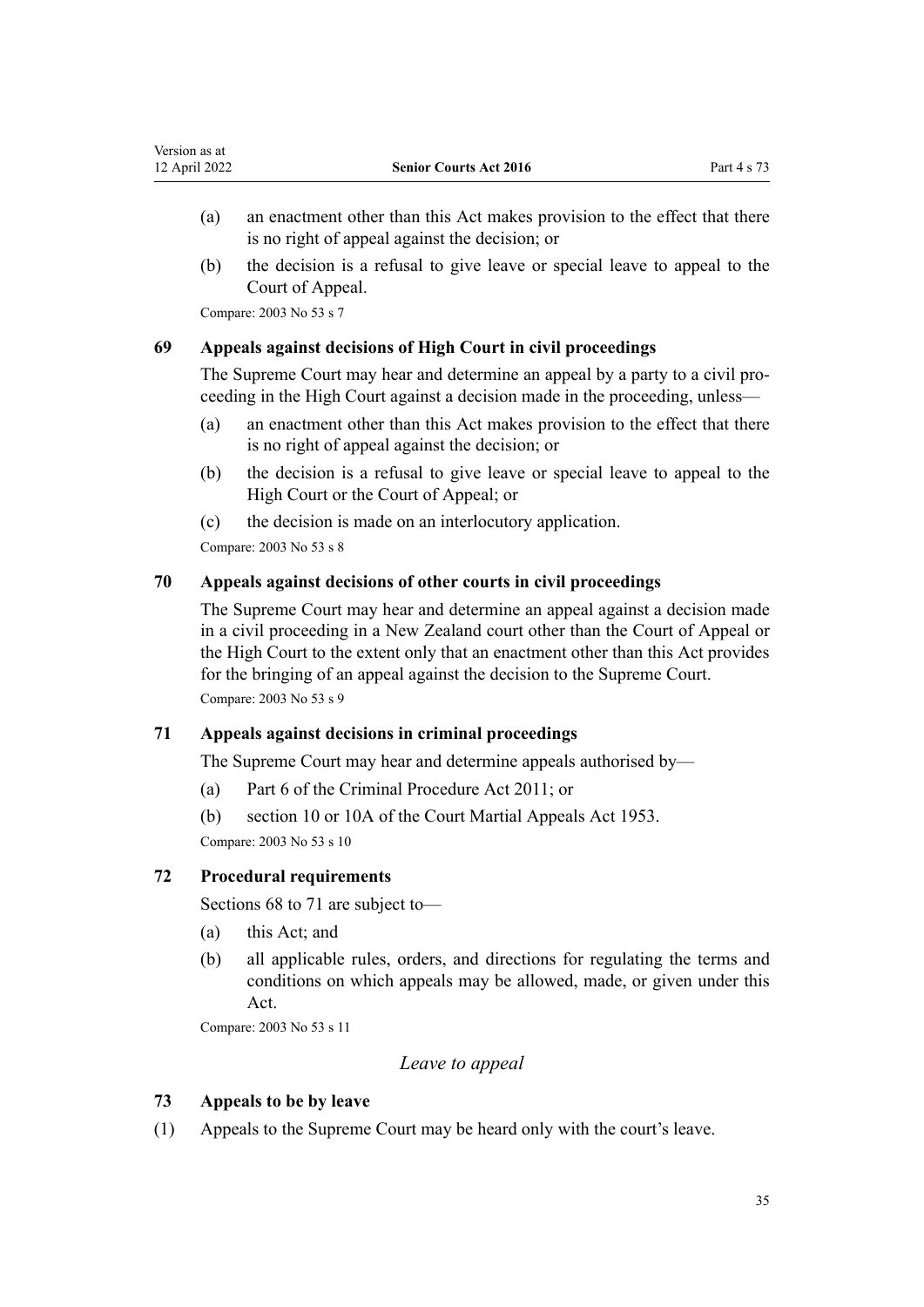<span id="page-35-0"></span>(2) A reference in an enactment other than this Act to the leave of the Supreme Court must be read subject to sections 74 and 75. Compare: 2003 No 53 [s 12](http://legislation.govt.nz/pdflink.aspx?id=DLM214073)

# **74 Criteria for leave to appeal**

- (1) The Supreme Court must not give leave to appeal to it unless it is satisfied that it is necessary in the interests of justice for the court to hear and determine the appeal.
- (2) It is necessary in the interests of justice for the Supreme Court to hear and determine a proposed appeal if—
	- (a) the appeal involves a matter of general or public importance; or
	- (b) a substantial miscarriage of justice may have occurred, or may occur unless the appeal is heard; or
	- (c) the appeal involves a matter of general commercial significance.
- (3) For the purposes of subsection  $(2)(a)$ , a significant issue relating to the [Treaty](http://legislation.govt.nz/pdflink.aspx?id=DLM435834) [of Waitangi](http://legislation.govt.nz/pdflink.aspx?id=DLM435834) is a matter of general or public importance.
- (4) The Supreme Court must not give leave to appeal to it against an order made by the Court of Appeal on an interlocutory application unless satisfied that it is necessary in the interests of justice for the Supreme Court to hear and deter‐ mine the proposed appeal before the proceeding concerned is concluded.
- (5) Subsection (2) does not limit the generality of subsection (1) and subsection (3) does not limit the generality of subsection (2)(a). Compare: 2003 No 53 [s 13](http://legislation.govt.nz/pdflink.aspx?id=DLM214074)

# **75 No direct appeal from court other than Court of Appeal unless exceptional circumstances established**

The Supreme Court must not give leave to appeal directly to it against a decision made, a conviction entered, or a sentence imposed in a proceeding in a New Zealand court other than the Court of Appeal unless the court is satisfied,—

- (a) in accordance with section 74, that it is necessary in the interests of justice for the court to hear and determine the appeal; and
- (b) that there are exceptional circumstances that justify taking the proposed appeal directly to the court.

Compare: 2003 No 53 [s 14](http://legislation.govt.nz/pdflink.aspx?id=DLM214075)

#### **76 Applications for leave**

- (1) The parties to an application for leave to appeal to the Supreme Court may make written submissions to the court, and may include in the submissions—
	- (a) additional relevant written material; and
	- (b) responses to submissions made by another party.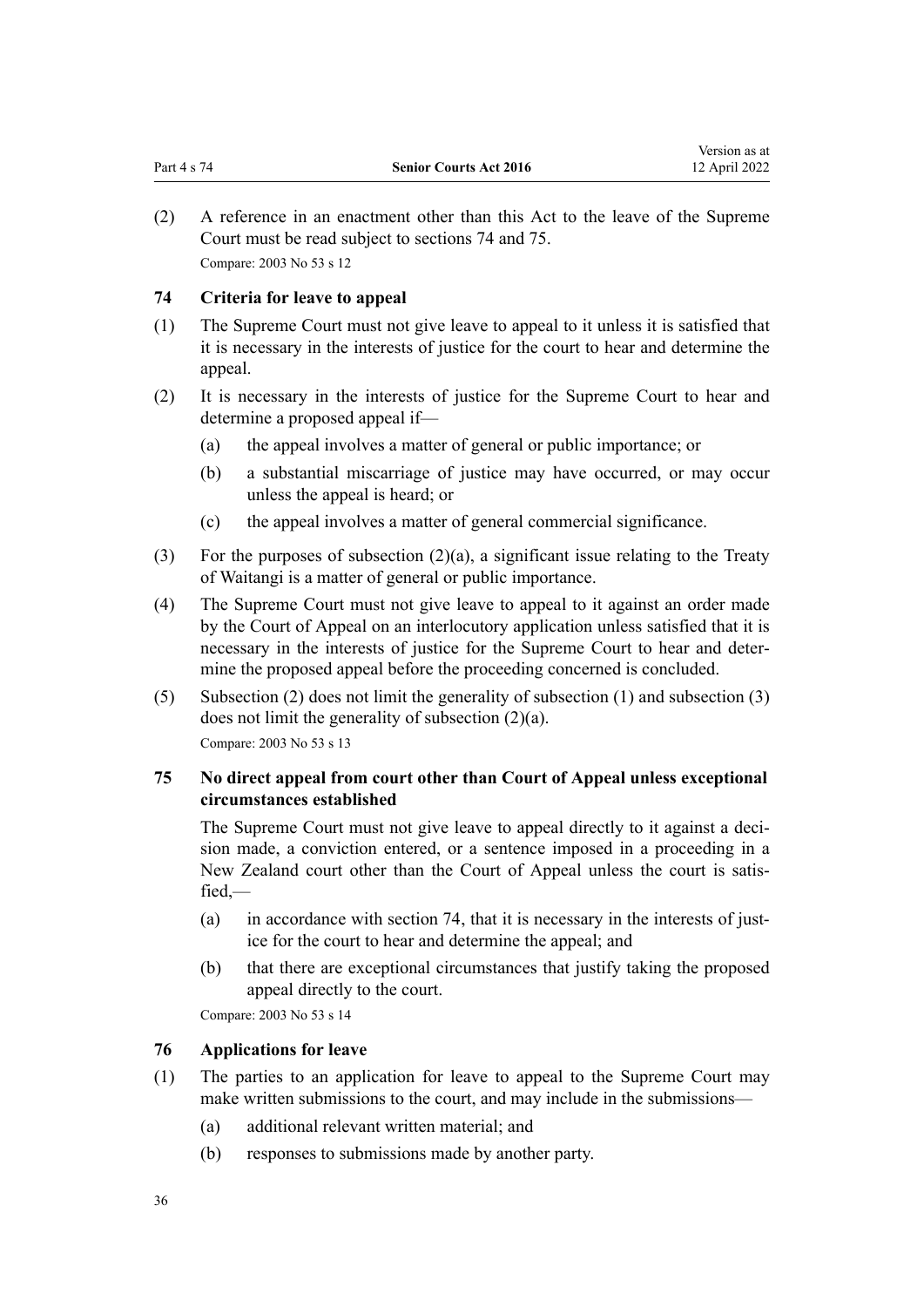- (2) Neither the parties nor their representatives have a right to appear before the court on the application; but the court may, if it thinks fit,—
	- (a) authorise the parties, their representatives, or both to appear:
	- (b) exclude from any authority to appear a party who is an appellant in custody.
- (3) In determining the application, the court must consider—
	- (a) the written submissions before it; and
	- (b) if an oral hearing was held, the matters raised at the hearing.
- (4) The court may consider the written submissions in any manner it thinks fit. Compare: 2003 No 53 [s 15](http://legislation.govt.nz/pdflink.aspx?id=DLM214076)

## **77 Court to state reasons for refusal to give leave**

- (1) The Supreme Court must state its reasons for refusing to give leave to appeal to it.
- (2) The reasons may be stated—
	- (a) briefly; and
	- (b) in general terms only.

Compare: 2003 No 53 [s 16](http://legislation.govt.nz/pdflink.aspx?id=DLM214077)

*Powers and judgments of Supreme Court*

# **78 Appeals to proceed by way of rehearing**

Appeals to the Supreme Court proceed by way of rehearing. Compare: 2003 No 53 [s 24](http://legislation.govt.nz/pdflink.aspx?id=DLM214087)

# **79 General powers**

- (1) On an appeal in a proceeding that has been heard in a New Zealand court, the Supreme Court—
	- (a) may make any order or grant any relief that could have been made or granted by that court; and
	- (b) even if the proceeding has not been heard in the Court of Appeal, has the powers the Court of Appeal would have if hearing the appeal.
- (2) In a proceeding, the Supreme Court may, as it thinks fit, make—
	- (a) any ancillary order; and
	- (b) any order or decision on an interlocutory application; and
	- (c) any order as to costs.

Compare: 2003 No 53 [s 25](http://legislation.govt.nz/pdflink.aspx?id=DLM214088)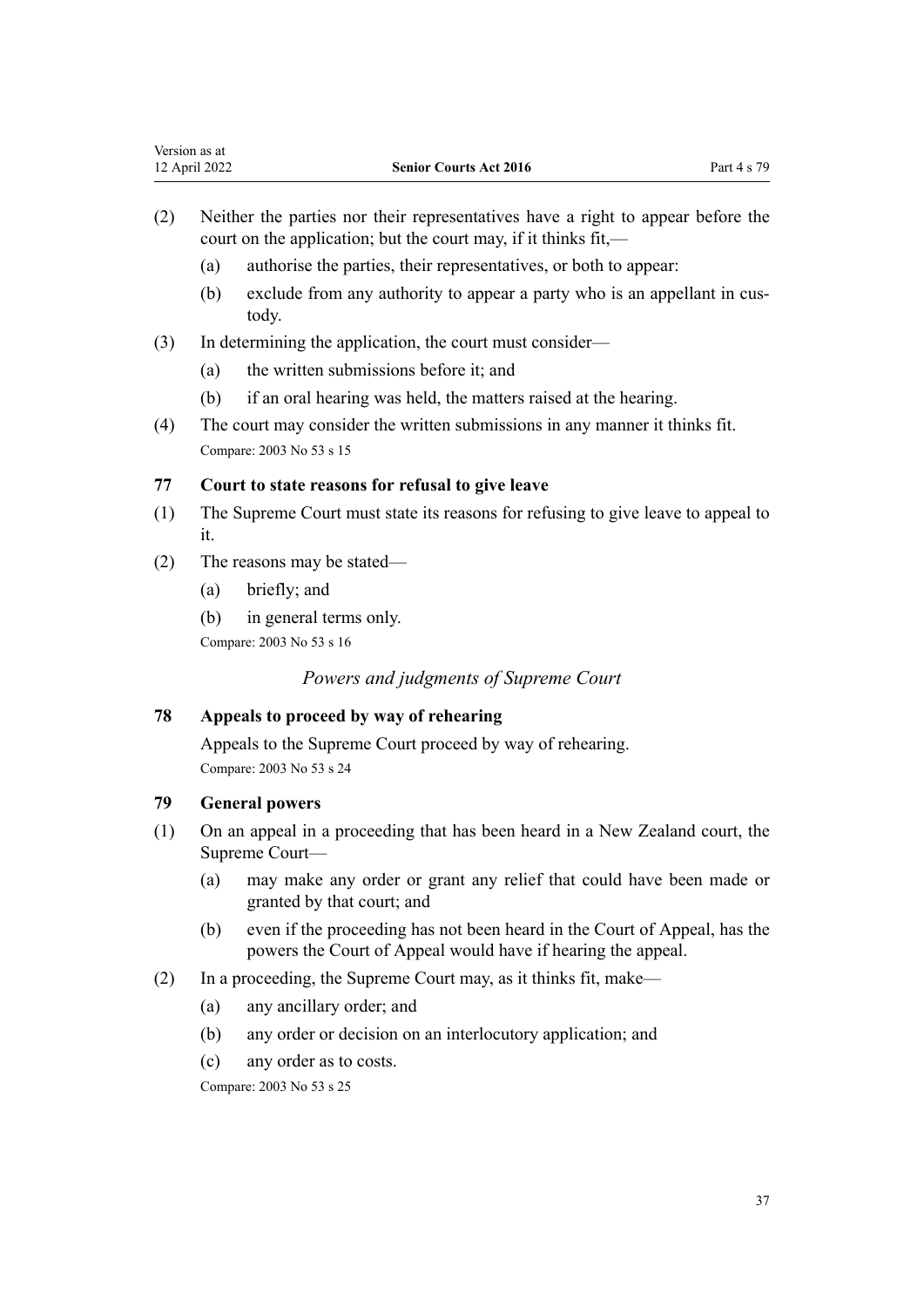#### **80 Power to remit proceeding**

The Supreme Court may remit a proceeding that began in any New Zealand court to a New Zealand court that has jurisdiction to deal with it. Compare: 2003 No 53 [s 26](http://legislation.govt.nz/pdflink.aspx?id=DLM214089)

#### **81 Exercise of powers of court**

- (1) For the purposes of the hearing and determination of a proceeding, the Supreme Court comprises 5 Judges of the court.
- (2) Two or more permanent Judges of the Supreme Court may act as the court—
	- (a) to decide whether an oral hearing of an application for leave to appeal to the court should be held, or the application should be determined just on the basis of written submissions:
	- (b) to determine an application for leave to appeal to the court.
- (3) A judgment of the Supreme Court may be delivered in the manner and by the number of Judges provided by rules made under [section 148.](#page-59-0)
- (4) This section is subject to sections 82(1) and [84\(1\).](#page-38-0) Compare: 2003 No 53 [s 27](http://legislation.govt.nz/pdflink.aspx?id=DLM214090)

# **82 Orders and directions on interlocutory applications may be made or given by 1 Judge**

- (1) In a proceeding before the Supreme Court, a permanent Judge of the court may, on an interlocutory application, make any order and give any direction that the Judge thinks fit (other than an order or a direction excluded by subsection (2)).
- (2) Subsection (1) does not apply to an order or a direction that determines the pro‐ ceeding or disposes of a question or an issue that is before the court in the proceeding.
- (3) A permanent Judge of the Supreme Court may—
	- (a) review a decision of the Registrar made within the civil jurisdiction of the court under a power conferred on the Registrar by a rule made under [section 148;](#page-59-0) and
	- (b) confirm, modify, or revoke that decision as the Judge thinks fit.
- (4) The Judges of the Supreme Court who together have jurisdiction to hear and determine a proceeding may—
	- (a) discharge or vary an order or a direction made or given under subsection (1); or
	- (b) confirm, modify, or revoke a decision confirmed or modified under sub‐ section  $(3)$ .

Compare: 2003 No 53 [s 28](http://legislation.govt.nz/pdflink.aspx?id=DLM214091)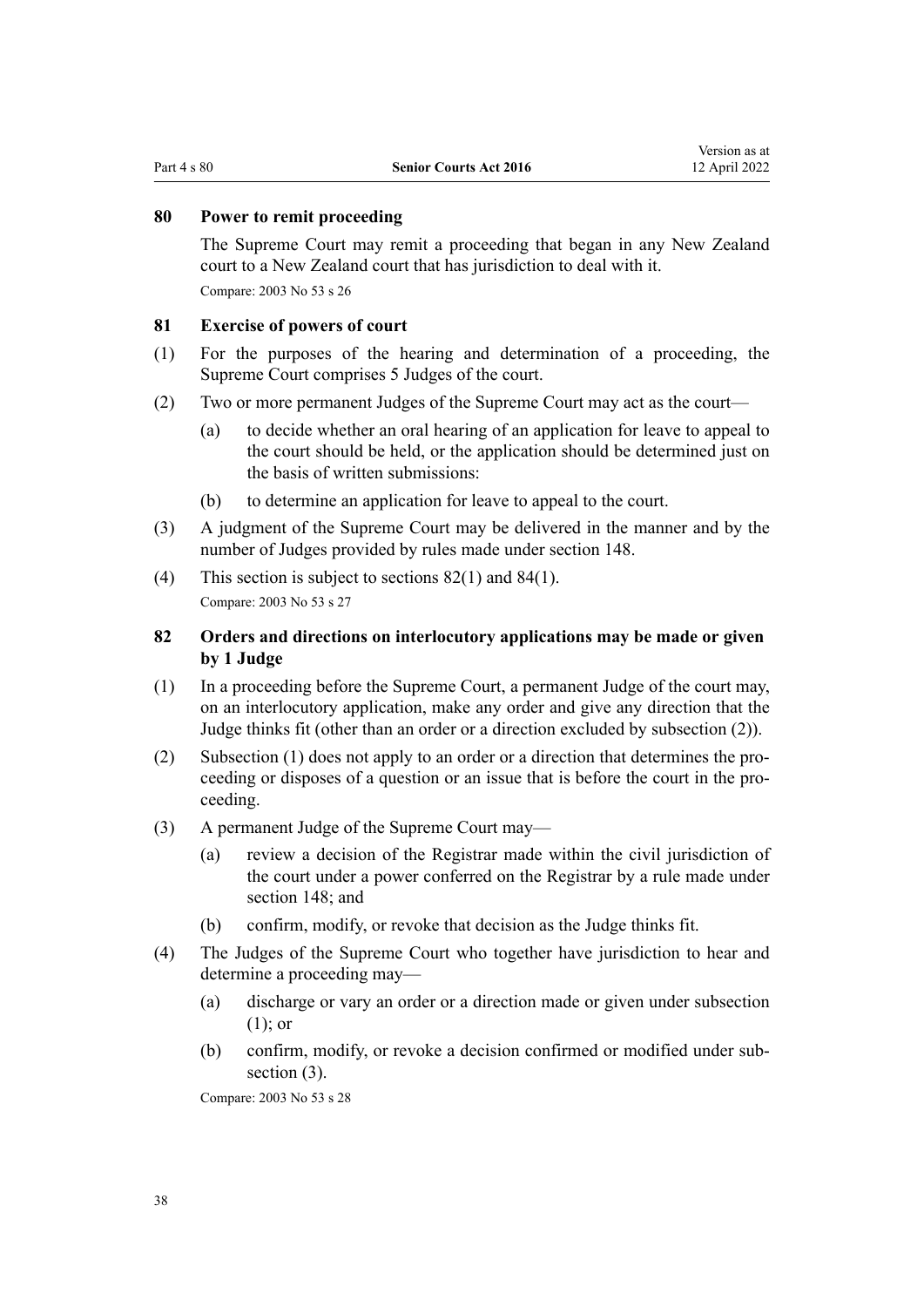# <span id="page-38-0"></span>**83 Presiding Judge**

- (1) The Chief Justice presides over the Supreme Court.
- (2) If the Chief Justice is absent, or the office of Chief Justice is vacant, the most senior available Judge of the Supreme Court presides over the court.
- (3) The fact that a Judge of the Supreme Court other than the Chief Justice pre‐ sides over the court is conclusive proof of the Judge's authority to do so. No action of the Judge, and no judgment or decision of the court, may be questioned on the ground that the occasion for the Judge to preside over the court had not arisen or had ceased.

Compare: 2003 No 53 [s 29](http://legislation.govt.nz/pdflink.aspx?id=DLM214092)

# **84 Procedure if Judges absent**

- (1) This section applies if, because of the death or unavailability of 1 or 2 of the Judges of the Supreme Court who are about to begin or have begun hearing a proceeding, only 3 or 4 of those Judges remain available to hear and determine the proceeding.
- (2) The remaining Judges must decide whether the proceeding must be adjourned or reheard, or may continue.
- (3) If the remaining Judges decide that the proceeding may continue,—
	- (a) they may—
		- (i) act as the Supreme Court in relation to the proceeding and hear and determine the proceeding; and
		- (ii) make any order or decision on any interlocutory application; and
		- (iii) make any order or decision as to costs; and
	- (b) a reference in section  $85(1)$  to a majority of the Judges hearing the proceeding must be read as a reference to a majority of those remaining Judges.
- (4) If the death or unavailability occurs while judgment is reserved in the proceed‐ ing, the remaining Judges must decide—
	- (a) whether the judgment should be produced or completed, and (if so) who should produce or complete the judgment; or
	- (b) whether the proceeding should be reheard.
- (5) If, at the time appointed for a session of the Supreme Court, 1 or more Judges are absent, the Judge or Judges present may adjourn or further adjourn the session to some other time.
- (6) If none of the Judges of the Supreme Court is present at the time appointed for a session of the court, the Registrar of the Supreme Court must adjourn the session and may determine the time and place of the next session.

Compare: 2003 No 53 [s 30](http://legislation.govt.nz/pdflink.aspx?id=DLM214093)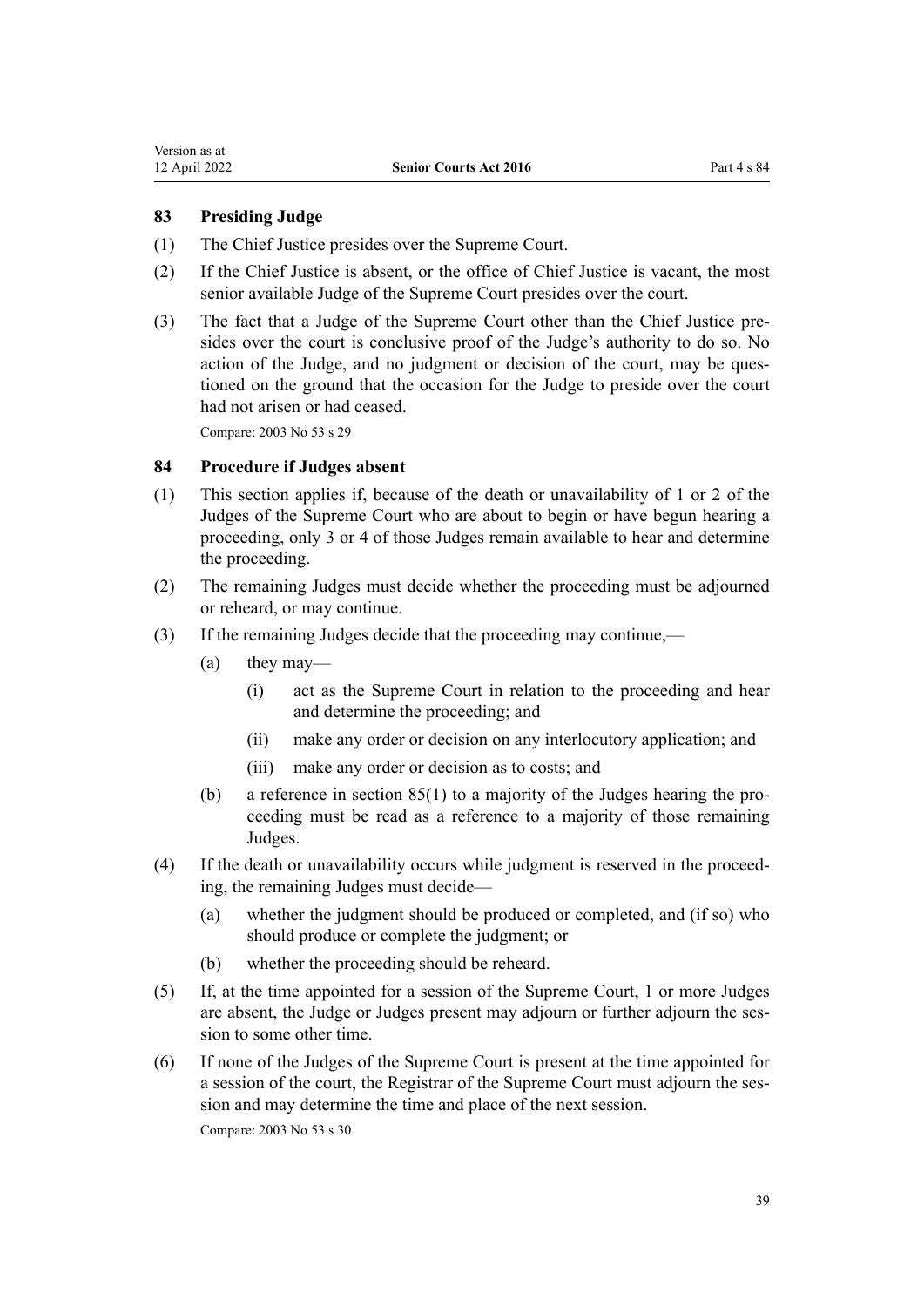# <span id="page-39-0"></span>**85 Judgment of Supreme Court**

- (1) The judgment of the Supreme Court must be in accordance with the opinion of a majority of the Judges hearing the proceeding concerned.
- (2) If the Judges are equally divided in opinion, the decision appealed from or under review is taken to be affirmed.

Compare: 2003 No 53 [s 31](http://legislation.govt.nz/pdflink.aspx?id=DLM214094)

#### **86 Decisions of Supreme Court may be enforced by High Court**

A judgment, decree, or order of the Supreme Court may be enforced by the High Court as if it had been given or made by the High Court.

Compare: 2003 No 53 [s 32](http://legislation.govt.nz/pdflink.aspx?id=DLM214095)

*Registrar and other officers of Supreme Court*

# **87 Appointment of Registrar, Deputy Registrar, and other officers of Supreme Court**

- (1) A Registrar of the Supreme Court must be appointed under the [Public Service](http://legislation.govt.nz/pdflink.aspx?id=LMS106157) [Act 2020.](http://legislation.govt.nz/pdflink.aspx?id=LMS106157)
- (2) There may also be appointed under that Act Deputy Registrars of the Supreme Court, and any other officers required for the conduct of the court's business.

Compare: 2003 No 53 [s 36](http://legislation.govt.nz/pdflink.aspx?id=DLM214500)

Section 87(1): amended, on 7 August 2020, by [section 135](http://legislation.govt.nz/pdflink.aspx?id=LMS176959) of the Public Service Act 2020 (2020) No 40).

## **88 Powers of Registrar**

The Registrar, Deputy Registrars, and other officers of the Supreme Court have the powers and duties conferred or imposed by this Act, rules made under sec[tion 148](#page-59-0), or any other enactment.

Compare: 2003 No 53 [s 37](http://legislation.govt.nz/pdflink.aspx?id=DLM214501)

# **Part 5 Senior court Judges**

*Head Judges*

# **89 Head of New Zealand judiciary**

The Chief Justice is the head of the New Zealand judiciary. Compare: 2003 No 53 [s 18\(1\)](http://legislation.govt.nz/pdflink.aspx?id=DLM214080)

## **90 Head of Supreme Court**

- (1) The Chief Justice is the head of the Supreme Court and is responsible for ensuring the orderly and efficient conduct of the Supreme Court's business.
- (2) The Chief Justice may make all necessary arrangements for—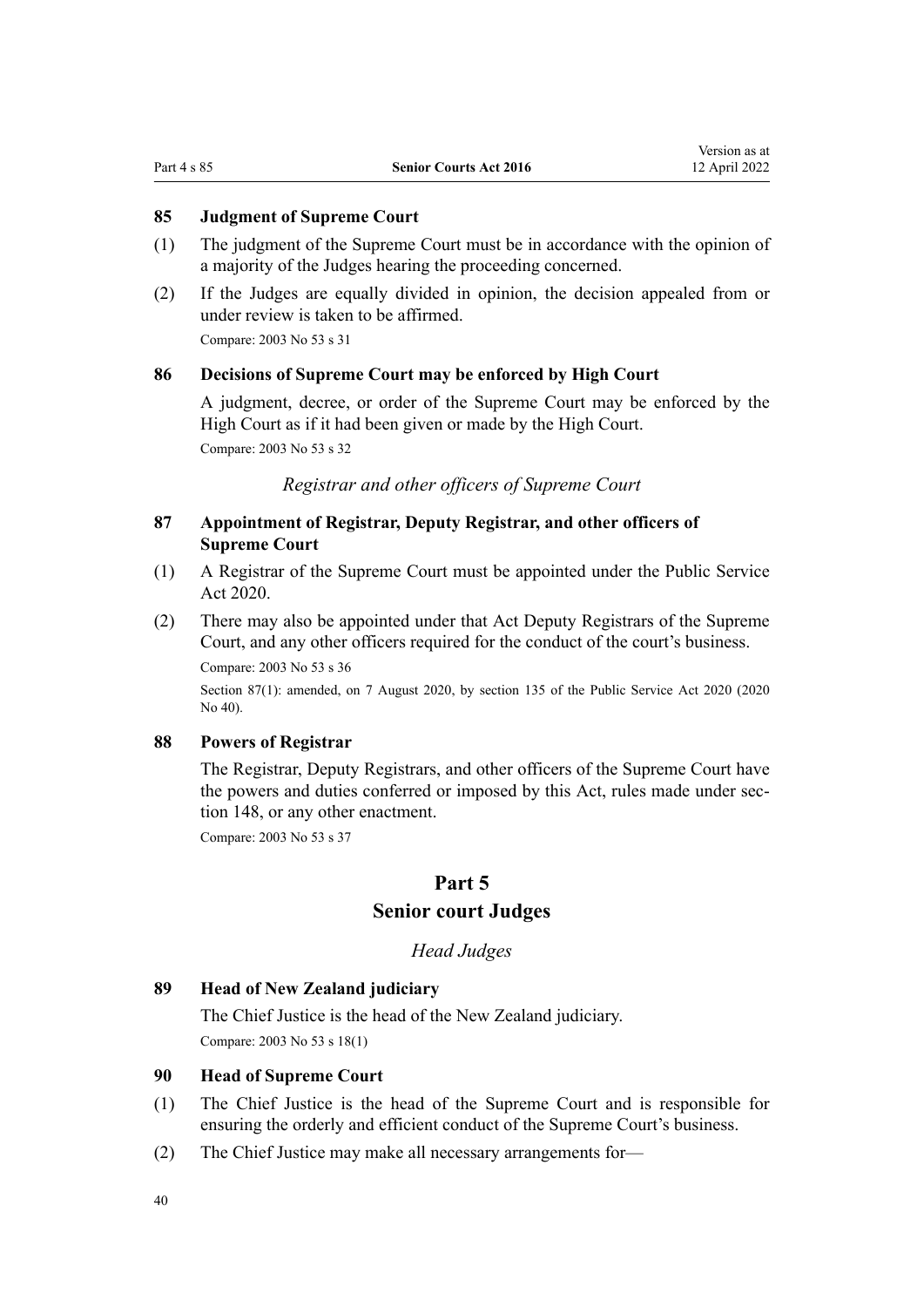- <span id="page-40-0"></span>(a) the sessions of the Supreme Court; and
- (b) the conduct of the Supreme Court's business.

# **91 Head of Court of Appeal**

- (1) The President of the Court of Appeal is the head of the Court of Appeal and is responsible to the Chief Justice for ensuring the orderly and efficient conduct of the Court of Appeal's business.
- (2) The President of the Court of Appeal may make all necessary arrangements for—
	- (a) the sessions of the Court of Appeal; and
	- (b) the conduct of the Court of Appeal's business.

# **92 Head of High Court**

- (1) The Chief High Court Judge is the head of the High Court and is responsible to the Chief Justice for ensuring the orderly and efficient conduct of the High Court's business.
- (2) The Chief High Court Judge may make all necessary arrangements for—
	- (a) the sessions of the High Court; and
	- (b) the conduct of the High Court's business.

Compare: 1908 No 89 [s 4B](http://legislation.govt.nz/pdflink.aspx?id=DLM145569)

# *Judicial appointment process*

# **93 Attorney-General to publish information concerning judicial appointment process**

The Attorney-General must publish information explaining his or her process for—

- (a) seeking expressions of interest for the appointment of Judges and Associate Judges; and
- (b) recommending persons for appointment as a Judge or an Associate Judge.

# *Eligibility for appointment*

## **94 Eligibility for appointment as Judge or Associate Judge**

- (1) A person may only be appointed a Judge or an Associate Judge if—
	- (a) that person has, for at least 7 years, held a New Zealand practising certif‐ icate as a barrister or as a barrister and solicitor; or
	- (b) that person—
		- (i) holds a degree in law granted or issued by any university within New Zealand; and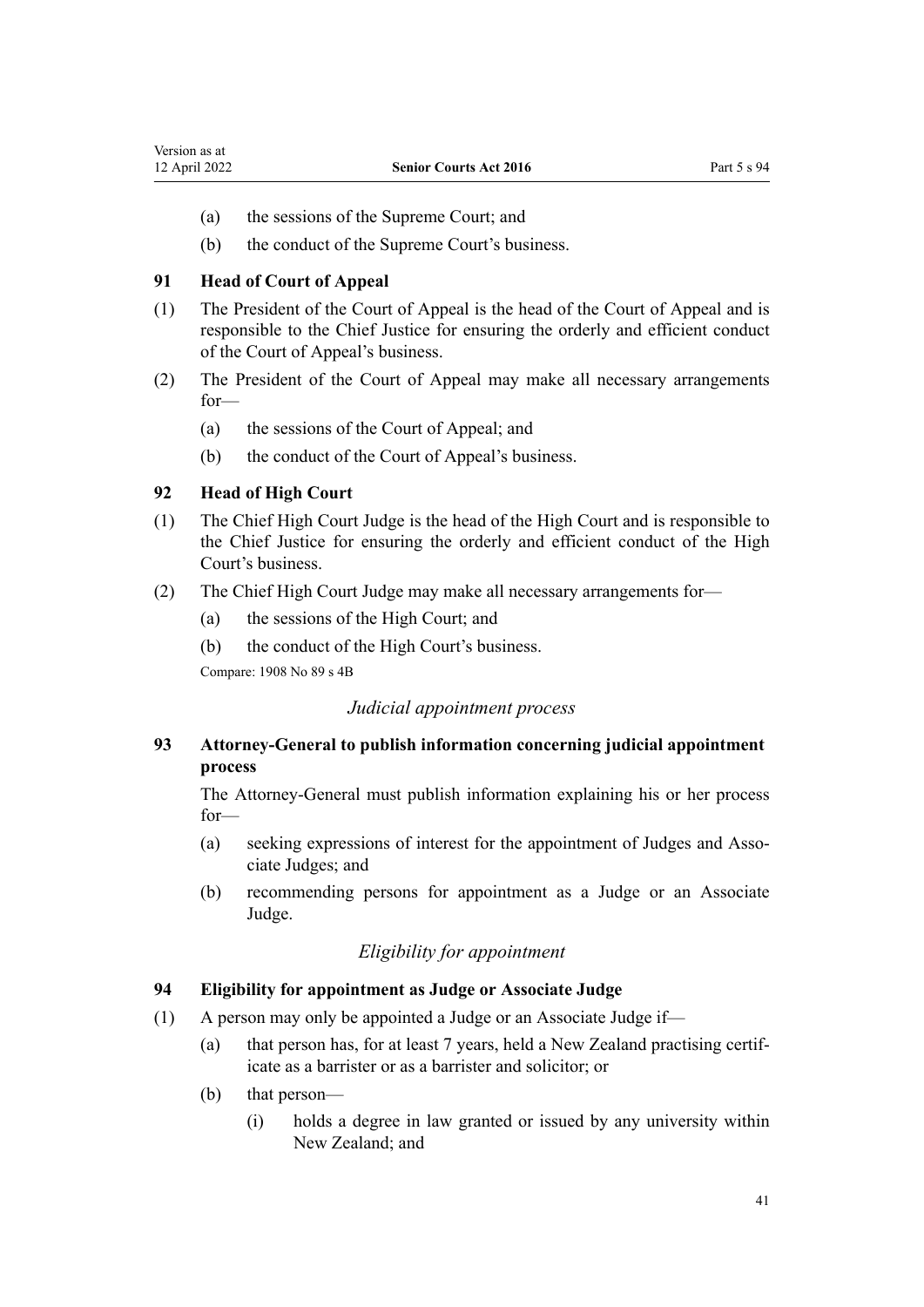- (ii) has been admitted as a barrister and solicitor of the High Court; and
- (iii) has held a practising certificate in a jurisdiction specified by Order in Council—
	- (A) for at least 7 years; or
	- (B) for a lesser number of years, but, when that number of years is added to the number of years that the person has held a New Zealand practising certificate, the total number of years is at least 7 years.
- (2) An order under subsection (1)(b)(iii) is secondary legislation (*see* [Part 3](http://legislation.govt.nz/pdflink.aspx?id=DLM7298343) of the Legislation Act 2019 for publication requirements).

Compare: 1908 No 89 [ss 6](http://legislation.govt.nz/pdflink.aspx?id=DLM145576), [26C\(4\)](http://legislation.govt.nz/pdflink.aspx?id=DLM146026)

| Legislation Act 2019 reguirements for secondary legislation made under this section |                                                                                                  |                                    |  |
|-------------------------------------------------------------------------------------|--------------------------------------------------------------------------------------------------|------------------------------------|--|
| <b>Publication</b>                                                                  | PCO must publish it on the legislation website and notify LA19 s $69(1)(c)$<br>it in the Gazette |                                    |  |
| Presentation                                                                        | The Minister must present it to the House of<br>Representatives                                  | LA19 s 114, Sch 1<br>cl $32(1)(a)$ |  |
| Disallowance                                                                        | It may be disallowed by the House of Representatives                                             | LA19 ss 115, 116                   |  |
| This note is not part of the Act.                                                   |                                                                                                  |                                    |  |

Section 94(2): inserted, on 28 October 2021, by [section 3](http://legislation.govt.nz/pdflink.aspx?id=LMS268932) of the Secondary Legislation Act 2021 (2021 No 7).

## **95 Eligibility for appointment as Court of Appeal Judge**

A person may only be appointed a Court of Appeal Judge if that person is—

- (a) a High Court Judge; or
- (b) appointed a High Court Judge at the same time as being appointed a Court of Appeal Judge.

Compare: 1908 No 89 [s 57\(3\)](http://legislation.govt.nz/pdflink.aspx?id=DLM146928)

## **96 Eligibility for appointment as Supreme Court Judge**

A person may only be appointed a Supreme Court Judge if that person is—

- (a) a Court of Appeal Judge; or
- (b) a High Court Judge; or
- (c) appointed a High Court Judge at the same time as being appointed a Supreme Court Judge.

Compare: 2003 No 53 [s 20\(1\)](http://legislation.govt.nz/pdflink.aspx?id=DLM214082)

#### **97 Eligibility for appointment as Chief High Court Judge**

A person may only be appointed the Chief High Court Judge if that person—

- $(a)$  is—
	- (i) a High Court Judge; or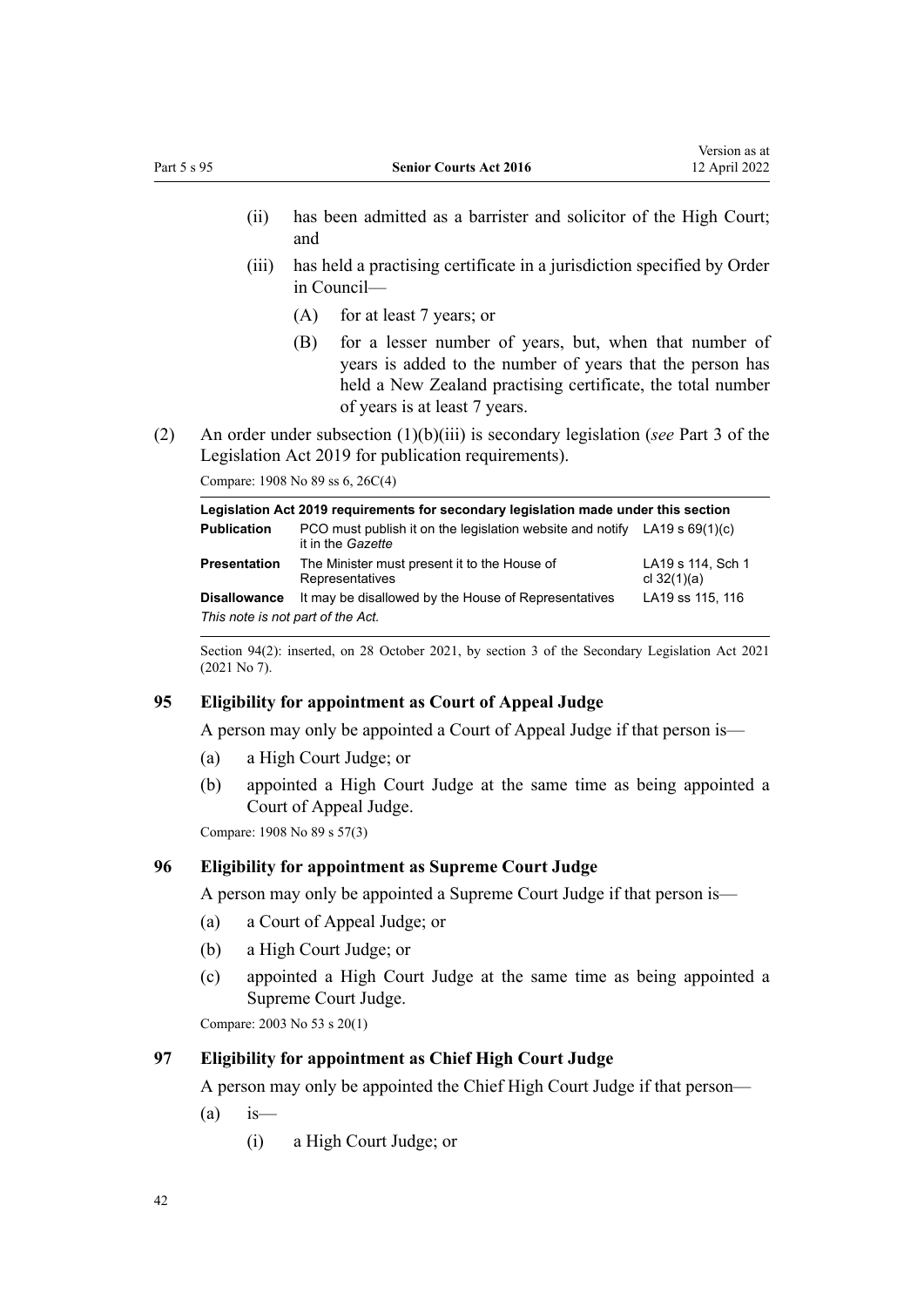- (ii) appointed a High Court Judge at the same time as being appointed the Chief High Court Judge; but
- $(b)$  is not—
	- (i) a Supreme Court Judge; or
	- (ii) a Court of Appeal Judge.

Compare: 1908 No 89 [s 4A\(1\)](http://legislation.govt.nz/pdflink.aspx?id=DLM145567)

#### **98 Eligibility for appointment as President of Court of Appeal**

- (1) A person may only be appointed the President of the Court of Appeal if that person is—
	- (a) a High Court Judge; or
	- (b) appointed a High Court Judge at the same time as being appointed the President of the Court of Appeal.
- (2) If a person who is a Supreme Court Judge is appointed the President of the Court of Appeal, the person immediately ceases to hold office as a Supreme Court Judge.
- (3) A person who ceases to hold office as a Supreme Court Judge under subsection (2) may nevertheless continue in that office to determine, give judgment in, or otherwise complete a proceeding heard by that person (either alone or with others) when he or she sat in the Supreme Court.

# **99 Eligibility for appointment as Chief Justice**

- (1) A person may only be appointed the Chief Justice if that person is—
	- (a) a High Court Judge; or
	- (b) appointed a High Court Judge at the same time as being appointed the Chief Justice.
- (2) If a person who is a Court of Appeal Judge is appointed the Chief Justice, the person immediately ceases to hold office as a Court of Appeal Judge.
- (3) A person who ceases to hold office as a Court of Appeal Judge under subsec‐ tion (2) may nevertheless continue in that office to determine, give judgment in, or otherwise complete a proceeding heard by that person (either alone or with others) when he or she sat in the Court of Appeal.

# *Appointments*

# **100 Judges appointed by Governor-General**

- (1) A Judge is appointed by the Governor-General in the name and on behalf of Her Majesty.
- (2) The Chief Justice is appointed on the recommendation of the Prime Minister.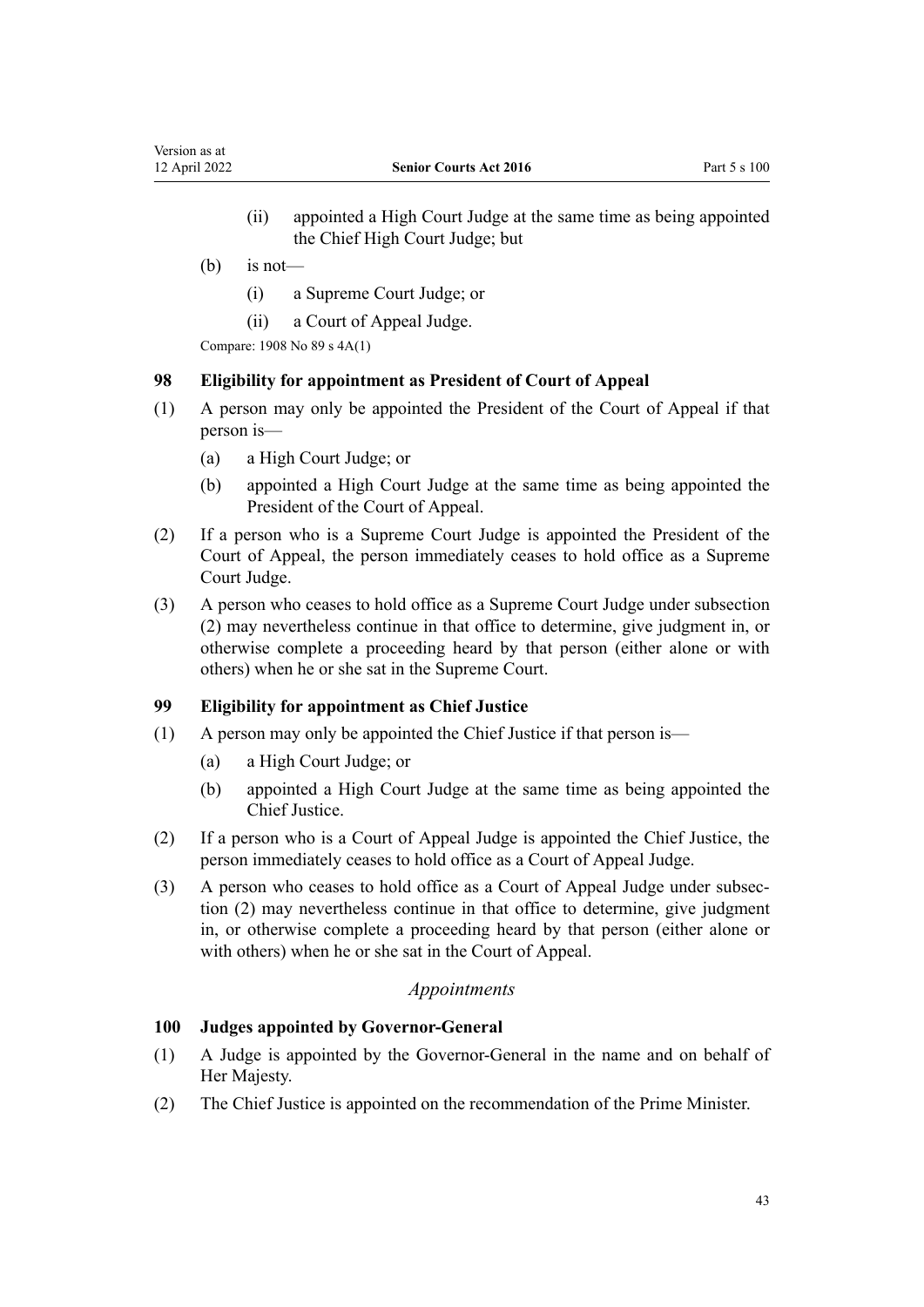<span id="page-43-0"></span>(3) Every other Judge, and every Associate Judge, is appointed on the recommen‐ dation of the Attorney-General. Compare: 1908 No 89 [s 4\(2\)](http://legislation.govt.nz/pdflink.aspx?id=DLM145542); 2003 No 53 [s 17\(1\)\(b\)](http://legislation.govt.nz/pdflink.aspx?id=DLM214079)

## **101 Appointment as permanent Judge**

- (1) A Judge is appointed as a permanent Judge of a court unless the Judge is appointed as an acting Judge.
- (2) An Associate Judge is appointed as a permanent Associate Judge of the High Court unless the Associate Judge is appointed as an acting Associate Judge. Compare: 1908 No 89 [ss 4C\(1\),](http://legislation.govt.nz/pdflink.aspx?id=DLM145571) [26D\(1\)](http://legislation.govt.nz/pdflink.aspx?id=DLM146030), [57A\(1\)](http://legislation.govt.nz/pdflink.aspx?id=DLM146947)

# **102 High Court Judge or Associate Judge may not hold lower judicial office**

- (1) When a person who is a District Court Judge is appointed a High Court Judge or an Associate Judge, that person ceases to hold office as a District Court Judge.
- (2) A person who ceases to hold office as a District Court Judge under subsection (1) may nevertheless continue in that office to determine, give judgment in, or otherwise complete a proceeding heard by that person (either alone or with others) when he or she sat in the District Court.
- (3) When a person who is an Employment Court Judge is appointed a High Court Judge or an Associate Judge, that person ceases to hold office as an Employ‐ ment Court Judge.
- (4) A person who ceases to hold office as an Employment Court Judge under sub‐ section (3) may nevertheless continue in that office to determine, give judgment in, or otherwise complete a proceeding heard by that person (either alone or with others) when he or she sat in the Employment Court.

## **103 Court of Appeal Judge continues as Judge of High Court**

When a person who is a Judge of the High Court is appointed a Judge of the Court of Appeal, that person continues to be a Judge of the High Court and may sit as, or exercise the powers of, a Judge of the High Court.

Compare: 1908 No 89 [s 57\(4\)](http://legislation.govt.nz/pdflink.aspx?id=DLM146928)

# **104 Supreme Court Judge continues as Judge of High Court but no other court**

- (1) When a person who is a Judge of the High Court is appointed a Supreme Court Judge, that person—
	- (a) continues to be a High Court Judge and may exercise any of the powers of a High Court Judge; but
	- (b) ceases to hold office as a Court of Appeal Judge if, immediately before being appointed a Supreme Court Judge, the person was a Court of Appeal Judge.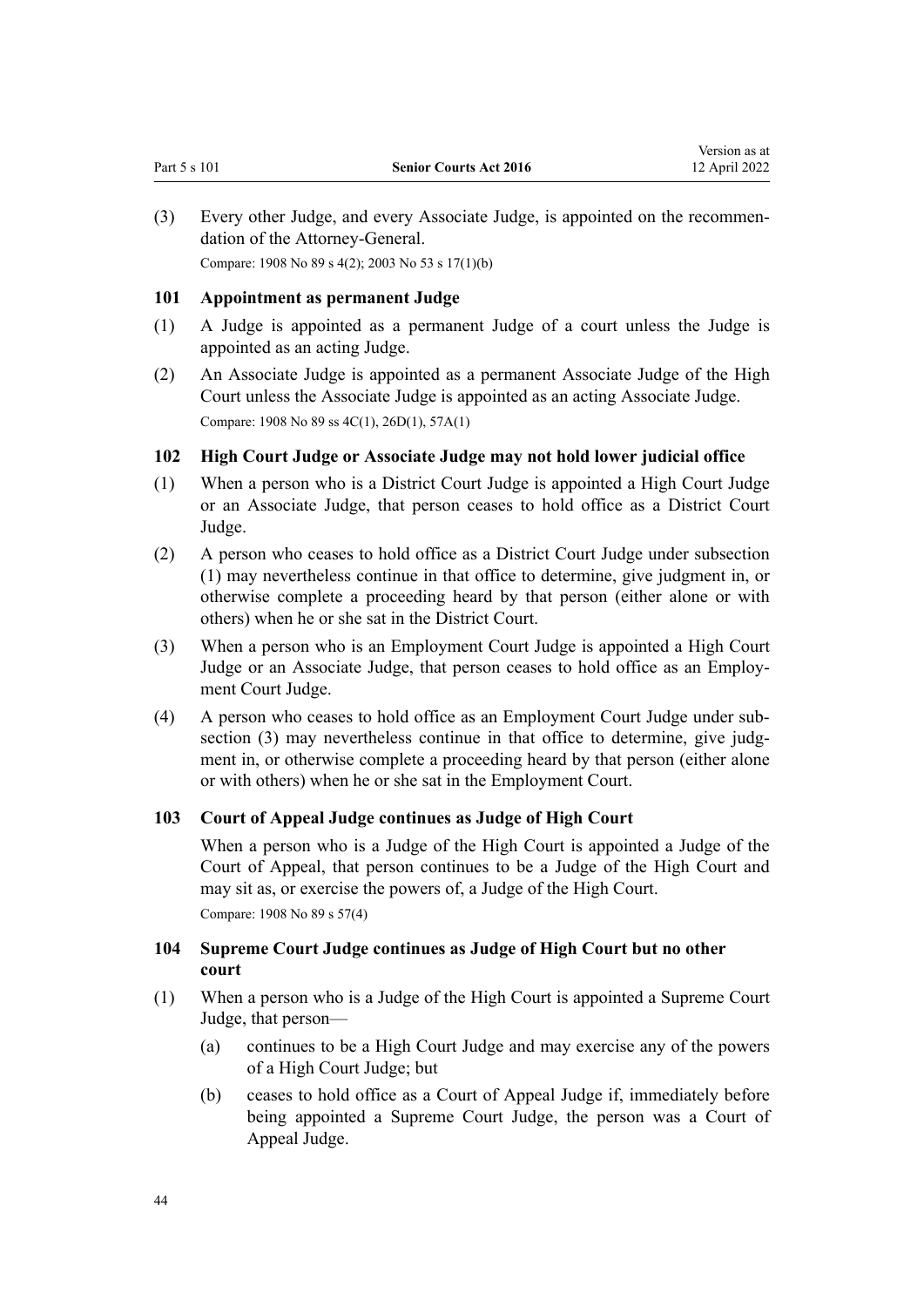<span id="page-44-0"></span>(2) A Supreme Court Judge who ceases to hold office as a Judge of the Court of Appeal (under subsection  $(1)(b)$ ) may nevertheless continue in that office to determine, give judgment in, or otherwise complete a proceeding heard by the Judge (either alone or with others) when he or she sat in that court.

Compare: 2003 No 53 [ss 20\(2\)](http://legislation.govt.nz/pdflink.aspx?id=DLM214082), [21](http://legislation.govt.nz/pdflink.aspx?id=DLM214083)

# **105 Terms and conditions of appointment not to be changed without consent**

- (1) No changes may be made to the terms and conditions of a Judge's appointment without the Judge's consent.
- (2) No changes may be made to the terms and conditions of an Associate Judge's appointment without the Associate Judge's consent. Compare: 1908 No 89 [ss 4C\(7\),](http://legislation.govt.nz/pdflink.aspx?id=DLM145571) [26D\(7\)](http://legislation.govt.nz/pdflink.aspx?id=DLM146030), [57A\(7\)](http://legislation.govt.nz/pdflink.aspx?id=DLM146947)

# *Part-time Judges*

# **106 Attorney-General may authorise Judges to sit part-time**

- (1) Judges (other than Supreme Court Judges) and Associate Judges may seek the authorisation of the Attorney-General to sit part-time for a specified period.
- (2) The Attorney-General may grant an authorisation sought by a Judge or an Associate Judge under subsection (1) only with the agreement of—
	- (a) the President of the Court of Appeal, if the Judge is a Court of Appeal Judge:
	- (b) the Chief High Court Judge, if—
		- (i) the Judge is a High Court Judge but not a Court of Appeal Judge; or
		- (ii) the Judge is an Associate Judge.
- (3) An authorisation may take effect from—
	- (a) the date the Judge or Associate Judge commences office; or
	- (b) any other date specified in the authorisation.
- (4) A Judge or an Associate Judge may be authorised to sit part-time for a speci‐ fied period on more than 1 occasion.
- (5) A Judge or an Associate Judge authorised to sit part-time for a specified period resumes sitting on a full-time basis at the end of that period.

Compare: 1908 No 89 [ss 4C\(1\)–\(6\),](http://legislation.govt.nz/pdflink.aspx?id=DLM145571) [26D\(2\)–\(6\)](http://legislation.govt.nz/pdflink.aspx?id=DLM146030), [57A\(2\)–\(6\)](http://legislation.govt.nz/pdflink.aspx?id=DLM146947)

# *Acting Judges*

# **107 Acting Chief Justice**

(1) During any period that the office of the Chief Justice is vacant, the most senior available Judge of the Supreme Court is authorised to act as Chief Justice.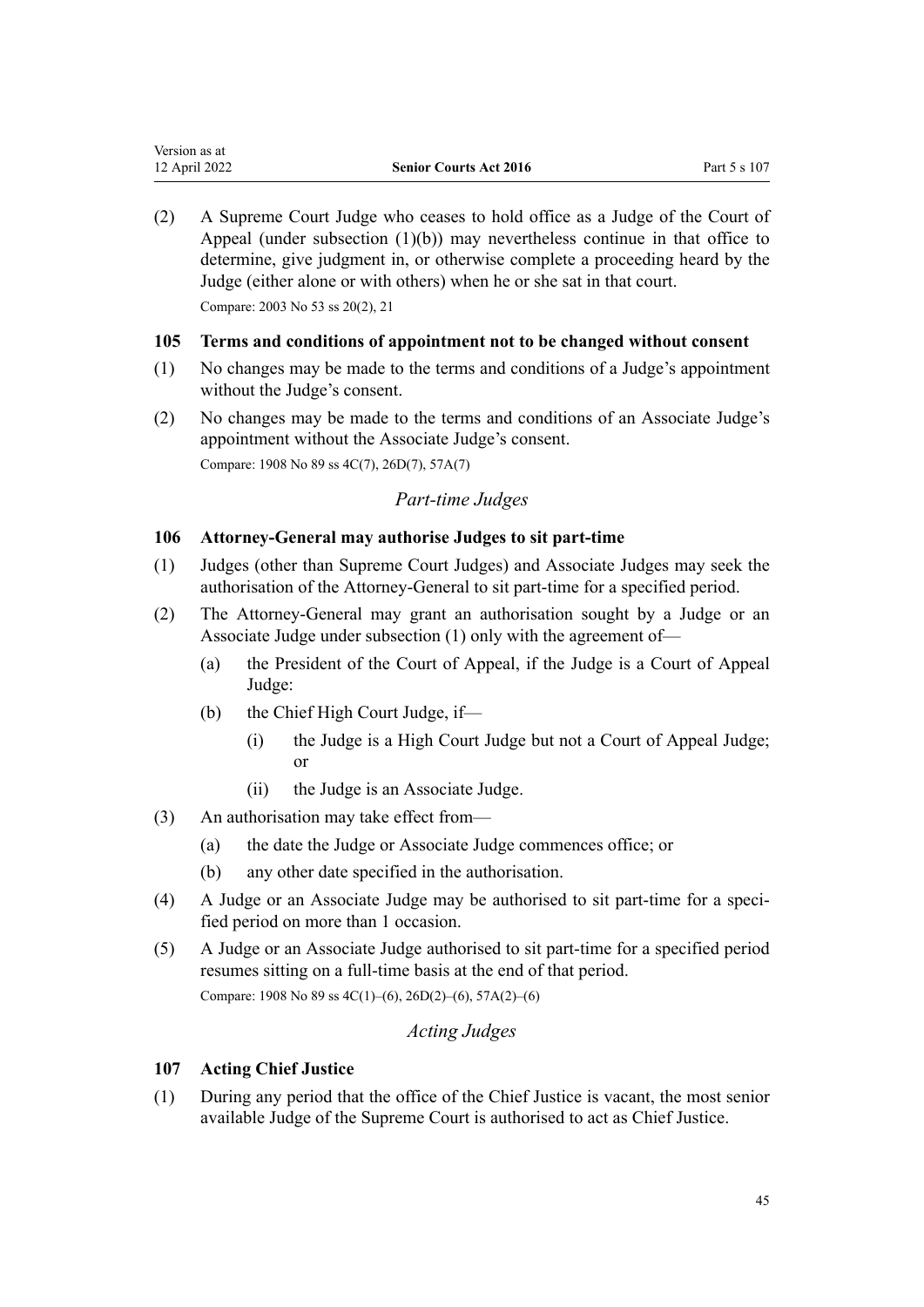Version as at

- <span id="page-45-0"></span>(2) During any period that the Chief Justice is unable for any reason (including ill‐ ness) to perform the duties of that office, the next most senior available Judge of the Supreme Court is authorised to act as Chief Justice.
- (3) A Judge authorised under subsection (1) or (2) to act as Chief Justice is empowered while so acting to—
	- (a) perform the duties of the Chief Justice; and
	- (b) exercise any power of the Chief Justice.
- (4) This section does not affect [clause 12](http://legislation.govt.nz/pdflink.aspx?id=DLM3967713) of the Letters Patent Constituting the Office of Governor-General of New Zealand. Compare: 2003 No 53 [s 19\(1\)–\(3\), \(5\)](http://legislation.govt.nz/pdflink.aspx?id=DLM214081)

# **108 Acting President of Court of Appeal**

- (1) During any period that the office of the President of the Court of Appeal is vacant, the most senior available Judge of the Court of Appeal is authorised to act as President of the Court of Appeal.
- (2) During any period that the President of the Court of Appeal is unable for any reason (including illness) to perform the duties of that office, the next most senior available Judge of the Court of Appeal is authorised to act as President of the Court of Appeal.
- (3) A Judge authorised under subsection (1) or (2) to act as President of the Court of Appeal is empowered while so acting to—
	- (a) perform the duties of the President of the Court of Appeal; and
	- (b) exercise any power of the President of the Court of Appeal.
	- Compare: 1908 No 89 [s 57\(7\)](http://legislation.govt.nz/pdflink.aspx?id=DLM146928)

# **109 Acting Chief High Court Judge**

- (1) During any period that the office of the Chief High Court Judge is vacant, the most senior available Judge of the High Court is authorised to act as Chief High Court Judge.
- (2) During any period that the Chief High Court Judge is unable for any reason (including illness) to perform the duties of that office, the next most senior available Judge of the High Court is authorised to act as Chief High Court Judge.
- (3) A Judge authorised under subsection (1) or (2) to act as Chief High Court Judge is empowered while so acting to—
	- (a) perform the duties of the Chief High Court Judge; and
	- (b) exercise any power of the Chief High Court Judge.

Compare: 1908 No 89 [s 4A\(4\), \(5\)](http://legislation.govt.nz/pdflink.aspx?id=DLM145567)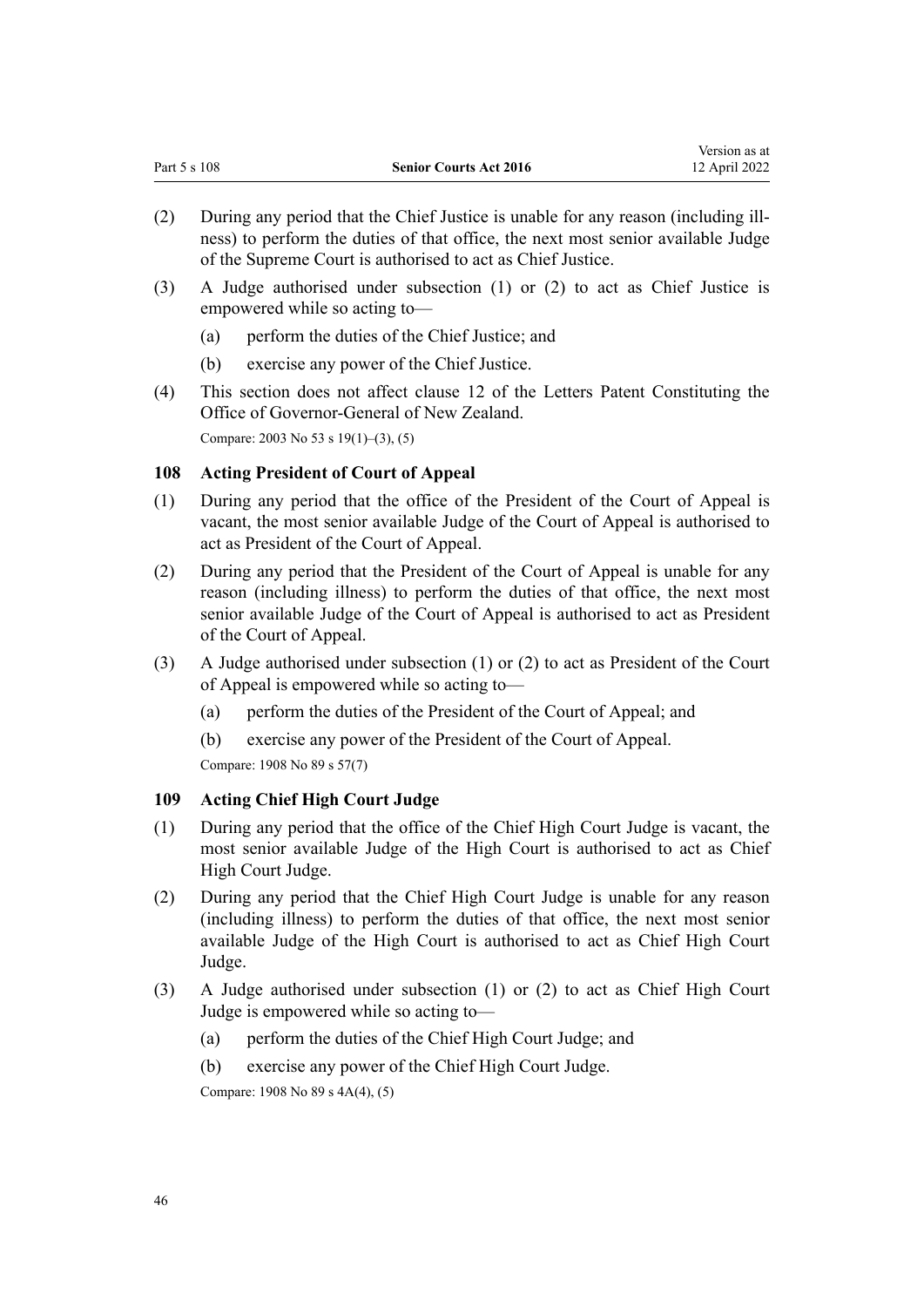# <span id="page-46-0"></span>**110 Appointment of acting Judges of Supreme Court by Chief Justice**

- (1) The Chief Justice, in consultation with the President of the Court of Appeal, may appoint a Court of Appeal Judge as an acting Supreme Court Judge to hear and determine 1 or more specified proceedings.
- (2) An appointment under subsection (1) may be made because of the absence, or anticipated absence, of any Judge of the Supreme Court, or for any other tem‐ porary purpose.
- (3) Only 1 Court of Appeal Judge appointed under subsection (1) may be present at a sitting of the Supreme Court for the hearing of a proceeding.
- (4) To avoid doubt, [section 104](#page-43-0) does not apply to a Court of Appeal Judge appoin‐ ted under subsection (1). Compare: 2003 No 53 [s 23\(4\)](http://legislation.govt.nz/pdflink.aspx?id=DLM214085)

# **111 Appointment of acting Judges of Supreme Court by Governor-General**

- (1) The Governor-General may, on the advice of the Attorney-General, appoint 1 or more acting Judges of the Supreme Court.
- (2) A person is eligible for appointment under subsection (1) if that person is—
	- (a) a retired Supreme Court Judge; and
	- (b) under the age of 75 years.
- (3) During the term of his or her appointment under subsection (1), an acting Judge of the Supreme Court may only act to the extent authorised by the Chief Justice under subsection (4).
- (4) The Chief Justice may authorise an acting Judge to act as a member of the Supreme Court—
	- (a) to hear and determine any proceedings within a specified period; or
	- (b) to hear and determine 1 or more specified proceedings.
- (5) The Chief Justice may authorise an acting Judge to act as a member of the Supreme Court only if satisfied that—
	- (a) there is a vacancy in the Supreme Court; or
	- (b) a Judge of the Supreme Court is for any reason unavailable to hear pro‐ ceedings or particular proceedings.
- (6) An acting Judge is authorised when the Chief Justice gives the Attorney-General a certificate under [section 115.](#page-48-0) Compare: 2003 No 53 [s 23\(1\), \(3\)–\(6\)](http://legislation.govt.nz/pdflink.aspx?id=DLM214085)

## **112 Appointment of acting Judges of Court of Appeal**

- (1) The Governor-General may, on the advice of the Attorney-General, appoint 1 or more acting Judges of the Court of Appeal.
- (2) A person under the age of 75 years is eligible for appointment under subsection (1) if that person has retired or resigned from office as—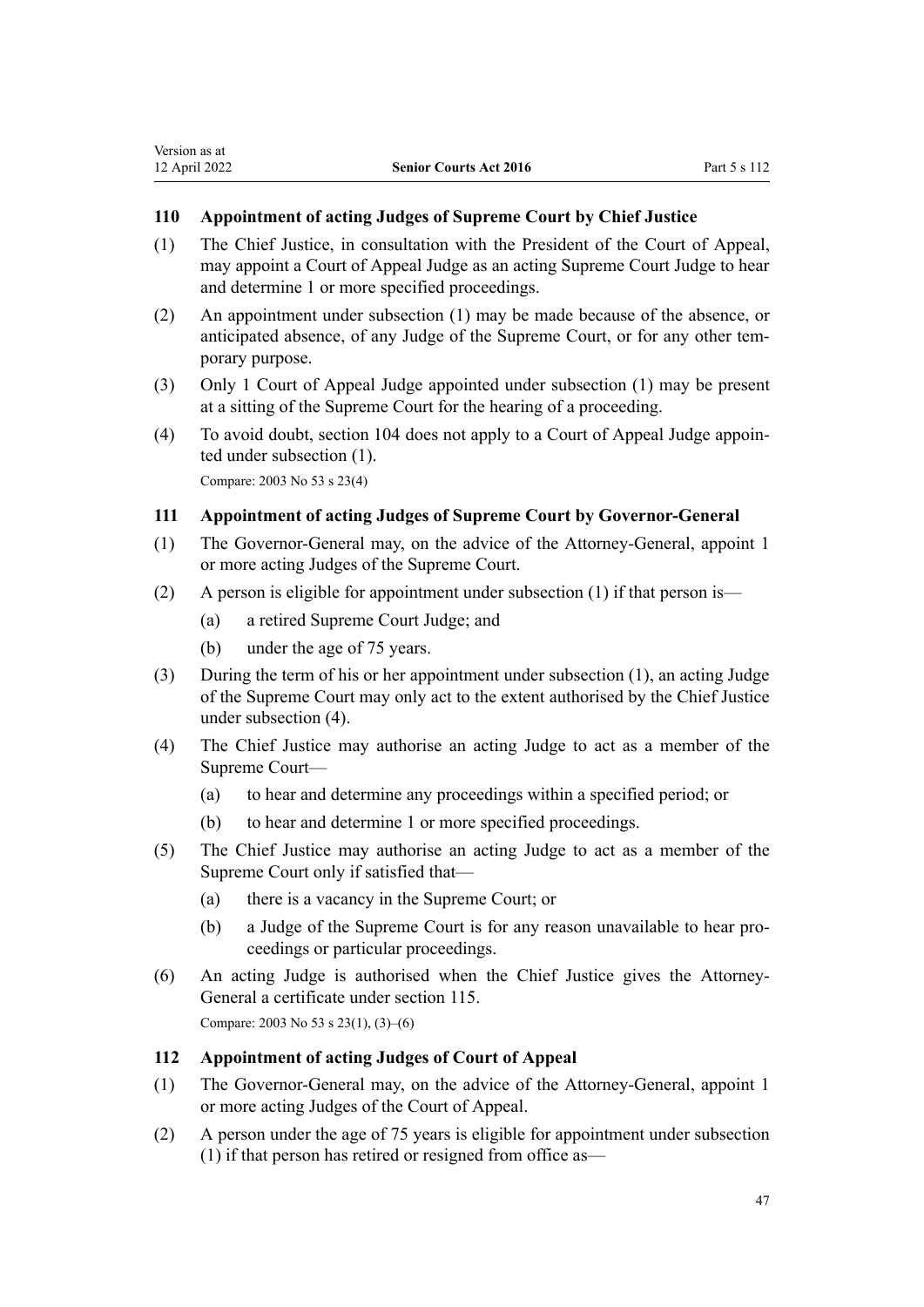- <span id="page-47-0"></span>(a) a Court of Appeal Judge; or
- (b) a High Court Judge.
- (3) An appointment under subsection (1) may be made because of the illness or absence of any Judge of the Court of Appeal, or for any other temporary pur‐ pose.
- (4) During the term of his or her appointment, an acting Judge of the Court of Appeal may only act to the extent authorised by the President of the Court of Appeal.
- (5) An acting Judge of the Court of Appeal may be authorised by the President of the Court of Appeal to hear and determine proceedings within a specified period.

# **113 Appointment of acting Judges of High Court**

- (1) The Governor-General may, on the advice of the Attorney-General, appoint 1 or more acting Judges of the High Court.
- (2) A person under the age of 75 years is eligible for appointment under subsection (1) if that person—
	- (a) has retired or resigned from office as—
		- (i) a High Court Judge; or
		- (ii) an Associate Judge; or
		- (iii) a District Court Judge; or
	- $(b)$  is
		- (i) an Associate Judge; or
		- (ii) a District Court Judge.
- (3) An appointment under subsection (1) may be made because of the illness or absence of any Judge of the High Court, or for any other temporary purpose.
- (4) During the term of his or her appointment, an acting Judge of the High Court may only act to the extent authorised by the Chief High Court Judge.
- (5) An acting Judge of the High Court may be authorised by the Chief High Court Judge to—
	- (a) act during 1 or more specified periods; and
	- (b) act in 1 or more specified places.

Compare: 1908 No 89 [ss 11\(1\)](http://legislation.govt.nz/pdflink.aspx?id=DLM145594), [11A\(1\), \(2\)](http://legislation.govt.nz/pdflink.aspx?id=DLM145701)

# **114 Appointment of acting Associate Judges**

- (1) The Governor-General may, on the advice of the Attorney-General, appoint 1 or more acting Associate Judges.
- (2) A person is eligible for appointment under subsection (1) if the person—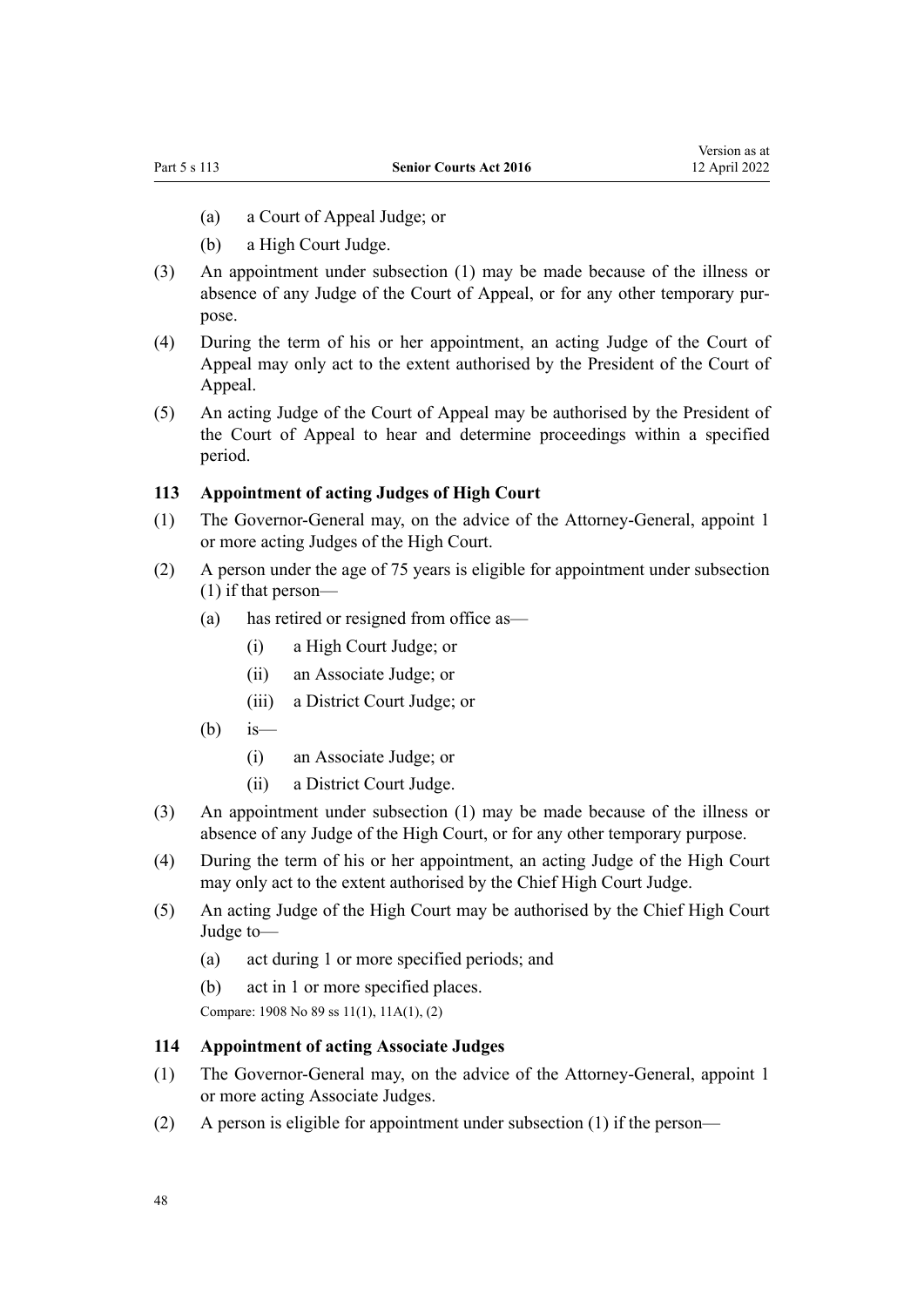- (a) is eligible under [section 94](#page-40-0) to be appointed an Associate Judge and is under the age of 75 years; or
- (b) is a District Court Judge; or

<span id="page-48-0"></span>Version as at

- (c) has retired or resigned from office as a District Court Judge.
- (3) An appointment under subsection (1) may be made because of the illness or absence of any Associate Judge, or for any other temporary purpose.
- (4) During the term of his or her appointment, an acting Associate Judge may only act to the extent authorised by the Chief High Court Judge.
- (5) An acting Associate Judge may be authorised by the Chief High Court Judge to—
	- (a) act during 1 or more specified periods; and
	- (b) act in 1 or more specified places.

Compare: 1908 No 89 [s 26H\(1\)](http://legislation.govt.nz/pdflink.aspx?id=DLM146059)

# **115 Requirements before Attorney-General gives advice on appointment of acting Judge**

- (1) Before advising the Governor-General to make an appointment under any of [sections 111 to 114,](#page-46-0) the Attorney-General must have received from the Chief Justice a certificate certifying that the appointment is necessary for the proper conduct of the court in respect of which the appointment is to be made.
- (2) A certificate required by subsection (1) must be signed by the Chief Justice. Compare: 1908 No 89 [s 11B](http://legislation.govt.nz/pdflink.aspx?id=DLM145705); 2003 No 53 [s 23\(6\)](http://legislation.govt.nz/pdflink.aspx?id=DLM214085)

# **116 Term of appointment of acting Judges appointed by Governor-General**

- (1) An appointment under any of [sections 111 to 114](#page-46-0) must be for a specified term that—
	- (a) is not more than the time until the Judge will reach the age of 75 years; and
	- (b) in any case, is not more than 2 years.
- (2) When an acting Judge's term of appointment ends, the acting Judge, if under the age of 75 years, may at any time be reappointed for a further 1 or more terms.
- (3) However, an acting Judge may not be reappointed for a term that, when aggre‐ gated with all previous terms, exceeds 5 years if that acting Judge is—
	- (a) an acting Court of Appeal Judge appointed under [section 112;](#page-46-0) or
	- (b) an acting High Court Judge appointed under [section 113](#page-47-0).

Compare: 1908 No 89 [s 11\(2\);](http://legislation.govt.nz/pdflink.aspx?id=DLM145594) 2003 No 53 [s 23\(2\)](http://legislation.govt.nz/pdflink.aspx?id=DLM214085)

# **117 Term of appointment of acting Associate Judges**

(1) An appointment under [section 114](#page-47-0) must be for a specified term that—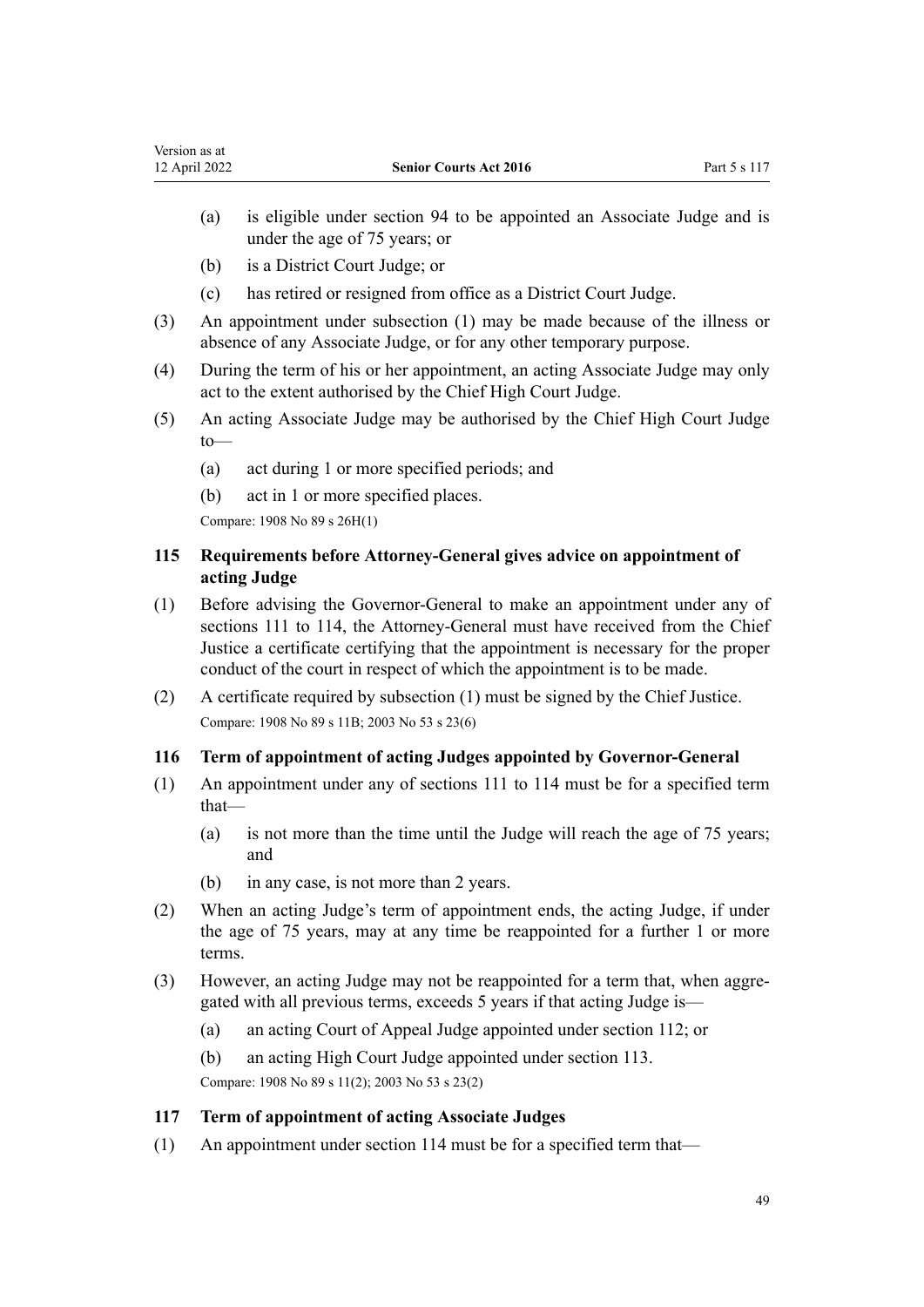(a) is not more than the time until the Associate Judge will reach the age of 75 years; and

Version as at

- (b) in any case, is not more than 2 years.
- (2) When an acting Associate Judge's term of appointment ends, the acting Associ‐ ate Judge, if under the age of 75 years, may at any time be reappointed under [section 114](#page-47-0) for a further 1 or more terms.
- (3) However, an acting Associate Judge may not be reappointed under [section 114](#page-47-0) for a term that, when aggregated with all previous terms, exceeds 5 years. Compare: 1908 No 89 [s 26H\(2\)–\(4\)](http://legislation.govt.nz/pdflink.aspx?id=DLM146059)

# **118 Jurisdiction, powers, protections, etc, of acting Judges**

- (1) An acting Judge, while acting to the extent authorised as a member of a court, has the jurisdiction, powers, protections, privileges, and immunities of a Judge of that court.
- (2) An acting Associate Judge, while acting to the extent authorised as a member of the High Court, has the jurisdiction, powers, protections, privileges, and immunities of an Associate Judge of that court.

Compare: 1908 No 89 [ss 11A\(4\),](http://legislation.govt.nz/pdflink.aspx?id=DLM145701) [26Q;](http://legislation.govt.nz/pdflink.aspx?id=DLM146433) 2003 No 53 [s 23\(7\)](http://legislation.govt.nz/pdflink.aspx?id=DLM214085)

# **119 Conclusive proof of authority to act**

The fact that an acting Judge or acting Associate Judge does the following is conclusive proof of the Judge's authority to do so:

- (a) performs or exercises any function, duty, or power in reliance on [section](#page-44-0) [107\(3\),](#page-44-0) [108\(3\)](#page-45-0), or [109\(3\)](#page-45-0):
- (b) acts to the extent authorised under section  $110(1)$ ,  $111(4)$ ,  $112(5)$ ,  $113(5)$ , or [114\(5\)](#page-47-0) as a member of a court.

Compare: 1908 No 89 [s 4A\(6\);](http://legislation.govt.nz/pdflink.aspx?id=DLM145567) 2003 No 53 [ss 19\(4\)](http://legislation.govt.nz/pdflink.aspx?id=DLM214081), [23\(9\)](http://legislation.govt.nz/pdflink.aspx?id=DLM214085)

*Seniority of Judges*

# **120 Chief Justice most senior Judge**

The Chief Justice is senior to all other Judges. Compare: 2003 No 53 [s 18\(1\)](http://legislation.govt.nz/pdflink.aspx?id=DLM214080)

# **121 Seniority of Supreme Court Judges**

- (1) Supreme Court Judges are senior to—
	- (a) Court of Appeal Judges; and
	- (b) High Court Judges who are not Supreme Court Judges.
- (2) Supreme Court Judges (other than the Chief Justice) are senior to each other in order of date of appointment.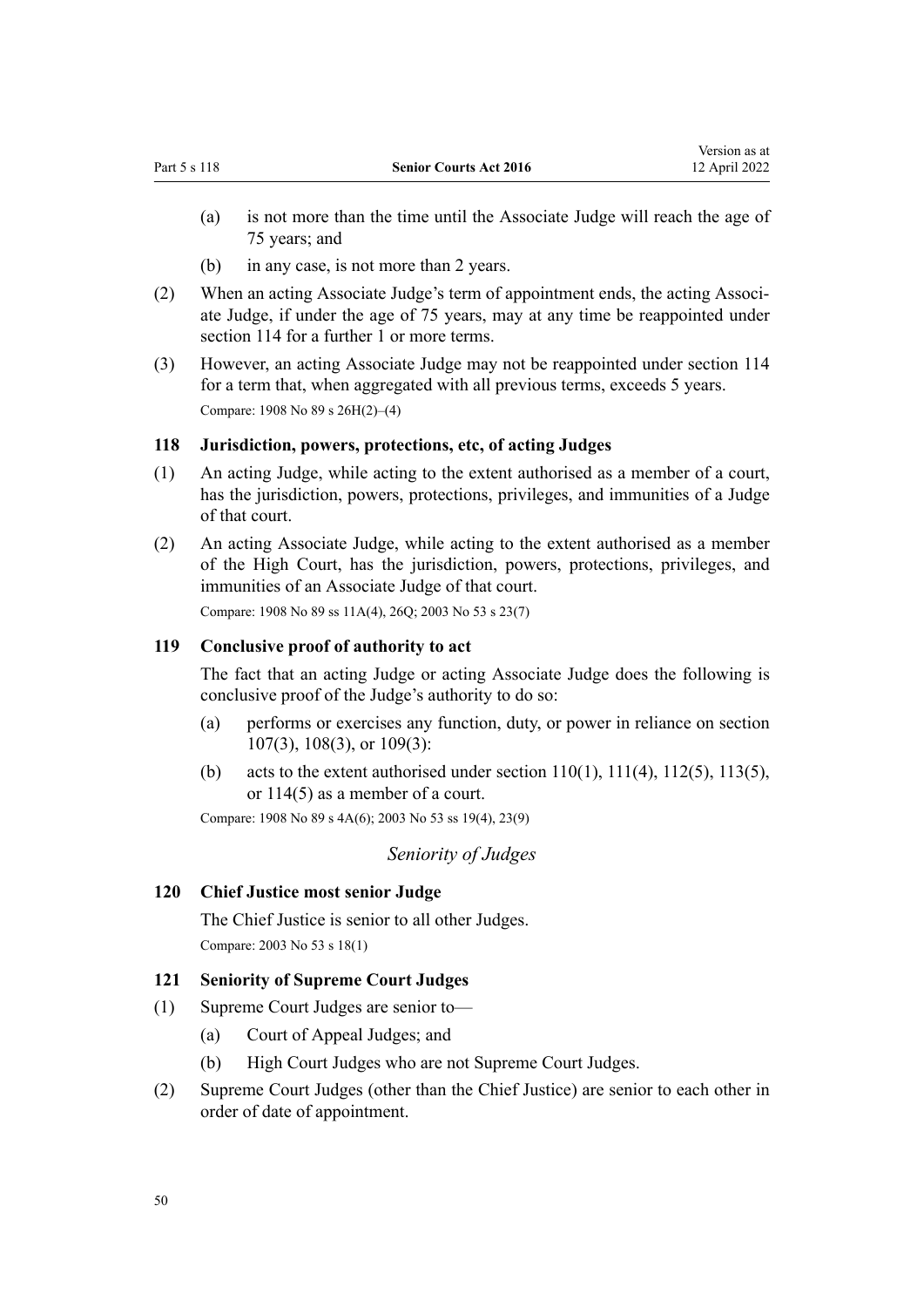| Version as at |                               |              |
|---------------|-------------------------------|--------------|
| 12 April 2022 | <b>Senior Courts Act 2016</b> | Part 5 s 123 |
|               |                               |              |

- (3) If 2 or more Supreme Court Judges (other than the Chief Justice) have the same date of appointment, then seniority among those Judges is determined as fol‐ lows:
	- (a) Judges who have been Court of Appeal Judges are senior to Judges who have not been Court of Appeal Judges:
	- (b) Judges who have been Court of Appeal Judges have among themselves the seniority they would have if still Court of Appeal Judges:
	- (c) Judges who have not been Court of Appeal Judges but have previously been High Court Judges have seniority among themselves according to their seniority as High Court Judges:
	- (d) Judges who have not previously been High Court Judges but have previously held other judicial office in New Zealand are senior to Judges who have not previously held judicial office in New Zealand.

Compare: 2003 No 53 [s 18\(2\)–\(4\)](http://legislation.govt.nz/pdflink.aspx?id=DLM214080)

# **122 Seniority of Court of Appeal Judges**

- (1) Court of Appeal Judges are senior to High Court Judges.
- (2) The President of the Court of Appeal is senior to all other Court of Appeal Judges.
- (3) Court of Appeal Judges (other than the President) are senior to each other in order of date of appointment.
- (4) If 2 or more Court of Appeal Judges (other than the President) have the same date of appointment, then seniority among those Judges is determined according to their seniority as High Court Judges. Compare: 1908 No 89 [s 57\(6\)–\(6C\)](http://legislation.govt.nz/pdflink.aspx?id=DLM146928)

## **123 Seniority of High Court Judges**

- (1) High Court Judges are senior to—
	- (a) Associate Judges; and
	- (b) District Court Judges.
- (2) Among the High Court Judges who are not Supreme Court Judges or Court of Appeal Judges,—
	- (a) the Chief High Court Judge is senior to those Judges:
	- (b) the other Judges are senior to each other in order of date of appointment:
	- (c) 2 or more High Court Judges having the same date of appointment—
		- (i) have seniority according to the precedence assigned to them by the Governor-General on appointment; or
		- (ii) if no precedence was assigned to them, according to the order in which they took the judicial oath.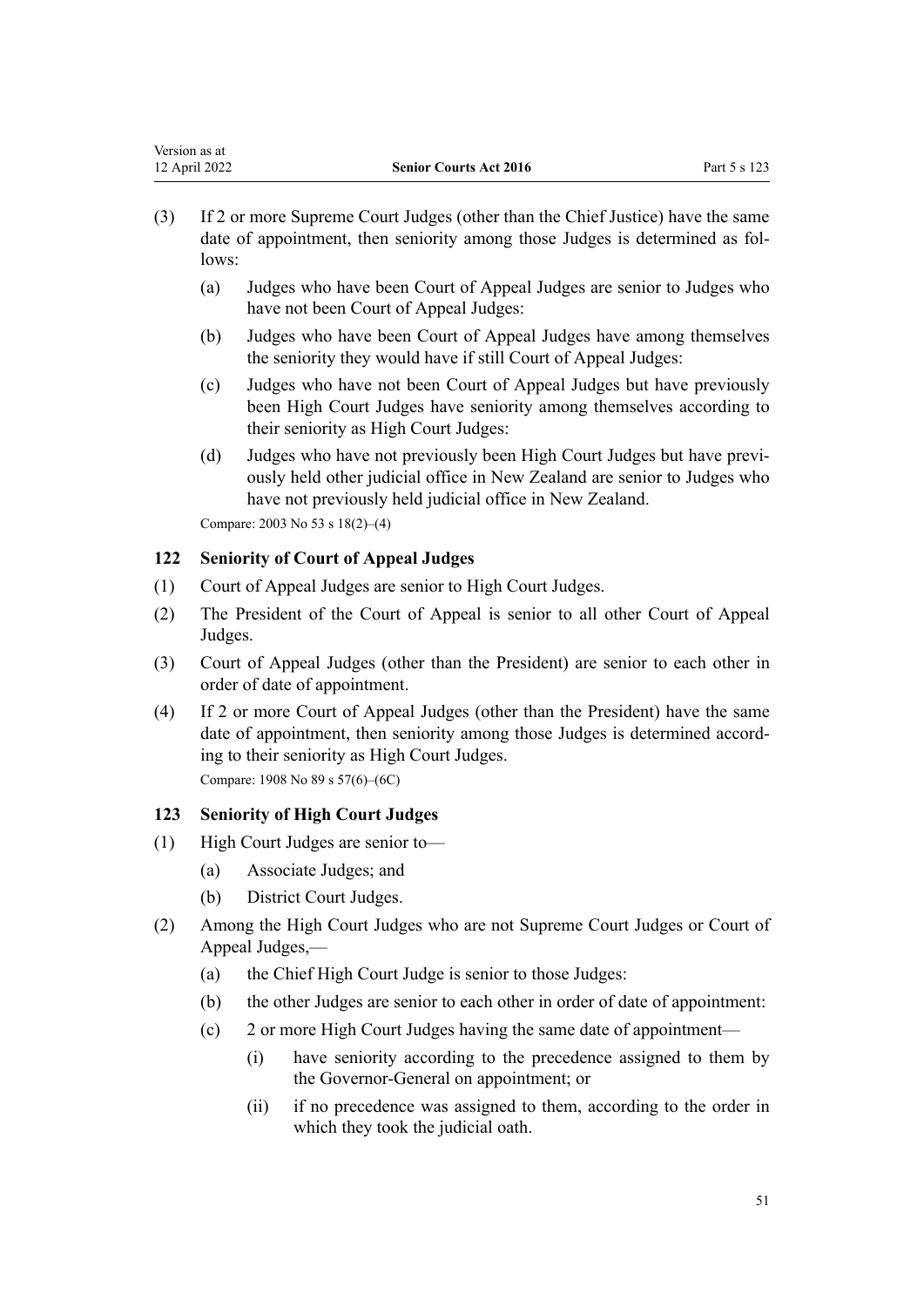(3) To avoid doubt, a Court of Appeal Judge who resigns from that office without resigning as a High Court Judge has, as a High Court Judge, the seniority that he or she would have had if he or she had not been appointed a Court of Appeal Judge.

Compare: 1908 No 89 [ss 4\(3\),](http://legislation.govt.nz/pdflink.aspx?id=DLM145542) [57\(6D\)](http://legislation.govt.nz/pdflink.aspx?id=DLM146928)

#### **124 Permanent Judges senior to acting Judges**

A permanent Judge of a court is senior to an acting Judge of the same court. Compare: 1908 No 89 [s 4\(3A\);](http://legislation.govt.nz/pdflink.aspx?id=DLM145542) 2003 No 53 [s 18\(5\)](http://legislation.govt.nz/pdflink.aspx?id=DLM214080)

### **125 Seniority of acting Judges**

Acting Judges of a court have among themselves the seniority they would have if they were permanent Judges of that court.

#### **126 Seniority of Associate Judges**

- (1) Associate Judges are senior to each other in order of date of appointment.
- (2) If 2 or more Associate Judges have the same date of appointment, then senior‐ ity among those Judges is determined according to—
	- (a) the precedence assigned to them by the Governor-General on appointment; or
	- (b) if no precedence was assigned to them, the order in which they took the judicial oath.

# *Tenure of office*

### **127 Tenure of Chief Justice**

The Chief Justice continues to hold the office of Chief Justice until the earliest of the following:

- (a) the Chief Justice resigns from that office:
- (b) the Chief Justice resigns from office as a High Court Judge:
- (c) the Chief Justice retires:
- (d) the Chief Justice is removed from that office.

# **128 Tenure of President of Court of Appeal**

The President of the Court of Appeal continues to hold the office of President of the Court of Appeal until the earliest of the following:

- (a) the President is appointed a Supreme Court Judge:
- (b) the President resigns from that office:
- (c) the President resigns from office as a High Court Judge:
- (d) the President retires:
- (e) the President is removed from that office.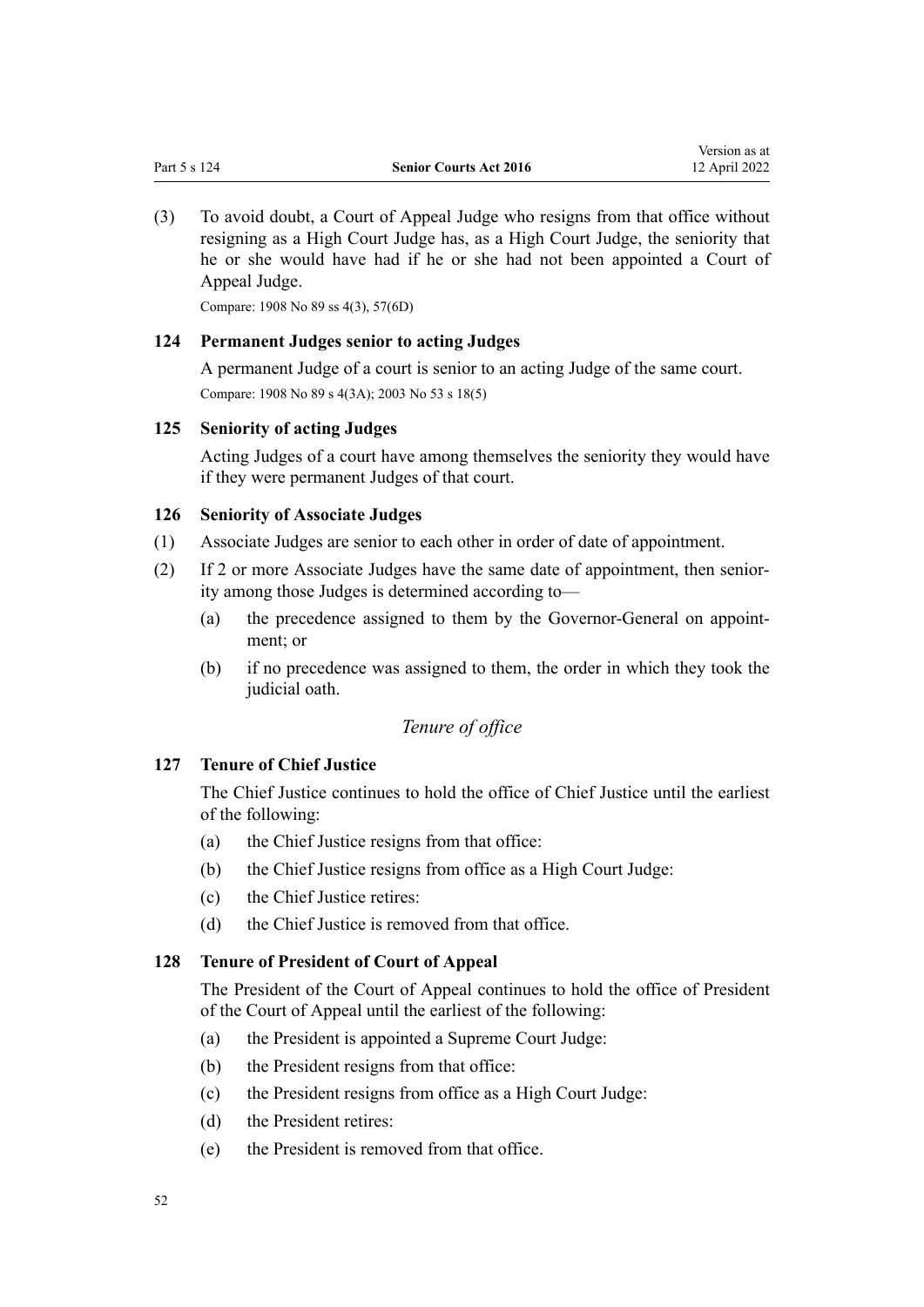# **129 Tenure of Chief High Court Judge**

The Chief High Court Judge continues to hold the office of Chief High Court Judge until the earliest of the following:

- (a) the Judge is appointed a Supreme Court Judge:
- (b) the Judge is appointed a Court of Appeal Judge:
- (c) the Judge resigns from that office:
- (d) the Judge resigns from office as a High Court Judge:
- (e) the Judge retires:
- (f) the Judge is removed from that office.

Compare: 1908 No 89 [s 4A\(2\)](http://legislation.govt.nz/pdflink.aspx?id=DLM145567)

# **130 Tenure of Supreme Court Judges, Court of Appeal Judges, High Court Judges, and Associate Judges**

- (1) A Supreme Court Judge (other than the Chief Justice) continues to hold the office of Supreme Court Judge until the earliest of the following:
	- (a) the Judge resigns from that office:
	- (b) the Judge ceases to hold office as a Supreme Court Judge:
	- (c) the Judge resigns from office as a High Court Judge:
	- (d) the Judge retires:
	- (e) the Judge is removed from that office.
- (2) A Court of Appeal Judge (other than the President of the Court of Appeal) con‐ tinues to hold the office of Court of Appeal Judge until the earliest of the fol‐ lowing:
	- (a) the Judge resigns from that office:
	- (b) the Judge ceases to hold office as a Court of Appeal Judge:
	- (c) the Judge resigns from office as a High Court Judge:
	- (d) the Judge retires:
	- (e) the Judge is removed from that office.
- (3) A High Court Judge (other than the Chief High Court Judge) continues to hold the office of High Court Judge until the earliest of the following:
	- (a) the Judge resigns from that office:
	- (b) the Judge retires:
	- (c) the Judge is removed from that office.
- (4) An Associate Judge continues to hold the office of Associate Judge until the earliest of the following:
	- (a) the Judge resigns from that office:
	- (b) the Judge retires: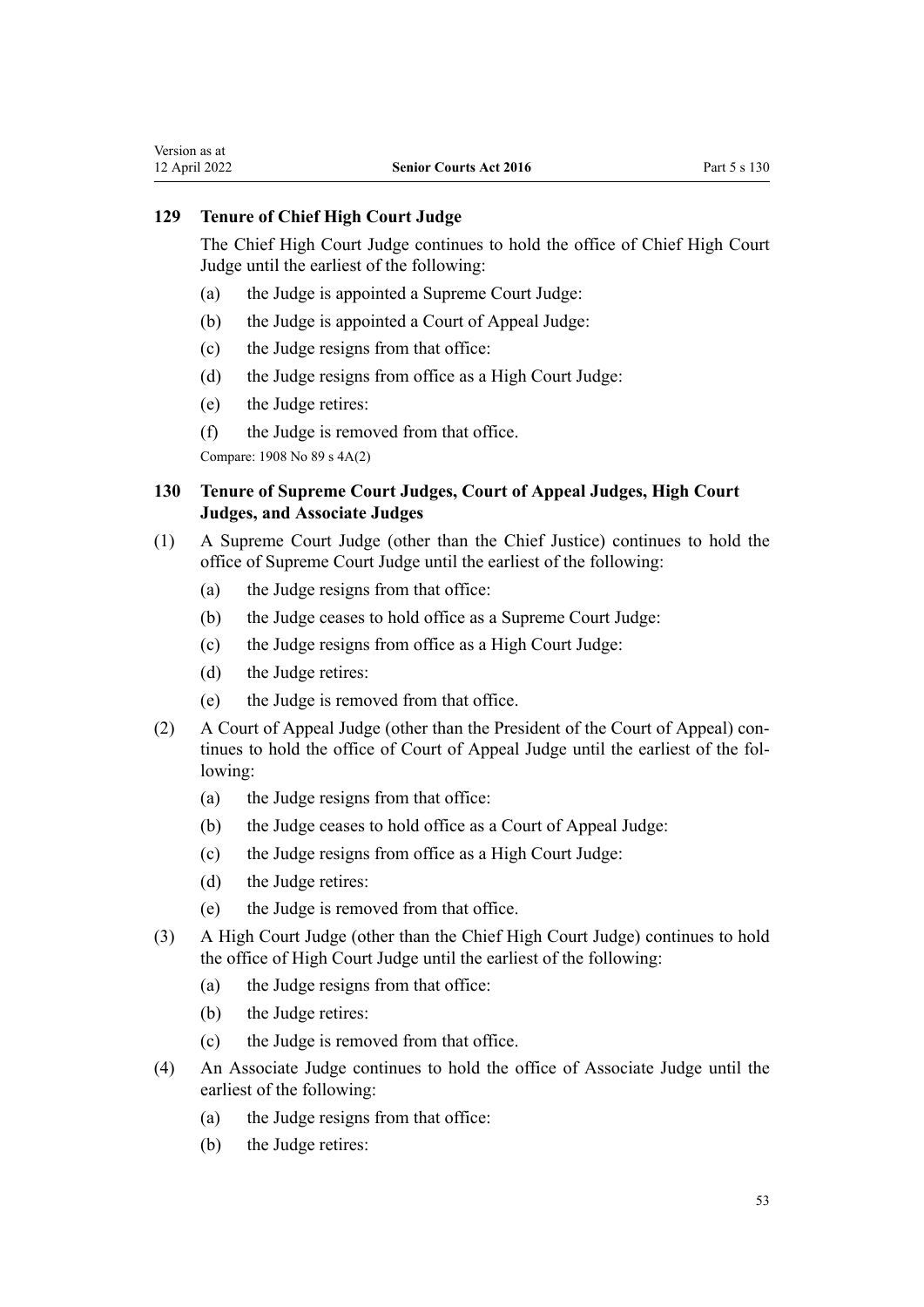(c) the Judge is removed from that office.

Compare: 1908 No 89 [ss 26C\(6\)](http://legislation.govt.nz/pdflink.aspx?id=DLM146026), [57\(5\)](http://legislation.govt.nz/pdflink.aspx?id=DLM146928); 2003 No 53 [s 22](http://legislation.govt.nz/pdflink.aspx?id=DLM214084)

#### **131 Resignation**

- (1) A Judge may at any time, by written notice to the Attorney-General,—
	- (a) resign from office as a High Court Judge; or
	- (b) resign from any of the following offices without resigning from office as a High Court Judge:
		- (i) Chief Justice:
		- (ii) President of the Court of Appeal:
		- (iii) Court of Appeal Judge:
		- (iv) Chief High Court Judge.
- (2) In subsection (1), **Judge** includes—
	- (a) an acting Judge; and
	- (b) an Associate Judge; and
	- (c) an acting Associate Judge.

Compare: 1908 No 89 [s 26E\(2\)](http://legislation.govt.nz/pdflink.aspx?id=DLM146034); 2003 No 53 [s 23\(10\)](http://legislation.govt.nz/pdflink.aspx?id=DLM214085)

#### **132 Governor-General must approve certain resignations**

Before written notice is given to the Attorney-General under section 131(1), the approval of the Governor-General is required if—

- (a) the Chief Justice proposes to resign from that office without resigning from office as a Supreme Court Judge or High Court Judge:
- (b) the President of the Court of Appeal proposes to resign from that office without resigning from office as a Court of Appeal Judge or a High Court Judge:
- (c) a Court of Appeal Judge (other than the President of the Court of Appeal) proposes to resign from office without resigning from office as a High Court Judge:
- (d) the Chief High Court Judge proposes to resign from that office without resigning from office as a High Court Judge.

Compare: 1908 No 89 [ss 4A\(3\)](http://legislation.govt.nz/pdflink.aspx?id=DLM145567), [57\(5\)](http://legislation.govt.nz/pdflink.aspx?id=DLM146928)

## **133 Judges to retire at 70 years**

- (1) Every Judge must retire on attaining the age of 70 years, but may be appointed an acting Judge.
- (2) Every Associate Judge must retire on attaining the age of 70 years, but may be appointed an acting Associate Judge. Compare: 1908 No 89 [ss 13,](http://legislation.govt.nz/pdflink.aspx?id=DLM145710) [26E\(3\)](http://legislation.govt.nz/pdflink.aspx?id=DLM146034)

54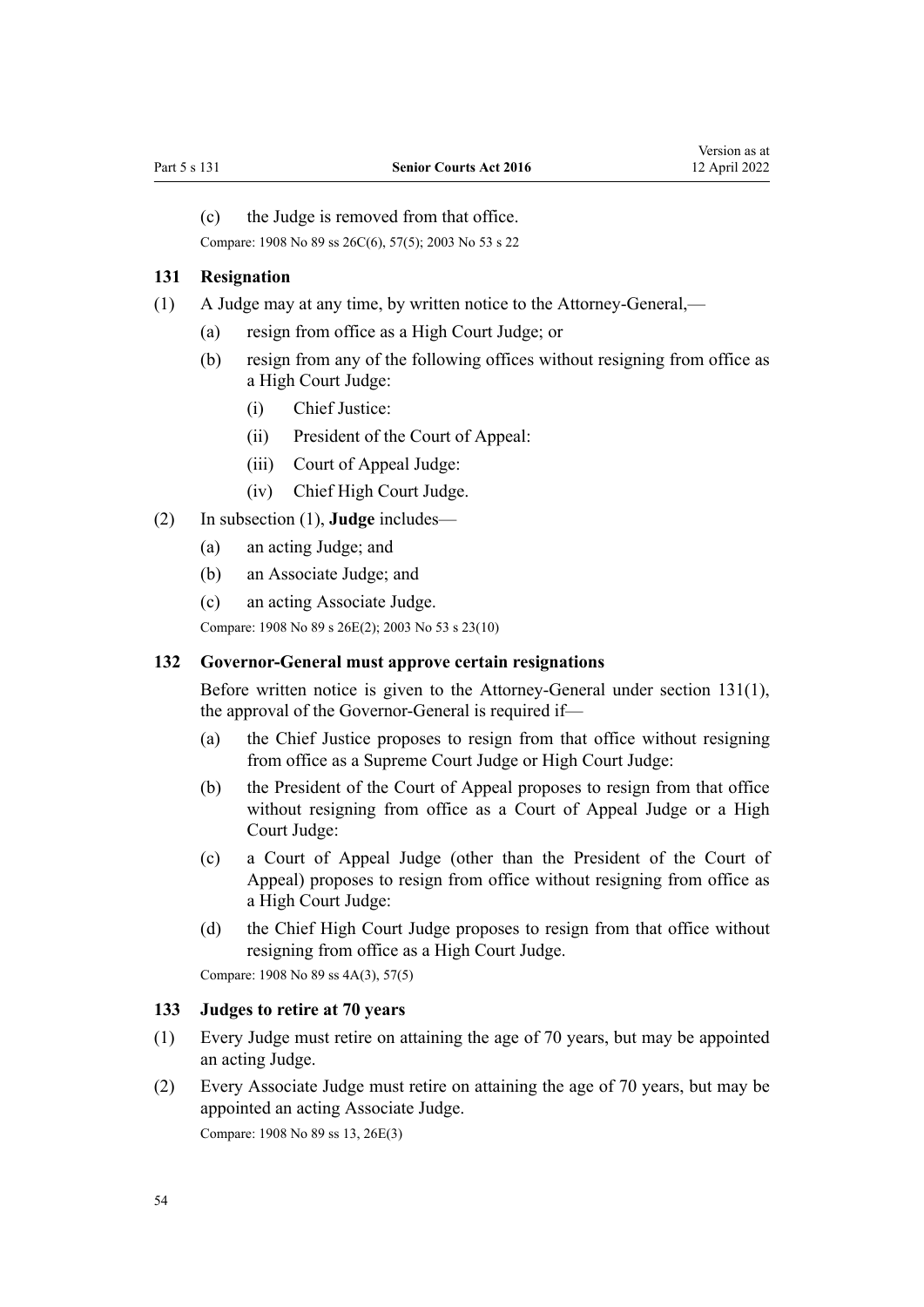<span id="page-54-0"></span>Version as at

# **134 Removal from office**

- (1) A High Court Judge may be removed from office only in accordance with [sec‐](http://legislation.govt.nz/pdflink.aspx?id=DLM94255) [tion 23](http://legislation.govt.nz/pdflink.aspx?id=DLM94255) of the Constitution Act 1986.
- (2) The Governor-General may, if the Governor-General thinks fit, remove an Associate Judge from office for inability or misbehaviour. Compare: 1908 No 89 [s 26E\(1\)](http://legislation.govt.nz/pdflink.aspx?id=DLM146034)

# *Salaries and allowances*

## **135 Remuneration of Judges**

- (1) Judges must be paid, out of public money, without further appropriation than this section,—
	- (a) salaries at such rates as the Remuneration Authority from time to time determines; and
	- (b) such allowances as the Remuneration Authority from time to time deter‐ mines; and
	- (c) such additional allowances, being travelling allowances or other inciden‐ tal or minor allowances, as the Governor-General may from time to time determine.
- (2) In this section,—

**Judge** means—

- (a) a permanent or an acting Judge of a senior court:
- (b) a Judge authorised to sit part-time in a senior court:
- (c) a permanent or an acting Associate Judge:
- (d) an Associate Judge authorised to sit part-time

### **senior court** means—

- (a) the Supreme Court:
- (b) the Court of Appeal:
- (c) the High Court.

Compare: 1908 No 89 [ss 9A\(1\)](http://legislation.govt.nz/pdflink.aspx?id=DLM145586), [26F\(1\)](http://legislation.govt.nz/pdflink.aspx?id=DLM146042); 1947 No 16 [s 6\(1\)](http://legislation.govt.nz/pdflink.aspx?id=DLM242963)

Section 135 heading: replaced, on 1 July 2020, by [section 141\(1\)](http://legislation.govt.nz/pdflink.aspx?id=LMS59103)of the Statutes Amendment Act 2019 (2019 No 56).

Section 135(1): amended, on 1 July 2020, by [section 141\(2\)](http://legislation.govt.nz/pdflink.aspx?id=LMS59103) of the Statutes Amendment Act 2019 (2019 No 56).

Section 135(2): inserted, on 1 July 2020, by [section 141\(3\)](http://legislation.govt.nz/pdflink.aspx?id=LMS59103) of the Statutes Amendment Act 2019 (2019 No 56).

#### **136 Salaries and allowances of part-time Judges**

The salary and allowances payable for a period during which a Judge or an Associate Judge acts on a part-time basis must be calculated and paid as a pro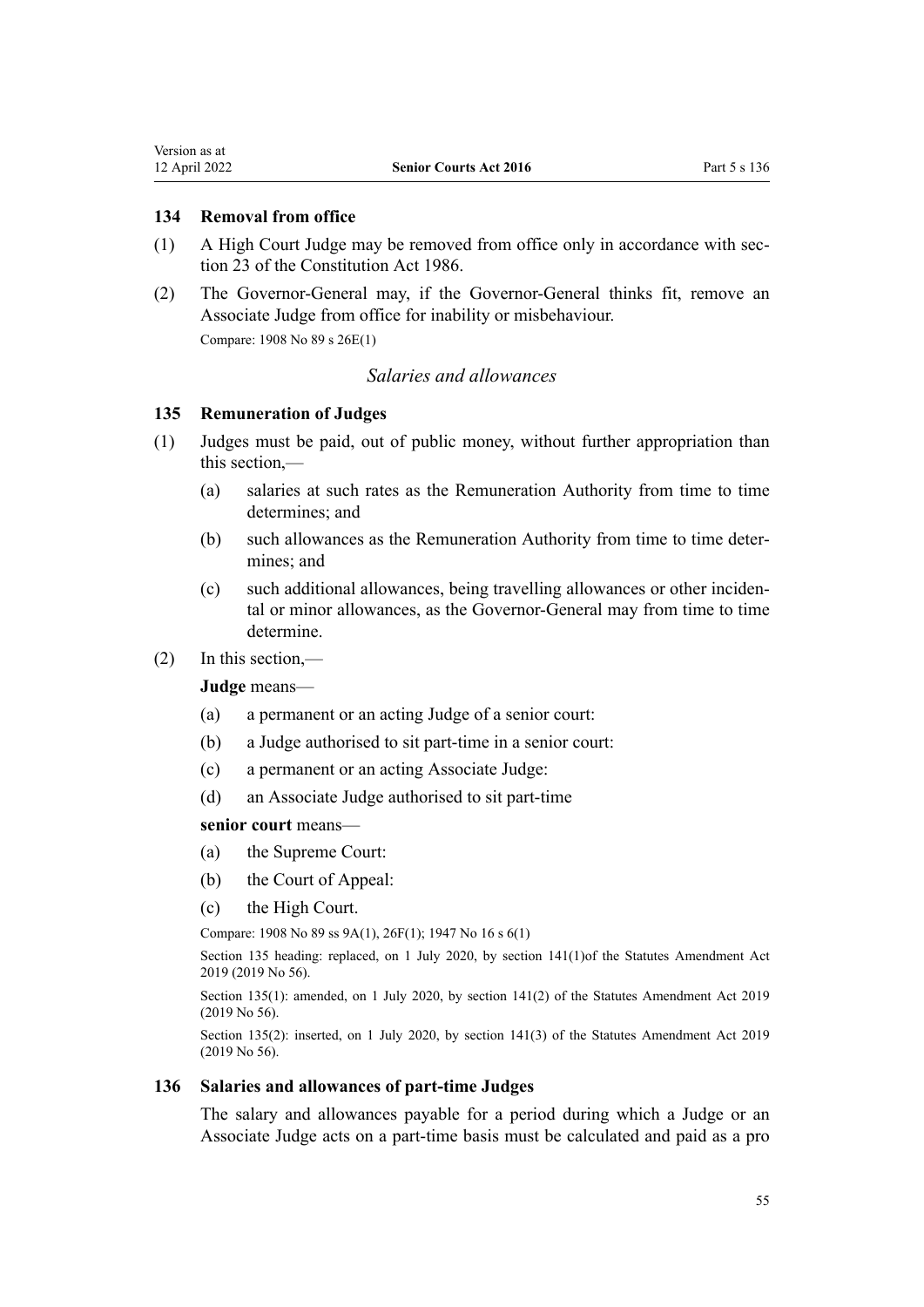<span id="page-55-0"></span>rata proportion of the salary and allowances for a permanent Judge of that court (other than the head of that court) or an Associate Judge. Compare: 1908 No 89 [ss 9A\(4\)](http://legislation.govt.nz/pdflink.aspx?id=DLM145586), [26F\(5\)](http://legislation.govt.nz/pdflink.aspx?id=DLM146042)

## **137 Salaries and allowances of acting Judges**

An acting Judge or acting Associate Judge, while acting as a member of a court to the extent authorised, but not otherwise, must be paid—

- (a) a salary at the rate for the time being payable to a permanent Judge of that court (other than the head of that court) or an Associate Judge; and
- (b) the allowances referred to in section  $135(1)(c)$  payable to a Judge of that court (other than the head of that court) or an Associate Judge.

Compare: 1908 No 89 [ss 11\(3\)](http://legislation.govt.nz/pdflink.aspx?id=DLM145594), [11A\(3\)](http://legislation.govt.nz/pdflink.aspx?id=DLM145701); 2003 No 53 [s 23\(8\)](http://legislation.govt.nz/pdflink.aspx?id=DLM214085)

Section 137: amended, on 1 July 2020, by [section 142\(1\)](http://legislation.govt.nz/pdflink.aspx?id=LMS59104) of the Statutes Amendment Act 2019 (2019 No 56).

Section 137(b): amended, on 1 July 2020, by [section 142\(2\)](http://legislation.govt.nz/pdflink.aspx?id=LMS59104) of the Statutes Amendment Act 2019 (2019 No 56).

# **138 Superannuation of acting Judges**

- (1) A superannuation subsidy must not be paid to a person who is appointed as an acting Judge or acting Associate Judge under [section 111,](#page-46-0) [112,](#page-46-0) [113\(2\)\(a\)](#page-47-0), or [114\(2\)\(c\)](#page-47-0) (which relate to retired Judges and Judges who have resigned from office).
- (2) A person who is appointed as an acting Judge or acting Associate Judge under [section 110](#page-46-0),  $113(2)(b)$ , or  $114(2)(b)$  (which relate to serving Judges) must not be paid a superannuation subsidy at a rate that is higher than the rate that would have been payable calculated only on the basis of the person's permanent appointment.
- (3) Subsection (1) does not apply to a compulsory employer contribution within the meaning of [section 101A](http://legislation.govt.nz/pdflink.aspx?id=DLM1233469) of the KiwiSaver Act 2006.

#### **139 Superannuation or retiring allowances of Associate Judges**

For the purpose of providing a superannuation fund or retiring allowance for persons appointed as Associate Judges, sums by way of subsidy or contribution may from time to time be paid under [Part 5B](http://legislation.govt.nz/pdflink.aspx?id=DLM447512) of the Government Superannuation Fund Act 1956 or to any retirement scheme (within the meaning of [sec‐](http://legislation.govt.nz/pdflink.aspx?id=DLM4090590) [tion 6\(1\)](http://legislation.govt.nz/pdflink.aspx?id=DLM4090590) of the Financial Markets Conduct Act 2013) in accordance with a determination of the Remuneration Authority.

Compare: 1908 No 89 [s 26G](http://legislation.govt.nz/pdflink.aspx?id=DLM146052)

#### **140 Higher duties allowance**

- (1) In addition to the payments specified in [sections 135 to 139](#page-54-0), a higher duties allowance calculated in accordance with subsection (2) is—
	- (a) payable to a High Court Judge who—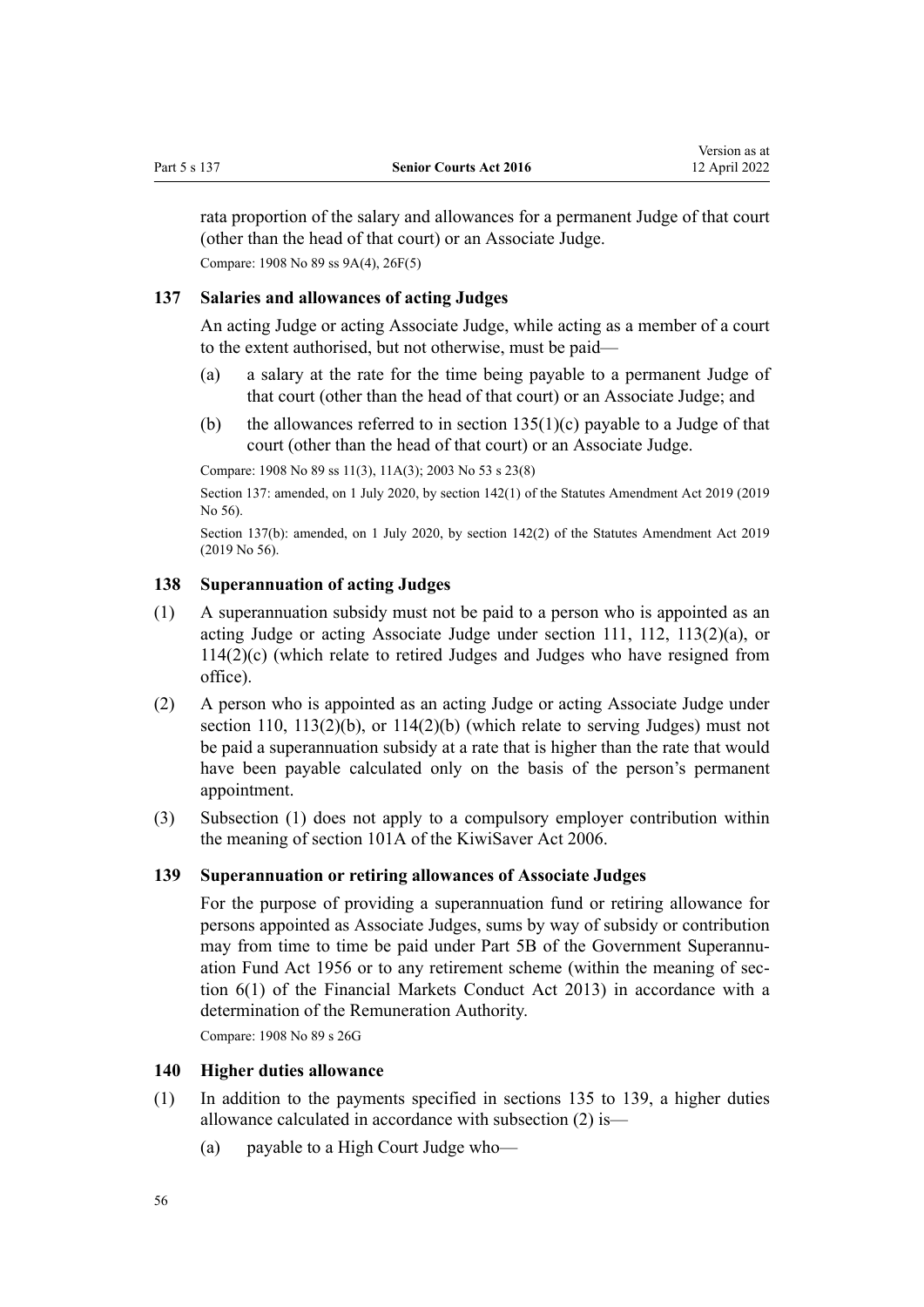- $(i)$  is, or has been, serving as a member of—
	- (A) a division of the Court of Appeal; or
	- (B) the full Court of Appeal; but
- (ii) is not, or was not, a permanent Court of Appeal Judge; and
- (b) payable only in respect of the periods of the Judge's service as a member of the division or full Court of Appeal.
- (2) The higher duties allowance is calculated at a rate expressed per day of service as a member of the division or full court in accordance with the following for‐ mula:

$$
(a-b)\times c/d
$$

where—

- a is the applicable yearly rate of salary determined by the Remuneration Authority to be payable to a permanent Court of Appeal Judge
- b is the applicable yearly rate of salary determined by the Remuneration Authority to be payable to a Judge who is not a permanent Court of Appeal Judge
- c is 0.0383561 (the standard payroll factor, which represents the propor‐ tion of an annual salary that is paid per fortnight)
- d is 10 (the number of working days per fortnight).
- (3) In this section **permanent Court of Appeal Judge** means a Court of Appeal Judge holding office under [section 45\(2\).](#page-24-0)

Compare: 1908 No 89 [s 9A\(1A\)](http://legislation.govt.nz/pdflink.aspx?id=DLM145586)

## **141 Salary of Judge not to be reduced**

- (1) As provided in [section 24](http://legislation.govt.nz/pdflink.aspx?id=DLM94256) of the Constitution Act 1986, the salary of a Judge or an Associate Judge must not be reduced during the continuance of the Judge's appointment.
- (2) For the purpose of subsection  $(1)$ , neither of the following is a reduction of salary:
	- (a) the payment of a salary on a pro rata basis under [section 136:](#page-54-0)
	- (b) the cessation of the payment of a higher duties allowance payable and calculated under [section 140](#page-55-0).

Compare: 1908 No 89 [ss 9A\(5\)](http://legislation.govt.nz/pdflink.aspx?id=DLM145586), [26F\(2\), \(6\)](http://legislation.govt.nz/pdflink.aspx?id=DLM146042)

#### *Restrictions*

### **142 Judge not to undertake other employment or hold other office**

(1) A Judge or an Associate Judge must not undertake any other paid employment or hold any other office (whether paid or not) without the approval of the Chief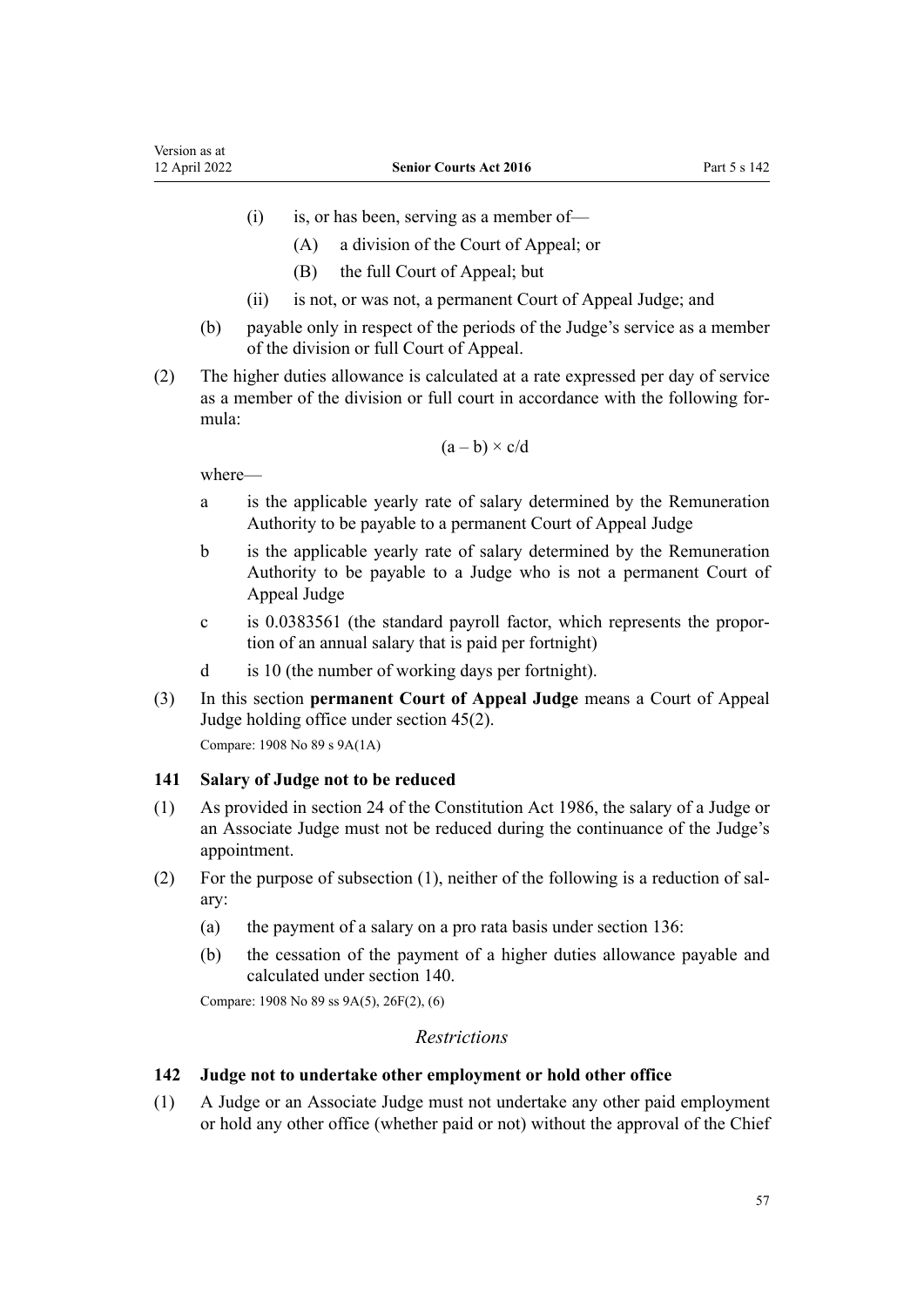Justice in consultation (in the case of an Associate Judge, a High Court Judge, or a Court of Appeal Judge) with the appropriate head of court.

- (2) An approval under subsection (1) may only be given if the appropriate head of court is satisfied that undertaking the employment or holding the office is consistent with the Judge's judicial office.
- (3) However, subsection (1) does not apply to another office if an enactment per‐ mits or requires the office to be held by a Judge.

## (4) In this section, **appropriate head of court** means—

- (a) the President of the Court of Appeal, if the Judge is a Court of Appeal Judge:
- (b) the Chief High Court Judge, if—
	- (i) the Judge is a High Court Judge but not a Court of Appeal Judge; or
	- (ii) the Judge is an Associate Judge.

Compare: 1908 No 89 [ss 4\(2A\)](http://legislation.govt.nz/pdflink.aspx?id=DLM145542), [26C\(5\)](http://legislation.govt.nz/pdflink.aspx?id=DLM146026)

# **143 Protocol relating to activities of Judges**

- (1) The Chief Justice must develop and publish a protocol containing guidance on—
	- (a) the employment, or types of employment, that he or she considers may be undertaken consistent with being a Judge or an Associate Judge; and
	- (b) the offices, or types of offices, that he or she considers may be held consistent with being a Judge or an Associate Judge.
- (2) The Chief Justice may only develop and publish a protocol under subsection (1) after consultation with—
	- (a) the President of the Court of Appeal; and
	- (b) the Chief High Court Judge.

#### **144 Judge not to practise as lawyer**

- (1) A Judge must not practise as a lawyer.
- (2) In subsection (1), **Judge** includes—
	- (a) an acting Judge; and
	- (b) an Associate Judge; and
	- (c) an acting Associate Judge.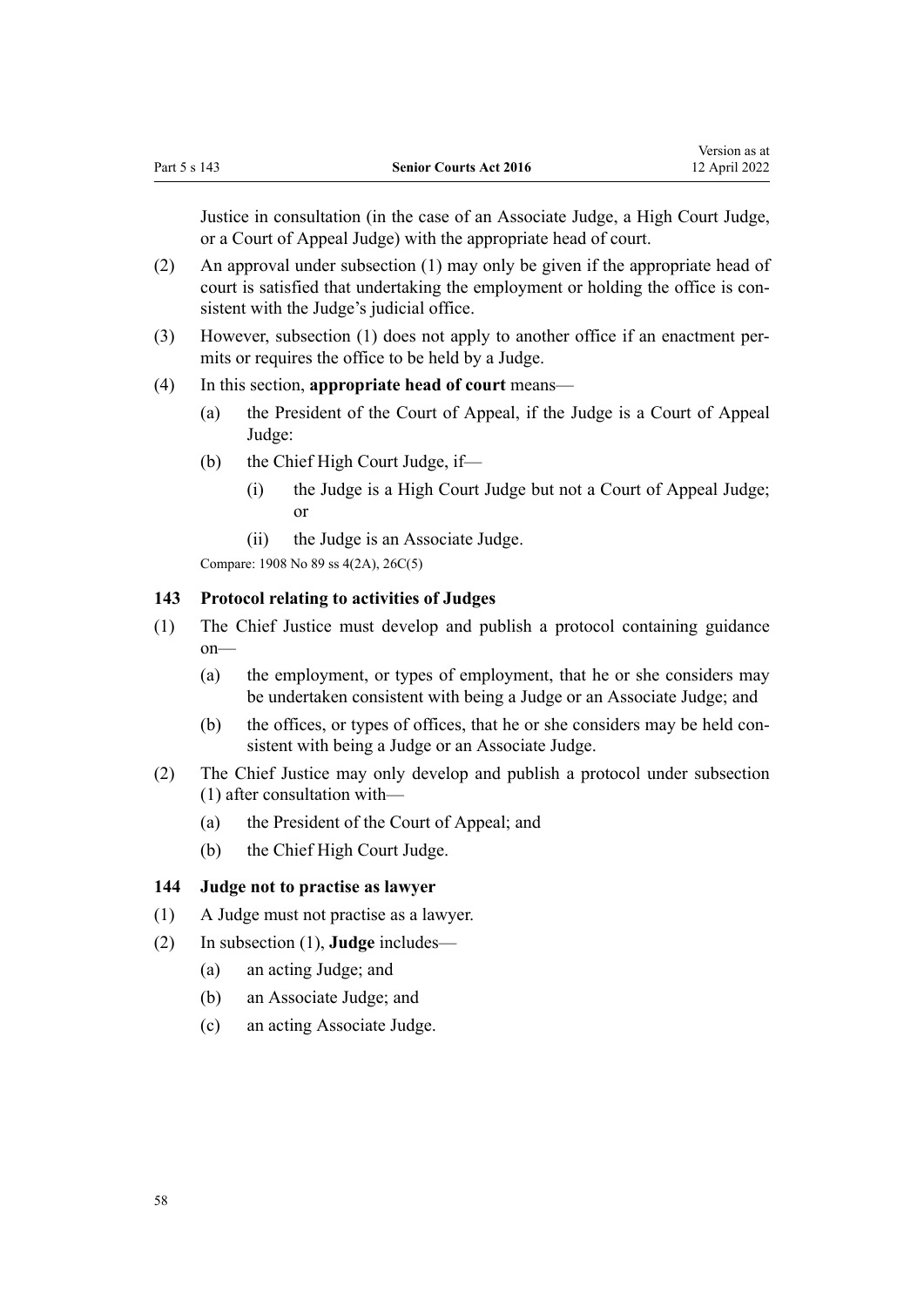# **Part 6**

# **Rules of court and miscellaneous provisions**

# *Rules of practice and procedure*

# <span id="page-58-0"></span>**145 Purpose of rules of practice and procedure**

The purpose of rules of practice and procedure is to facilitate—

- (a) the just, speedy, and inexpensive dispatch of the business of the High Court, the Court of Appeal, and the Supreme Court; and
- (b) the administration of justice.

Compare: 1908 No 89 [s 51C\(1\)](http://legislation.govt.nz/pdflink.aspx?id=DLM146607)

#### **146 High Court Rules**

- $(1)$  The practice and procedure of the High Court in all civil proceedings is regulated by the High Court Rules.
- (2) The High Court Rules are subject to any other rules that are made under [section](#page-59-0) [148](#page-59-0) that regulate the practice and procedure of any senior court in any class of civil proceedings.
- (3) If any provision of the High Court Rules or of any rules made under [section](#page-59-0) [148](#page-59-0) restricts or excludes the application of any provisions of the High Court Rules, the provision giving effect to the restriction or exclusion has effect according to its terms.
- (4) If in any civil proceedings any question arises as to the application of any pro‐ vision of the High Court Rules or of any rules made under [section 148,](#page-59-0) the court may, either on the application of any party or on its own initiative, determine the question and give any directions that it thinks fit.
- (5) Subsection (1) is subject to—
	- (a) subsections (2) to (4); and
	- (b) [sections 10,](#page-11-0) [40 to 43](#page-21-0), [148 to 155](#page-59-0), [162](#page-66-0), [172](#page-71-0), [176](#page-73-0), and [181;](#page-75-0) and
	- (c) the [Contempt of Court Act 2019](http://legislation.govt.nz/pdflink.aspx?id=LMS24741).

Compare: 1908 No 89 [s 51](http://legislation.govt.nz/pdflink.aspx?id=DLM146493)

Section 146(5)(b): replaced, on 26 August 2020, by [section 29](http://legislation.govt.nz/pdflink.aspx?id=LMS24838) of the Contempt of Court Act 2019 (2019 No 44).

Section 146(5)(c): inserted, on 26 August 2020, by [section 29](http://legislation.govt.nz/pdflink.aspx?id=LMS24838) of the Contempt of Court Act 2019 (2019 No 44).

### **147 High Court Rules part of Act**

(1) The High Court Rules set out in [Schedule 2](http://legislation.govt.nz/pdflink.aspx?id=DLM147653) of the Judicature Act 1908 as at the date that this Act receives the Royal assent continue in force and those rules, as altered, amended, added to, or revoked under [section 148,](#page-59-0) are deemed to be part of this Act.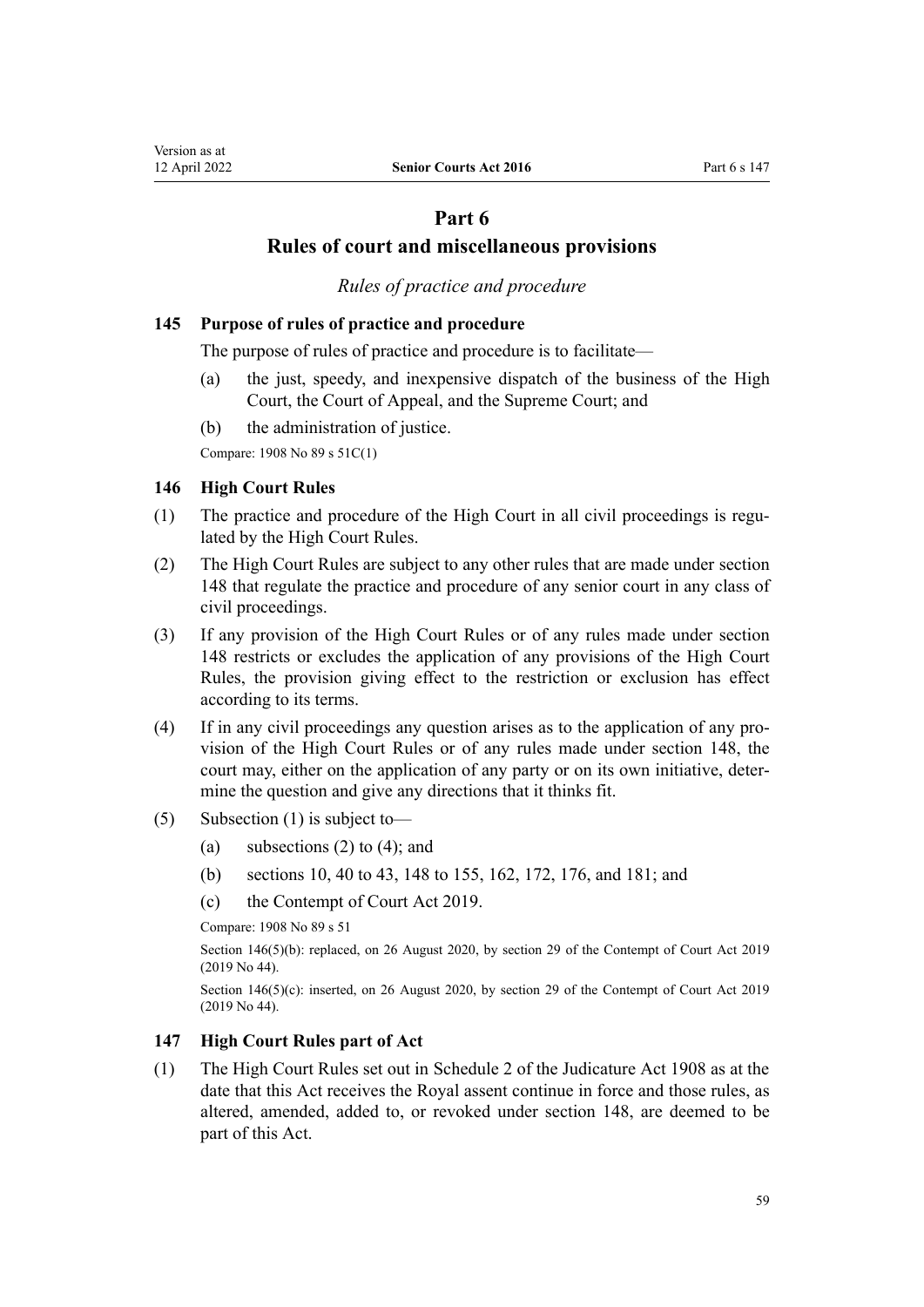<span id="page-59-0"></span>

| Part 6 s 148 | <b>Senior Courts Act 2016</b> | 12 April 2022 |
|--------------|-------------------------------|---------------|
|              |                               |               |

Version as at

- (2) However, the High Court Rules and consolidations of those rules must be pub‐ lished, as the [High Court Rules 2016,](http://legislation.govt.nz/pdflink.aspx?id=DLM6959800) as if they were secondary legislation (rather than as part of this Act).
- (3) The [Legislation Act 2019](http://legislation.govt.nz/pdflink.aspx?id=DLM7298104) applies accordingly to the rules published in that way.
- (4) The Chief Parliamentary Counsel may add to the rules, as published,—
	- (a) minimum legislative information (within the meaning of the [Legislation](http://legislation.govt.nz/pdflink.aspx?id=DLM7298104) [Act 2019\)](http://legislation.govt.nz/pdflink.aspx?id=DLM7298104); and
	- (b) any other information that the Chief Parliamentary Counsel considers to be necessary or appropriate for the purposes of arranging publication of the rules and making them accessible for users.

Section 147(2): replaced, on 28 October 2021, by [section 3](http://legislation.govt.nz/pdflink.aspx?id=LMS268932) of the Secondary Legislation Act 2021 (2021 No 7).

Section 147(3): replaced, on 28 October 2021, by [section 3](http://legislation.govt.nz/pdflink.aspx?id=LMS268932) of the Secondary Legislation Act 2021 (2021 No 7).

Section 147(4): inserted, on 28 October 2021, by [section 3](http://legislation.govt.nz/pdflink.aspx?id=LMS268932) of the Secondary Legislation Act 2021 (2021 No 7).

# **148 Rules of practice and procedure generally**

- (1) The Governor-General may, by Order in Council, make rules of practice and procedure for each of the senior courts relating to the purpose stated in [section](#page-58-0) [145](#page-58-0).
- (2) Rules may be made only with the concurrence of the Chief Justice and 2 or more members of the Rules Committee of whom at least 1 is a Judge of the High Court.
- (3) The power to make rules includes the power to—
	- (a) alter, amend, add to, or revoke existing High Court Rules, other rules of the High Court, rules of the Court of Appeal, or rules of the Supreme Court; and
	- (b) revoke existing High Court Rules, other rules of the High Court, rules of the Court of Appeal, or rules of the Supreme Court and replace them with new rules; and
	- (c) fix scales of costs.
- (4) The following are secondary legislation (*see* [Part 3](http://legislation.govt.nz/pdflink.aspx?id=DLM7298343) of the Legislation Act 2019 for publication requirements):
	- (a) rules under this section:
	- (b) rules of practice and procedure for a senior court under any other enactment.

Compare: 1908 No 89 [s 51C](http://legislation.govt.nz/pdflink.aspx?id=DLM146607)

#### **Legislation Act 2019 requirements for secondary legislation made under this section**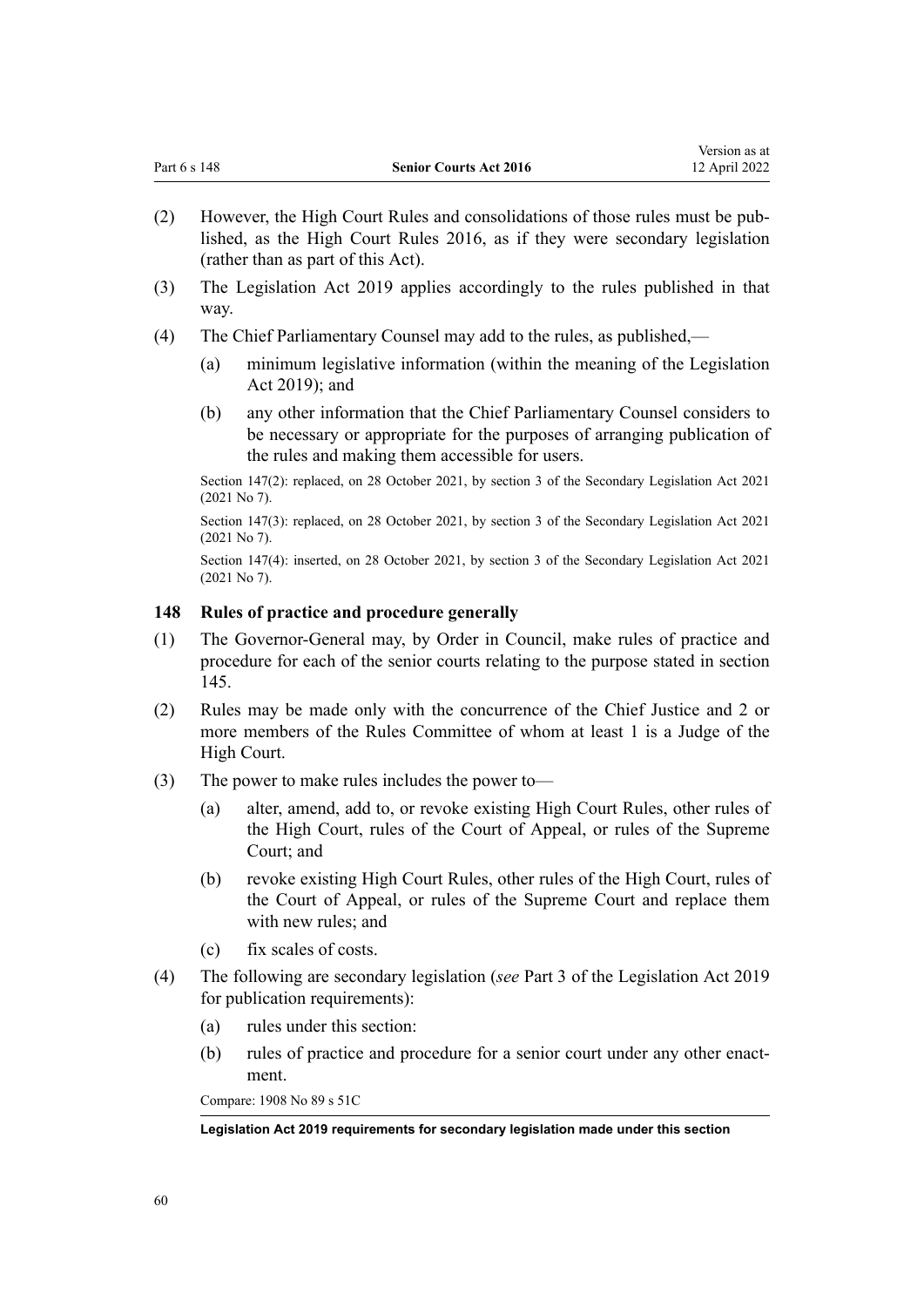| Version as at<br>12 April 2022    | <b>Senior Courts Act 2016</b>                                                                    | Part 6 s 150                       |
|-----------------------------------|--------------------------------------------------------------------------------------------------|------------------------------------|
| <b>Publication</b>                | PCO must publish it on the legislation website and notify LA19 s $69(1)(c)$<br>it in the Gazette |                                    |
| <b>Presentation</b>               | The Minister must present it to the House of<br>Representatives                                  | LA19 s 114. Sch 1<br>cl $32(1)(a)$ |
| <b>Disallowance</b>               | It may be disallowed by the House of Representatives                                             | LA19 ss 115, 116                   |
| This note is not part of the Act. |                                                                                                  |                                    |

Section 148(4): inserted, on 28 October 2021, by [section 3](http://legislation.govt.nz/pdflink.aspx?id=LMS268932) of the Secondary Legislation Act 2021 (2021 No 7).

# **149 Rules of practice and procedure of High Court**

Without limiting the matters on which rules may be made under [section 148](#page-59-0), rules may be made under that section in relation to the practice and procedure of the High Court—

- (a) providing for the enforcement of judgments or orders, including by any of the following:
	- (i) an attachment order:
	- (ii) a charging order:
	- (iii) a sale order:
	- (iv) a possession order:
	- (v) a freezing order:
	- (vi) an arrest order:
	- (vii) a search order:
	- (viii) a contempt order:
	- (ix) a sequestration order:
- (b) providing that the purchaser of personal property sold by order of the court by way of enforcement of a judgment obtains good title to the property free of all ownership interests and other proprietary interests held in the property before that sale.

#### **150 Rules of practice and procedure of Court of Appeal and Supreme Court**

Without limiting the matters on which rules may be made under [section 148](#page-59-0), rules may be made under that section in relation to the practice and procedure of the Court of Appeal and the Supreme Court—

- (a) providing for the appointment of technical advisers, including—
	- (i) the information to be given to a party to an appeal, before a tech‐ nical adviser is appointed for the appeal,—
		- (A) about the persons who are considered suitable for appointment; and
		- (B) about the matters on which the assistance of the proposed technical adviser is to be sought: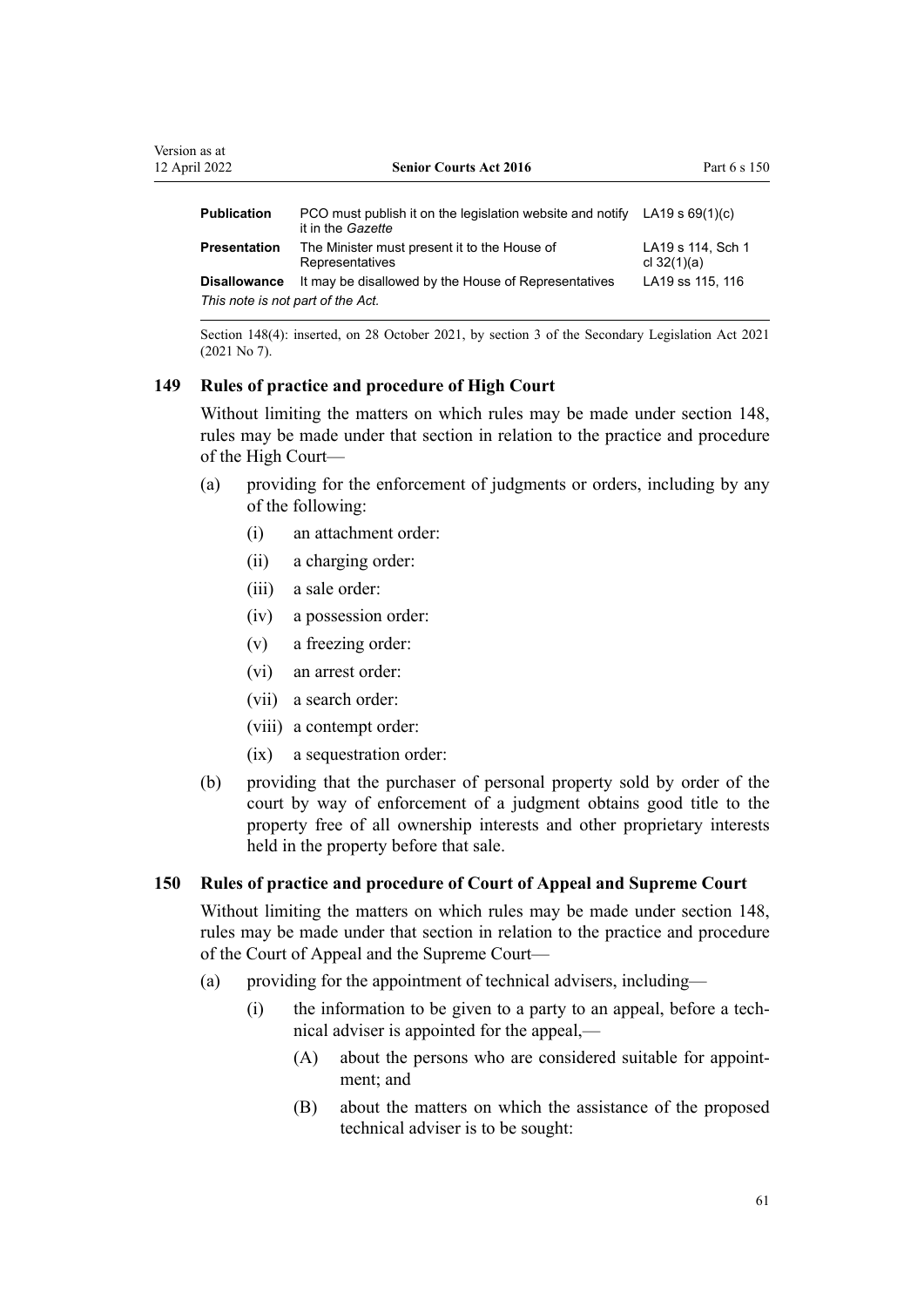(ii) the submissions that those parties may make to the court about the proposed appointment of a technical adviser and the assistance to be given by the technical adviser:

(b) providing for the conduct of proceedings involving technical advisers. Compare: 1908 No 89 [s 99D](http://legislation.govt.nz/pdflink.aspx?id=DLM147637)

# **151 Rules conferring specified jurisdiction and powers of High Court Judge on Registrars and Deputy Registrars**

- (1) Rules may be made under [section 148](#page-59-0)
	- (a) conferring on a Registrar or Deputy Registrar of the High Court or the Court of Appeal or the Supreme Court the jurisdiction and powers of a Judge in chambers conferred by this Act or any other Act or by rules made under that section:
	- (b) containing any provisions that may be necessary to enable a Registrar or Deputy Registrar to exercise the jurisdiction and powers of a Judge in chambers.
- (2) The jurisdiction and powers may be conferred on any of those specified offices or classes of those offices.
- (3) A Registrar or Deputy Registrar on whom jurisdiction and powers are con‐ ferred may refer a matter to a Judge of the same court if the Registrar or Deputy Registrar considers the matter to be of special difficulty. The Judge may—
	- (a) dispose of the matter; or
	- (b) refer the matter back to the Registrar or Deputy Registrar with any direc‐ tions the Judge thinks fit.
- (4) A party to a proceeding or an intended proceeding who is dissatisfied with an order or a decision made by a Registrar or Deputy Registrar under rules made under [section 148](#page-59-0) may apply to the same court to review the order or decision. The court may then make any order or decision the court thinks just.
- (5) The fact that a Registrar or Deputy Registrar has jurisdiction and powers under the rules does not prevent a Judge of the same court from exercising the juris‐ diction and powers.

Compare: 1908 No 89 [s 51F](http://legislation.govt.nz/pdflink.aspx?id=DLM146618)

# **152 Rules of practice and procedure under other Acts**

The power to make rules of practice and procedure in relation to civil proceedings in the High Court, the Court of Appeal, or the Supreme Court under an Act other than this Act must be exercised in the manner prescribed by [section](#page-59-0) [148](#page-59-0).

Compare: 1908 No 89 [s 51D](http://legislation.govt.nz/pdflink.aspx?id=DLM146612)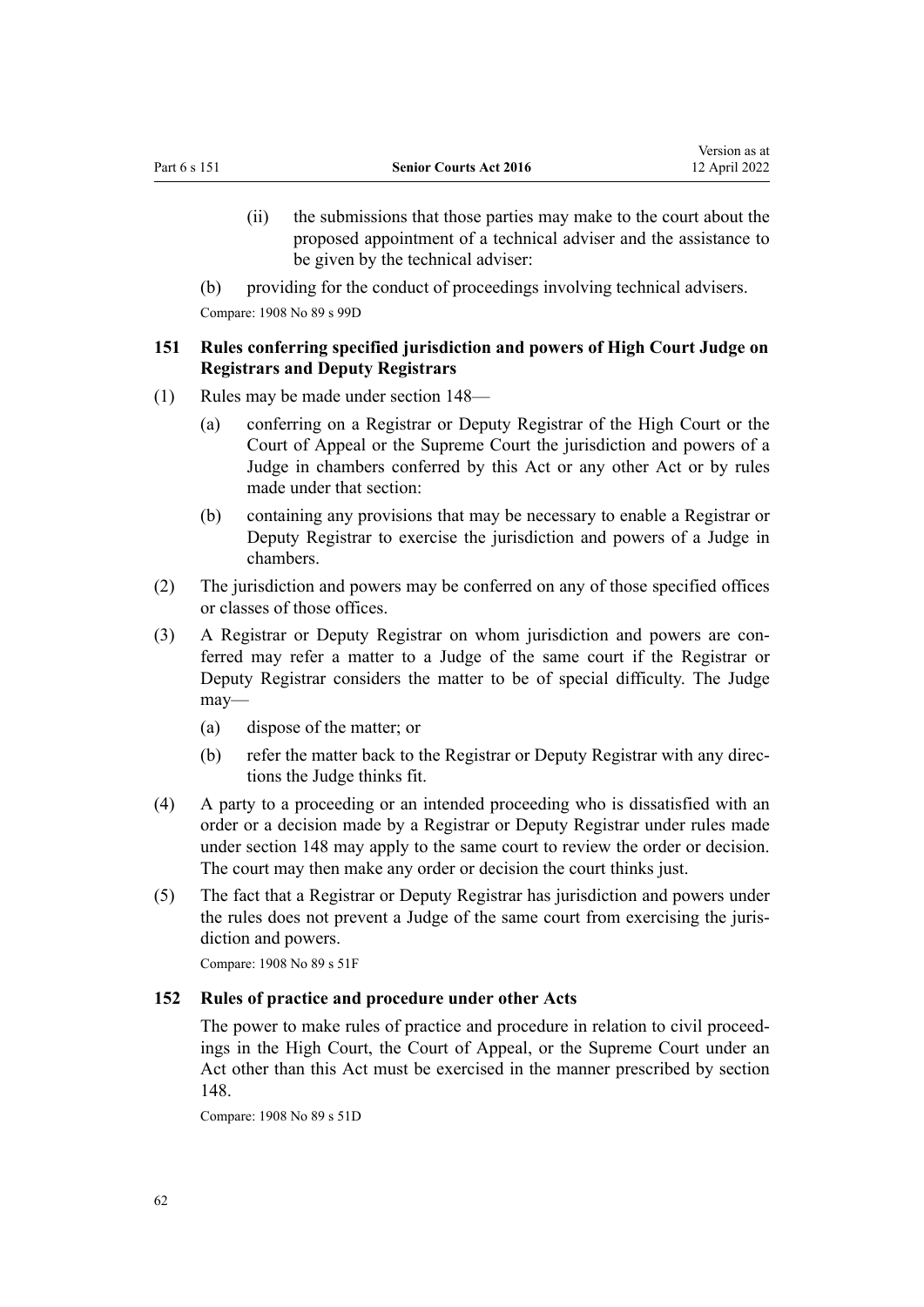# **153 Power to prescribe procedure on applications to High Court, Court of Appeal, or Supreme Court**

- (1) Despite anything to the contrary in any Act, rules may be made under [section](#page-59-0) [148](#page-59-0) prescribing the form and manner in which any class or classes of applica‐ tions to the High Court or a High Court Judge or to the Court of Appeal or to the Supreme Court are to be made.
- (2) To the extent that the provisions of any Act prescribing the form or manner in which any of those applications are to be made (whether by petition, motion, summons, or otherwise) are inconsistent with or repugnant to rules made or having effect under this Act, the Act prescribing that form or manner is deemed to be subject to the rules made or having effect under this Act.

Compare: 1908 No 89 [s 51E](http://legislation.govt.nz/pdflink.aspx?id=DLM146614)

# **154 Publication of High Court Rules under Legislation Act 2012**

## *[Repealed]*

Section 154: repealed, on 28 October 2021, by [section 3](http://legislation.govt.nz/pdflink.aspx?id=LMS268932) of the Secondary Legislation Act 2021 (2021 No 7).

# **155 Rules Committee**

- (1) For the purposes of this Act, the [District Court Act 2016,](http://legislation.govt.nz/pdflink.aspx?id=DLM6942200) the [Criminal Proced‐](http://legislation.govt.nz/pdflink.aspx?id=DLM3359902) [ure Act 2011,](http://legislation.govt.nz/pdflink.aspx?id=DLM3359902) and any other relevant Act, there continues to be a Rules Committee consisting of—
	- (a) the Chief Justice:
	- (b) the Chief High Court Judge:
	- (c) 2 other Judges of the High Court appointed by the Chief Justice:
	- (d) the Chief District Court Judge:
	- (e) 1 other District Court Judge appointed by the Chief Justice on the rec‐ ommendation of the Chief District Court Judge:
	- (f) the Attorney-General:
	- (g) the Solicitor-General:
	- (h) the chief executive of the ministry responsible for the administration of this Act:
	- (i) 2 persons, who are barristers and solicitors of the High Court, nominated by the Council of the New Zealand Law Society and approved by the Chief Justice.
- (2) The Chief Justice may appoint any other person to be a member of the Rules Committee for a special purpose. That person holds office during the pleasure of the Chief Justice.
- (3) The members appointed under subsection  $(1)(c)$ ,  $(e)$ , and  $(i)$ 
	- (a) must be appointed for terms not exceeding 3 years: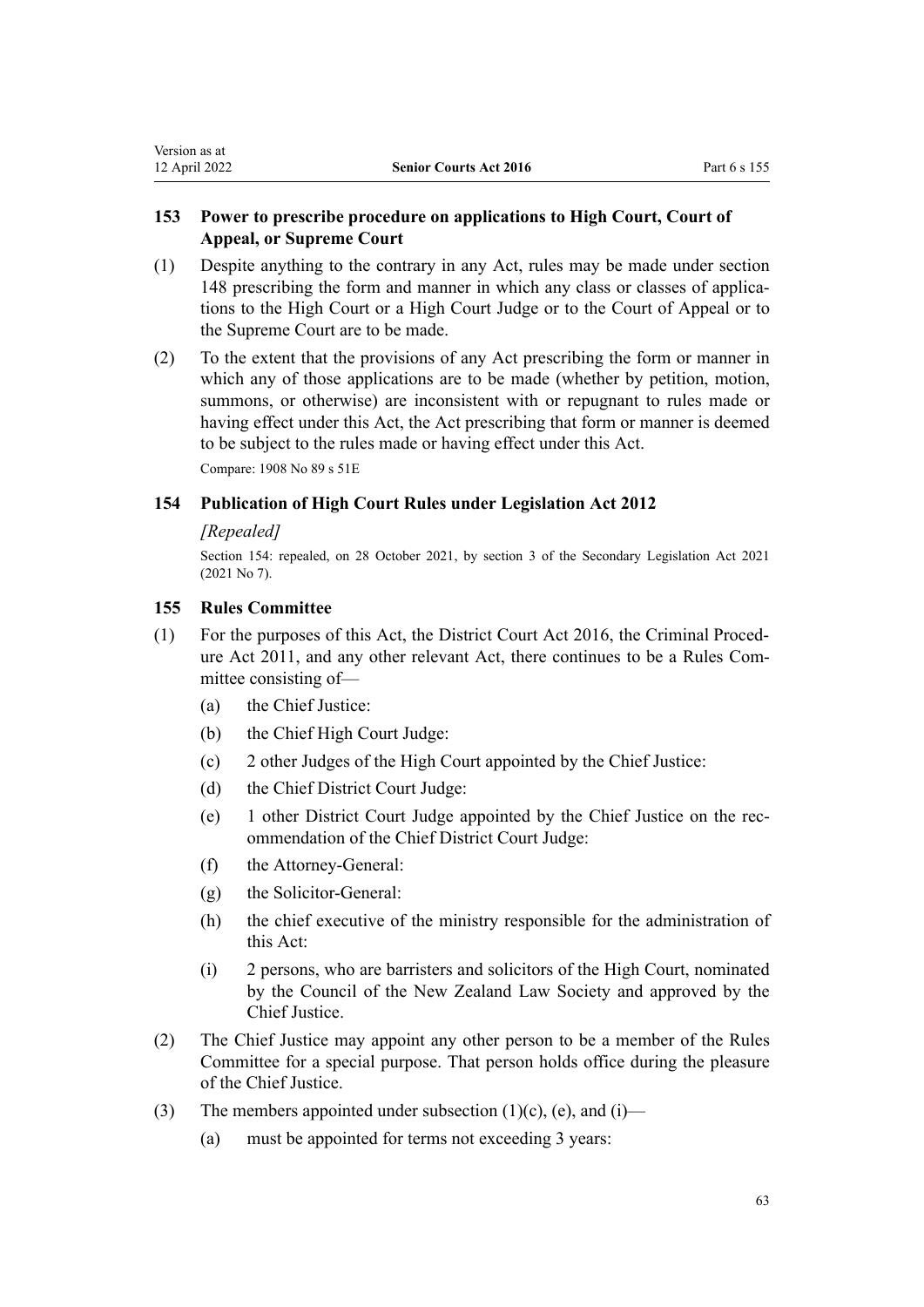- <span id="page-63-0"></span>(b) may be reappointed:
- (c) may resign office by notice in writing to the Chief Justice.
- (4) The Rules Committee is a statutory board within the meaning of the [Fees and](http://legislation.govt.nz/pdflink.aspx?id=DLM264952) [Travelling Allowances Act 1951](http://legislation.govt.nz/pdflink.aspx?id=DLM264952).
- (5) The members of the Rules Committee referred to in subsections  $(1)(i)$  and  $(2)$ may be paid fees, salary, and allowances in accordance with the Fees and Trav[elling Allowances Act 1951.](http://legislation.govt.nz/pdflink.aspx?id=DLM264952)

Compare: 1908 No 89 [s 51B](http://legislation.govt.nz/pdflink.aspx?id=DLM146601)

### *Regulations*

#### **156 Regulations**

- (1) The Governor-General may, by Order in Council, make regulations for all or any of the following purposes:
	- (a) prescribing the applications, matters, and proceedings for which fees are payable under this Act:
	- (b) prescribing scales of fees for the purposes of this Act and for the purposes of any applications, matters, and proceedings before a senior court under this Act or any other enactment:
	- (c) prescribing the fees, travelling allowances, and expenses payable to interpreters and to persons giving evidence in proceedings to which this Act applies:
	- (d) in relation to a service performed by a Registrar or Deputy Registrar under this Act and specified in regulations made under paragraph (e), authorising a Registrar or Deputy Registrar to charge a reasonable fee calculated on the actual expense incurred in performing the service:
	- (e) specifying the services (other than services for which a fee is already prescribed under this Act) performed by a Registrar or Deputy Registrar under this Act for which that person may charge a fee:
	- (f) making provision in relation to the postponement, under the regulations, of the payment of any fee, which provision may (without limitation) include provision—
		- $(i)$  for the recovery of the fee after the expiry of the period of postponement; and
		- (ii) for restrictions to apply (after the expiry of the period of postponement and so long as the fee remains unpaid) on the steps that may be taken in the proceedings in respect of which the fee is payable:
	- (g) altering or revoking any rules relating to fees contained in the High Court Rules, any rules made under [section 148,](#page-59-0) or any other rules of court: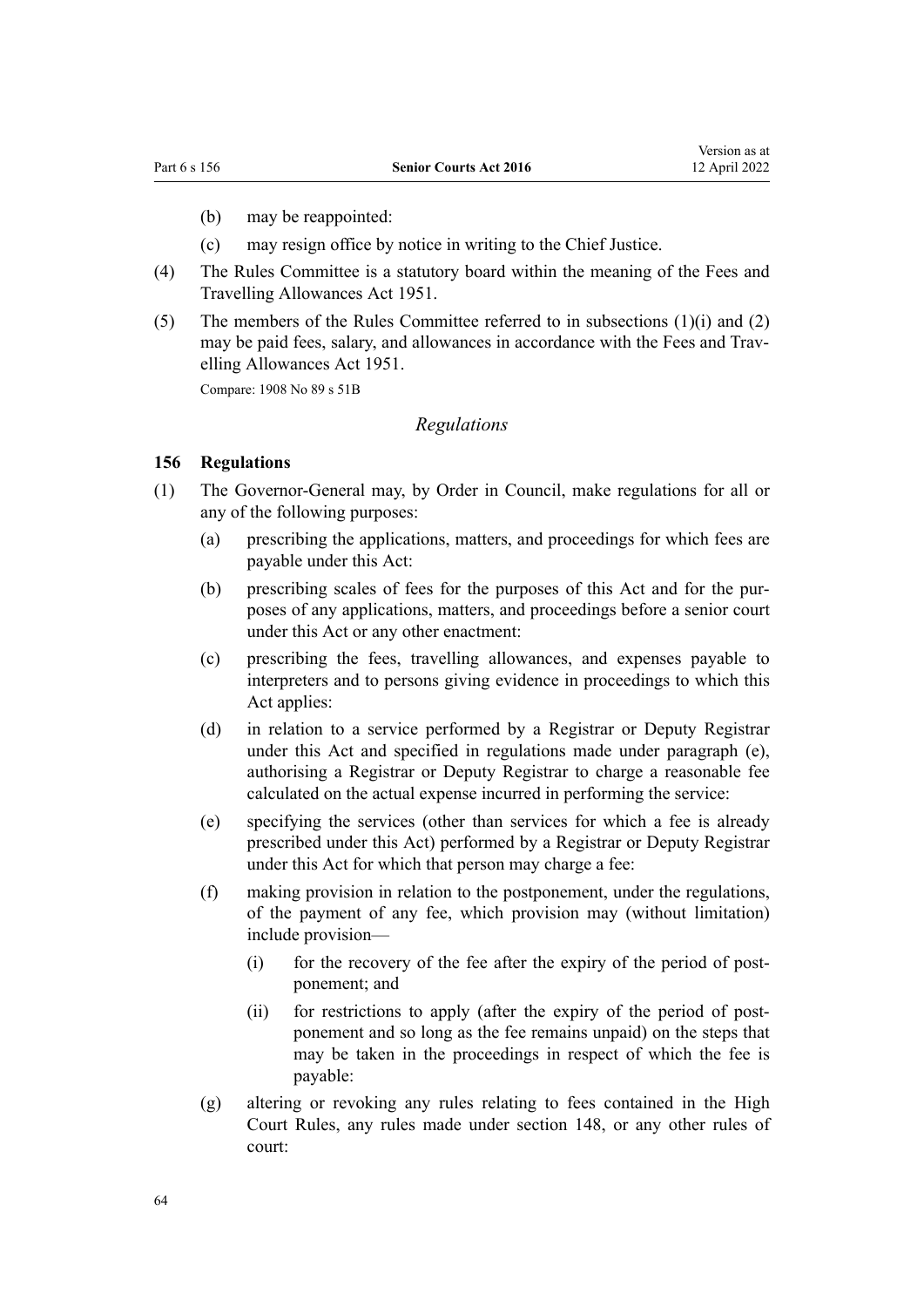<span id="page-64-0"></span>

| Version as at |                               |              |
|---------------|-------------------------------|--------------|
| 12 April 2022 | <b>Senior Courts Act 2016</b> | Part 6 s 157 |
|               |                               |              |

- (h) providing for such matters as are contemplated by or necessary for giving full effect to the provisions of this Act and for its due administration.
- (2) Regulations made under this section may prescribe different fees in respect of proceedings in different courts.
- (3) Regulations under this section are secondary legislation (*see* [Part 3](http://legislation.govt.nz/pdflink.aspx?id=DLM7298343) of the Legislation Act 2019 for publication requirements).

Compare: 1908 No 89 [s 100A](http://legislation.govt.nz/pdflink.aspx?id=DLM147641)

| Legislation Act 2019 requirements for secondary legislation made under this section |                                                                                                  |                                    |  |
|-------------------------------------------------------------------------------------|--------------------------------------------------------------------------------------------------|------------------------------------|--|
| <b>Publication</b>                                                                  | PCO must publish it on the legislation website and notify LA19 s $69(1)(c)$<br>it in the Gazette |                                    |  |
| <b>Presentation</b>                                                                 | The Minister must present it to the House of<br>Representatives                                  | LA19 s 114, Sch 1<br>cl $32(1)(a)$ |  |
| <b>Disallowance</b><br>This note is not part of the Act.                            | It may be disallowed by the House of Representatives                                             | LA19 ss 115, 116                   |  |

Section 156(3): inserted, on 28 October 2021, by [section 3](http://legislation.govt.nz/pdflink.aspx?id=LMS268932) of the Secondary Legislation Act 2021 (2021 No 7).

## **157 Regulations providing for waiver, etc, of fees**

- (1) In order to promote access to justice, the Governor-General may, by Order in Council, make regulations authorising a Registrar or Deputy Registrar of a senior court to waive, reduce, or postpone the payment of a fee required in connection with a proceeding or an intended proceeding, or to refund in whole or in part a fee that has already been paid.
- (2) Regulations made under subsection (1) must provide that a Registrar or Deputy Registrar may only exercise a power under the regulations if he or she is satis‐ fied on the basis of prescribed criteria that—
	- (a) the person responsible for payment of the fee is unable to pay or absorb the fee in whole or in part; or
	- (b) unless 1 or more of those powers are exercised in respect of a proceeding that concerns a matter of genuine public interest, the proceeding is unlikely to be commenced or continued.
- (3) For the purposes of subsection (2), regulations may prescribe criteria—
	- (a) for assessing a person's ability to pay a fee; and
	- (b) for identifying proceedings that concern matters of genuine public interest.
- (4) No fee is payable for an application for the exercise of a power specified in subsection (1).
- (5) Regulations under this section are secondary legislation (*see* [Part 3](http://legislation.govt.nz/pdflink.aspx?id=DLM7298343) of the Legislation Act 2019 for publication requirements).

Compare: 1908 No 89 [s 100A\(1\)\(d\), \(da\)](http://legislation.govt.nz/pdflink.aspx?id=DLM147641)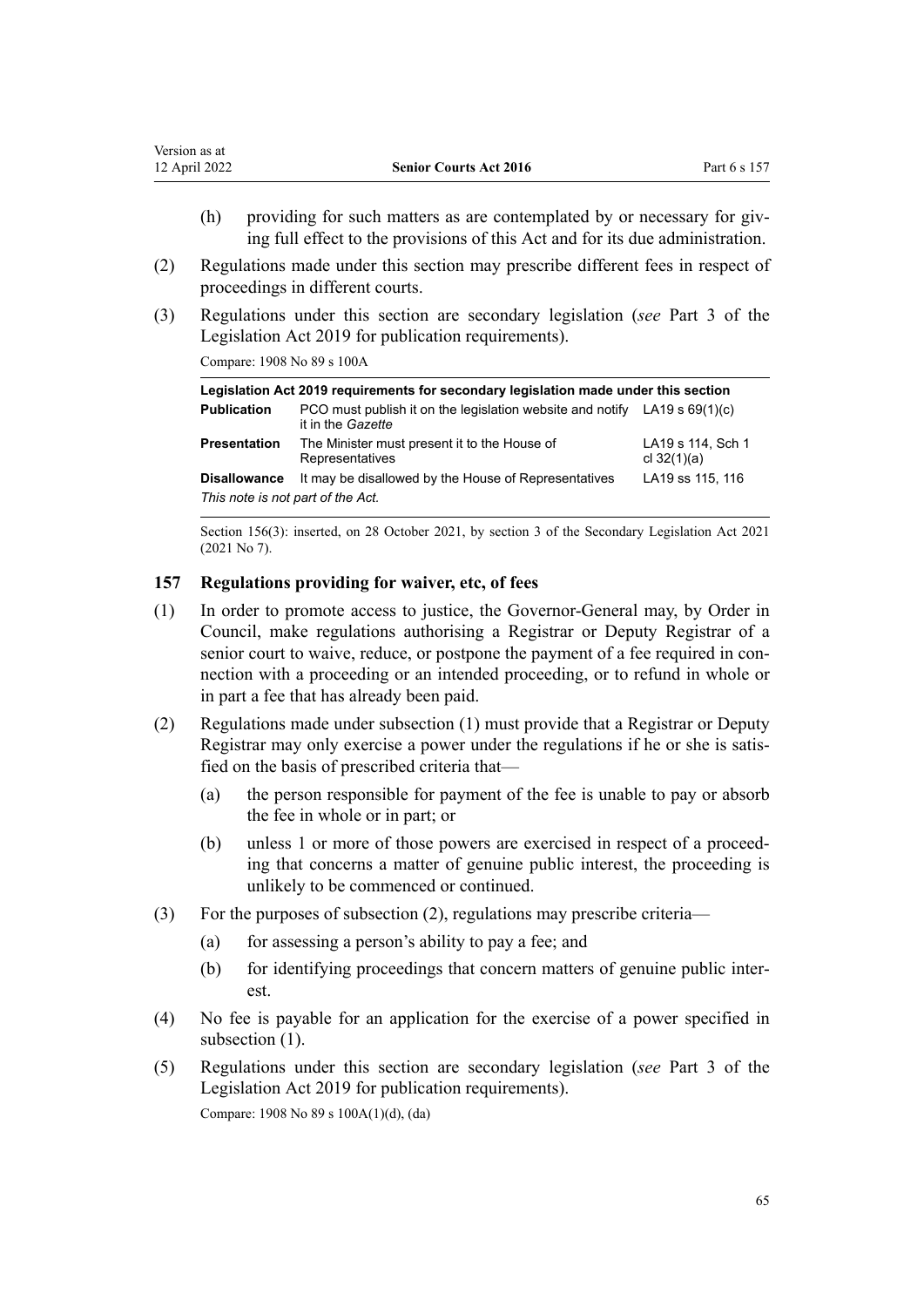| Legislation Act 2019 requirements for secondary legislation made under this section |                                                                                                  |                                    |
|-------------------------------------------------------------------------------------|--------------------------------------------------------------------------------------------------|------------------------------------|
| <b>Publication</b>                                                                  | PCO must publish it on the legislation website and notify LA19 s $69(1)(c)$<br>it in the Gazette |                                    |
| Presentation                                                                        | The Minister must present it to the House of<br>Representatives                                  | LA19 s 114, Sch 1<br>cl $32(1)(a)$ |
| <b>Disallowance</b>                                                                 | It may be disallowed by the House of Representatives                                             | LA19 ss 115, 116                   |
| This note is not part of the Act.                                                   |                                                                                                  |                                    |

Section 157(5): inserted, on 28 October 2021, by [section 3](http://legislation.govt.nz/pdflink.aspx?id=LMS268932) of the Secondary Legislation Act 2021 (2021 No 7).

#### **158 Postponement of fees**

- (1) The Governor-General may, by Order in Council, make regulations authorising a Registrar or Deputy Registrar to postpone the payment of a fee pending the determination of—
	- (a) an application for the exercise of a power specified in [section 157\(1\)](#page-64-0); or
	- (b) an application for review under section 160.
- (2) No fee is payable for an application for the exercise of a power specified in subsection  $(1)$ .
- (3) Regulations under this section are secondary legislation (*see* [Part 3](http://legislation.govt.nz/pdflink.aspx?id=DLM7298343) of the Legislation Act 2019 for publication requirements).

Compare: 1908 No 89 [s 100A\(1\)\(db\)](http://legislation.govt.nz/pdflink.aspx?id=DLM147641)

| Legislation Act 2019 requirements for secondary legislation made under this section |                                                                                                  |                                    |  |
|-------------------------------------------------------------------------------------|--------------------------------------------------------------------------------------------------|------------------------------------|--|
| <b>Publication</b>                                                                  | PCO must publish it on the legislation website and notify LA19 s $69(1)(c)$<br>it in the Gazette |                                    |  |
| <b>Presentation</b>                                                                 | The Minister must present it to the House of<br>Representatives                                  | LA19 s 114, Sch 1<br>cl $32(1)(a)$ |  |
| <b>Disallowance</b>                                                                 | It may be disallowed by the House of Representatives                                             | LA19 ss 115, 116                   |  |
| This note is not part of the Act.                                                   |                                                                                                  |                                    |  |

Section 158(3): inserted, on 28 October 2021, by [section 3](http://legislation.govt.nz/pdflink.aspx?id=LMS268932) of the Secondary Legislation Act 2021 (2021 No 7).

#### **159 Manner in which section 157 or 158 applications to be made**

Regulations made under [section 156](#page-63-0) may provide for the manner in which an application for the exercise of a power specified in section  $157(1)$  or  $158(1)$  is to be made, including, without limitation, requiring an application to be in a form approved for the purpose by the chief executive of the Ministry of Justice. Compare: 1908 No 89 [s 100A\(1\)\(dd\)](http://legislation.govt.nz/pdflink.aspx?id=DLM147641)

# **160 Review of Registrar's decision concerning fees**

- (1) A person who disagrees with a decision of a Registrar or Deputy Registrar under regulations made under section  $157(1)$  may apply to a Judge or an Associate Judge of the relevant court to review the decision.
- (2) The application must be made within—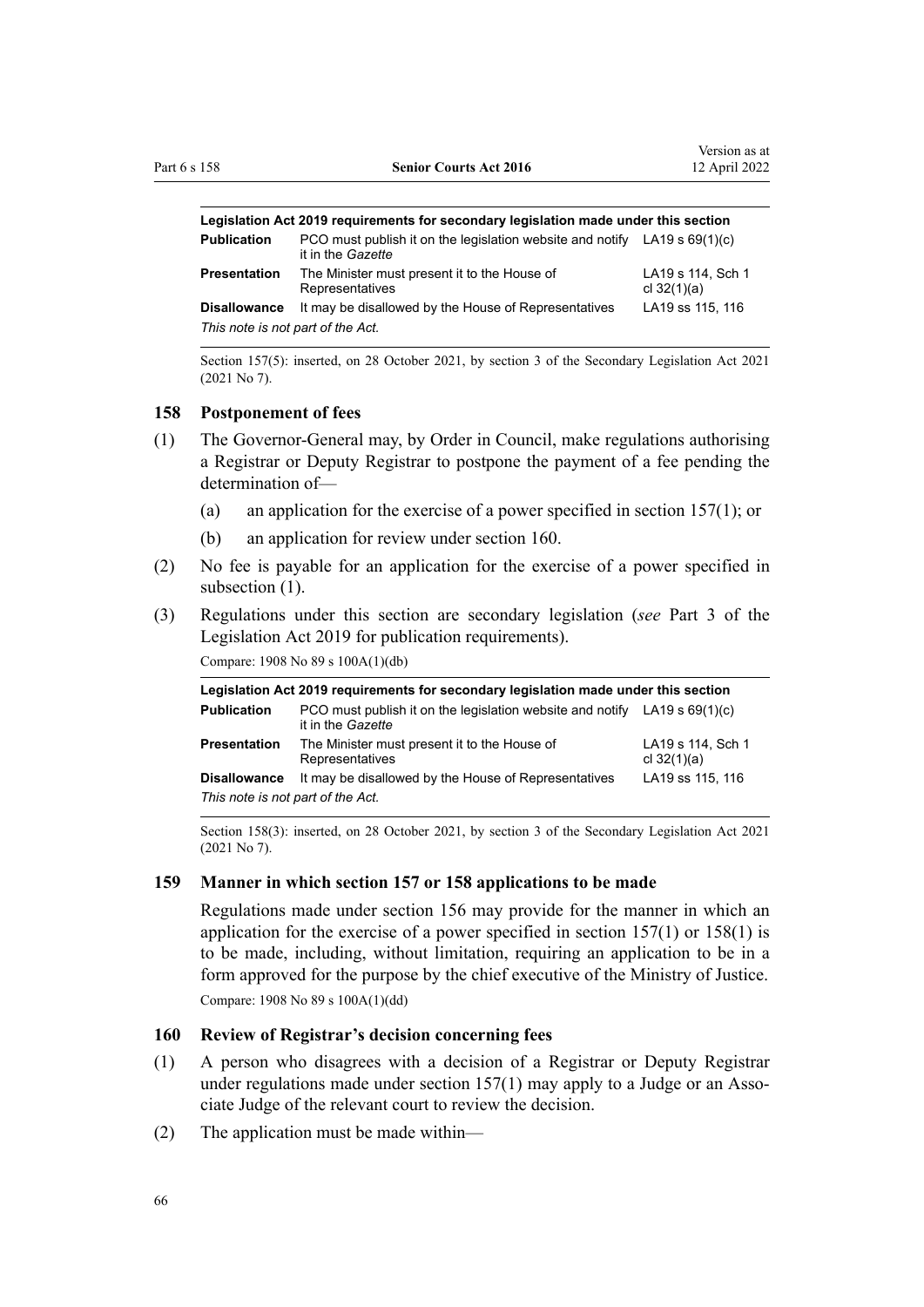- <span id="page-66-0"></span>(a) 20 working days after the date on which the applicant is notified of the decision; or
- (b) any further time that the Judge or Associate Judge allows on application, which may be made either before or after the expiry of that period.
- (3) The application may be made informally.
- (4) A review is—
	- (a) conducted by way of rehearing of the matter in respect of which the Registrar or Deputy Registrar made the decision; and
	- (b) dealt with on the papers, unless the Judge or Associate Judge directs otherwise.
- (5) The Judge or Associate Judge may confirm, modify, or reverse the decision of the Registrar or Deputy Registrar.
- (6) No fee is payable on the application. Compare: 1908 No 89 [s 100B](http://legislation.govt.nz/pdflink.aspx?id=DLM147648)

# **161 Judge or Registrar may waive certain fees**

A Judge or Registrar of a senior court may, subject to any terms or conditions that the Judge or Registrar thinks fit, waive the payment of a fee prescribed under [section 156](#page-63-0) for accessing documents (in whole or in part) if the Judge or Registrar is satisfied that the person is unable, or should not be required, to pay the fee.

# *Costs*

# **162 Jurisdiction of court to award costs in all cases**

- (1) If any Act confers jurisdiction on the High Court or a Judge of the High Court for the purpose of any civil proceedings or any criminal proceedings or any appeal, without expressly conferring jurisdiction to award or otherwise deal with the costs of the proceedings or appeal, jurisdiction to award and deal with those costs and to make and enforce orders relating to costs must be treated as also having been conferred on the court or Judge.
- (2) Costs may be awarded or otherwise dealt with under subsection (1) at the dis‐ cretion of the court or Judge, and may, if the court or Judge thinks fit, be ordered to be charged on or paid out of any fund or estate before the court. Compare: 1908 No 89 [s 51G](http://legislation.govt.nz/pdflink.aspx?id=DLM146621)

# *Appointment of technical advisers*

# **163 Court of Appeal and Supreme Court may appoint technical advisers**

(1) The Court of Appeal or the Supreme Court may appoint a suitably qualified person (a **technical adviser**) to assist it by giving advice in an appeal in a pro‐ ceeding involving a question arising from evidence relating to scientific, tech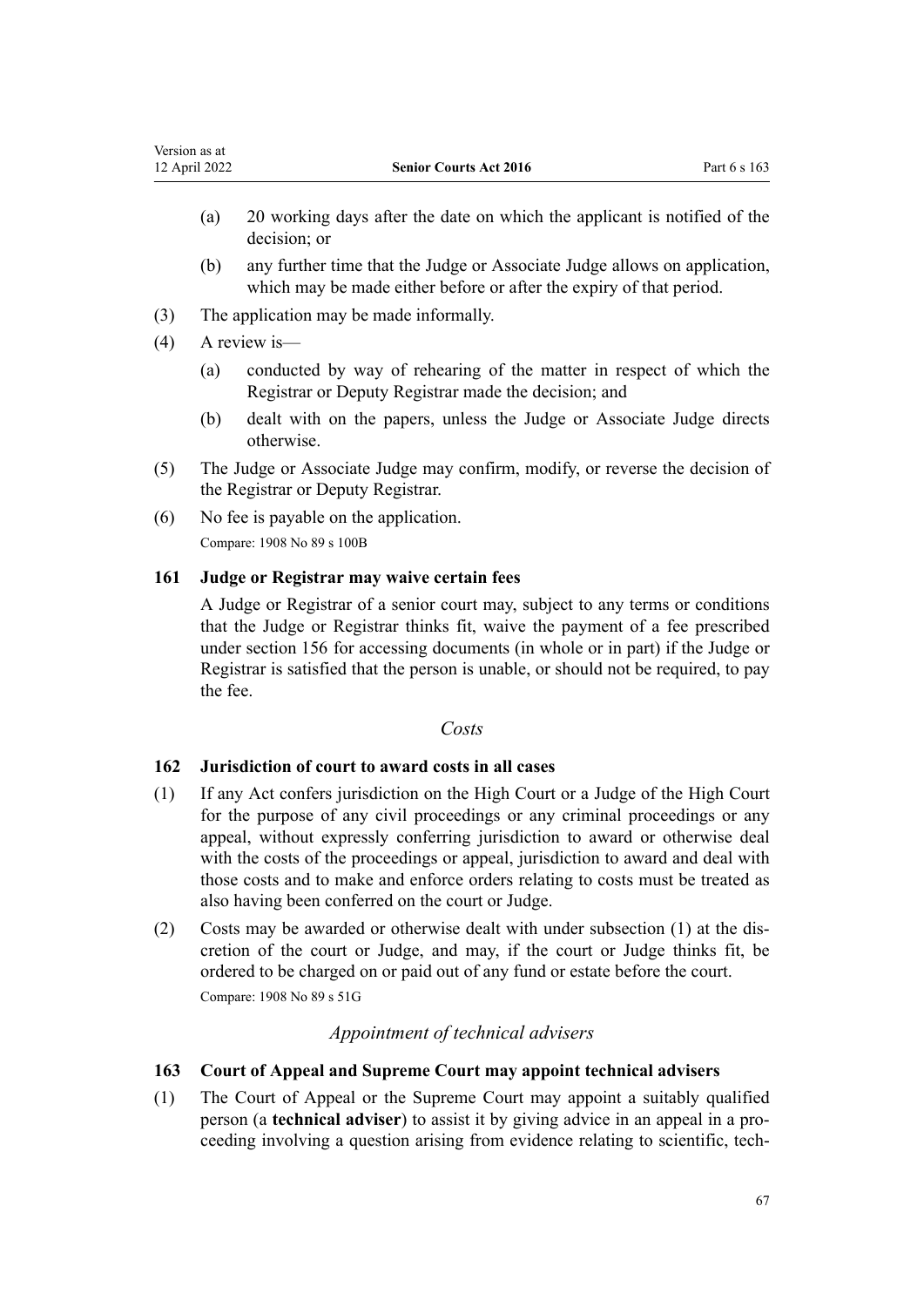nical, or economic matters, or from other expert evidence, if the court is of the opinion that it is desirable to have expert assistance.

- (2) The technical adviser must give the advice in the manner directed by the court during the course of the proceeding on any question referred to the technical adviser.
- (3) Advice given by a technical adviser—
	- (a) is information provided to the court; and
	- (b) may be given the weight the court thinks fit.

Compare: 1908 No 89 [s 99B](http://legislation.govt.nz/pdflink.aspx?id=DLM147630)

## **164 Appointment and other matters**

- (1) A technical adviser may be appointed by the court under [section 163](#page-66-0) on—
	- (a) its own initiative; or
	- (b) the application of a party to the proceeding.
- (2) A technical adviser may be removed from office by the court for disability affecting the performance of duty, neglect of duty, bankruptcy, or misconduct proved to the satisfaction of the court.
- (3) A technical adviser may resign office by notice in writing to the court.
- (4) The remuneration of a technical adviser must—
	- (a) be fixed by the court; and
	- (b) include a daily fee for each day on which the technical adviser is required to assist the court.
- (5) Civil or criminal proceedings may not be commenced against a technical adviser in relation to advice given to the court in good faith. Compare: 1908 No 89 [s 99C](http://legislation.govt.nz/pdflink.aspx?id=DLM147635)

# *Contempt*

#### *[Repealed]*

Heading: repealed, on 26 August 2020, by [section 29](http://legislation.govt.nz/pdflink.aspx?id=LMS24838) of the Contempt of Court Act 2019 (2019 No 44).

#### **165 Contempt of court**

#### *[Repealed]*

Section 165: repealed, on 26 August 2020, by [section 29](http://legislation.govt.nz/pdflink.aspx?id=LMS24838) of the Contempt of Court Act 2019 (2019 No 44).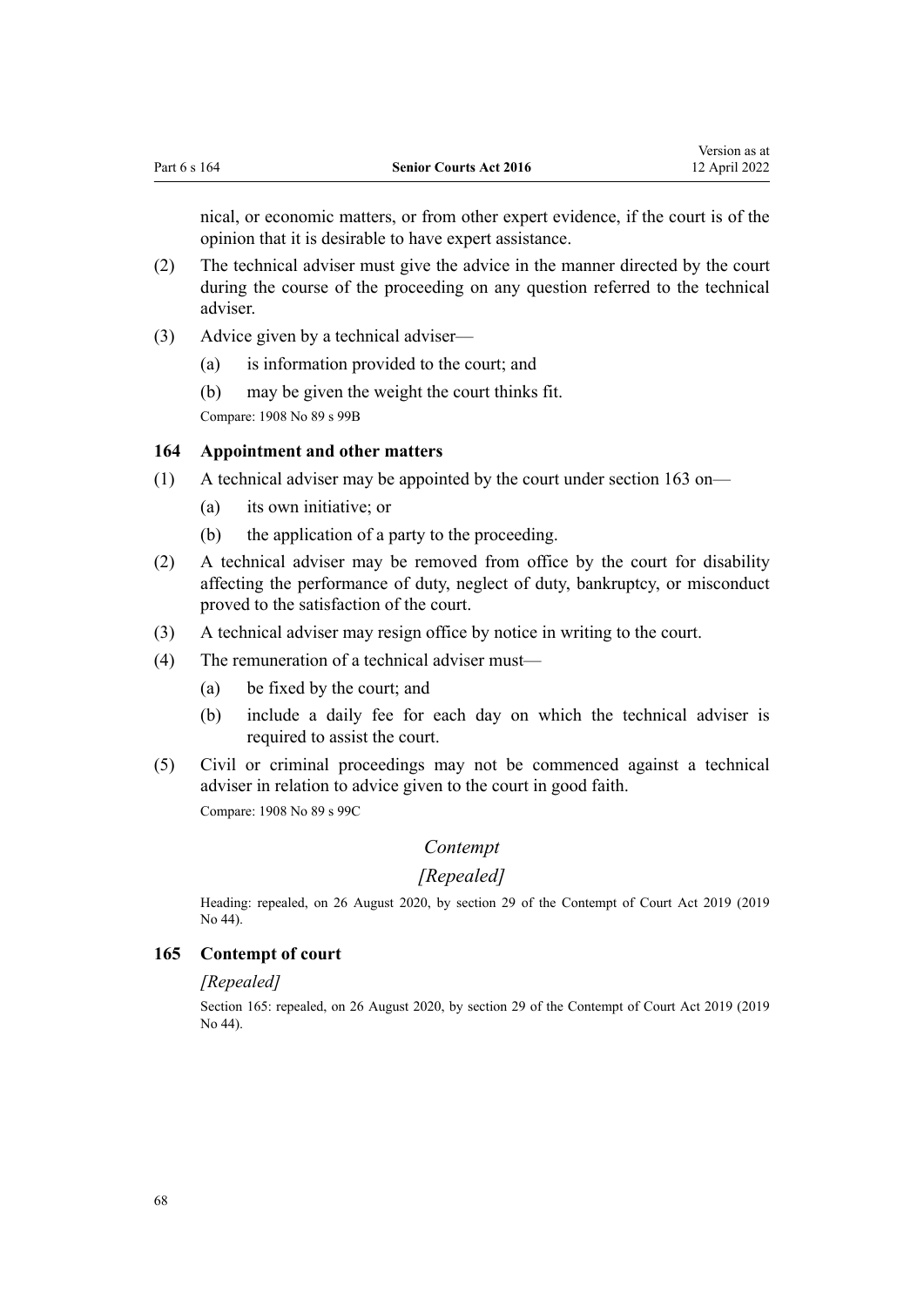# *Restriction on commencing or continuing proceeding*

# <span id="page-68-0"></span>**166 Judge may make order restricting commencement or continuation of proceeding**

- (1) A Judge of the High Court may make an order restricting a person from com‐ mencing or continuing a civil proceeding.
- (2) The order may have—
	- (a) a limited effect (a **limited order**); or
	- (b) an extended effect (an **extended order**); or
	- (c) a general effect (a **general order**).
- (3) A limited order restrains a party from commencing or continuing civil proceed‐ ings on a particular matter in a senior court, another court, or a tribunal.
- (4) An extended order restrains a party from commencing or continuing civil pro‐ ceedings on a particular or related matter in a senior court, another court, or a tribunal.
- (5) A general order restrains a party from commencing or continuing civil pro‐ ceedings in a senior court, another court, or a tribunal.
- (6) Nothing in this section limits the court's inherent power to control its own pro‐ ceedings.

# **167 Grounds for making section 166 order**

- (1) A Judge may make a limited order under section 166 if, in civil proceedings about the same matter in any court or tribunal, the Judge considers that at least 2 or more of the proceedings are or were totally without merit.
- (2) A Judge may make an extended order under section 166 if, in at least 2 pro‐ ceedings about any matter in any court or tribunal, the Judge considers that the proceedings are or were totally without merit.
- (3) A Judge may make a general order if, in at least 2 proceedings about any matter in any court or tribunal, the Judge considers that the proceedings are or were totally without merit.
- (4) In determining whether proceedings are or were totally without merit, the Judge may take into account the nature of any interlocutory applications, appeals, or criminal prosecutions involving the party to be restrained, but is not limited to those considerations.
- (5) The proceedings concerned must be proceedings commenced or continued by the party to be restrained, whether against the same person or different persons.
- (6) For the purpose of this section and [sections 168](#page-69-0) and [169](#page-69-0), an appeal in a civil proceeding must be treated as part of that proceeding and not as a distinct pro‐ ceeding.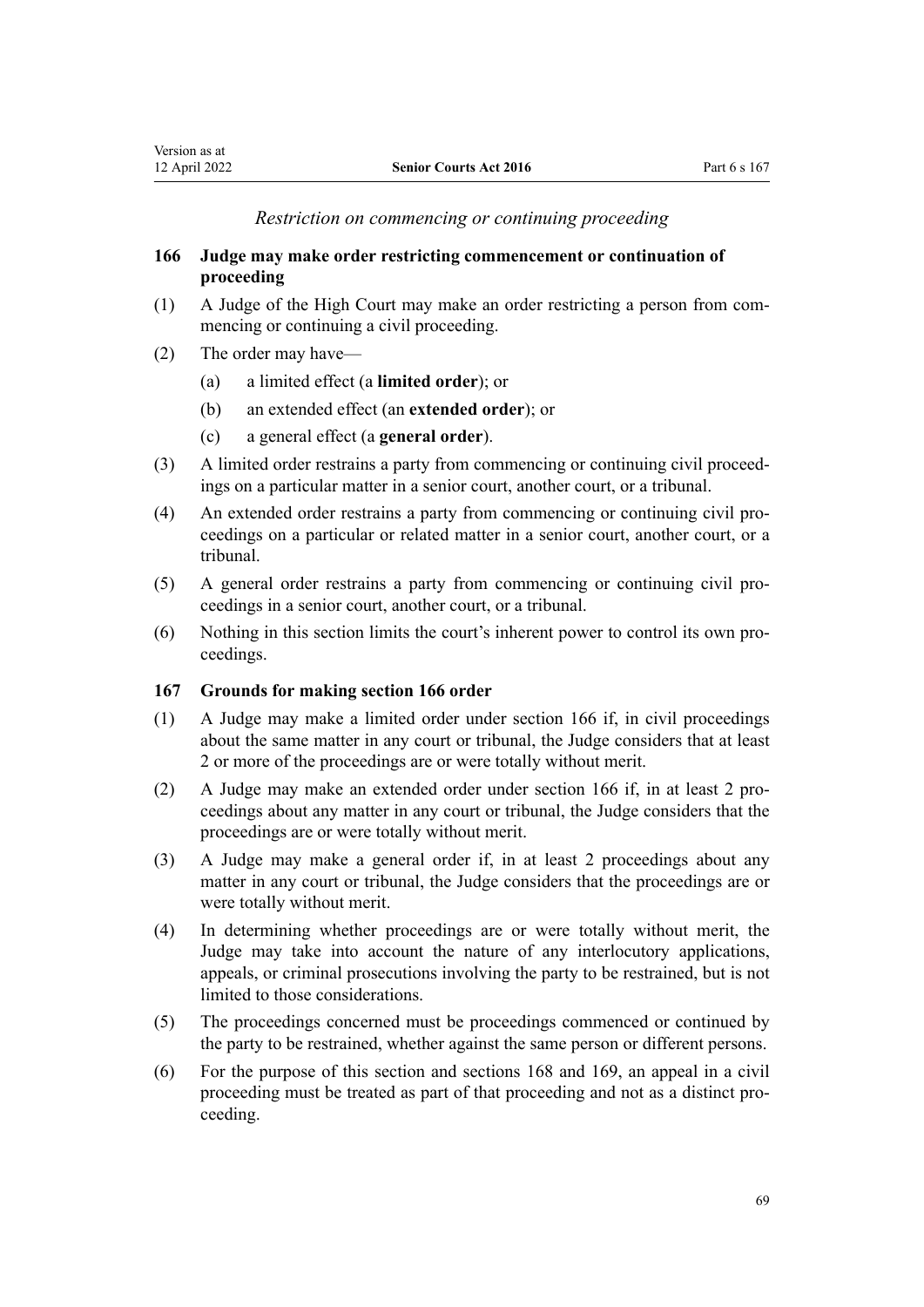#### <span id="page-69-0"></span>**168 Terms of section 166 order**

- (1) An order made under [section 166](#page-68-0) may restrain a party from commencing or continuing any proceeding (whether generally or against any particular person or persons) of any type specified in the order without first obtaining the leave of the High Court.
- (2) An order made under [section 166](#page-68-0), whether limited, extended, or general, has effect for a period of up to 3 years as specified by the Judge, but the Judge making it may specify a longer period (which must not exceed 5 years) if he or she is satisfied that there are exceptional circumstances justifying the longer period.

# **169 Procedure and appeals relating to section 166 orders**

- (1) A party to any proceeding may apply for a limited order or an extended order.
- (2) Only the Attorney-General may apply for a general order.
- (3) A Judge of the High Court may make a limited order, an extended order, or a general order either on application (under subsection (1) or (2), as applicable) or on his or her own initiative.
- (4) An application for leave to continue or commence a civil proceeding by a party subject to a [section 166](#page-68-0) order may be made without notice, but the court may direct that the application for leave be served on any specified person.
- (5) An application for leave must be determined on the papers, unless the Judge considers that an oral hearing should be conducted because there are exceptional circumstances and it is appropriate to do so in the interests of justice.
- (6) The Judge's determination of an application for leave is final.
- (7) A [section 166](#page-68-0) order does not prevent or affect the commencement of a private criminal prosecution in any case.
- (8) The party against whom a [section 166](#page-68-0) order is made may appeal against the order to—
	- (a) the Court of Appeal:
	- (b) the Supreme Court, with the leave of that court, in any case.
- (9) The appellant in an appeal to the Court of Appeal under subsection (8) or the applicant for the [section 166](#page-68-0) order concerned may, with the leave of the Supreme Court, appeal to the Supreme Court against the determination of that appeal by the Court of Appeal.
- (10) A court determining an appeal under this section has the same powers as the court appealed from has to determine an application or appeal, as the case may be.
- (11) In this section, a **section 166 order** means an order made under [section 166](#page-68-0). Compare: 1908 No 89 [s 88B](http://legislation.govt.nz/pdflink.aspx?id=DLM147394)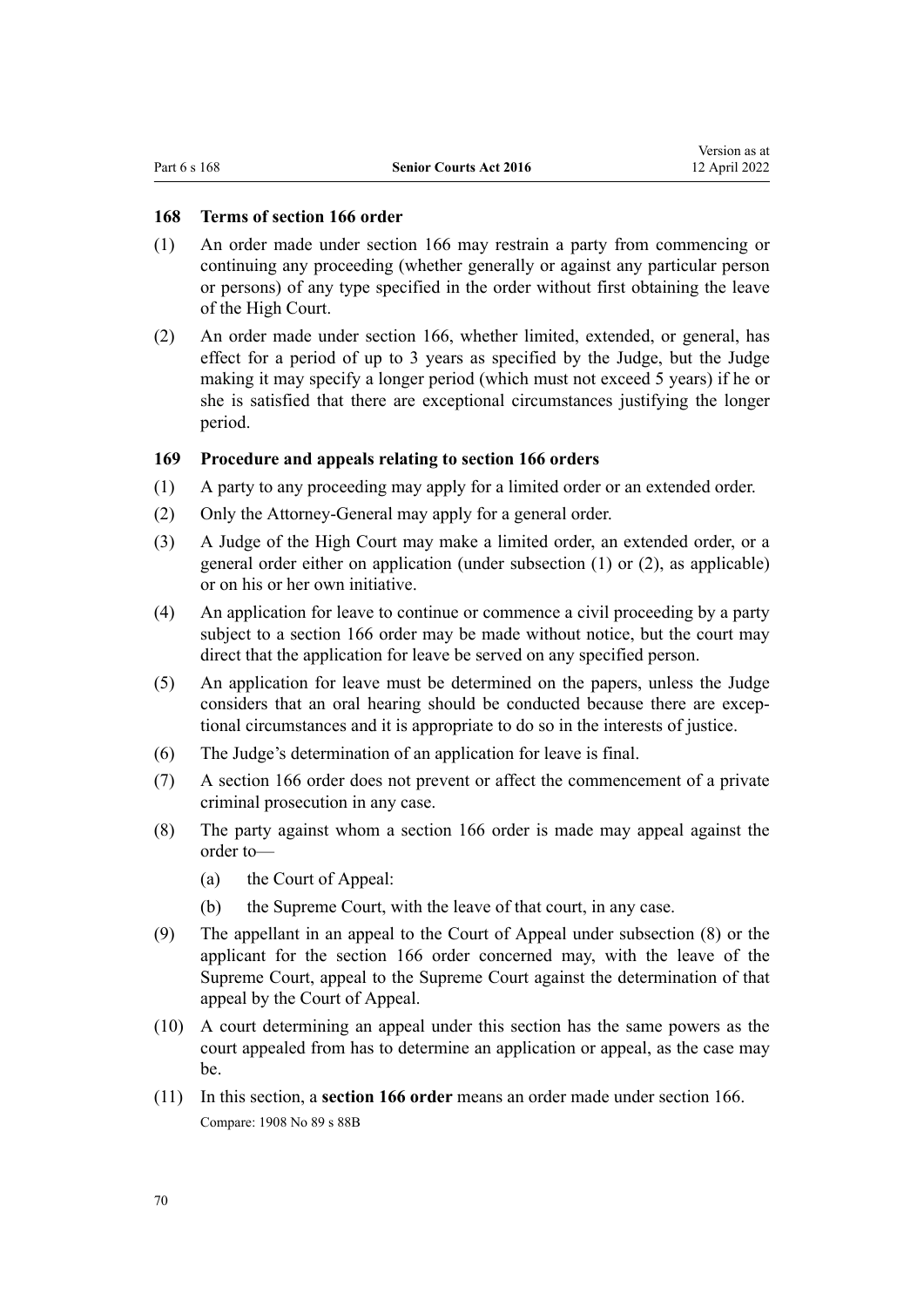#### **170 Reserved judgments**

Version as at

- (1) The Chief High Court Judge must, in consultation with the Chief Justice,—
	- (a) publish information about the process by which parties to proceedings before the High Court may obtain information about the status of any reserved judgment in those proceedings; and
	- (b) periodically publish information about the number of judgments of the court that he or she considers are outstanding beyond a reasonable time for delivery; and
	- (c) publish any other information about reserved judgments that he or she considers is useful.
- (2) The President of the Court of Appeal must, in consultation with the Chief Justice,—
	- (a) publish information about the process by which parties to proceedings before the Court of Appeal may obtain information about the status of any reserved judgment in those proceedings; and
	- (b) periodically publish information about the number of judgments of the court that he or she considers is outstanding beyond a reasonable time for delivery; and
	- (c) publish any other information about reserved judgments that he or she considers is useful.
- (3) The Chief Justice must—
	- (a) publish information about the process by which parties to proceedings before the Supreme Court may obtain information about the status of any reserved judgment in those proceedings; and
	- (b) periodically publish information about the number of judgments of the court that he or she considers are outstanding beyond a reasonable time for delivery; and
	- (c) publish any other information about reserved judgments that he or she considers is useful.

# *Recusal*

#### **171 Recusal guidelines**

- (1) The Chief High Court Judge and the President of the Court of Appeal must, in consultation with the Chief Justice, develop and publish guidelines for their respective courts to assist Judges to decide if they should recuse themselves from a proceeding.
- (2) The Chief Justice must develop and publish guidelines to assist Supreme Court Judges to decide if they should recuse themselves from a proceeding.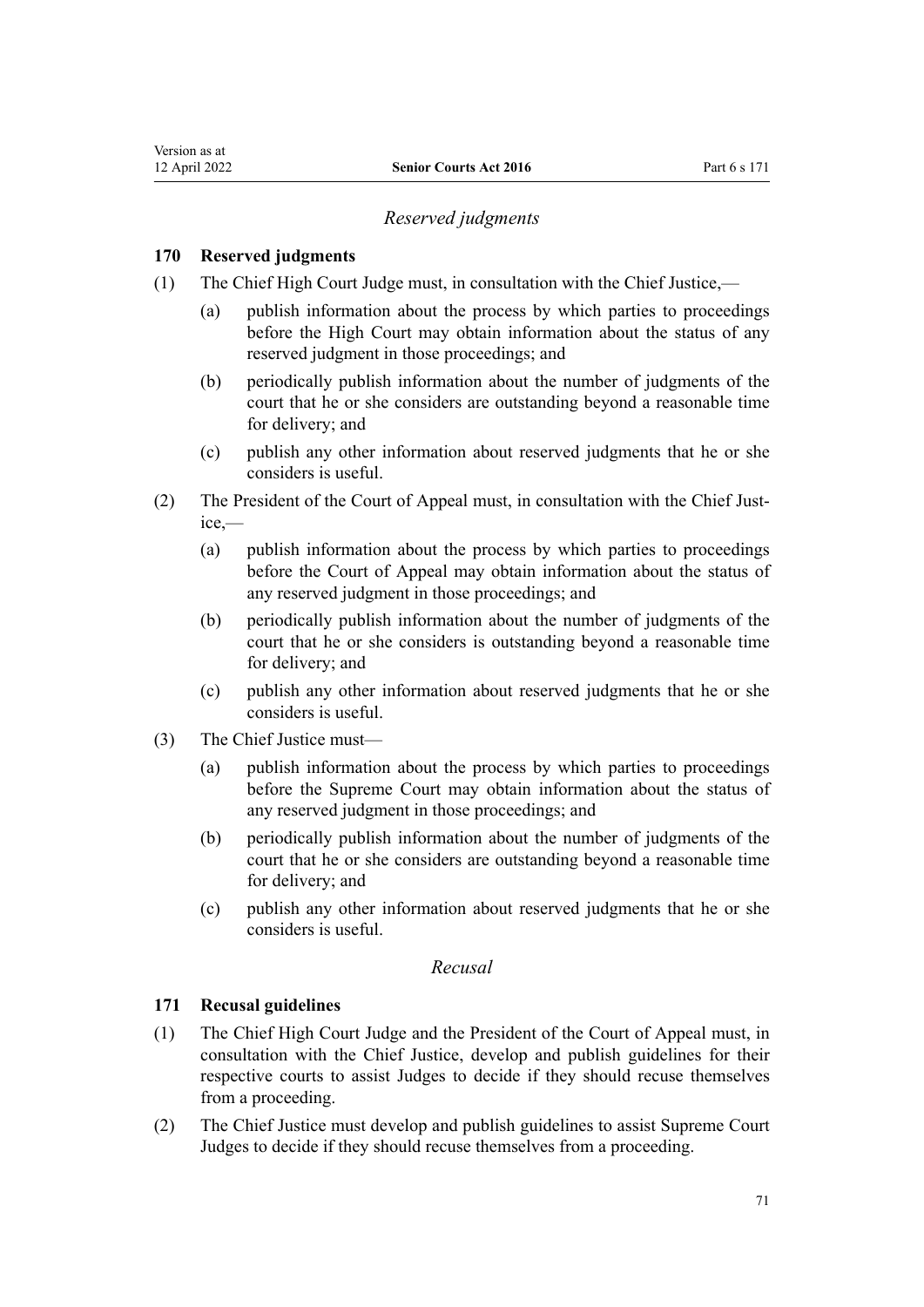#### *Foreign creditors*

#### <span id="page-71-0"></span>**172 Memorials of judgments obtained out of New Zealand may be registered**

- (1) This section applies to any judgment, decree, rule, or order (the **judgment**) obtained in any court of any Commonwealth country (the **overseas court**) for the payment of money.
- (2) A person in whose favour the judgment was obtained may file in the High Court a memorial containing the specified particulars that is authenticated by the seal of that court. Once filed, the memorial becomes a record of the judgment and execution may issue upon it in accordance with this section.
- (3) The memorial must be signed by a party in whose favour the judgment was obtained or by the party's lawyer, and must contain—
	- (a) the names and additions of the parties; and
	- (b) the form or nature of the action or other proceeding; and
	- (c) when commenced, the date of the signing or entering-up of the judgment, the passing of the decree, or the making of the rule or order; and
	- (d) the amount recovered, or the decree pronounced, or rule or order made; and
	- (e) if there was a trial, the date of the trial and amount of verdict given.
- (4) A seal purporting to be the seal of an overseas court is deemed and taken to be the seal of the court until the contrary is proved, and the onus of proving that the seal is not the seal of the court lies on the party denying or objecting to the seal.
- (5) A party in whose favour the judgment was obtained, or the party's lawyer, may apply to the High Court or any Judge of the court for the making of a rule or the issue of a summons calling on the person against whom the judgment was obtained to show cause, within the time after personal or other service of the rule or summons as the court or Judge directs, why execution should not issue upon the judgment.
- (6) The rule or summons must give notice that, in default of appearance, execution may issue accordingly, and if the person served with the rule or summons does not appear, or does not show sufficient cause against such rule or summons, the court or Judge, on due proof of service under subsection (5), may make the rule absolute or make an order for issuing execution, subject to any terms and conditions (if any) that the court or Judge thinks fit.
- (7) The judgment may be enforced in the same manner as a judgment of the High Court.
- (8) This section is subject to [section 13](http://legislation.govt.nz/pdflink.aspx?id=DLM216729) of the Reciprocal Enforcement of Judgments Act 1934. Compare: 1908 No 89 [s 56](http://legislation.govt.nz/pdflink.aspx?id=DLM146660)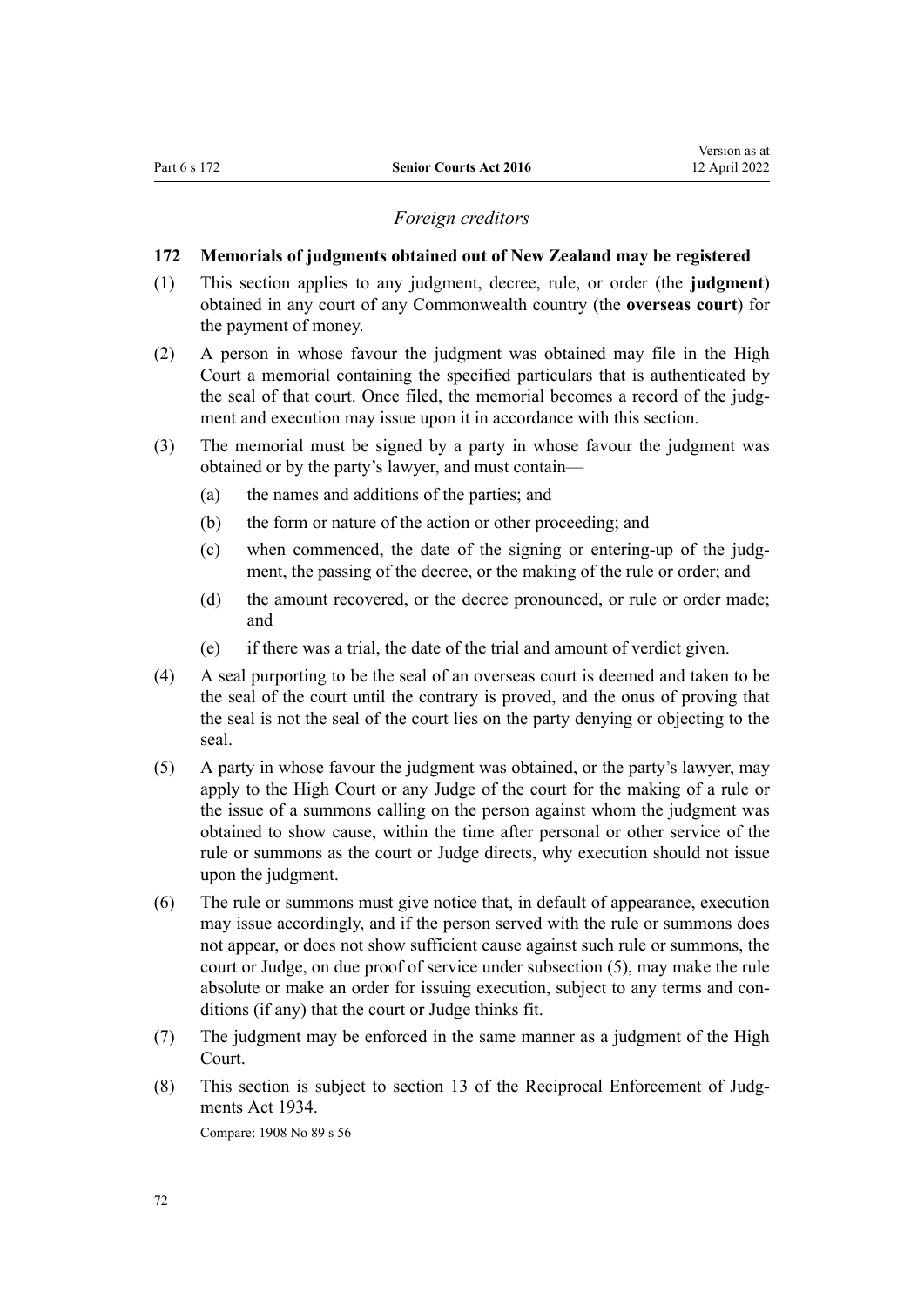#### *Access to information*

#### <span id="page-72-0"></span>**173 Access to court information, judicial information, or Ministry of Justice information**

- (1) Any person may have access to court information of a senior court to the extent provided by, and in accordance with, rules of court.
- (2) Access to judicial information is not subject to any enactment that applies to the provision of, or access to, any other information.
- (3) Any person may have access to any Ministry of Justice information to the extent provided by, and in accordance with, the [Official Information Act 1982](http://legislation.govt.nz/pdflink.aspx?id=DLM64784), the [Privacy Act 2020,](http://legislation.govt.nz/pdflink.aspx?id=LMS23193) the [Public Records Act 2005,](http://legislation.govt.nz/pdflink.aspx?id=DLM345528) or any other enactment providing for or regulating access to the information.
- (4) In this section, **court information**, **judicial information**, and **Ministry of Justice information** mean the documents and information described as such in [Schedule 2.](#page-85-0)

Section 173(3): amended, on 1 December 2020, by [section 217](http://legislation.govt.nz/pdflink.aspx?id=LMS23706) of the Privacy Act 2020 (2020 No 31).

#### **174 Sharing of permitted information with other agencies**

- (1) This section applies to permitted information specified in [Part B](#page-85-0) of the items relating to court information in Schedule 2, regardless of whether the information is controlled by the judiciary.
- (2) In response to a request from an agency for information to which this section applies, the Ministry of Justice may, by way of an approved information shar‐ ing agreement under the [Privacy Act 2020](http://legislation.govt.nz/pdflink.aspx?id=LMS23193), share any permitted information with the agency.
- (3) The Ministry of Justice holds permitted information solely for the purpose of entering into approved information sharing agreements under the [Privacy Act](http://legislation.govt.nz/pdflink.aspx?id=LMS23193) [2020](http://legislation.govt.nz/pdflink.aspx?id=LMS23193), and that information is not otherwise subject to the Privacy Act 2020 and is not subject to the [Official Information Act 1982](http://legislation.govt.nz/pdflink.aspx?id=DLM64784) or the [Public Records Act](http://legislation.govt.nz/pdflink.aspx?id=DLM345528) [2005](http://legislation.govt.nz/pdflink.aspx?id=DLM345528).
- (4) Nothing in this section or an approved information sharing agreement under the [Privacy Act 2020](http://legislation.govt.nz/pdflink.aspx?id=LMS23193) requires the Ministry of Justice to disclose any matter suppressed by or under a court order or any enactment.
- (5) The Governor-General may, by Order in Council made on the recommendation of the Minister of Justice, amend or replace [Part B](#page-85-0) of the items relating to court information in Schedule 2.
- (6) The Minister of Justice may make a recommendation under subsection (5) only after consultation with the Attorney-General and with the consent of the Chief **Justice**
- (7) An order under subsection (5) is secondary legislation (*see* [Part 3](http://legislation.govt.nz/pdflink.aspx?id=DLM7298343) of the Legis‐ lation Act 2019 for publication requirements).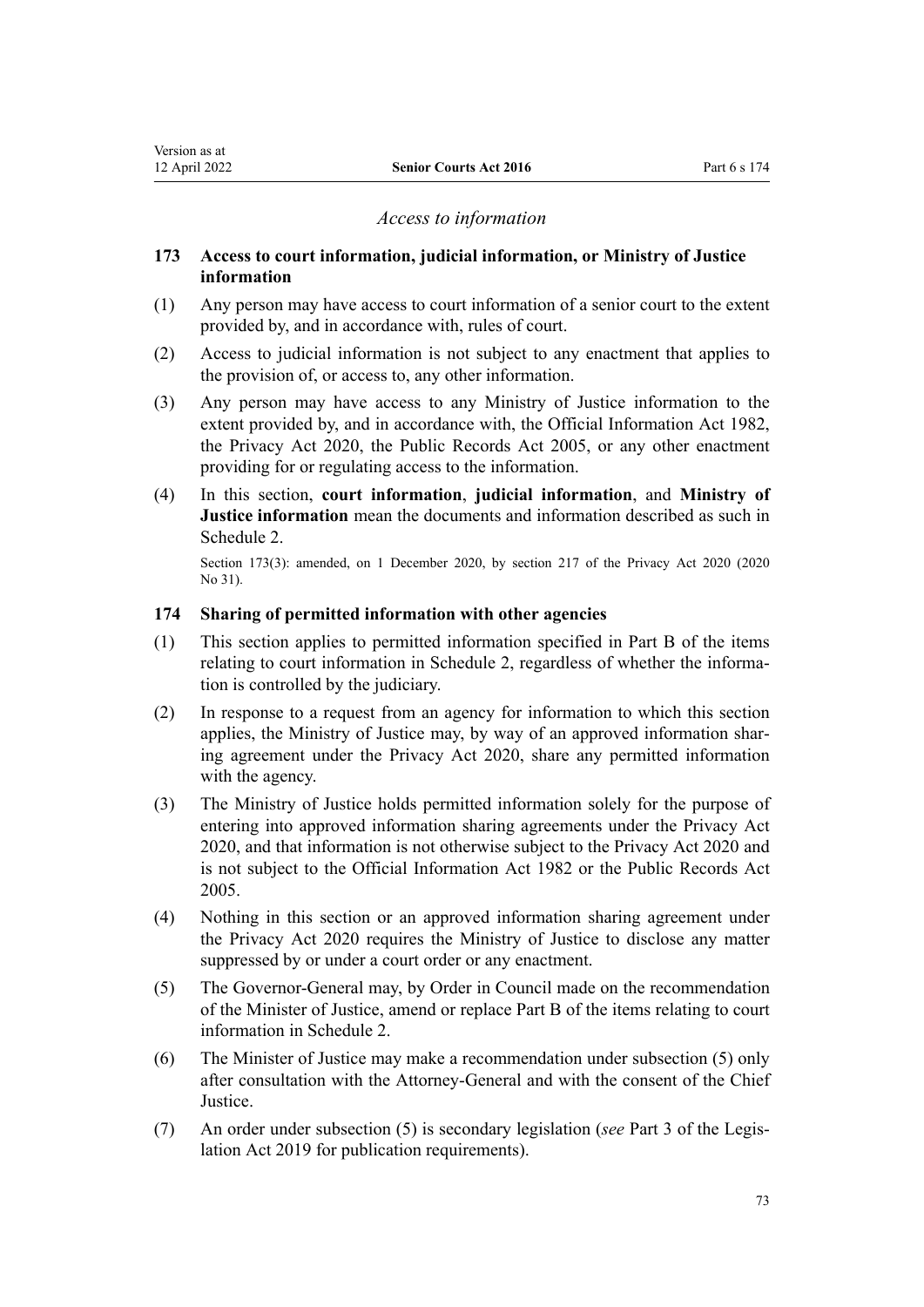| Legislation Act 2019 requirements for secondary legislation made under this section |                                                                                                  |                                    |  |  |  |
|-------------------------------------------------------------------------------------|--------------------------------------------------------------------------------------------------|------------------------------------|--|--|--|
| <b>Publication</b>                                                                  | PCO must publish it on the legislation website and notify LA19 s $69(1)(c)$<br>it in the Gazette |                                    |  |  |  |
| Presentation                                                                        | The Minister must present it to the House of<br>Representatives                                  | LA19 s 114, Sch 1<br>cl $32(1)(a)$ |  |  |  |
| <b>Disallowance</b>                                                                 | It may be disallowed by the House of Representatives                                             | LA19 ss 115, 116                   |  |  |  |
| This note is not part of the Act.                                                   |                                                                                                  |                                    |  |  |  |

Section 174(2): amended, on 1 December 2020, by [section 217](http://legislation.govt.nz/pdflink.aspx?id=LMS23706) of the Privacy Act 2020 (2020 No 31).

Section 174(3): amended, on 1 December 2020, by [section 217](http://legislation.govt.nz/pdflink.aspx?id=LMS23706) of the Privacy Act 2020 (2020 No 31).

Section 174(4): amended, on 1 December 2020, by [section 217](http://legislation.govt.nz/pdflink.aspx?id=LMS23706) of the Privacy Act 2020 (2020 No 31).

Section 174(7): inserted, on 28 October 2021, by [section 3](http://legislation.govt.nz/pdflink.aspx?id=LMS268932) of the Secondary Legislation Act 2021 (2021 No 7).

#### **175 Requirements that Registrars disclose information**

- (1) If any enactment requires a Registrar to notify a registration authority of certain information about any court proceedings, that requirement is not affected by any suppression order imposed by the court or by operation of law.
- (2) Even if the enactment provides that the court may order otherwise in any case, the requirement is not affected by any suppression order imposed by the court unless the court specifically orders otherwise in that case.

# *Payment of fees collected*

#### **176 Fees to be paid into Crown Bank Account**

All fees taken or received under this Act must be paid into a Crown Bank Account.

Compare: 1908 No 89 [ss 42,](http://legislation.govt.nz/pdflink.aspx?id=DLM146472) [53](http://legislation.govt.nz/pdflink.aspx?id=DLM146627)

#### *Provisions and rules of general application*

#### **177 Judicial officers to continue in office to complete proceedings**

- (1) This section applies to proceedings in a senior court, another court, or a tribu‐ nal.
- (2) A judicial officer whose term of office has expired or who has retired may continue in office for the purpose of completing the hearing of a matter, or determining or giving judgment in proceedings, that the judicial officer has heard either alone or with others.
- (3) A judicial officer must not continue in office under subsection (1) for longer than 3 months without the consent of the nominating Minister.
- (4) The fact that a judicial officer continues in office does not affect the power to appoint another person to that office.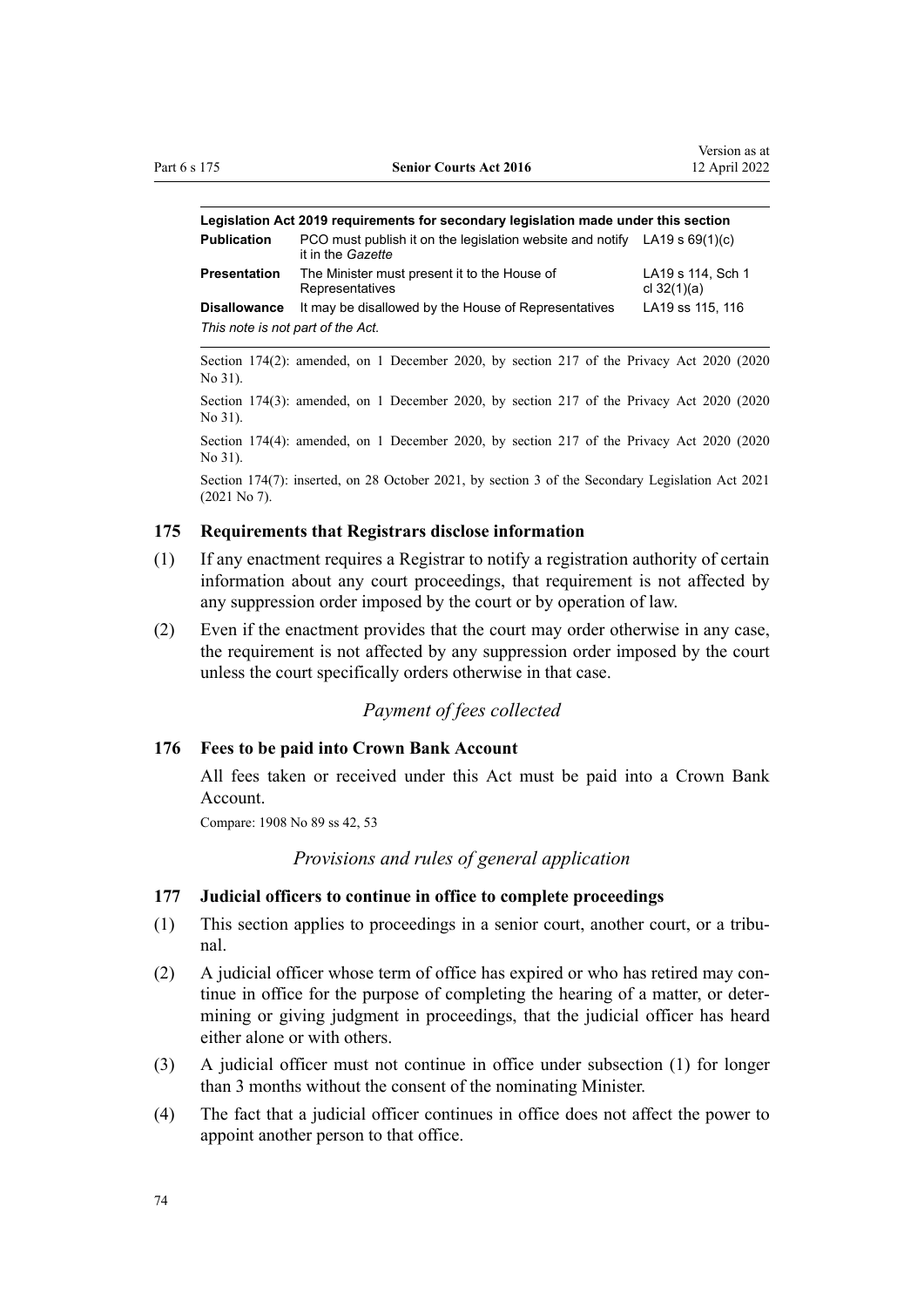| Version as at |                               |              |
|---------------|-------------------------------|--------------|
| 12 April 2022 | <b>Senior Courts Act 2016</b> | Part 6 s 179 |

- (5) A judicial officer who continues in office is entitled to be paid the appropriate rate for the days or half-days worked in completing the proceedings, and that rate is the rate of the remuneration and allowances to which the officer would have been entitled for those days or half-days if the term of office had not expired or the officer had not retired.
- (6) In this section, **judicial officer** means a person who has in New Zealand authority under an enactment to hear, receive, and examine evidence. Compare: 1908 No 89 [s 88A](http://legislation.govt.nz/pdflink.aspx?id=DLM147390)

## **178 Costs where intervener or counsel assisting court appears**

- (1) This section applies to proceedings in any senior court or other court.
- (2) If the Attorney-General or the Solicitor-General or any other person appears as an intervener or counsel to assist the court in any civil proceedings or in any proceedings on any appeal and argues any question of law or of fact arising in the proceedings, the court may, subject to the provisions of any other Act, make any order it thinks just—
	- (a) as to the payment by any party to the proceedings of the costs incurred by the Attorney-General or the Solicitor-General in so doing; or
	- (b) as to the payment by any party to the proceedings or out of public funds of the costs incurred by any other person in so doing; or
	- (c) as to the payment by the Attorney-General or the Solicitor-General or that other person of any costs incurred by any of those parties by reason of his or her so doing.
- (3) If the court makes an order under subsection (2)(b), the Registrar of the court must forward a copy of the order to the chief executive of the Ministry of Justice who must make the payment out of money appropriated by Parliament for the purpose.

Compare: 1908 No 89 [s 99A](http://legislation.govt.nz/pdflink.aspx?id=DLM147626)

## **179 Judgment against one of several persons jointly liable not a bar to action against others**

- (1) This section applies to proceedings in any senior court or other court.
- (2) A judgment against 1 or more of several persons jointly liable does not operate as a bar or defence to civil proceedings against any of the persons against whom judgment has not been recovered, except to the extent to which the judgment has been satisfied.
- (3) This section does not apply to any action or other proceeding to which [Part 5](http://legislation.govt.nz/pdflink.aspx?id=DLM219806) of the Law Reform Act 1936 applies.

Compare: 1908 No 89 [s 94](http://legislation.govt.nz/pdflink.aspx?id=DLM147608)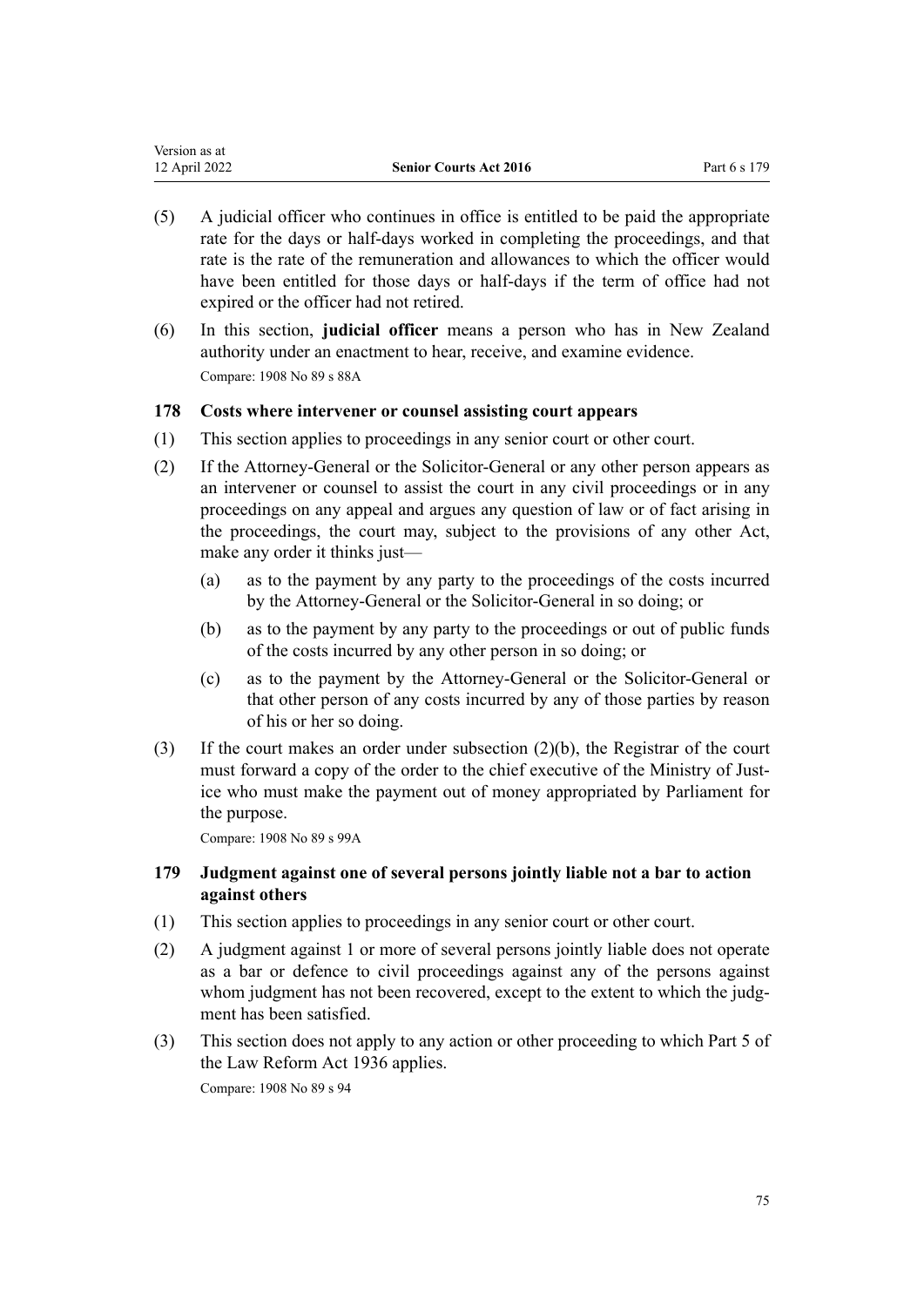#### <span id="page-75-0"></span>**180 Rules of equity prevail over rules of common law**

- (1) This section applies to proceedings in a senior court, another court, or a tribu‐ nal where equitable jurisdiction may be exercised.
- (2) If there is any conflict or variance between the rules of equity and the rules of the common law in relation to the same matter, the rules of equity prevail. Compare: 1908 No 89 [s 99](http://legislation.govt.nz/pdflink.aspx?id=DLM147625)

# *Discharge of jurors*

#### **181 Discharge of juror or jury**

Nothing in this Act affects the powers of a court or Judge to discharge a juror or jury for a civil case under [section 22](http://legislation.govt.nz/pdflink.aspx?id=DLM44822) of the Juries Act 1981. Compare: 1908 No 89 [s 54B](http://legislation.govt.nz/pdflink.aspx?id=DLM146640)

*Repeals, revocations, consequential amendments, and savings and transitional provisions*

# **182 Repeals**

- (1) [Sections 51A to 51F](http://legislation.govt.nz/pdflink.aspx?id=DLM146496) and [99D](http://legislation.govt.nz/pdflink.aspx?id=DLM147637) of the Judicature Act 1908 are repealed.
- (2) The rest of the [Judicature Act 1908](http://legislation.govt.nz/pdflink.aspx?id=DLM144692) (1908 No 89), except [section 87](http://legislation.govt.nz/pdflink.aspx?id=DLM147379) of that Act, is repealed.
- (3) The [Supreme Court Act 2003](http://legislation.govt.nz/pdflink.aspx?id=DLM214027) (2003 No 53) is repealed.
- (4) [Section 87](http://legislation.govt.nz/pdflink.aspx?id=DLM147379) of the Judicature Act 1908 is repealed.

#### **183 Consequential amendments**

The enactments specified in each of the following Schedules are consequentially amended in the manner indicated in that schedule:

- (a) [Schedule 1:](#page-77-0)
- (b) [Schedule 3:](#page-88-0)
- (c) [Schedule 4.](#page-100-0)

#### **184 Regulations continued**

- (1) The following regulations continue in force and are deemed to have been made under [section 156:](#page-63-0)
	- (a) the [Court of Appeal Fees Regulations 2001:](http://legislation.govt.nz/pdflink.aspx?id=DLM87087)
	- (b) the [High Court Fees Regulations 2013:](http://legislation.govt.nz/pdflink.aspx?id=DLM5196100)
	- (c) the [Supreme Court Fees Regulations 2003:](http://legislation.govt.nz/pdflink.aspx?id=DLM229162)
	- (d) the [Witnesses and Interpreters Fees Regulations 1974](http://legislation.govt.nz/pdflink.aspx?id=DLM42088).
- (2) The regulations continued in force by this section may be amended, revoked, or replaced under [section 156.](#page-63-0)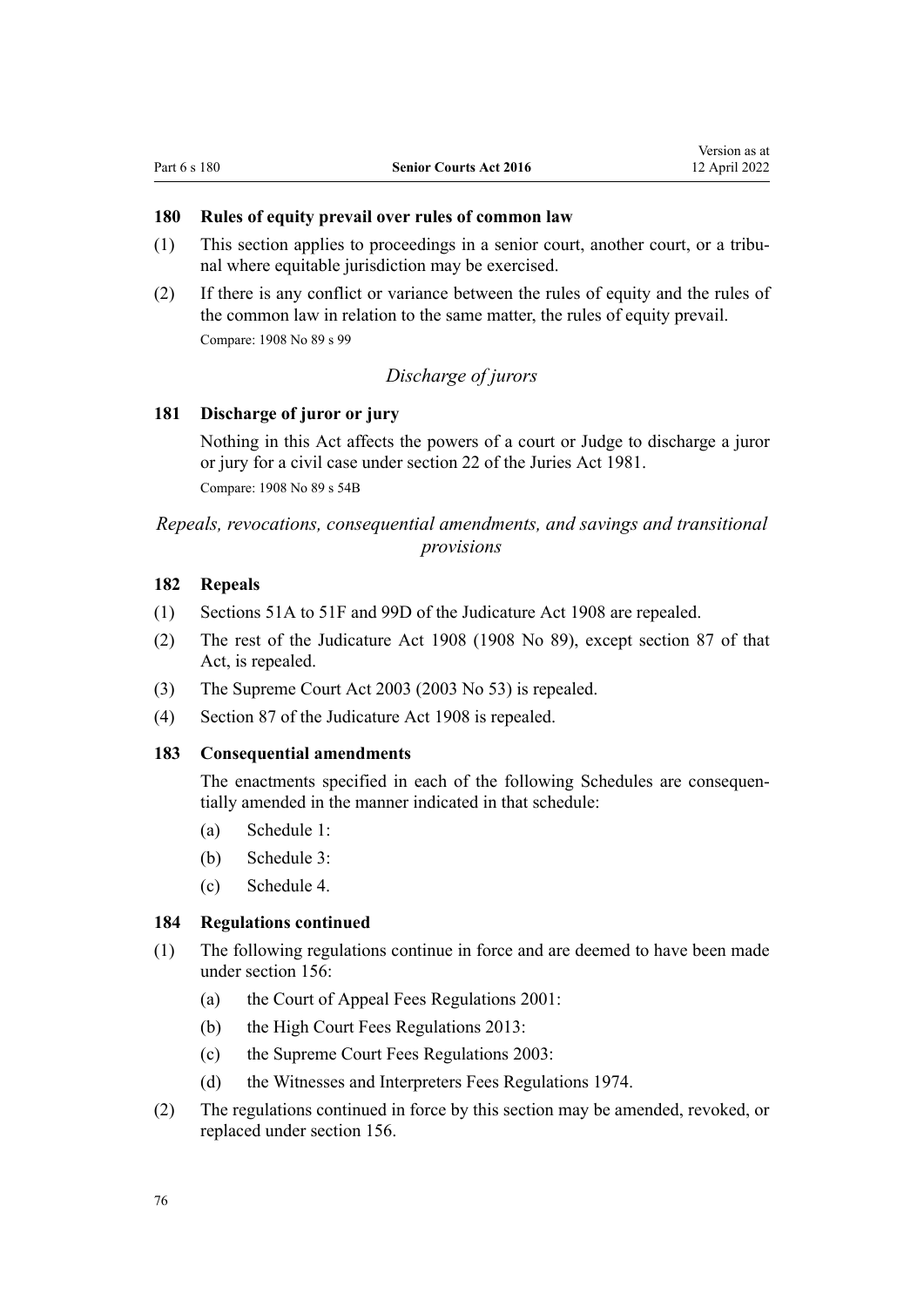#### **185 Rules continued**

- (1) The following rules continue in force and are deemed to have been made under section 148:
	- (a) the [Court of Appeal \(Access to Court Documents\) Rules 2009](http://legislation.govt.nz/pdflink.aspx?id=DLM2619900):
	- (b) the [Court of Appeal \(Civil\) Rules 2005](http://legislation.govt.nz/pdflink.aspx?id=DLM319745):
	- (c) the [Court of Appeal \(Criminal\) Rules 2001](http://legislation.govt.nz/pdflink.aspx?id=DLM95708):
	- (d) the [Court of Appeal \(List Election Petitions\) Rules 1998:](http://legislation.govt.nz/pdflink.aspx?id=DLM263362)
	- (e) the [Evidence \(Trans-Tasman Service of, and Compliance with, New](http://legislation.govt.nz/pdflink.aspx?id=DLM5500000) [Zealand Subpoenas and Australian Subpoenas Issued in Criminal Pro‐](http://legislation.govt.nz/pdflink.aspx?id=DLM5500000) [ceedings\) Rules 2013](http://legislation.govt.nz/pdflink.aspx?id=DLM5500000):
	- (f) the [Supreme Court Rules 2004](http://legislation.govt.nz/pdflink.aspx?id=DLM270804):
	- (g) the [Trans-Tasman Proceedings Regulations and Rules 2013.](http://legislation.govt.nz/pdflink.aspx?id=DLM5500300)
- (2) The rules continued in force by this section may be amended, revoked, or replaced under [section 148.](#page-59-0)
- (3) The repeal of [sections 51A to 51D](http://legislation.govt.nz/pdflink.aspx?id=DLM146496) of the Judicature Act 1908 by [section 182\(1\)](#page-75-0) does not affect—
	- (a) the [Constituency Election Petition Rules 2008:](http://legislation.govt.nz/pdflink.aspx?id=DLM1647200)
	- (b) the [Court Martial Appeal Court Rules 2008](http://legislation.govt.nz/pdflink.aspx?id=DLM1454720):
	- (c) the [Criminal Procedure Rules 2012](http://legislation.govt.nz/pdflink.aspx?id=DLM4914716):
	- (d) the [Criminal Proceedings \(Enforcement of Fines\) Rules 2011:](http://legislation.govt.nz/pdflink.aspx?id=DLM4120612)
	- (e) the [Lawyers and Conveyancers Act \(Lawyers: Admission\) Rules 2008.](http://legislation.govt.nz/pdflink.aspx?id=DLM1386700)

#### **186 Transitional provisions**

The transitional provisions set out in [Schedule 5](#page-109-0) apply.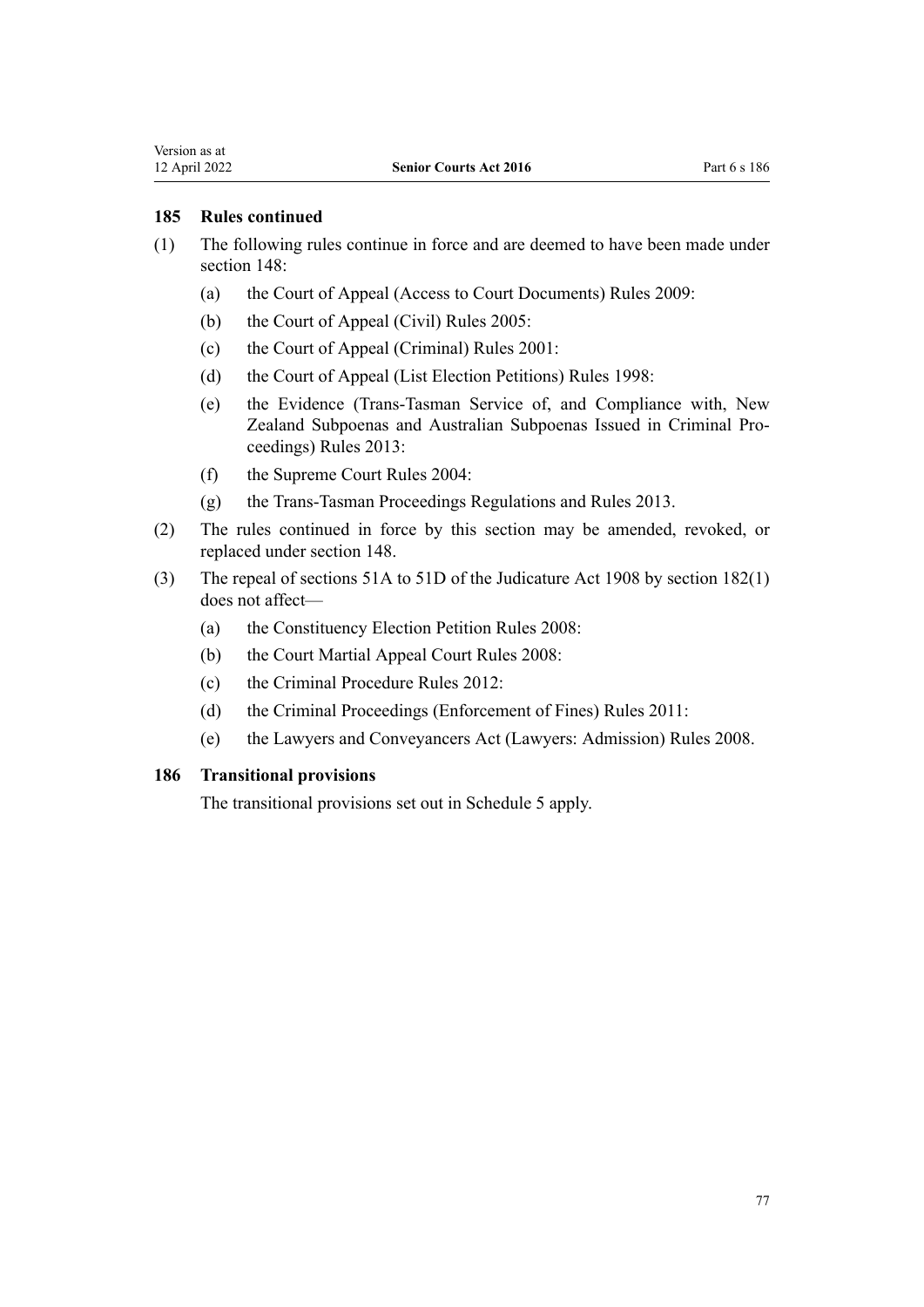# <span id="page-77-0"></span>**Schedule 1 Consequential amendments to High Court Rules 2016**

[s 183\(a\)](#page-75-0)

#### **High Court Rules 2016**

In [rule 1.3\(1\)](http://legislation.govt.nz/pdflink.aspx?id=DLM6951106), replace the definition of **Act** with:

**Act** means the Senior Courts Act 2016

In [rule 1.3\(1\),](http://legislation.govt.nz/pdflink.aspx?id=DLM6951106) definition of **court**, paragraph (b), replace "section 26J" with "section 148".

In [rule 1.3\(1\)](http://legislation.govt.nz/pdflink.aspx?id=DLM6951106), definition of **Judge**, replace "section 26J" with "section 22".

Replace [rule 1.4\(3\)\(a\)](http://legislation.govt.nz/pdflink.aspx?id=DLM6951195) with:

(a) the enactments referred to in section  $146(5)$  of the Act:

In rule  $1.4(3)(d)$ , replace "section  $51C$ " with "section  $148$ ".

After rule 1.4, insert:

#### **1.4A Transitional, savings, and related provisions**

The transitional, savings, and related provisions set out in Schedule 1AA have effect according to their terms.

In [rule 2.1\(2\)](http://legislation.govt.nz/pdflink.aspx?id=DLM6951229), replace "section 26I of the Act" with "section 20 of the Act".

Replace [rule 2.1\(3\)](http://legislation.govt.nz/pdflink.aspx?id=DLM6951229) with:

(3) Despite subclause (1), an Associate Judge does not have jurisdiction or powers in respect of the matters specified in section 22(4) of the Act.

In [rule 2.2,](http://legislation.govt.nz/pdflink.aspx?id=DLM6951230) replace "section 26N(1) of the Act" with "section 26(1) of the Act".

Revoke [rule 2.3](http://legislation.govt.nz/pdflink.aspx?id=DLM6951231).

Revoke [rule 2.4](http://legislation.govt.nz/pdflink.aspx?id=DLM6951232).

In [rule 2.11\(3\),](http://legislation.govt.nz/pdflink.aspx?id=DLM6951241) replace "Part 1 of the Judicature Amendment Act 1972" with "the Judicial Review Procedure Act 2016".

In [rule 3.3\(3\)\(b\),](http://legislation.govt.nz/pdflink.aspx?id=DLM6951246) delete "despite section 54 of the Act,".

Replace [rule 4.4\(3\)](http://legislation.govt.nz/pdflink.aspx?id=DLM6951302) with:

(3) A third party notice may be issued only with the leave of the court if an appli‐ cation for judgment is pending under rule 12.2 or 12.3.

In [rule 4.6\(3\)](http://legislation.govt.nz/pdflink.aspx?id=DLM6951306), replace "Rule" with "Rules".

In [rule 5.1\(d\)\(i\),](http://legislation.govt.nz/pdflink.aspx?id=DLM6951394) replace "Part 1 of the Judicature Amendment Act 1972" with "the Judicial Review Procedure Act 2016".

In [rule 5.64\(1\),](http://legislation.govt.nz/pdflink.aspx?id=DLM6951490) replace "made under section 43, 44, or 45 of the District Courts Act 1947" with "made under any of sections 86 to 91 of the District Court Act 2016".

In [rule 5.64\(2\)](http://legislation.govt.nz/pdflink.aspx?id=DLM6951490), replace "made under section 43(6) of the District Courts Act 1947" with "made under section 89 of the District Court Act 2016".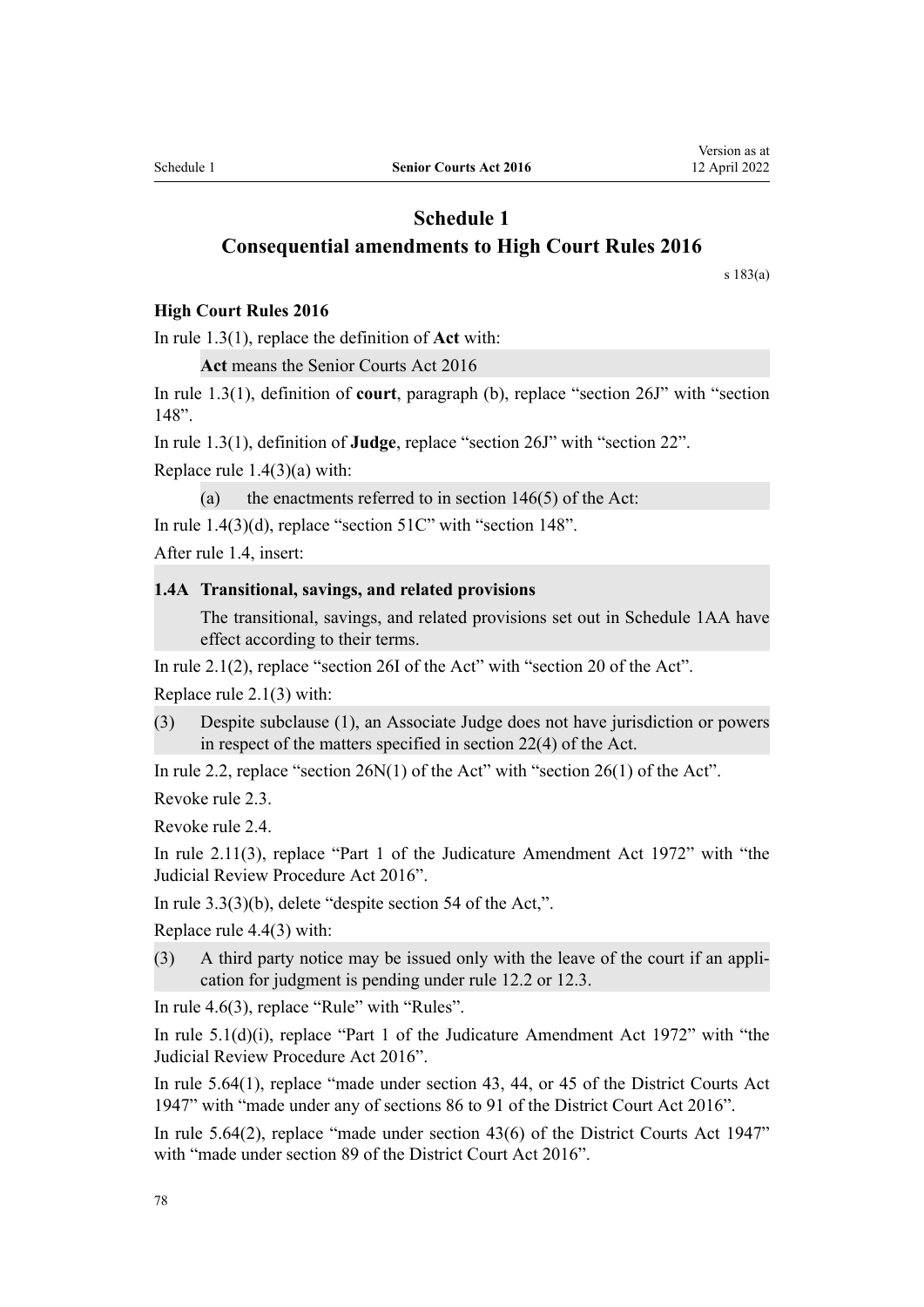Replace [rule 5.69](http://legislation.govt.nz/pdflink.aspx?id=DLM6951495) with:

#### **5.69 Transfer under section 91 of District Court Act 2016**

- (1) An application under section 91 of the District Court Act 2016 must be by interlocutory application.
- $(2)$  It must,—
	- (a) if made by the counterclaimant, be made within 5 working days after the counterclaim or set-off and counterclaim is filed in the District Court:
	- (b) if made by the party against whom the counterclaim or set-off and counterclaim is made, be made within 5 working days after service on that party.
- (3) At any time after an application under subclause (1) has been filed, the court may order the proceedings in the District Court to be stayed pending its disposal.
- (4) The order in subclause (3) may be made without notice and subject to any con‐ ditions or undertakings that the court thinks just.
- (5) If the court orders that the counterclaim or set-off and counterclaim alone be transferred, references in these rules to the plaintiff must be read as references to the counterclaimant and references to the defendant must be read as references to the party against whom the counterclaim or set-off and counterclaim is made.

Compare: 1908 No 89 Schedule 2 r 5.69 (as substituted by 2008 No 90 s 8)

After [rule 5.73A,](http://legislation.govt.nz/pdflink.aspx?id=DLM6951501) insert:

# Subpart 15—Registration of users for e-filing purposes

#### **5.74 Interpretation**

In this subpart and in subpart 16, unless the context otherwise requires,—

**e-file** means to file a document electronically (as those concepts are defined in rule 1.3)

**formal undertaking** is an undertaking by a party or a party's solicitor on the record to do or abstain from doing some specified thing

registered user means a lawyer or a firm of lawyers registered to e-file documents under these rules

**working hours** means hours, whether on the same day as the day on which a document was received in a registry or on that day and the next day during which the registry of the court is open.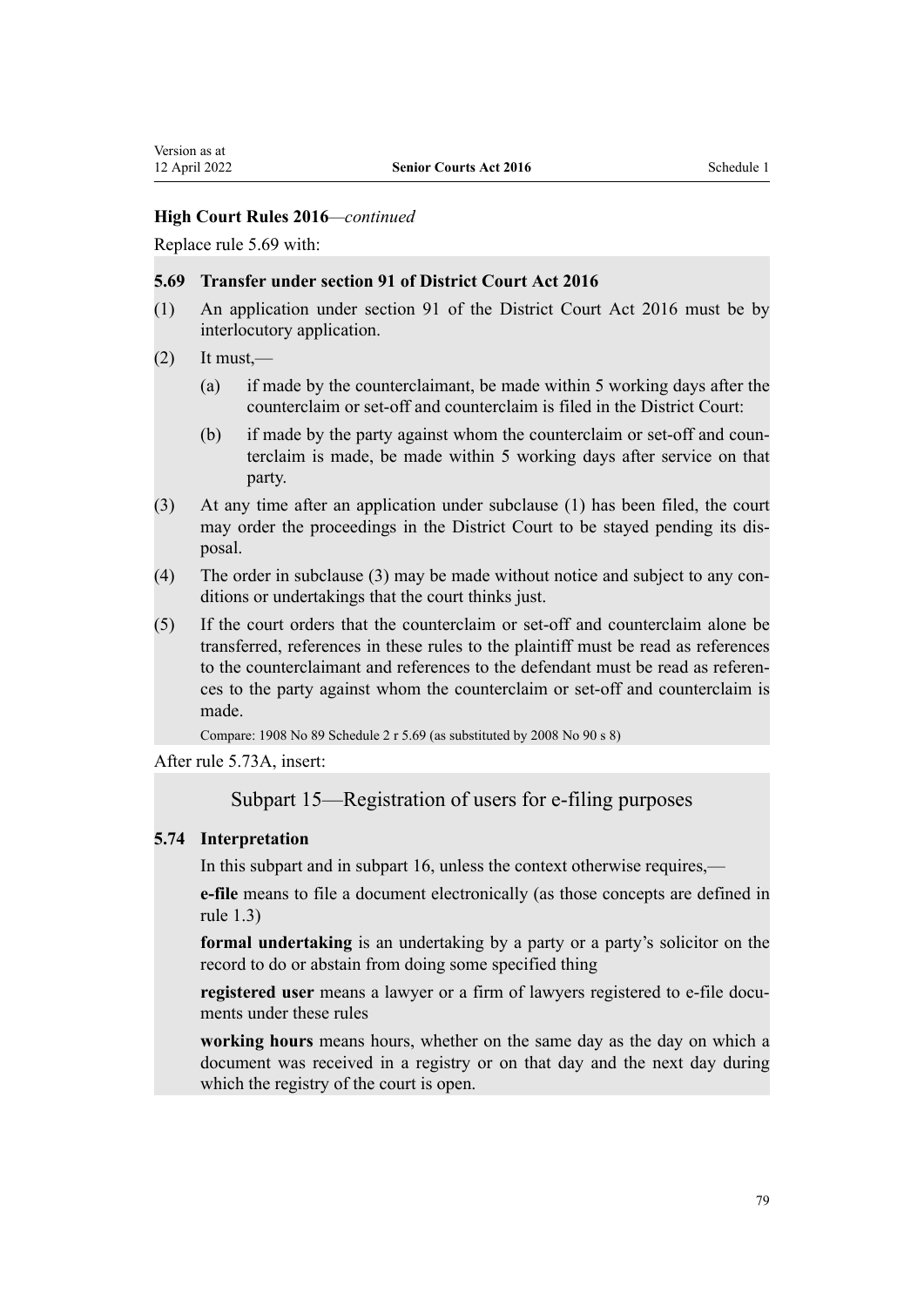#### **5.75 Registration procedure**

- $(1)$  A lawyer or a firm of lawyers may apply in writing to a Registrar for registration under this subpart.
- (2) The Registrar must register the applicant as a registered user if—
	- (a) the applicant has, in the Registrar's opinion, instituted sufficient meas‐ ures to prevent unauthorised persons filing documents in the applicant's name; and
	- (b) the applicant has nominated an acceptable electronic address for service; and
	- (c) the applicant's name is sufficiently distinctive to avoid confusion between the applicant and another firm or lawyer (including that part of a partnership that has an office in a different place).
- (3) The Registrar may require an applicant to supply the names of those persons who are, from time to time, authorised to e-file on behalf of the applicant.
- (4) No fee is chargeable for registration.
- (5) When granting the application, the Registrar must—
	- (a) assign the registered user an electronic identity for use whenever a document is e-filed; and
	- (b) open an account in the name of the registered user.
- (6) The Registrar must keep a register recording the name, electronic address for service, and electronic identity of each registered user and the date of that user's registration under this subpart.
- (7) The register kept under subclause (6) may be searched by or on behalf of a registered user.

#### **5.76 Effect of registration**

- (1) A registered user may e-file any document that complies with subpart 16.
- (2) A registered user may file any document in hard copy by physical lodgement (whether or not that document has already been e-filed).
- (3) If there is any difference between the content of an e-filed document and the filed hard-copy version of the same document, the hard-copy version prevails, and the document is treated as filed when it is physically lodged.

#### **5.77 Renewal of registration**

Registration lasts 36 months and is then renewable.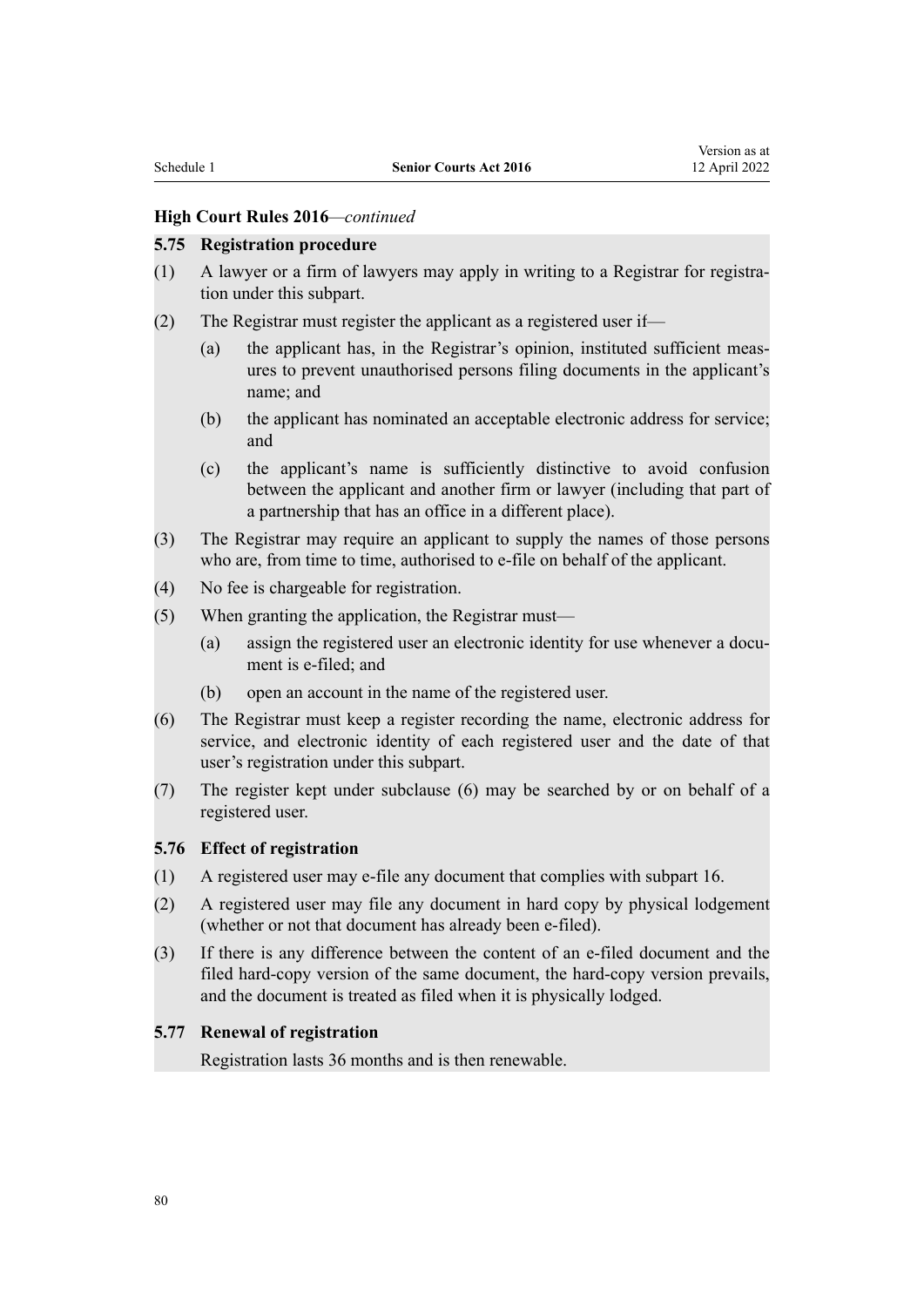# Subpart 16—E-filing documents

#### **5.78 Requirements for e-filing**

- (1) A document may be e-filed if it complies with this rule.
- (2) An electronic communication sent with a document for e-filing must be authenticated by a current electronic identity assigned by the Registrar.
- (3) A document that is e-filed, and any electronic communication by which the document is e-filed, must comply with the requirements set out in a practice note issued by the Chief Judge or by a list Judge for a particular registry of the court with the approval of the Chief Judge.
- (4) The practice note may also limit the number of documents that may be filed on a single occasion or in a stated period, and impose other requirements to ensure that electronic filing is convenient to registered users and is efficient and relia‐ ble and causes no injustice to other parties.
- (5) A document that is e-filed other than in imaged form need not comply with the rules as to shape, size, and format in subpart 2 (formal requirements for documents).
- (6) A document that is e-filed in imaged form must comply with subpart 2.
- (7) An e-filed document must be adequately labelled so that it is obvious what it is (for example, "Interlocutory application without notice for interim injunction").
- (8) If, under these rules, a document can be filed only if it is signed or otherwise authenticated, use of the registered user's electronic identity to authenticate the electronic communication sent with the document must be treated for all purposes as equivalent to that user's signature or other authentication of that document.
- (9) This rule is subject to rule 5.81.

#### **5.79 Provisional filing**

- (1) An e-filed document must be treated as provisionally filed on the date and at the time it enters the information system designated for this purpose in the applicable practice note issued under rule 5.78(3), and that date and time must be recorded on the court file.
- (2) The Registrar or a Deputy Registrar must ensure that every provisionally filed document is checked to ensure it meets the requirements imposed by this sub‐ part and by that practice note.
- (3) Checking must—
	- (a) be completed within 2 working hours of the provisional filing of an efiled document; and
	- (b) comply with operational standards not conflicting with this subpart issued by the Ministry of Justice and available on request to registered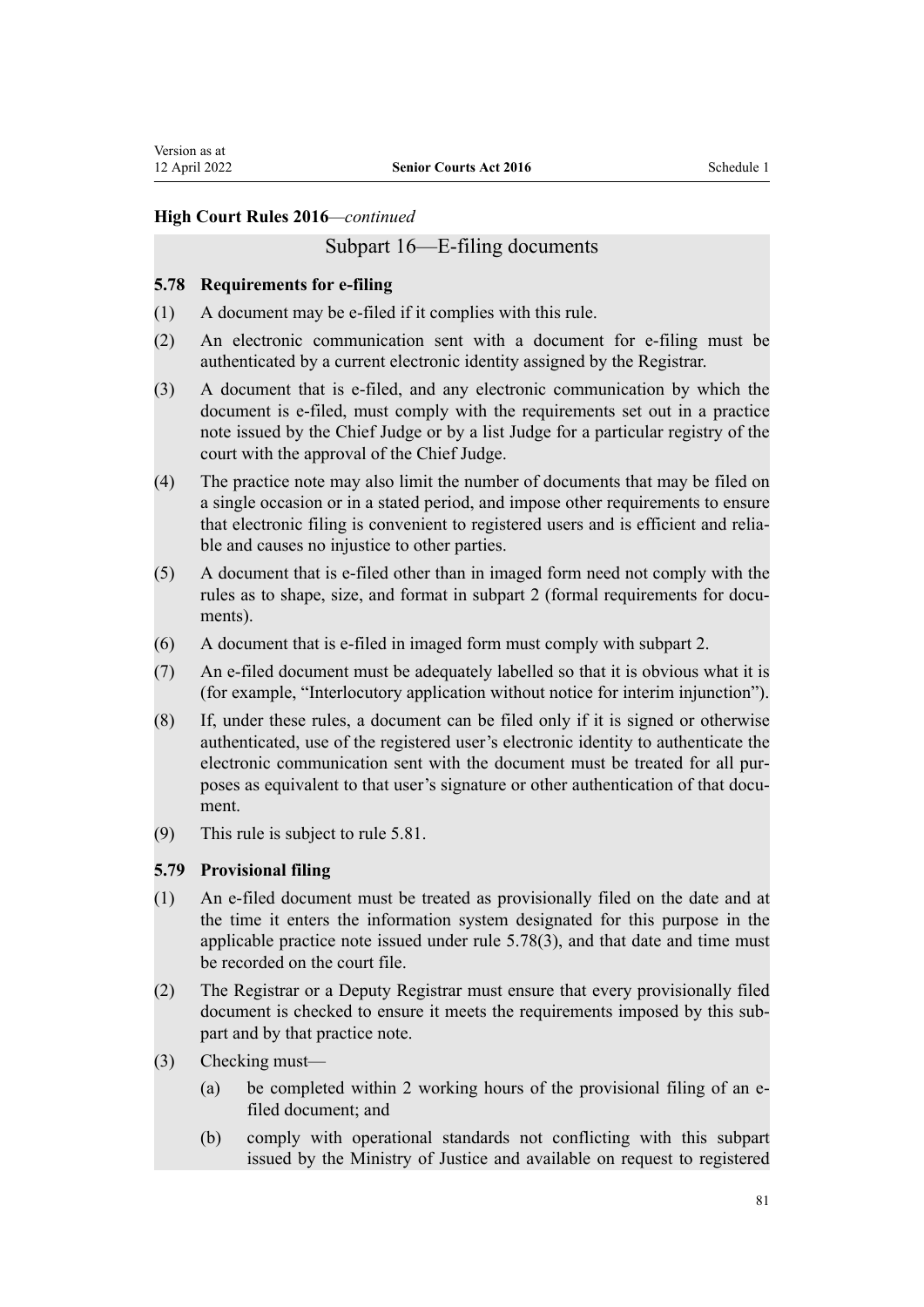users and any person considering registration under subpart 15 or the practice note issued under rule 5.78(3).

#### **5.80 Acceptance of provisionally filed documents**

- (1) Acceptance of a document by the Registrar or a Deputy Registrar must be recorded by dating and timing that acceptance and endorsing the document "Accepted for filing" and verifying that date, time, and endorsement.
- (2) The Registrar must immediately notify the registered user if an e-filed document is not accepted.
- (3) If an e-filed document is accepted it must be treated for all purposes as having been filed on the date and at the time when it is recorded as having been provisionally filed.
- (4) Upon acceptance of an e-filed document, the Registrar must direct debit the registered user with the appropriate fee for filing that document.

#### **5.81 Affidavits and formal undertakings**

- (1) An affidavit or a formal undertaking may be e-filed if the e-filing complies with this rule.
- (2) If an affidavit or a formal undertaking is being e-filed, it must be transmitted to the court in imaged form.
- (3) Rule 5.78(2), (3), and (7) applies to the e-filing of an affidavit or a formal undertaking.
- (4) The original hard-copy form of the affidavit or formal undertaking, sworn or signed or authenticated as required by these rules, must be retained by the registered user,—
	- (a) if the affidavit or formal undertaking is filed in connection with an appli‐ cation under Part 18 or 19, or in a proceeding that does not go to trial, for 12 months from the date of e-filing:
	- (b) if it is filed in connection with a proceeding, and that proceeding goes to trial, until no appeal or further appeal from a judgment given in that pro‐ ceeding is possible.
- (5) If uncertainty as to the content of an affidavit or formal undertaking arises, or a Judge considers that justice requires its production, the Judge, on application or on the Judge's own initiative, may order that it be filed in court and served on the other party or parties in hard copy form, and may make such order as to a further hearing as the Judge thinks just.

Revoke [rule 6.19\(2\).](http://legislation.govt.nz/pdflink.aspx?id=DLM6951543)

Revoke [rule 7.1AA\(4\)](http://legislation.govt.nz/pdflink.aspx?id=DLM6951569).

Replace [rule 7.1AA\(5\)](http://legislation.govt.nz/pdflink.aspx?id=DLM6951569) with: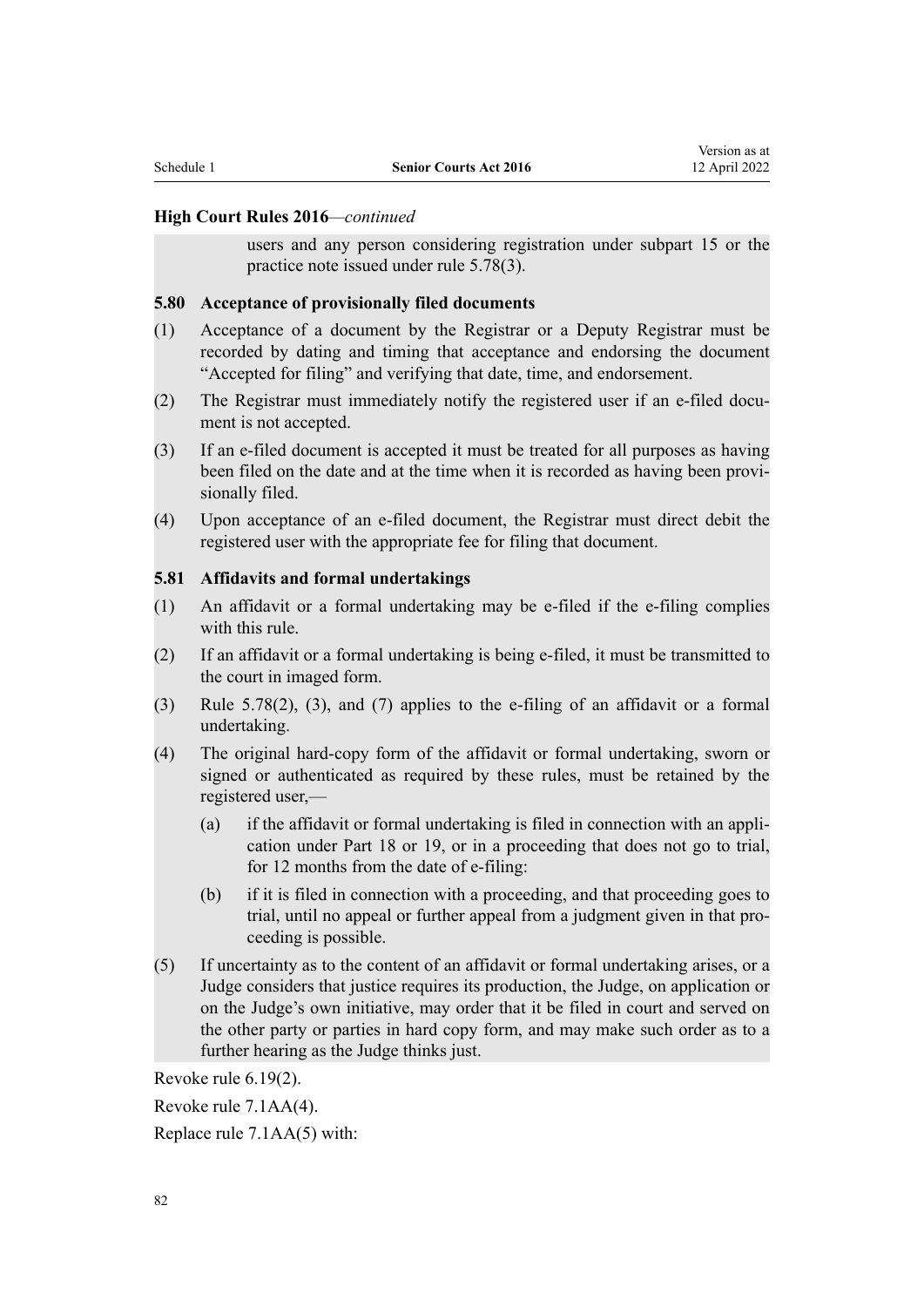(5) An application for judicial review may be subject to case management under section 13 of the Judicial Review Procedure Act 2016 and any rules relating to the case management of those proceedings.

Revoke rule  $7.1(5)(g)$ .

In [rule 7.16,](http://legislation.govt.nz/pdflink.aspx?id=DLM6951621) replace "section 19A" with "section 16".

In [rule 7.49\(2\)\(b\)](http://legislation.govt.nz/pdflink.aspx?id=DLM6951664), delete "; or".

Revoke [rule 7.49\(2\)\(c\)](http://legislation.govt.nz/pdflink.aspx?id=DLM6951664).

Revoke [rule 8.9\(b\).](http://legislation.govt.nz/pdflink.aspx?id=DLM6951741)

In [rule 9.32\(2\),](http://legislation.govt.nz/pdflink.aspx?id=DLM6951886) replace "section  $100(1)$ " with "section 44(1)".

In [rule 9.53,](http://legislation.govt.nz/pdflink.aspx?id=DLM6951915) replace "section  $56A(3)$ " with "section 41".

Replace [rule 10.24\(1\)](http://legislation.govt.nz/pdflink.aspx?id=DLM6952019) with:

(1) A Judge may, by video link, preside at the hearing of any matter referred to in section 20 of the Act.

In [rule 15.20\(1\)\(a\)\(iii\),](http://legislation.govt.nz/pdflink.aspx?id=DLM6952180) replace "section 8 of the Judicature Amendment Act 1972" with "section 15 of the Judicial Review Procedure Act 2016".

In [rule 17.40\(2\)](http://legislation.govt.nz/pdflink.aspx?id=DLM6952311), replace "form E 4, form E 5, or form E 6" with "form E 4, E 5, or  $E 6$ ".

In [rules 17.88\(1\)](http://legislation.govt.nz/pdflink.aspx?id=DLM6952365), [17.89\(1\)](http://legislation.govt.nz/pdflink.aspx?id=DLM6952366), and [17.90\(1\),](http://legislation.govt.nz/pdflink.aspx?id=DLM6952367) replace "section 55" with "section 40".

In [rule 19.2\(c\)](http://legislation.govt.nz/pdflink.aspx?id=DLM6952401), replace "299," with "and 299,".

Replace rule  $19.2(g)$  with:

(g) section 89 of the District Court Act 2016:

Replace [rule 19.2\(k\)](http://legislation.govt.nz/pdflink.aspx?id=DLM6952401) with:

(k) section 172 of the Senior Courts Act 2016:

In [rule 20.13\(5\),](http://legislation.govt.nz/pdflink.aspx?id=DLM6952459)—

- (a) replace "under the District Courts Act 1947" with "under the District Court Act 2016"; and
- (b) replace "under section 74" with "under section 126 of that Act".

In [rule 23.1\(2\)\(b\),](http://legislation.govt.nz/pdflink.aspx?id=DLM6952568) replace "(section 56 of the Judicature Act 1908)" with "(*see* section 172 of the Senior Courts Act 2016)".

In [rule 23.1\(3\),](http://legislation.govt.nz/pdflink.aspx?id=DLM6952568) replace "under section 56(4) of the Judicature Act 1908" with "under section 172(5) of the Senior Courts Act 2016".

In [rule 28.7\(1\),](http://legislation.govt.nz/pdflink.aspx?id=DLM6952931) replace "section 56G of the Act" with "under section 84 of the Trans-Tasman Proceedings Act 2010".

In rule  $28.11(3)(b)$ , replace "section 56D of the Act" with "section 81 of the Trans-Tasman Proceedings Act 2010".

Revoke [Part 29](http://legislation.govt.nz/pdflink.aspx?id=DLM6952938).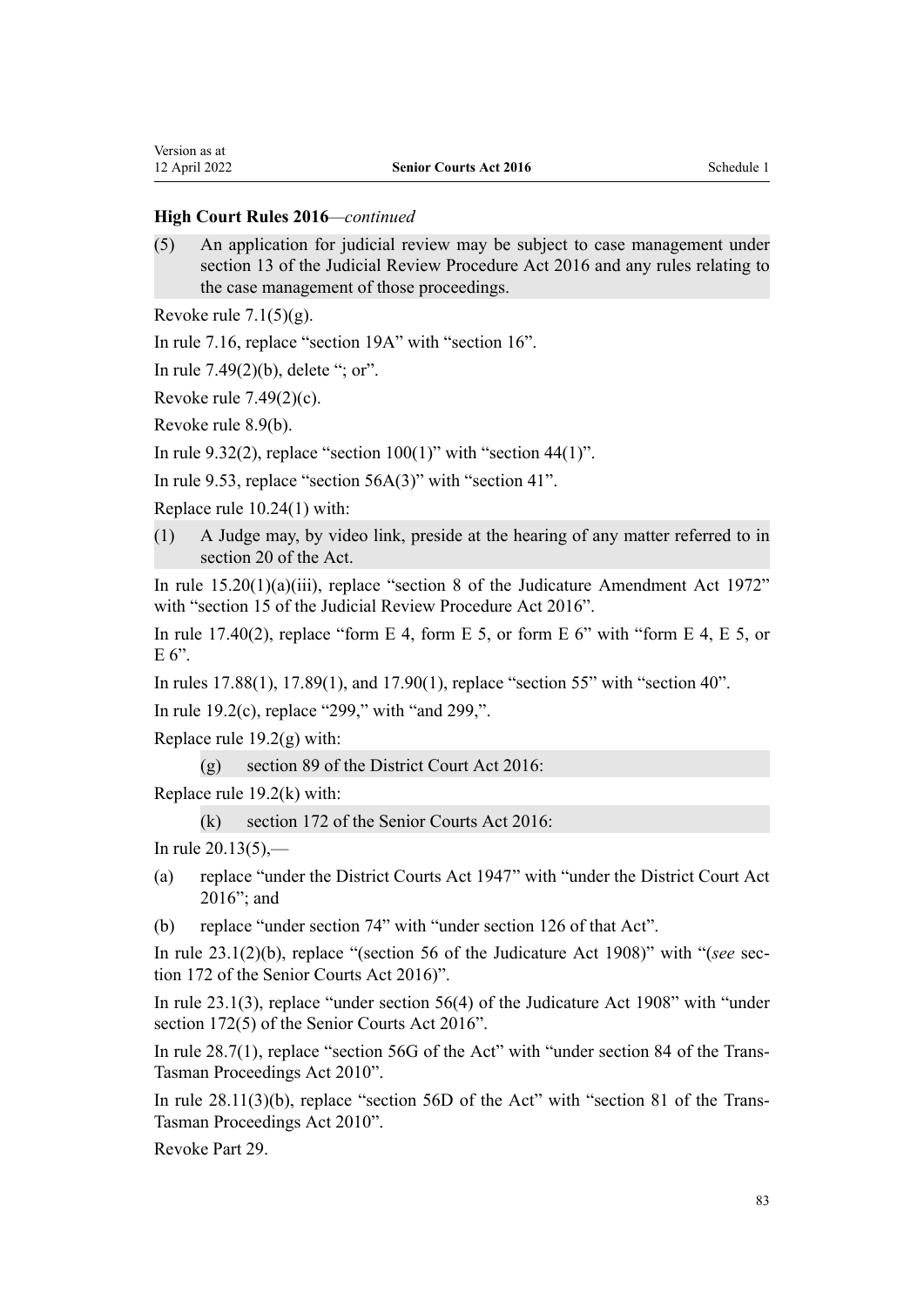In [rule 30.3\(1\) and \(2\)](http://legislation.govt.nz/pdflink.aspx?id=DLM6952971), replace "under Part 1 of the Judicature Amendment Act 1972" with "under the Judicial Review Procedure Act 2016".

In [rule 31.39](http://legislation.govt.nz/pdflink.aspx?id=DLM6953027), replace "coming into force of these rules applies" with "commencement of the Schedule of the Judicature (High Court Rules) Amendment Act 2008 applies".

In Schedule 1, [form G 22](http://legislation.govt.nz/pdflink.aspx?id=DLM6953127), paragraph 5, replace "under section 56G of the Judicature Act 1908 of New Zealand. Section 56G of the Judicature Act 1908 provides" with "under section 84 of the Trans-Tasman Proceedings Act 2010 of New Zealand. Section 84 of the Trans-Tasman Proceedings Act 2010 provides".

In Schedule 1, [form G 23,](http://legislation.govt.nz/pdflink.aspx?id=DLM6953128) paragraph 2, statement A and statement B, replace "section 56 of the Judicature Act 1908" with "section 84 of the Trans-Tasman Proceedings Act 2010" in each place.

Insert the following Schedule 1AA as the first schedule to appear after the last rule of the principal rules:

# **Schedule 1AA**

#### **Transitional, savings, and related provisions**

r 1.4A

# **Part 1**

# **Provisions relating to Senior Courts Act 2016 as enacted**

#### **1 References to enactments not yet in force**

- (1) A reference in these rules to an enactment not yet in force (**enactment A**) is, until enactment A comes into force, a reference to the provision that (with or without modification) enactment A will replace or that corresponds to enactment A.
- (2) To avoid doubt, subclause (1) does not affect the application of section 22 of the Interpretation Act 1999 (references to repealed enactments).
- (3) In this clause, **enactment** means the whole or a part of the Senior Courts Act 2016, the District Court Act 2016, the Judicial Review Procedure Act 2016, the Interest on Money Claims Act 2016, the Electronic Courts and Tribunals Act 2016, or any other Act, regulations, or rules.

#### **2 Other transitional provisions applying**

- (1) Part 2 of Schedule 5 of the Senior Courts Act 2016 contains further provisions about how proceedings that are begun before the Senior Courts Act 2016 comes into force are to be dealt with, including—
	- (a) the High Court Rules under which those proceedings are to be continued, completed, and enforced: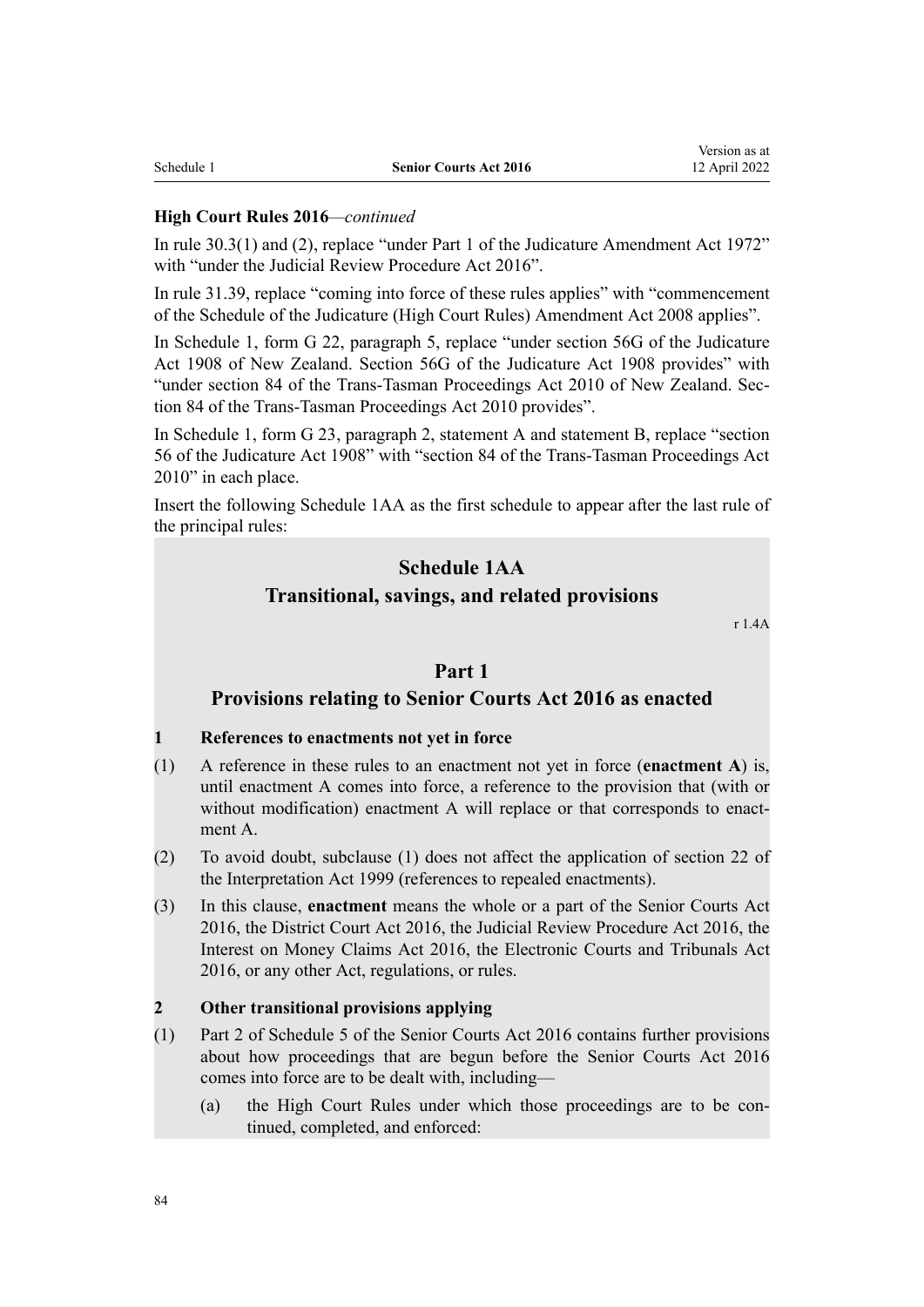Version as at<br>12 April 2022

- (b) the application of Part 2 of the former High Court Rules (which relates to the Commercial List):
- (c) the continued effect of certain transitional provisions in the former High Court Rules.
- (2) In this clause, **former High Court Rules** means the High Court Rules as in force immediately before the commencement of this clause.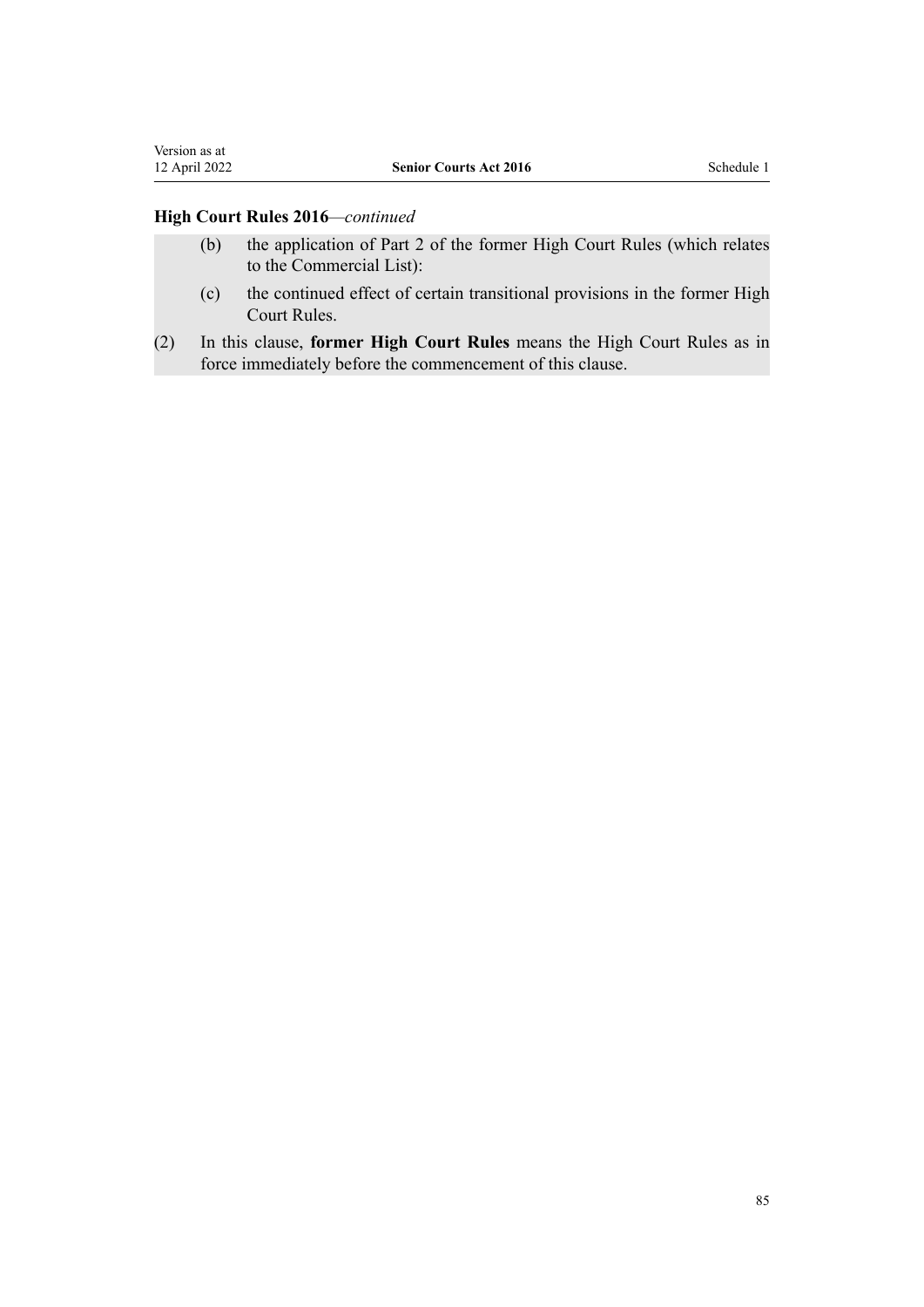# **Schedule 2**

# <span id="page-85-0"></span>**Categories of information for purposes of sections 173 and 174**

[ss 173](#page-72-0), [174](#page-72-0)

# *Court information*

*Part A Description of court information*

| Item | Category                                       |                                                                                                                                                                                                                                                                                                                | <b>Description</b>                                                                                                                                |
|------|------------------------------------------------|----------------------------------------------------------------------------------------------------------------------------------------------------------------------------------------------------------------------------------------------------------------------------------------------------------------|---------------------------------------------------------------------------------------------------------------------------------------------------|
| 1    | Formal court<br>record                         |                                                                                                                                                                                                                                                                                                                | Any of the following kept in the registry of the court that relate to a<br>criminal, civil, or family proceeding:                                 |
|      |                                                | (a)                                                                                                                                                                                                                                                                                                            | a register or index:                                                                                                                              |
|      |                                                | (b)                                                                                                                                                                                                                                                                                                            | any published list that gives notice of a hearing:                                                                                                |
|      |                                                | (c)                                                                                                                                                                                                                                                                                                            | a document that-                                                                                                                                  |
|      |                                                |                                                                                                                                                                                                                                                                                                                | may be accessed under an enactment other than this Act; or<br>(i)                                                                                 |
|      |                                                |                                                                                                                                                                                                                                                                                                                | (ii)<br>constitutes notice of its content to the public:                                                                                          |
|      |                                                | (d)                                                                                                                                                                                                                                                                                                            | a judgment, order, or minute of the court, including any record of<br>the reasons given by a Judge or other judicial officer:                     |
|      |                                                | (e)                                                                                                                                                                                                                                                                                                            | the rolls of barristers and solicitors kept under section 56 of the<br>Lawyers and Conveyancers Act 2006 or any former corresponding<br>enactment |
|      |                                                |                                                                                                                                                                                                                                                                                                                | The permanent court record, as prescribed by rule 7.2 of the Criminal<br>Procedure Rules 2012 (as from time to time amended or replaced)          |
| 2    | Court file                                     | A collection of documents in the custody and control of the court that<br>relate to criminal or civil proceedings (including family proceedings) for<br>example, applications, submissions, and supporting affidavits, but<br>excluding notes made by or for a judicial officer for his or her personal<br>use |                                                                                                                                                   |
| 3    | Information<br>relating to<br>particular cases | Information held by the Ministry of Justice in hard copy form, or on the<br>Ministry's data sets or databases, for the purpose of assisting with the<br>management of court proceedings                                                                                                                        |                                                                                                                                                   |
| 4    | Electronic records<br>of hearings              |                                                                                                                                                                                                                                                                                                                |                                                                                                                                                   |
|      |                                                |                                                                                                                                                                                                                                                                                                                | <b>Part B Permitted information</b>                                                                                                               |
| Item | Description<br>Category                        |                                                                                                                                                                                                                                                                                                                |                                                                                                                                                   |
|      | Permitted<br>information                       | (1)                                                                                                                                                                                                                                                                                                            | The permanent court record, as prescribed by rule 7.2 of the<br>Criminal Procedure Rules 2012 (as from time to time amended or<br>replaced)       |
|      |                                                | (2)                                                                                                                                                                                                                                                                                                            | Information that any of the following orders have been made in<br>respect of a person:                                                            |
|      |                                                |                                                                                                                                                                                                                                                                                                                | any protection order under the Family Violence Act 2018 or<br>(a)<br>the Sentencing Act 2002:                                                     |
|      |                                                |                                                                                                                                                                                                                                                                                                                | any restraining order under the Harassment Act 1997:<br>(b)                                                                                       |
|      |                                                |                                                                                                                                                                                                                                                                                                                | any extended supervision order under the Parole Act 2002:<br>(c)                                                                                  |
|      |                                                |                                                                                                                                                                                                                                                                                                                | (d)<br>any non-contact order under the Victims' Orders Against<br>Violent Offenders Act 2014:                                                     |
|      |                                                |                                                                                                                                                                                                                                                                                                                | any public protection order under the Public Safety (Public<br>(e)<br>Protection Orders) Act 2014                                                 |

(3) Information that any probation report exists in respect of a person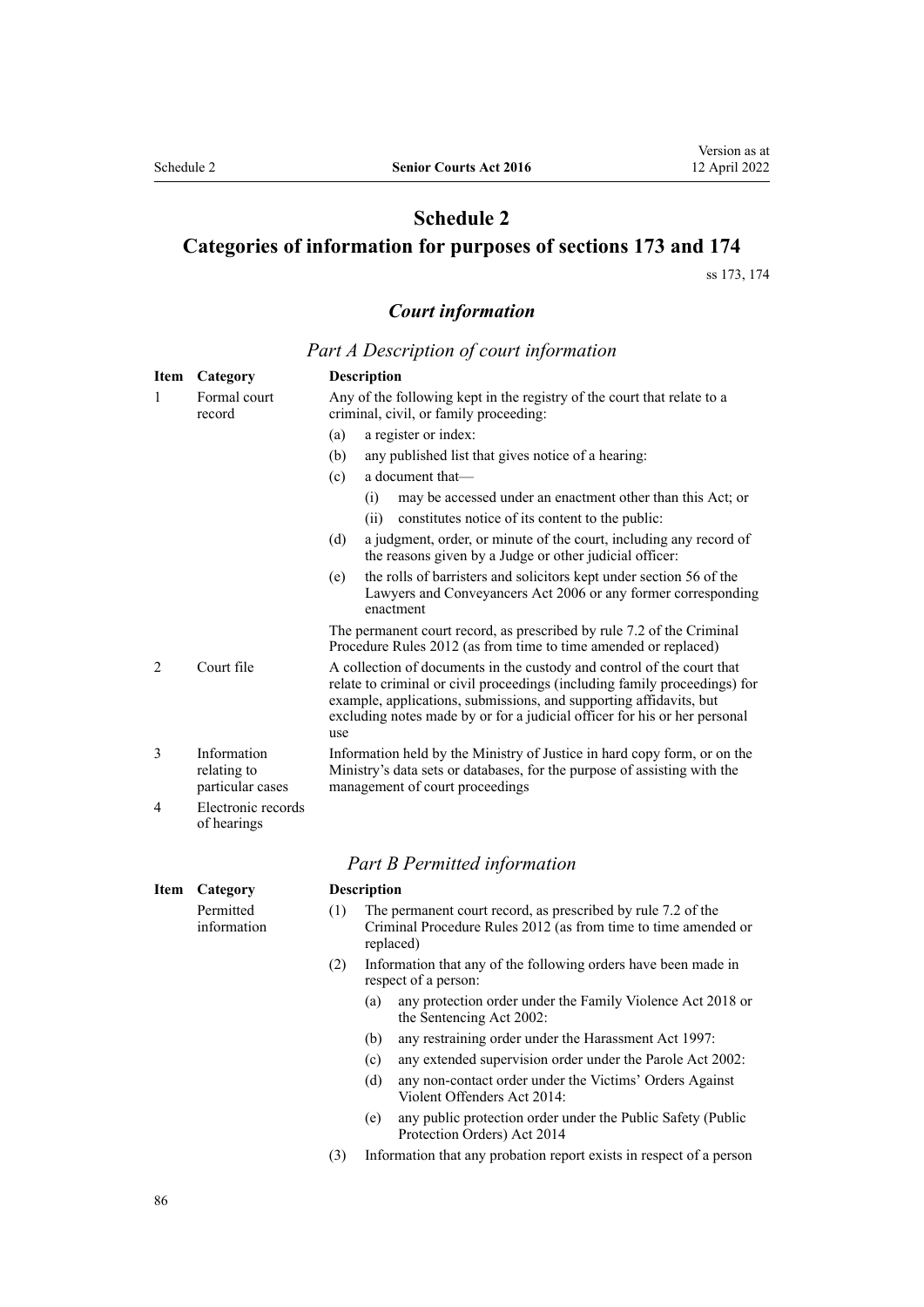#### **Item Category Description** 1 Separate or collated administrative information and statistics taken primarily from case management systems to enable the ministry to efficiently budget, plan, and administer the court system Includes information on the relative costs of court staff 2 Case-level information that is combined with Police, Corrections, and other government agency data to support policy formation, statistics, and research Case-level information, where all personal published information or data 3 Information relating to court staff personnel matters 4 Aggregate information about judicial expenditure Includes information relating to judicial travel 5 Information on operational matters Includes information about court buildings, resources, support systems, and other operational matters 6 Information held by or on behalf of the Rules Committee 7 Statistics (counts, averages, trends, etc) and performance measures (to assess achievement against operating targets, etc) about court processes and case outcomes Data that is extracted from case-level transactions, data 8 Correspondence and other information relating to liaison between the judiciary and the Ministry of Justice about the management and administration of judicial matters 9 Minutes of joint committee meetings of the judiciary at which representatives of the Ministry of

#### *Ministry of Justice information*

# Justice are present *Judicial information* **Item Category** 1 Information about individual judicial expenditure 2 Judicial communications not relating to particular cases 3 Information about a Judge that relates to the Judge's performance of his or her role and function as a Judge 4 Internal communications, via email or in hard copy, between Judges and between Judges and administrative personnel about judicial administrative and management matters

- 5 Minutes of committee meetings of the judiciary that relate to the management and administration of judicial affairs (but not including the Rules Committee)
- 6 Judicial personnel matters, such as salary, leave, and sabbatical records, that have not been anonymised, including allocations of technology, personal expenses records, judicial training programmes, and attendance at overseas conferences

#### 87

proceedings, use of courtrooms, and deployment of

identification details are removed to ensure that the identity of any individual cannot be derived from the

where all personal identification details are removed and outputs are checked to ensure that the identity of any individual cannot be derived from the published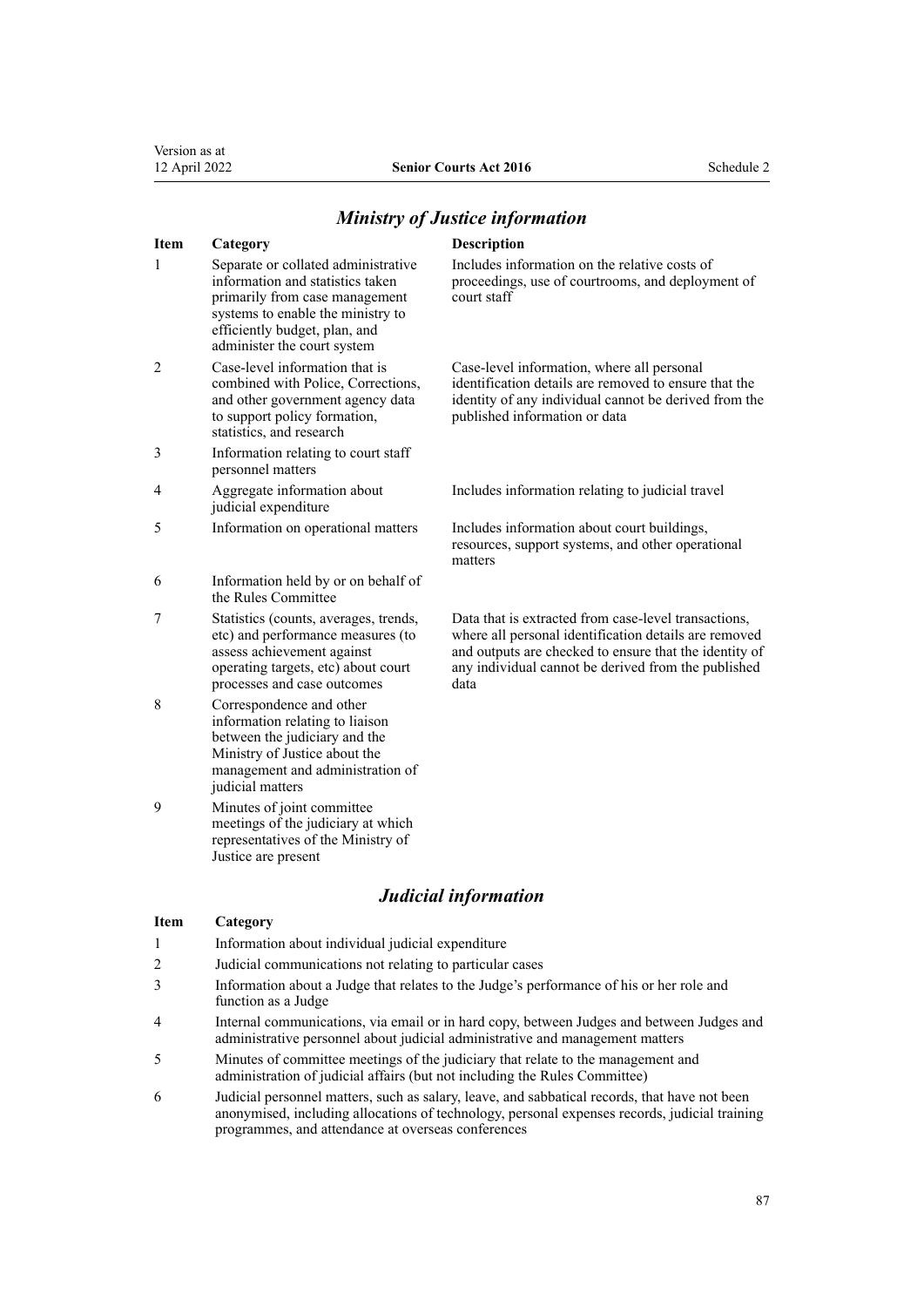| Schedule 2 |  |
|------------|--|
|------------|--|

#### **Item Category**

- 7 Separate or collated information relating to the rostering of Judges, judicial activity information, and judicial activity statistics that identify particular Judges
- 8 Judicial communications, including Judges' papers or notes relating to particular cases

Schedule 2 Part B paragraph (2)(a): amended, on 1 July 2019, by [section 259\(1\)](http://legislation.govt.nz/pdflink.aspx?id=LMS113400) of the Family Violence Act 2018 (2018 No 46).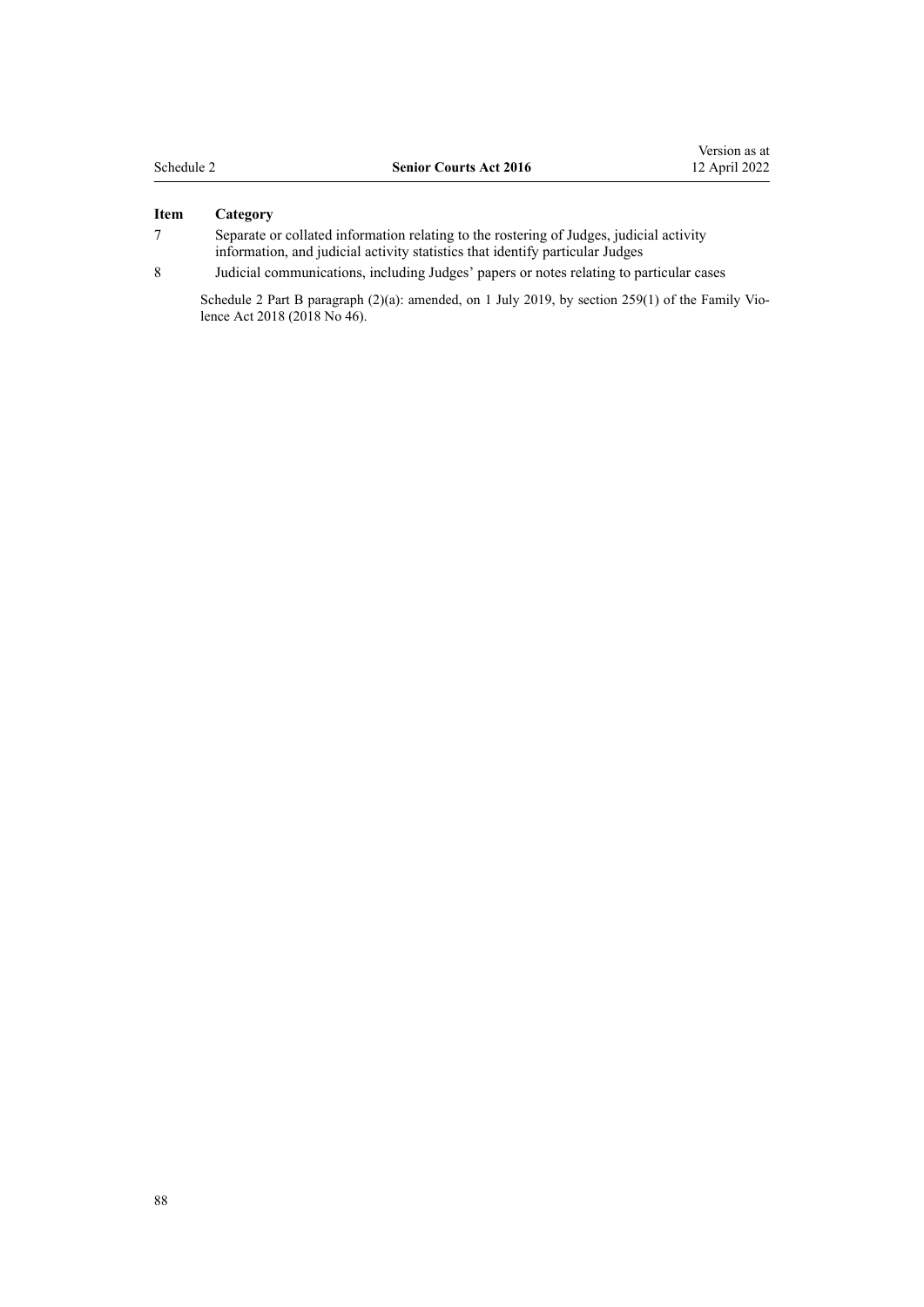# **Schedule 3**

# <span id="page-88-0"></span>**Consequential amendments relating to Senior Courts**

[s 183\(b\)](#page-75-0)

# **Part 1**

# **Amendments to Acts**

# **Administration Act 1969 (1969 No 52)**

In [section 59,](http://legislation.govt.nz/pdflink.aspx?id=DLM392897) replace "section 51C of the Judicature Act 1908" with "section 148 of the Senior Courts Act 2016".

# **Admiralty Act 1973 (1973 No 119)**

In [section 11\(1\),](http://legislation.govt.nz/pdflink.aspx?id=DLM411666) replace "Judicature Act 1908" with "Senior Courts Act 2016". In [section 13\(2\)](http://legislation.govt.nz/pdflink.aspx?id=DLM411670), replace "Judicature Act 1908" with "Senior Courts Act 2016".

# **Adoption Act 1955 (1955 No 93)**

In [section 28A\(a\),](http://legislation.govt.nz/pdflink.aspx?id=DLM293340) replace "section 51C of the Judicature Act 1908" with "section 148 of the Senior Courts Act 2016".

# **Animal Products Act 1999 (1999 No 93)**

In [section 155\(3\),](http://legislation.govt.nz/pdflink.aspx?id=DLM35786) replace "section 14 of the Supreme Court Act 2003" with "section 75 of the Senior Courts Act 2016".

# **Animal Welfare Act 1999 (1999 No 142)**

In [section 156G\(3\)](http://legislation.govt.nz/pdflink.aspx?id=DLM6476161), replace "section 14 of the Supreme Court Act 2003" with "section 75 of the Senior Courts Act 2016".

# **Arbitration Act 1996 (1996 No 99)**

In [section 16\(a\),](http://legislation.govt.nz/pdflink.aspx?id=DLM405706) replace "section 51C of the Judicature Act 1908" with "section 148 of the Senior Courts Act 2016".

# **Biosecurity Act 1993 (1993 No 95)**

In [section 154F\(3\)](http://legislation.govt.nz/pdflink.aspx?id=DLM4759447), replace "section 14 of the Supreme Court Act 2003" with "section 75 of the Senior Courts Act 2016".

# **Canterbury Earthquake Recovery Act 2011 (2011 No 12)**

In [section 70\(4\)](http://legislation.govt.nz/pdflink.aspx?id=DLM3653655), replace "Supreme Court Act 2003" with "Senior Courts Act 2016".

# **Care of Children Act 2004 (2004 No 90)**

In [section 135B\(2\),](http://legislation.govt.nz/pdflink.aspx?id=DLM6028019) replace "section 100A of the Judicature Act 1908" with "section 156 of the Senior Courts Act 2016".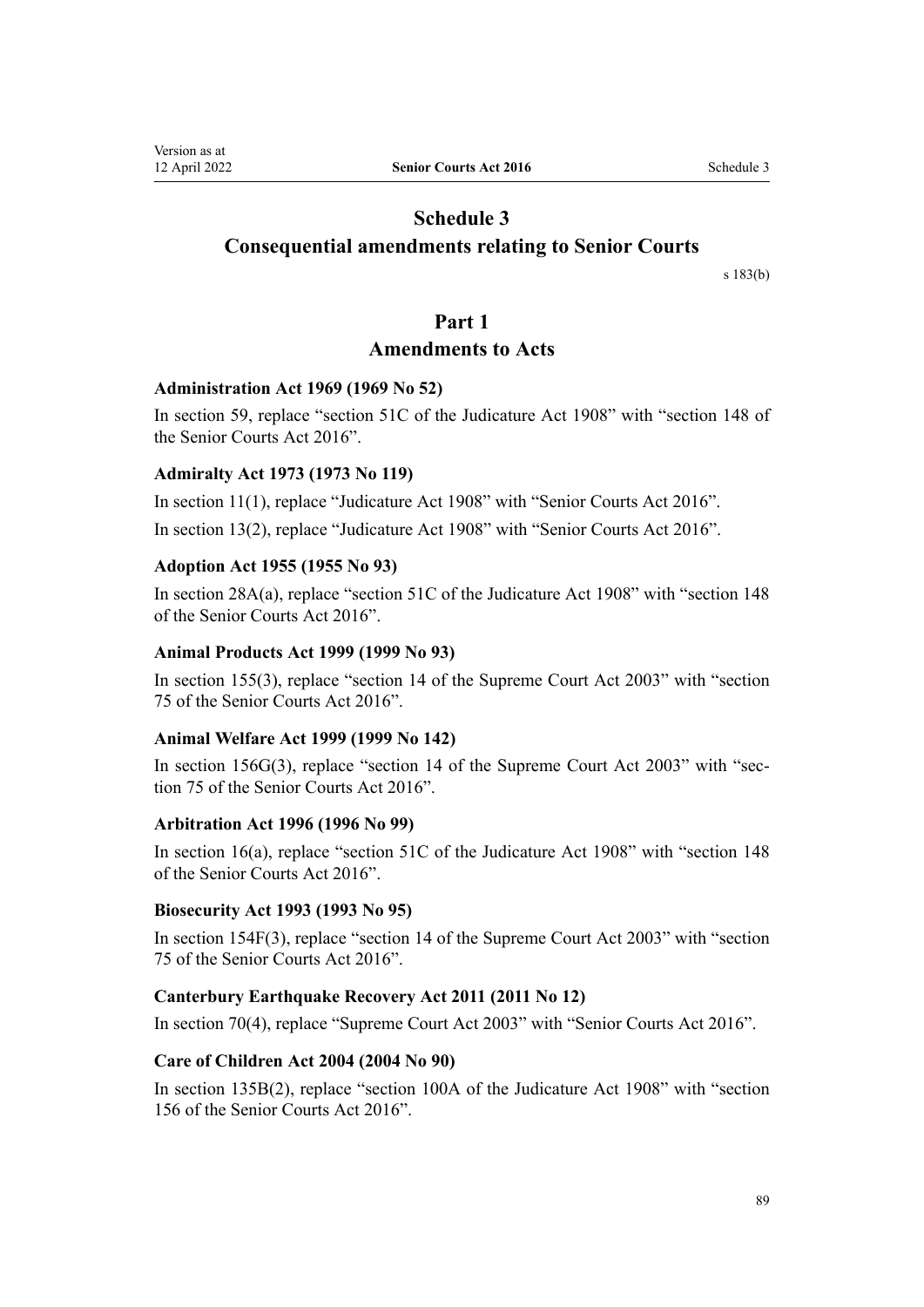#### **Care of Children Act 2004 (2004 No 90)***—continued*

In [section 141\(3\),](http://legislation.govt.nz/pdflink.aspx?id=DLM317973) replace "section 88B of the Judicature Act 1908" with "sections 166 to 169 of the Senior Courts Act 2016".

In [section 146\(1\),](http://legislation.govt.nz/pdflink.aspx?id=DLM317980) replace "Judicature Act 1908" with "Senior Courts Act 2016".

In [section 147\(1\),](http://legislation.govt.nz/pdflink.aspx?id=DLM317981) replace "section 100A of the Judicature Act 1908" with "section 156 of the Senior Courts Act 2016".

#### **Child Support Act 1991 (1991 No 142)**

In [section 226D\(2\)](http://legislation.govt.nz/pdflink.aspx?id=DLM6026515), replace "section 100A of the Judicature Act 1908" with "section 156 of the Senior Courts Act 2016".

#### **Children, Young Persons, and Their Families Act 1989 (1989 No 24)**

In [section 448\(2\)\(a\)](http://legislation.govt.nz/pdflink.aspx?id=DLM155085), replace "section 51C of the Judicature Act 1908" with "section 148 of the Senior Courts Act 2016".

#### **Citizens Initiated Referenda Act 1993 (1993 No 101)**

In [section 58A,](http://legislation.govt.nz/pdflink.aspx?id=DLM318864) replace "Judicature Act 1908" with "Senior Courts Act 2016".

# **Civil List Act 1979 (1979 No 33)**

In [section 27\(7\)](http://legislation.govt.nz/pdflink.aspx?id=DLM32450), replace "Judicature Act 1908" with "Senior Courts Act 2016".

#### **Commerce Act 1986 (1986 No 5)**

In [section 97\(1\)](http://legislation.govt.nz/pdflink.aspx?id=DLM89913), replace "section 66 of the Judicature Act 1908" with "section 56 of the Senior Courts Act 2016".

#### **Commissions of Inquiry Act 1908 (1908 No 25)**

In [section 13\(1\)](http://legislation.govt.nz/pdflink.aspx?id=DLM139178), replace "Judicature Act 1908" with "Senior Courts Act 2016".

In [section 13\(3\)](http://legislation.govt.nz/pdflink.aspx?id=DLM139178), replace "section  $56A(1)$  of the Judicature Act 1908" with "section 42 of the Senior Courts Act 2016".

In [section 13\(3\)](http://legislation.govt.nz/pdflink.aspx?id=DLM139178), replace "section 56B of the Judicature Act 1908" with "section 43 of the Senior Courts Act 2016".

In [section 13\(4\)](http://legislation.govt.nz/pdflink.aspx?id=DLM139178), replace "section 56A(1) of the Judicature Act 1908" with "section 42 of the Senior Courts Act 2016".

In [section 13\(4\)](http://legislation.govt.nz/pdflink.aspx?id=DLM139178), replace "section 56B of the Judicature Act 1908" with "section 43 of the Senior Courts Act 2016".

In section  $13A(1)(a)$ , replace "section  $56A(1)$  of the Judicature Act 1908" with "section 42 of the Senior Courts Act 2016".

In [section 13A\(1\)\(b\),](http://legislation.govt.nz/pdflink.aspx?id=DLM139182) replace "section 56B of the Judicature Act 1908" with "section 43 of the Senior Courts Act 2016".

In section  $13A(2)(a)$ , replace "section  $56A(1)$  of the Judicature Act 1908" with "section 42 of the Senior Courts Act 2016".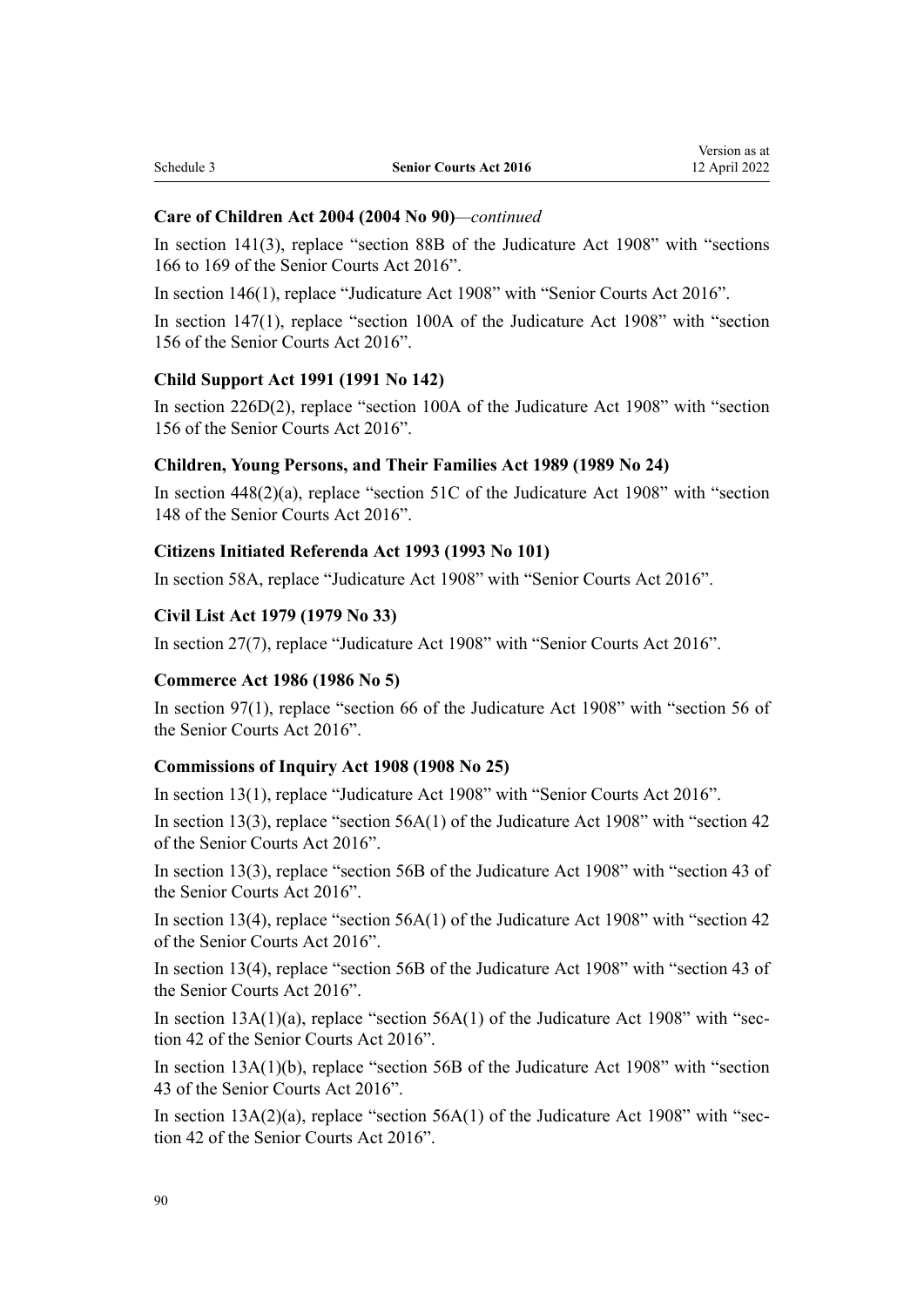| Version as at |
|---------------|
| 12 April 2022 |

#### **Commissions of Inquiry Act 1908 (1908 No 25)***—continued*

In [section 13A\(2\)\(b\),](http://legislation.govt.nz/pdflink.aspx?id=DLM139182) replace "section 56B of the Judicature Act 1908" with "section 43 of the Senior Courts Act 2016".

In [section 13B,](http://legislation.govt.nz/pdflink.aspx?id=DLM139185) replace "section 56C of the Judicature Act 1908" with "section 165 of the Senior Courts Act 2016" in each place.

In [section 13C](http://legislation.govt.nz/pdflink.aspx?id=DLM139187), replace "section 56A(1) of the Judicature Act 1908" with "section 42 of the Senior Courts Act 2016".

In [section 13C](http://legislation.govt.nz/pdflink.aspx?id=DLM139187), replace "section 56B of the Judicature Act 1908" with "section 43 of the Senior Courts Act 2016".

In [section 13D,](http://legislation.govt.nz/pdflink.aspx?id=DLM139189) replace "section 56A(1) of the Judicature Act 1908" with "section 42 of the Senior Courts Act 2016".

In [section 13D,](http://legislation.govt.nz/pdflink.aspx?id=DLM139189) replace "section 56B of the Judicature Act 1908" with "section 43 of the Senior Courts Act 2016".

In [section 14,](http://legislation.govt.nz/pdflink.aspx?id=DLM139191) replace "section 51C of the Judicature Act 1908" with "section 148 of the Senior Courts Act 2016".

#### **Construction Contracts Act 2002 (2002 No 46)**

In [section 81\(2\)\(b\),](http://legislation.govt.nz/pdflink.aspx?id=DLM163488) replace "section 51B of the Judicature Act 1908" with "section 155 of the Senior Courts Act 2016".

#### **Cook Islands Act 1915 (1915 No 40)**

In [section 175](http://legislation.govt.nz/pdflink.aspx?id=DLM183019), replace "Sections 47 to 49 of the Judicature Act 1908" with "Sections 30 to 32 of the Senior Courts Act 2016".

In [section 175,](http://legislation.govt.nz/pdflink.aspx?id=DLM183019) replace "within the meaning of section 47 aforesaid, and Commissioners in the Cook Islands may be appointed by a Judge of the High Court" with "of New Zealand, and Commissioners in the Cook Islands may be appointed by a Judge of the High Court of New Zealand".

#### **Coroners Act 2006 (2006 No 38)**

In [section 34\(5\)](http://legislation.govt.nz/pdflink.aspx?id=DLM377556), delete "(as defined in section 2 of the Judicature Act 1908)".

#### **Court Martial Appeals Act 1953 (1953 No 100)**

In [section 2\(1\),](http://legislation.govt.nz/pdflink.aspx?id=DLM282974) definition of **Court of Appeal**, replace "Part 2 of the Judicature Act 1908" with "Part 3 of the Senior Courts Act 2016".

In [section 4\(6\)](http://legislation.govt.nz/pdflink.aspx?id=DLM283232), replace "superior" with "senior".

In [section 10\(2\)](http://legislation.govt.nz/pdflink.aspx?id=DLM283262), replace "section 14 of the Supreme Court Act 2003" with "section 75 of the Senior Courts Act 2016".

In [section 26\(1\)](http://legislation.govt.nz/pdflink.aspx?id=DLM283411), replace "Judicature Act 1908" with "Senior Courts Act 2016".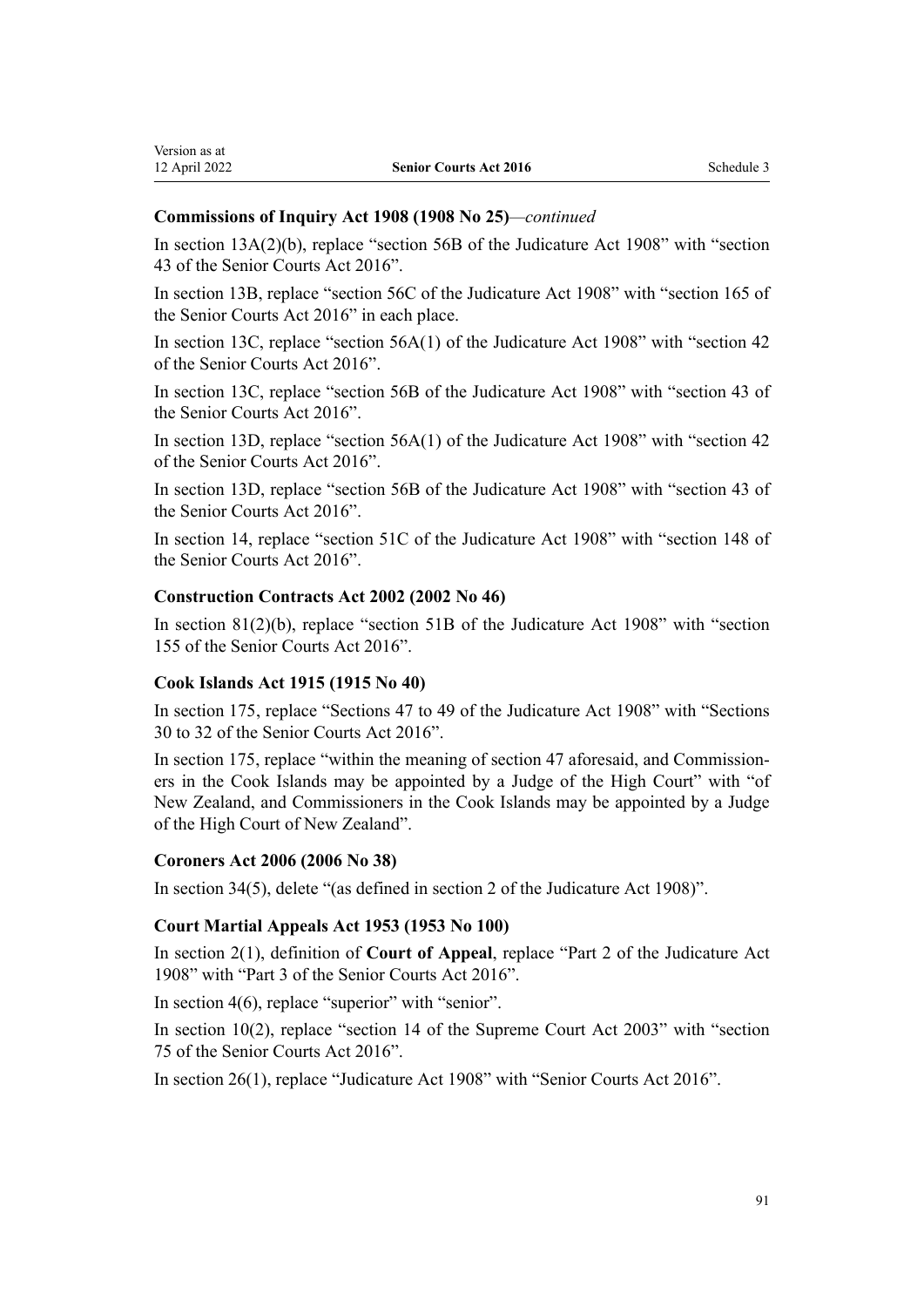#### **Courts (Remote Participation) Act 2010 (2010 No 94)**

In [section 3](http://legislation.govt.nz/pdflink.aspx?id=DLM2600715), definition of **Court of Appeal**, replace "Part 2 of the Judicature Act 1908" with "Part 3 of the Senior Courts Act 2016".

In [section 3,](http://legislation.govt.nz/pdflink.aspx?id=DLM2600715) definition of **Supreme Court**, replace "section 4 of the Supreme Court Act 2003" with "section 65 of the Senior Courts Act 2016".

#### **Crimes Act 1961 (1961 No 43)**

In [section 2\(1\),](http://legislation.govt.nz/pdflink.aspx?id=DLM327394) definition of **Supreme Court**, replace "section 6 of the Supreme Court Act 2003" with "section 66 of the Senior Courts Act 2016".

In section  $406A(4)$ , replace "section 14 of the Supreme Court Act 2003" with "section 75 of the Senior Courts Act 2016".

#### **Criminal Procedure Act 2011 (2011 No 81)**

In [section 5](http://legislation.govt.nz/pdflink.aspx?id=DLM3359970), definition of **rules of court**, replace "section 51C of the Judicature Act 1908" with "section 148 of the Senior Courts Act 2016".

Replace [section 213\(1\)](http://legislation.govt.nz/pdflink.aspx?id=DLM3360377) with:

(1) All rights of appeal to the Supreme Court under this Part are subject to Part 4 of the Senior Courts Act 2016. *See*, especially, sections 73 to 75 of that Act.

In [section 314\(5\)](http://legislation.govt.nz/pdflink.aspx?id=DLM3865788), replace "section 99A of the Judicature Act 1908" with "section 178 of the Senior Courts Act 2016".

In [section 316\(6\)](http://legislation.govt.nz/pdflink.aspx?id=DLM3865790), replace "section 99A of the Judicature Act 1908" with "section 178 of the Senior Courts Act 2016".

In [section 318\(4\)](http://legislation.govt.nz/pdflink.aspx?id=DLM3865792), replace "section 99A of the Judicature Act 1908" with "section 178 of the Senior Courts Act 2016".

In [section 325\(3\)](http://legislation.govt.nz/pdflink.aspx?id=DLM3360521), replace "section 15(2) of the Supreme Court Act 2003" with "section 76 of the Senior Courts Act 2016".

In [section 333\(1\)](http://legislation.govt.nz/pdflink.aspx?id=DLM3360533), after "Judges of the Court of Appeal", insert "(of whom at least 1 must hold office under section 45 of the Senior Courts Act 2016)".

In [section 333\(2\) and \(4\),](http://legislation.govt.nz/pdflink.aspx?id=DLM3360533) after "Judge of the Court of Appeal", insert "(whether holding office under section 45 or 48 of the Senior Courts Act 2016)" in each place.

In [section 386\(1\)](http://legislation.govt.nz/pdflink.aspx?id=DLM3360605), replace "section 51C of the Judicature Act 1908" with "section 148 of the Senior Courts Act 2016".

#### **Criminal Proceeds (Recovery) Act 2009 (2009 No 8)**

Repeal [sections 206](http://legislation.govt.nz/pdflink.aspx?id=DLM1451456) and [207](http://legislation.govt.nz/pdflink.aspx?id=DLM1451457) and the cross-heading above section 206.

#### **Criminal Records (Clean Slate) Act 2004 (2004 No 36)**

In [section 22\(1\) and \(2\),](http://legislation.govt.nz/pdflink.aspx?id=DLM293522) replace "section 51B of the Judicature Act 1908" with "section 155 of the Senior Courts Act 2016".

In [section 22\(2\)](http://legislation.govt.nz/pdflink.aspx?id=DLM293522), replace "Judicature Act 1908" with "Senior Courts Act 2016".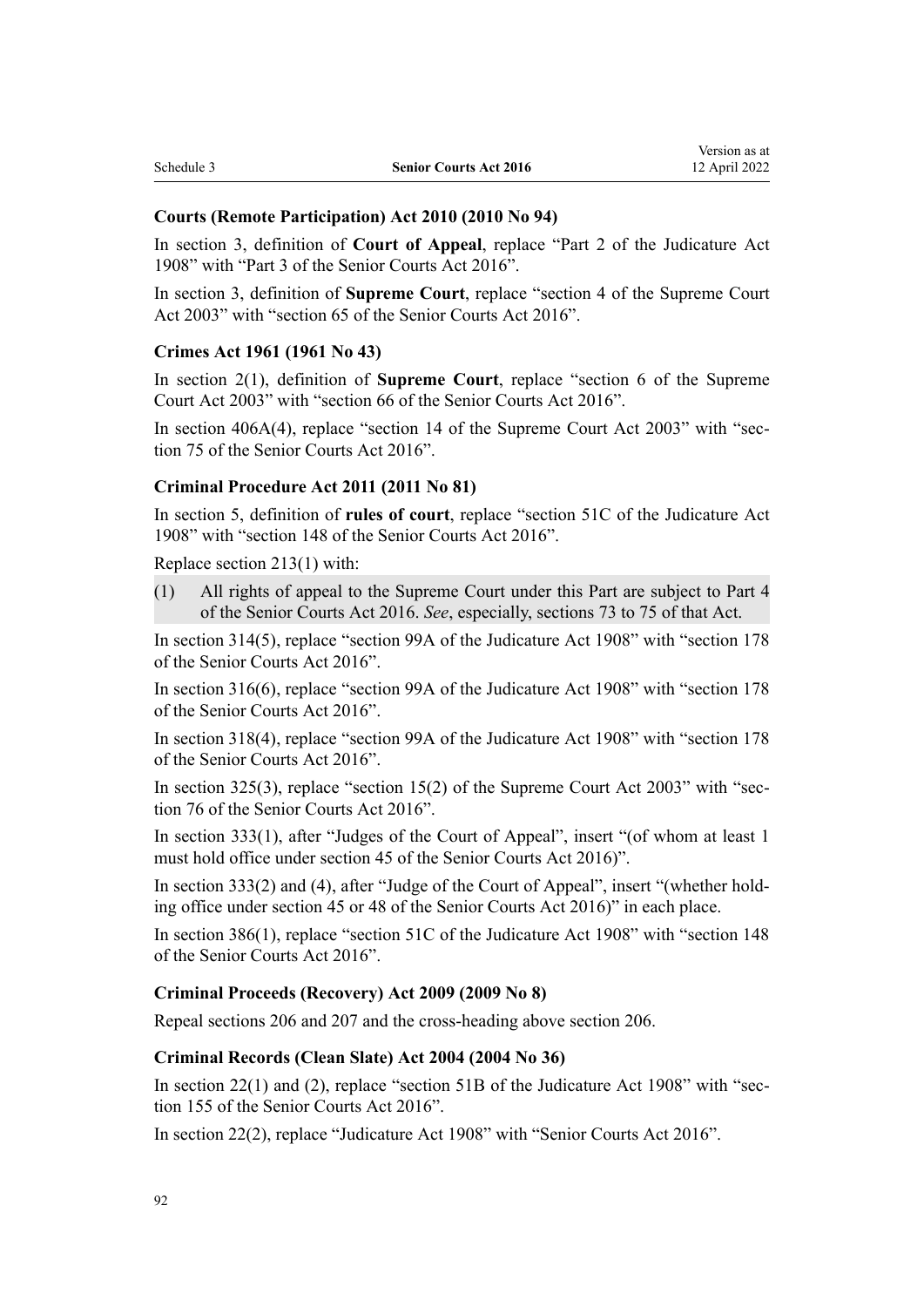# **Criminal Records (Clean Slate) Act 2004 (2004 No 36)***—continued*

In [section 22\(3\)](http://legislation.govt.nz/pdflink.aspx?id=DLM293522), replace "Judicature Act 1908" with "Senior Courts Act 2016".

#### **Crown Proceedings Act 1950 (1950 No 54)**

In [section 22\(1\),](http://legislation.govt.nz/pdflink.aspx?id=DLM261968) replace "each district constituted under the Judicature Act 1908" with "a district".

In [section 29\(2\),](http://legislation.govt.nz/pdflink.aspx?id=DLM261983) replace "Section 55 of the Judicature Act 1908" with "Section 40 of the Senior Courts Act 2016".

In [Schedule 1,](http://legislation.govt.nz/pdflink.aspx?id=DLM262405) replace the item relating to the Judicature Act 1908 with "**Senior Courts Act 2016 (2016 No 48)**".

#### **Customs and Excise Act 1996 (1996 No 27)**

In [section 110\(4\),](http://legislation.govt.nz/pdflink.aspx?id=DLM378697) replace "section 55 of the Judicature Act 1908" with "section 40 of the Senior Courts Act 2016".

#### **Declaratory Judgments Act 1908 (1908 No 220)**

In [section 6,](http://legislation.govt.nz/pdflink.aspx?id=DLM176503) replace "Judicature Act 1908" with "Senior Courts Act 2016".

Replace [section 7](http://legislation.govt.nz/pdflink.aspx?id=DLM176504) with:

#### **7 Removal of summons into Court of Appeal**

An originating summons under section 3 may be removed into the Court of Appeal in the same manner as the matters specified in section 59 of the Senior Courts Act 2016 are removable, and section 59 of that Act applies to any ori‐ ginating summons removed into the court.

#### **Domestic Actions Act 1975 (1975 No 53)**

In [section 9A\(a\),](http://legislation.govt.nz/pdflink.aspx?id=DLM434499) replace "section 51C of the Judicature Act 1908" with "section 148 of the Senior Courts Act 2016".

#### **Electoral Act 1993 (1993 No 87)**

In [section 234\(1\),](http://legislation.govt.nz/pdflink.aspx?id=DLM310436) replace "Judicature Act 1908" with "Senior Courts Act 2016".

#### **Electricity Industry Act 2010 (2010 No 116)**

In [section 71\(2\),](http://legislation.govt.nz/pdflink.aspx?id=DLM2634411) replace "Section 66 of the Judicature Act 1908" with "Section 56 of the Senior Courts Act 2016".

#### **Electronic Transactions Act 2002 (2002 No 35)**

In the [Schedule,](http://legislation.govt.nz/pdflink.aspx?id=DLM154861) Part 4, paragraph (1), replace "Judicature Act 1908" with "Senior Courts Act 2016".

#### **Employment Relations Act 2000 (2000 No 24)**

In [section 214\(1\)](http://legislation.govt.nz/pdflink.aspx?id=DLM61425), replace "section 66 of the Judicature Act 1908" with "section 56 of the Senior Courts Act 2016".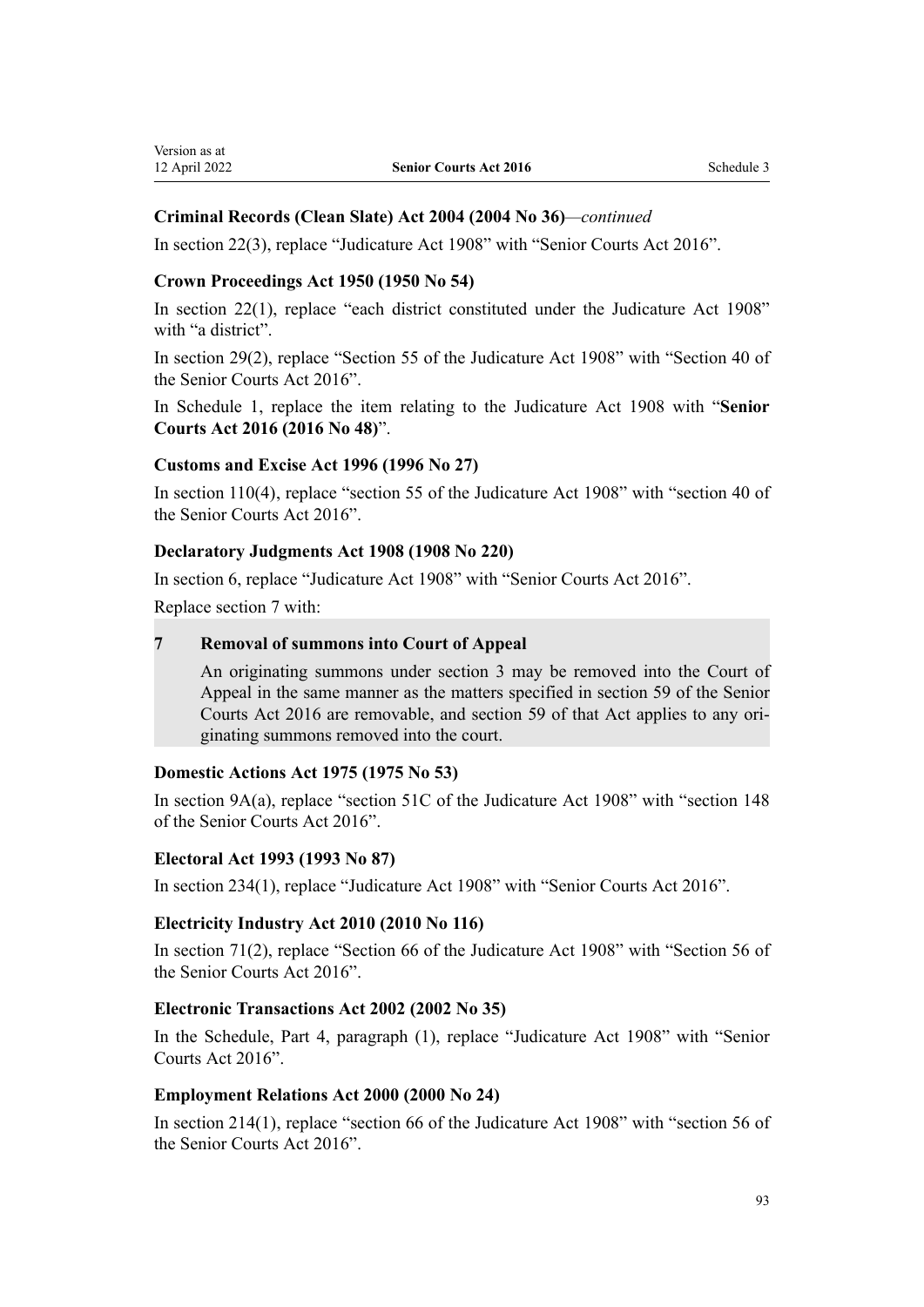#### **Employment Relations Act 2000 (2000 No 24)***—continued*

In section  $214A(4)$ , replace "section 14 of the Supreme Court Act  $2003$ " with "section 75 of the Senior Courts Act 2016".

In [section 218](http://legislation.govt.nz/pdflink.aspx?id=DLM61436), replace "section 66 of the Judicature Act 1908" with "section 56 of the Senior Courts Act 2016".

#### **Employment Relations Amendment Act 2016 (2016 No 9)**

In new [section 214AA\(3\),](http://legislation.govt.nz/pdflink.aspx?id=DLM6774214) replace "Section 66 of the Judicature Act 1908" with "Section 56 of the Senior Courts Act 2016".

# **Environment Canterbury (Transitional Governance Arrangements) Act 2016 (2016 No 20)**

In [section 27,](http://legislation.govt.nz/pdflink.aspx?id=DLM6567493) replace "Section 66 of the Judicature Act 1908" with "Section 56 of the Senior Courts Act 2016".

# **Evidence Act 2006 (2006 No 69)**

In [section 199\(1\)](http://legislation.govt.nz/pdflink.aspx?id=DLM394528), replace "section 51C of the Judicature Act 1908" with "section 148 of the Senior Courts Act 2016".

In [section 200\(1\),](http://legislation.govt.nz/pdflink.aspx?id=DLM394529) replace "Judicature Act 1908" with "Senior Courts Act 2016".

In [section 202\(3\)\(a\),](http://legislation.govt.nz/pdflink.aspx?id=DLM394534) replace "superior" with "senior".

#### **Extradition Act 1999 (1999 No 55)**

In [section 103](http://legislation.govt.nz/pdflink.aspx?id=DLM27319), replace "Judicature Act 1908" with "Senior Courts Act 2016".

#### **Family Proceedings Act 1980 (1980 No 94)**

In [section 162D\(2\)](http://legislation.govt.nz/pdflink.aspx?id=DLM6029214), replace "section 100A of the Judicature Act 1908" with "section 156 of the Senior Courts Act 2016".

#### **Family Protection Act 1955 (1955 No 88)**

In [section 15\(3\)](http://legislation.govt.nz/pdflink.aspx?id=DLM292017), replace "Judicature Act 1908" with "Senior Courts Act 2016".

#### **Food Act 2014 (2014 No 32)**

In [section 340\(3\),](http://legislation.govt.nz/pdflink.aspx?id=DLM2996475) replace "section 14 of the Supreme Court Act 2003" with "section 75 of the Senior Courts Act 2016".

In [section 365\(3\),](http://legislation.govt.nz/pdflink.aspx?id=DLM3400904) replace "section 14 of the Supreme Court Act 2003" with "section 75 of the Senior Courts Act 2016".

#### **Gas Act 1992 (1992 No 124)**

In [section 43ZJ\(2\),](http://legislation.govt.nz/pdflink.aspx?id=DLM286224) replace "Section 66 of the Judicature Act 1908" with "Section 56 of the Senior Courts Act 2016".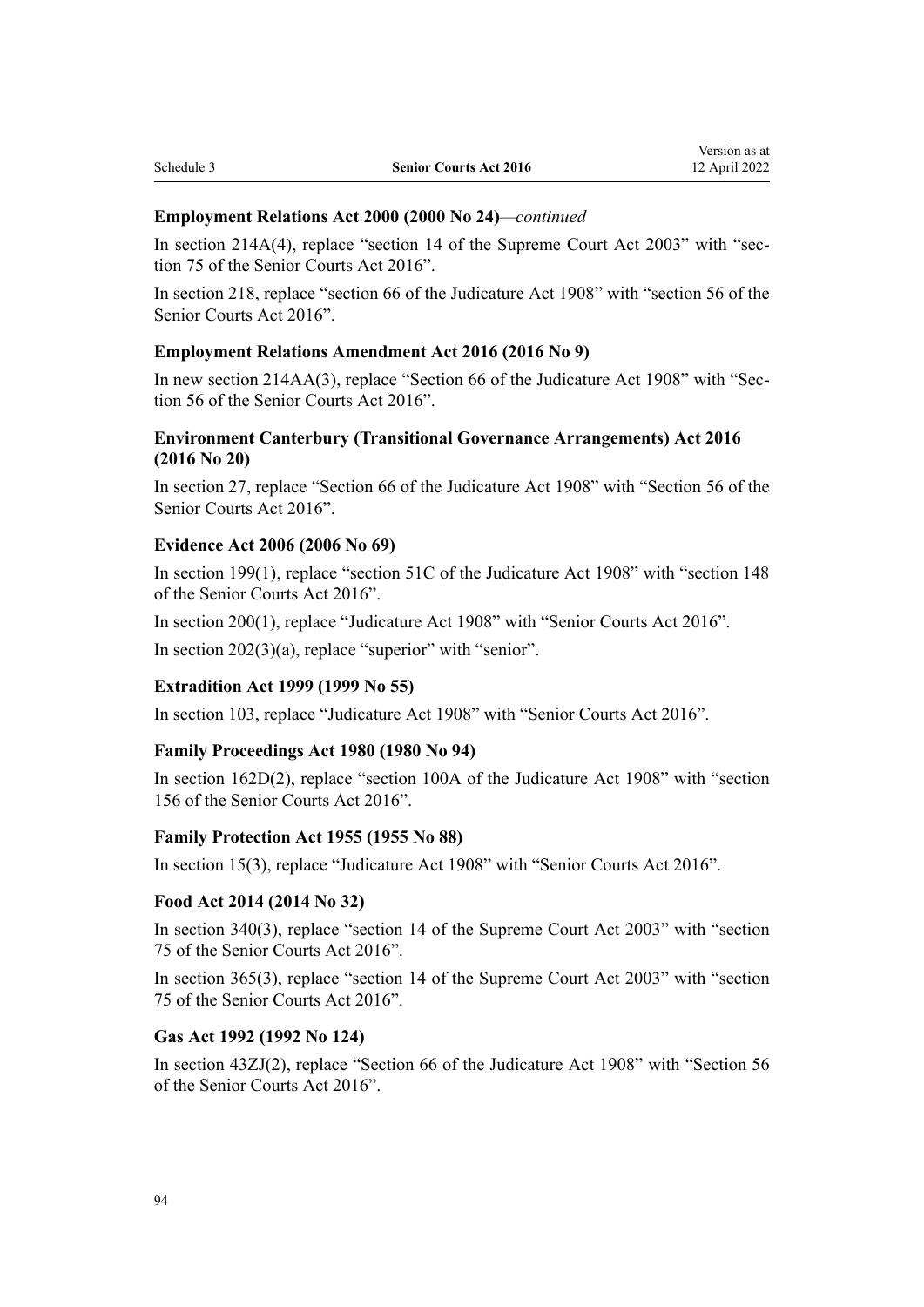# **Goods and Services Tax Act 1985 (1985 No 141)**

In [section 78\(4\)](http://legislation.govt.nz/pdflink.aspx?id=DLM85298), replace "section 94A(1) of the Judicature Act 1908" with "section 74A(1) of the Property Law Act 2007".

In [section 78\(4\)](http://legislation.govt.nz/pdflink.aspx?id=DLM85298), replace "section 94A(2) of the Judicature Act 1908" with "section 74A(2) of the Property Law Act 2007".

# **Government Superannuation Fund Act 1956 (1956 No 47)**

In [section 72,](http://legislation.govt.nz/pdflink.aspx?id=DLM447252) definition of **Judge**, paragraph (a), replace "section 4 of the Judicature Act 1908" with "section 100 of the Senior Courts Act 2016".

In [section 72,](http://legislation.govt.nz/pdflink.aspx?id=DLM447252) definition of **temporary Judge**, paragraph (a), replace "section 11 of the Judicature Act 1908" with "section 113 of the Senior Courts Act 2016".

In [section 81A,](http://legislation.govt.nz/pdflink.aspx?id=DLM447401) definition of **Judge**, paragraph (a), replace "section 4 of the Judicature Act 1908" with "section 100 of the Senior Courts Act 2016".

In [section 81A,](http://legislation.govt.nz/pdflink.aspx?id=DLM447401) definition of **temporary Judge**, paragraph (a), replace "section 11 of the Judicature Act 1908" with "section 113 of the Senior Courts Act 2016".

In section 81X, definition of **Associate Judge**, replace "section 26C of the Judicature Act 1908" with "section 100 of the Senior Courts Act 2016".

# **Governor-General Act 2010 (2010 No 122)**

In [section 17\(3\)](http://legislation.govt.nz/pdflink.aspx?id=DLM2999138), replace "Judicature Act 1908" with "Senior Courts Act 2016".

# **Greater Christchurch Regeneration Act 2016 (2016 No 14)**

In [section 120\(3\),](http://legislation.govt.nz/pdflink.aspx?id=DLM6579347) replace "Supreme Court Act 2003" with "Senior Courts Act 2016".

# **Habeas Corpus Act 2001 (2001 No 31)**

In [section 7\(7\),](http://legislation.govt.nz/pdflink.aspx?id=DLM6579260) replace "Section 51E of the Judicature Act 1908" with "Section 153 of the Senior Courts Act 2016".

In [section 15\(1\)](http://legislation.govt.nz/pdflink.aspx?id=DLM6800105), replace with "sections 68 to 71 of the Senior Courts Act 2016".

In [section 16\(1\)](http://legislation.govt.nz/pdflink.aspx?id=DLM6604610), replace "Judicature Act 1908" with "Senior Courts Act 2016".

In [section 20\(1\) and \(2\),](http://legislation.govt.nz/pdflink.aspx?id=DLM6579280) replace "section 51C of the Judicature Act 1908" with "section 148 of the Senior Courts Act 2016".

# **Harmful Digital Communications Act 2015 (2015 No 63)**

In [section 27\(1\)](http://legislation.govt.nz/pdflink.aspx?id=DLM5711867), replace "section 51C of the Judicature Act 1908" with "section 148 of the Senior Courts Act 2016".

# **Immigration Act 2009 (2009 No 51)**

In [section 246\(1\),](http://legislation.govt.nz/pdflink.aspx?id=DLM1440978) replace "Section 66 of the Judicature Act 1908" with "Section 56 of the Senior Courts Act 2016".

In [section 249B\(2\)](http://legislation.govt.nz/pdflink.aspx?id=DLM6471308), replace "Section 66 of the Judicature Act 1908" with "Section 56 of the Senior Courts Act 2016".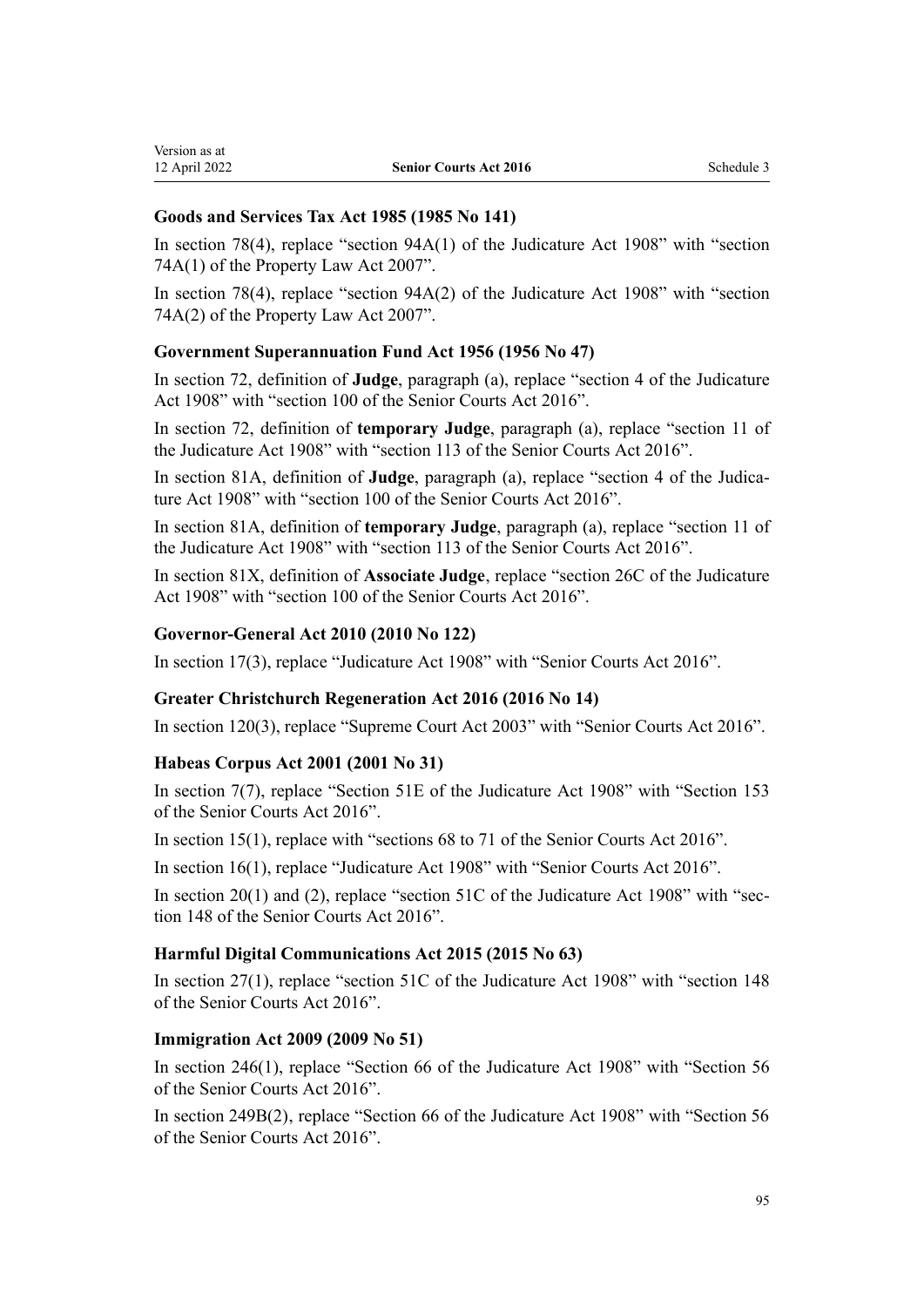## **Immigration Act 2009 (2009 No 51)***—continued*

Replace [section 251](http://legislation.govt.nz/pdflink.aspx?id=DLM2390003) with:

## **251 Relationship with Senior Courts Act 2016**

The Senior Courts Act 2016 is subject to sections 247, 248, 249, 250, and 262.

#### **Insolvency Act 2006 (2006 No 55)**

In [section 442\(1\),](http://legislation.govt.nz/pdflink.aspx?id=DLM387848) replace "Judicature Act 1908" with "Senior Courts Act 2016".

#### **Insolvency (Cross-border) Act 2006 (2006 No 57)**

In [section 9](http://legislation.govt.nz/pdflink.aspx?id=DLM389642), replace "section 51C of the Judicature Act 1908" with "section 148 of the Senior Courts Act 2016".

#### **Insurance (Prudential Supervision) Act 2010 (2010 No 111)**

In [section 43\(1\)](http://legislation.govt.nz/pdflink.aspx?id=DLM2478318), replace "section 66 of the Judicature Act 1908" with "section 56 of the Senior Courts Act 2016".

In [section 225\(1\)](http://legislation.govt.nz/pdflink.aspx?id=DLM2478595), replace "section 66 of the Judicature Act 1908" with "section 56 of the Senior Courts Act 2016".

#### **Judicial Conduct Commissioner and Judicial Conduct Panel Act 2004 (2004 No 38)**

In [section 5,](http://legislation.govt.nz/pdflink.aspx?id=DLM293561) definition of **Judge**, replace paragraph (b) with:

(b) includes a person who holds office as an acting Judge, or an acting Associate Judge; but

In [section 31\(3\)\(b\),](http://legislation.govt.nz/pdflink.aspx?id=DLM293714) replace "section 51C of the Judicature Act 1908" with "section 148 of the Senior Courts Act 2016".

#### **Juries Act 1981 (1981 No 23)**

Repeal [section 34.](http://legislation.govt.nz/pdflink.aspx?id=DLM44842)

#### **Land Valuation Proceedings Act 1948 (1948 No 50)**

In [section 18A\(1\),](http://legislation.govt.nz/pdflink.aspx?id=DLM249281) replace "section 66 of the Judicature Act 1908" with "section 56 of the Senior Courts Act 2016".

#### **Law Reform Act 1936 (1936 No 31)**

In [section 17\(5\),](http://legislation.govt.nz/pdflink.aspx?id=DLM219807) replace "Section 94 of the Judicature Act 1908" with "Section 99 of the District Court Act 2016".

### **Lawyers and Conveyancers Act 2006 (2006 No 1)**

In section  $49(3)(a)$ , replace "the superior" with "a senior".

In section  $53(1)(a)$ , replace "the superior" with "a senior".

In [section 53\(1\)](http://legislation.govt.nz/pdflink.aspx?id=DLM365772), replace "that superior" with "that senior" in each place.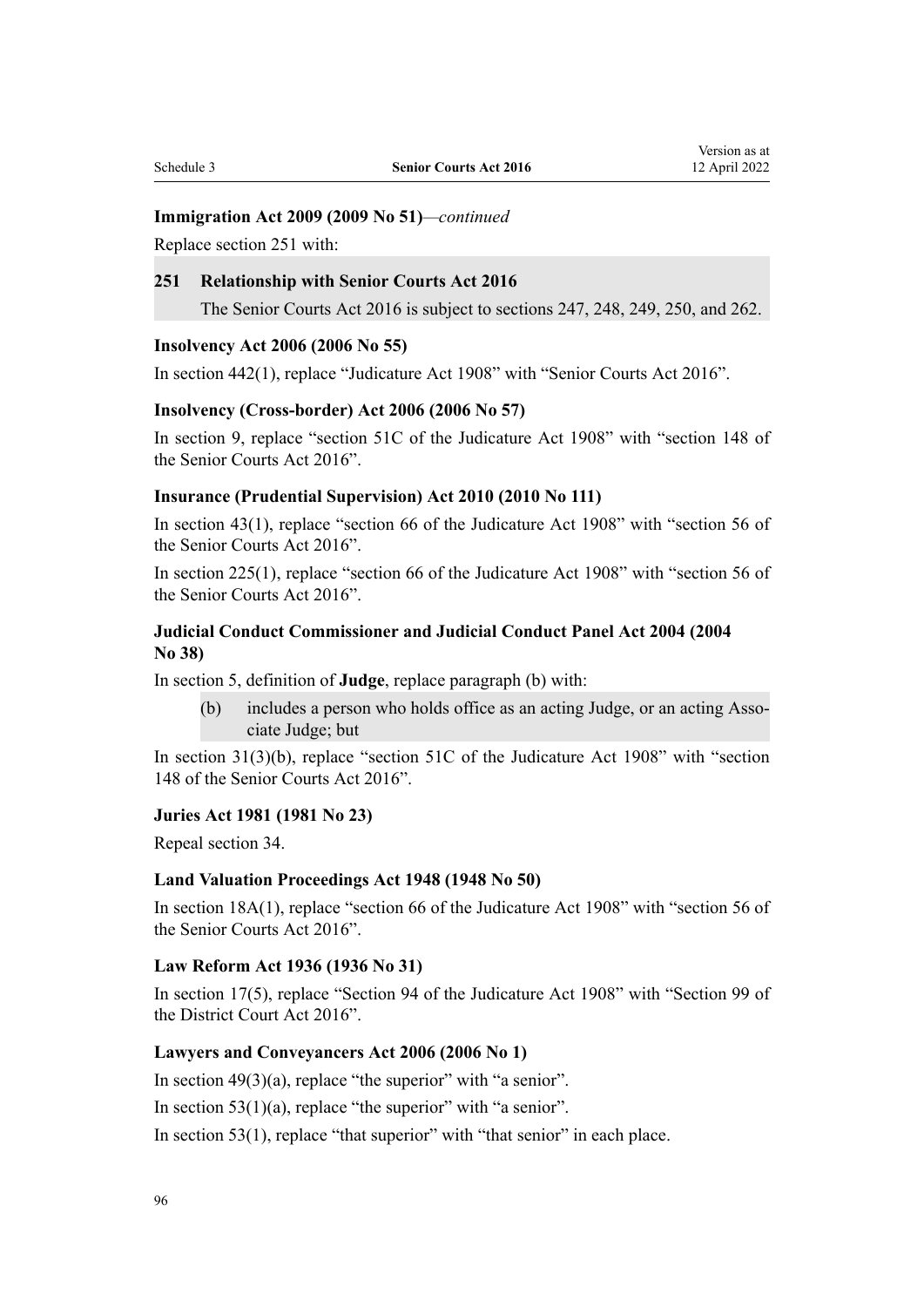#### **Lawyers and Conveyancers Act 2006 (2006 No 1)***—continued*

In [section 54\(1\)](http://legislation.govt.nz/pdflink.aspx?id=DLM365773), replace "Judicature Act 1908" with "Senior Courts Act 2016".

In [section 254\(1\)](http://legislation.govt.nz/pdflink.aspx?id=DLM367311), replace "section 66 of the Judicature Act 1908" with "section 56 of the Senior Courts Act 2016".

In [section 276\(a\)](http://legislation.govt.nz/pdflink.aspx?id=DLM367338), replace "the superior" with "a senior".

#### **Legislation Act 2012 (2012 No 119)**

In [Schedule 1](http://legislation.govt.nz/pdflink.aspx?id=DLM2998636), repeal the item relating to the Judicature Act 1908.

#### **Limitation Act 2010 (2010 No 110)**

In [section 13,](http://legislation.govt.nz/pdflink.aspx?id=DLM2033206) replace "section 16A of the Judicature Act 1908" with "section 13 of the Senior Courts Act 2016".

#### **Local Government Official Information and Meetings Act 1987 (1987 No 174)**

In [section 35](http://legislation.govt.nz/pdflink.aspx?id=DLM123048), replace "section 66 of the Judicature Act 1908" with "section 56 of the Senior Courts Act 2016".

#### **Local Government (Rating) Act 2002 (2002 No 6)**

In section  $67(2)(b)$ , replace "section 100A of the Judicature Act 1908" with "section 156 of the Senior Courts Act 2016".

In [section 70\(2\)](http://legislation.govt.nz/pdflink.aspx?id=DLM132731), replace "section 100A of the Judicature Act 1908" with "section 156 of the Senior Courts Act 2016".

#### **Marine and Coastal Area (Takutai Moana) Act 2011 (2011 No 3)**

In [section 9\(1\),](http://legislation.govt.nz/pdflink.aspx?id=DLM3213146) definition of **High Court Rules**, replace "the Judicature Act 1908" with "the Senior Courts Act 2016".

In [section 108,](http://legislation.govt.nz/pdflink.aspx?id=DLM3213448) replace "section 51C of the Judicature Act 1908" with "section 148 of the Senior Courts Act 2016".

#### **Members of Parliament (Remuneration and Services) Act 2013 (2013 No 93)**

In [section 46\(7\)](http://legislation.govt.nz/pdflink.aspx?id=DLM4034621), replace "Judicature Act 1908" with "Senior Courts Act 2016".

#### **Niue Act 1966 (1966 No 38)**

In [section 128](http://legislation.govt.nz/pdflink.aspx?id=DLM375766), replace "Sections 47 to 49 of the Judicature Act 1908" with "Sections 30 to 32 of the Senior Courts Act 2016".

In [section 128](http://legislation.govt.nz/pdflink.aspx?id=DLM375766), replace "section 47" with "section 30".

#### **Non-bank Deposit Takers Act 2013 (2013 No 104)**

In [section 63\(1\)](http://legislation.govt.nz/pdflink.aspx?id=DLM3919078), replace "section 66 of the Judicature Act 1908" with "section 56 of the Senior Courts Act 2016".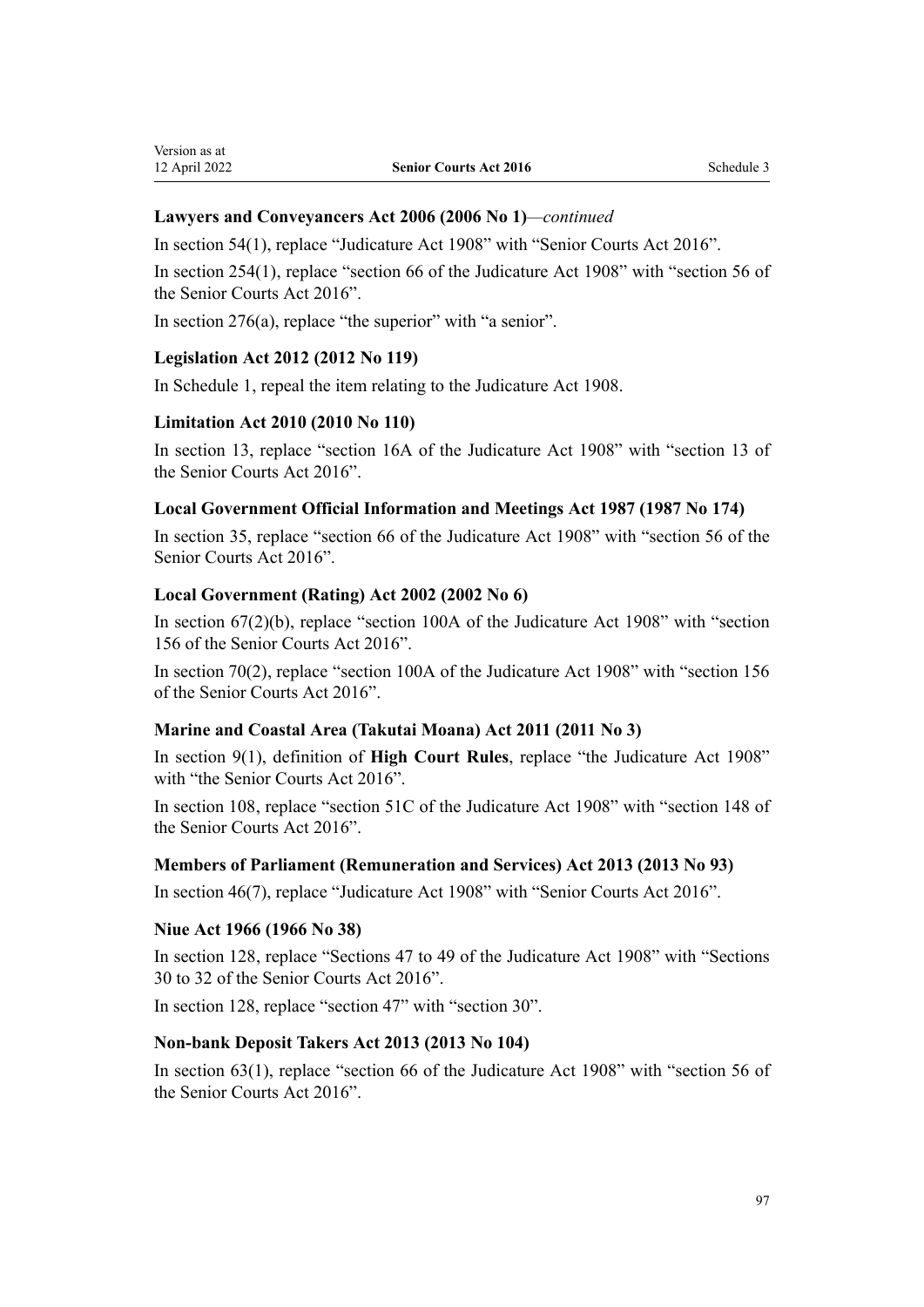#### **Official Information Act 1982 (1982 No 156)**

In [section 2\(1\),](http://legislation.govt.nz/pdflink.aspx?id=DLM64790) definition of **official information**, paragraph (c), replace "section 51B of the Judicature Act 1908" with "section 155 of the Senior Courts Act 2016".

In [section 32C](http://legislation.govt.nz/pdflink.aspx?id=DLM65672), replace "section 66 of the Judicature Act 1908" with "section 56 of the Senior Courts Act 2016".

#### **Patents Act 2013 (2013 No 68)**

In [section 215\(3\),](http://legislation.govt.nz/pdflink.aspx?id=DLM1419579) replace "sections 7 and 8 of the Supreme Court Act 2003" with "sections 68 and 69 of the Senior Courts Act 2016".

## **PGG Trust Limited Act 1989 (1989 No 1 (P))**

In [section 17,](http://legislation.govt.nz/pdflink.aspx?id=DLM113785) replace "Judicature Act 1908" with "Senior Courts Act 2016".

## **Property (Relationships) Act 1976 (1976 No 166)**

In [section 39B\(1\),](http://legislation.govt.nz/pdflink.aspx?id=DLM441709) replace "Judicature Act 1908" with "Senior Courts Act 2016".

In [section 53\(1\) and \(4\),](http://legislation.govt.nz/pdflink.aspx?id=DLM441924) replace "Judicature Act 1908" with "Senior Courts Act 2016".

In [section 53\(2\)](http://legislation.govt.nz/pdflink.aspx?id=DLM441924), replace "section 100A of the Judicature Act 1908" with "section 156 of the Senior Courts Act 2016".

#### **Protection of Personal and Property Rights Act 1988 (1988 No 4)**

In [section 111\(a\),](http://legislation.govt.nz/pdflink.aspx?id=DLM127597) replace "section 51C of the Judicature Act 1908" with "section 148 of the Senior Courts Act 2016".

In [section 114](http://legislation.govt.nz/pdflink.aspx?id=DLM128104), replace "section 17 of the Judicature Act 1908" with "section 14 of the Senior Courts Act 2016".

#### **Reciprocal Enforcement of Judgments Act 1934 (1934 No 11)**

In [section 2\(1\)](http://legislation.govt.nz/pdflink.aspx?id=DLM216428), definition of **judgments given in the superior courts of New Zea‐ land**, replace "**superior**" with "**senior**".

In section  $3(1A)$ ,  $(1B)$ ,  $(1C)$ ,  $(2)$ ,  $(2A)$ , and  $(3)$ , replace "superior" with "senior" in each place.

In section  $3B(1)$ , replace "superior" with "senior" in each place.

In [section 10\(1\)](http://legislation.govt.nz/pdflink.aspx?id=DLM216723), replace "superior" with "senior" in each place.

Replace [section 13](http://legislation.govt.nz/pdflink.aspx?id=DLM216729) with:

#### **13 Section 172 of Senior Courts Act 2016 modified**

Section 172 of the Senior Courts Act 2016 applies only in respect of any judgments, decrees, rules, and orders that, being enforceable under that section, are not enforceable in New Zealand in accordance with this Act.

# **Referenda (Postal Voting) Act 2000 (2000 No 48)**

In [section 80\(2\)](http://legislation.govt.nz/pdflink.aspx?id=DLM74676), replace "Judicature Act 1908" with "Senior Courts Act 2016".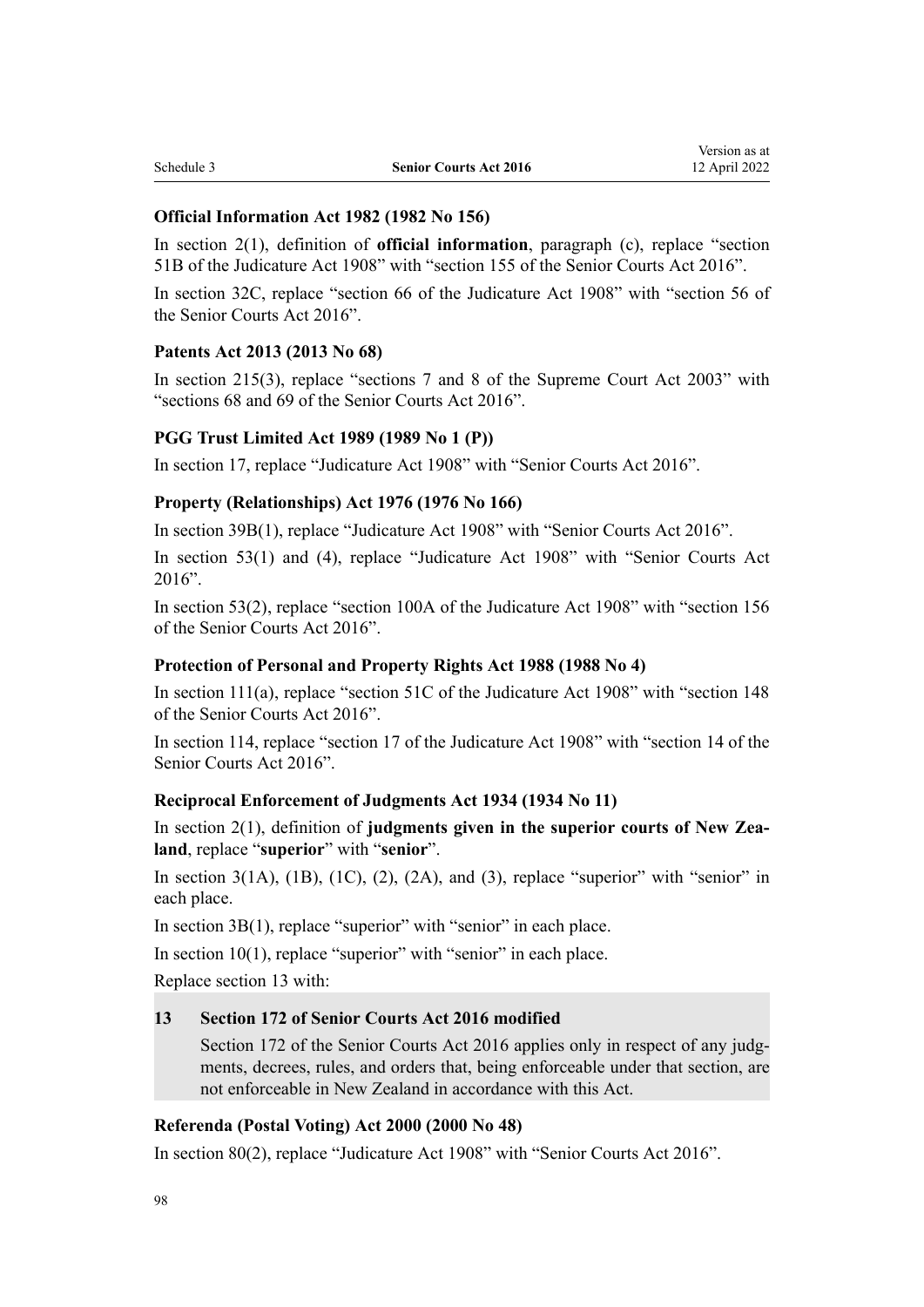### **Resource Management Act 1991 (1991 No 69)**

In [section 149V\(6\)](http://legislation.govt.nz/pdflink.aspx?id=DLM2417792), replace "sections 12 to 15 of the Supreme Court Act 2003" with "sections 73 to 76 of the Senior Courts Act 2016".

In section  $149V(7)$ , replace "section 14 of the Supreme Court Act 2003" with "section 75 of the Senior Courts Act 2016".

# **Road User Charges Act 2012 (2012 No 1)**

In [section 71\(3\)](http://legislation.govt.nz/pdflink.aspx?id=DLM3395042), replace "section 14 of the Supreme Court Act 2003" with "section 75 of the Senior Courts Act 2016".

## **Rugby World Cup 2011 (Empowering) Act 2010 (2010 No 123)**

In Schedule 2, [clause 9\(2\),](http://legislation.govt.nz/pdflink.aspx?id=DLM2902481) replace "sections 12 to 14 of the Supreme Court Act 2003" with "sections 73 to 75 of the Senior Courts Act 2016".

In Schedule 2, [clause 9\(3\)](http://legislation.govt.nz/pdflink.aspx?id=DLM2902481), replace "section 14 of the Supreme Court Act 2003" with "section 75 of the Senior Courts Act 2016".

#### **Social Security Act 1964 (1964 No 136)**

In [section 12S\(1\)](http://legislation.govt.nz/pdflink.aspx?id=DLM3101102), replace "Supreme Court Act 2003" with "Senior Courts Act 2016".

## **Te Ture Whenua Maori Act 1993 (1993 No 4)**

In [section 58B\(3\),](http://legislation.govt.nz/pdflink.aspx?id=DLM290942) replace "section 14 of the Supreme Court Act 2003" with "section 75 of the Senior Courts Act 2016".

#### **Terrorism Suppression Act 2002 (2002 No 34)**

In [section 58\(3\)](http://legislation.govt.nz/pdflink.aspx?id=DLM153327), replace "Supreme Court Act 2003" with "Senior Courts Act 2016".

#### **Trustee Act 1956 (1956 No 61)**

In [section 72\(4\)](http://legislation.govt.nz/pdflink.aspx?id=DLM305576), replace "Judicature Act 1908" with "Senior Courts Act 2016".

#### **United Nations Convention on the Law of the Sea Act 1996 (1996 No 69)**

In [section 16,](http://legislation.govt.nz/pdflink.aspx?id=DLM394106) replace "section 51C of the Judicature Act 1908" with "section 148 of the Senior Courts Act 2016".

#### **Weathertight Homes Resolution Services Act 2006 (2006 No 84)**

In [section 125\(2\)\(b\),](http://legislation.govt.nz/pdflink.aspx?id=DLM404179) replace "section 51B of the Judicature Act 1908" with "section 155 of the Senior Courts Act 2016".

Schedule 3 Part 1: amended, on 12 November 2018, by [section 250](http://legislation.govt.nz/pdflink.aspx?id=DLM6731493) of the Land Transfer Act 2017 (2017 No 30).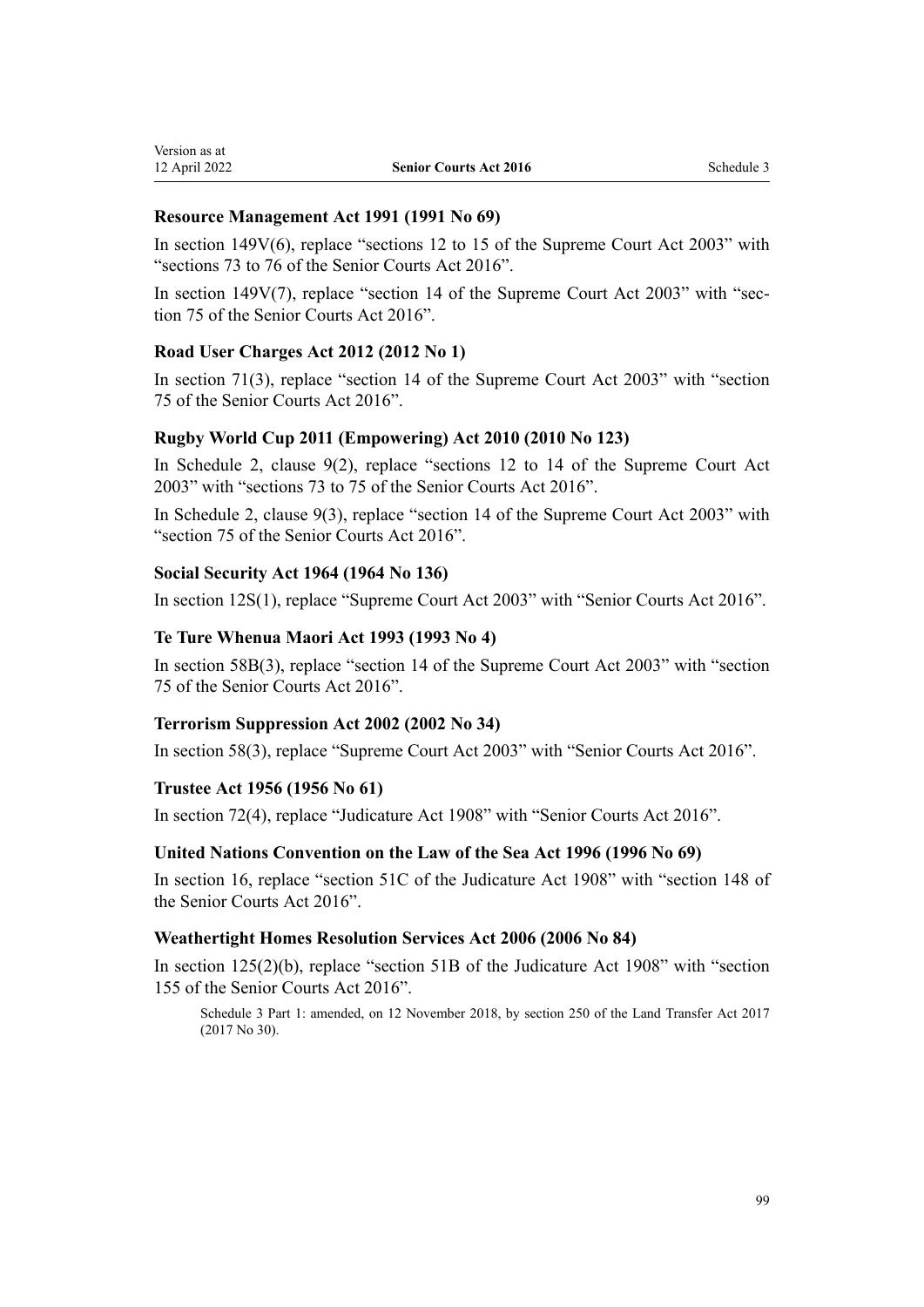# **Part 2**

# **Amendments to other enactments**

#### **Court of Appeal (Civil) Rules 2005 (SR 2005/69)**

In [rule 26B\(2\)\(b\)](http://legislation.govt.nz/pdflink.aspx?id=DLM3515303), replace "section 100B of the Judicature Act 1908" with "section 160 of the Senior Courts Act 2016".

In [rule 26B\(4\),](http://legislation.govt.nz/pdflink.aspx?id=DLM3515303) replace "section 100B of the Judicature Act 1908" with "section 160 of the Senior Courts Act 2016".

In [rule 31\(5\)](http://legislation.govt.nz/pdflink.aspx?id=DLM320318), replace "section 64 of the Judicature Act 1908" with "section 59 of the Senior Courts Act 2016".

#### **Court of Appeal Fees Regulations 2001 (SR 2001/309)**

In [regulation 3,](http://legislation.govt.nz/pdflink.aspx?id=DLM87093) replace the definition of **Act** with:

**Act** means the Senior Courts Act 2016

#### **Criminal Procedure Rules 2012 (SR 2012/415)**

In rule  $2.8(6)(b)$ , replace "sections 27 to 29 of the Judicature Act 1908" with "sections 33 to 35 of the Senior Courts Act 2016".

#### **Health (Retention of Health Information) Regulations 1996 (SR 1996/343)**

In [regulation 8\(2\)\(b\),](http://legislation.govt.nz/pdflink.aspx?id=DLM225656) replace "Judicature Act 1908" with "Companies Act 1993".

#### **High Court Fees Regulations 2013 (SR 2013/226)**

In [regulation 4](http://legislation.govt.nz/pdflink.aspx?id=DLM5196107), definition of **Act**, replace "Judicature Act 1908" with "Senior Courts Act 2016".

In the [Schedule](http://legislation.govt.nz/pdflink.aspx?id=DLM5196180), item 34, replace "section 55 of the Judicature Act 1908" with "section 40 of the Senior Courts Act 2016".

#### **Judicial Superannuation Determination 2006 (SR 2006/37)**

Replace clause  $5(1)(a)$  with:

(a) for Judges of the High Court and Associate Judges of the High Court, is 37.5% of his or her salary:

#### **Maori Land Court Rules 2011 (SR 2011/374)**

In rule  $6.19(1)(a)$ , replace "superior" with "senior".

In the Schedule, [Form 7](http://legislation.govt.nz/pdflink.aspx?id=DLM4073154), replace "superior" with "senior".

In the Schedule, [Form 8](http://legislation.govt.nz/pdflink.aspx?id=DLM4073155), replace "superior" with "senior".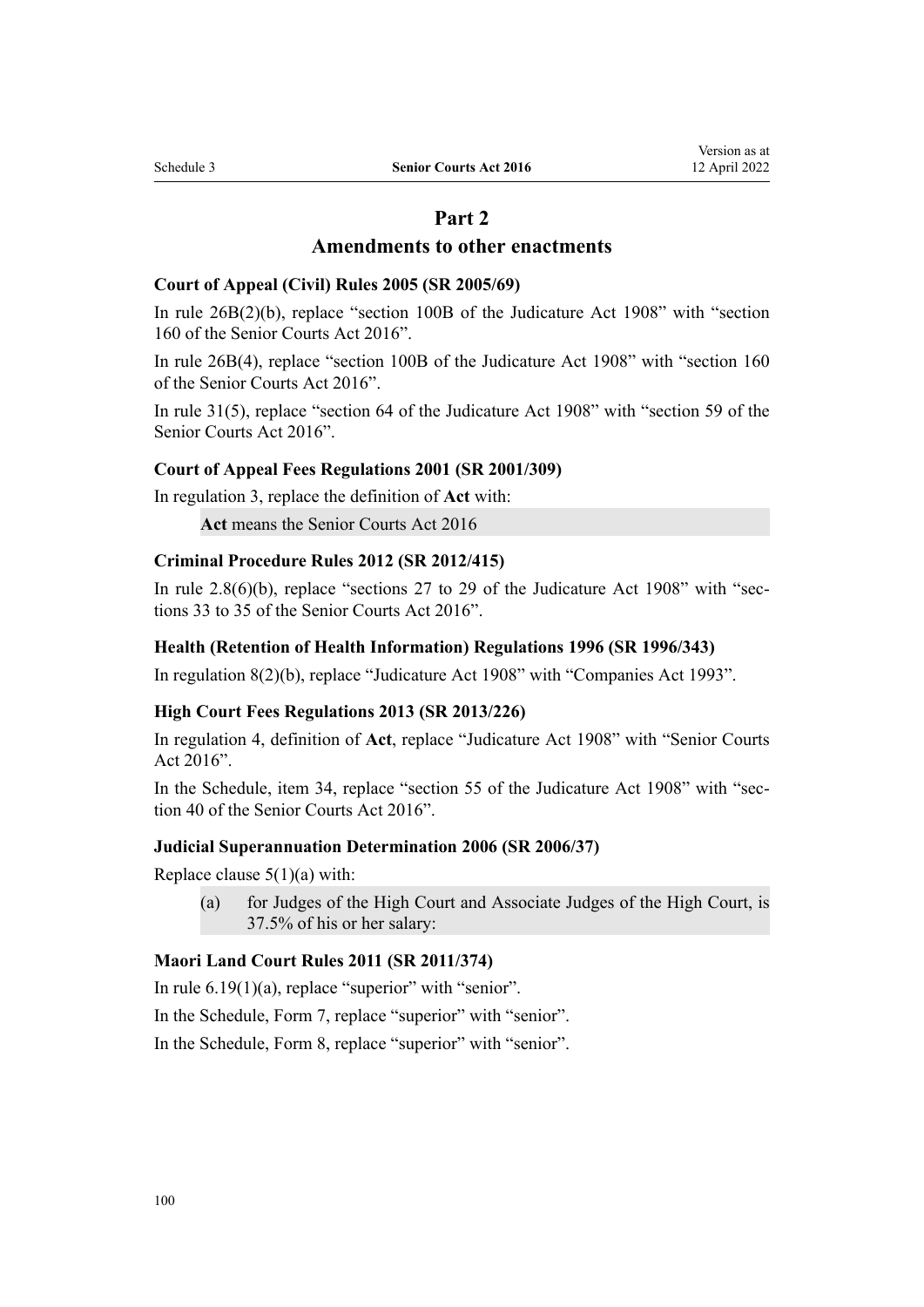# **Schedule 4**

# <span id="page-100-0"></span>**Consequential amendments relating to new publishing requirements for High Court Rules, etc**

[s 183\(c\)](#page-75-0)

# **Part 1**

# **Amendments to Acts**

# **Accident Compensation Act 2001 (2001 No 49)**

In [section 162\(5\),](http://legislation.govt.nz/pdflink.aspx?id=DLM101857) replace "High Court Rules" with "High Court Rules 2016".

# **Admiralty Act 1973 (1973 No 119)**

In [section 13\(1A\)](http://legislation.govt.nz/pdflink.aspx?id=DLM411670), replace "High Court Rules" with "High Court Rules 2016".

**Agricultural Compounds and Veterinary Medicines Act 1997 (1997 No 87)** In [section 46\(2\)](http://legislation.govt.nz/pdflink.aspx?id=DLM415119), replace "High Court Rules" with "High Court Rules 2016".

# **Animal Products Act 1999 (1999 No 93)**

In [section 154\(2\),](http://legislation.govt.nz/pdflink.aspx?id=DLM35782) replace "High Court Rules" with "High Court Rules 2016".

# **Animal Welfare Act 1999 (1999 No 142)**

In [section 153\(2\),](http://legislation.govt.nz/pdflink.aspx?id=DLM51294) replace "High Court Rules" with "High Court Rules 2016". In [section 156G\(2\)](http://legislation.govt.nz/pdflink.aspx?id=DLM6476161), replace "High Court Rules" with "High Court Rules 2016".

# **Biosecurity Act 1993 (1993 No 95)**

In [section 154F\(2\)](http://legislation.govt.nz/pdflink.aspx?id=DLM4759447), replace "High Court Rules" with "High Court Rules 2016".

# **Care of Children Act 2004 (2004 No 90)**

In [section 88\(b\)](http://legislation.govt.nz/pdflink.aspx?id=DLM317680), replace "High Court Rules" with "High Court Rules 2016". In [section 143\(4\),](http://legislation.govt.nz/pdflink.aspx?id=DLM317976) replace "High Court Rules" with "High Court Rules 2016".

# **Child Support Act 1991 (1991 No 142)**

In [section 120\(1A\)](http://legislation.govt.nz/pdflink.aspx?id=DLM255391), replace "High Court Rules" with "High Court Rules 2016". In [section 120\(3A\)](http://legislation.govt.nz/pdflink.aspx?id=DLM255391), replace "High Court Rules" with "High Court Rules 2016".

**Children, Young Persons, and Their Families Act 1989 (1989 No 24)** In [section 346\(1\),](http://legislation.govt.nz/pdflink.aspx?id=DLM154079) replace "High Court Rules" with "High Court Rules 2016".

# **Civil Aviation Act 1990 (1990 No 98)**

In [section 69\(2\)](http://legislation.govt.nz/pdflink.aspx?id=DLM217166), replace "High Court Rules" with "High Court Rules 2016".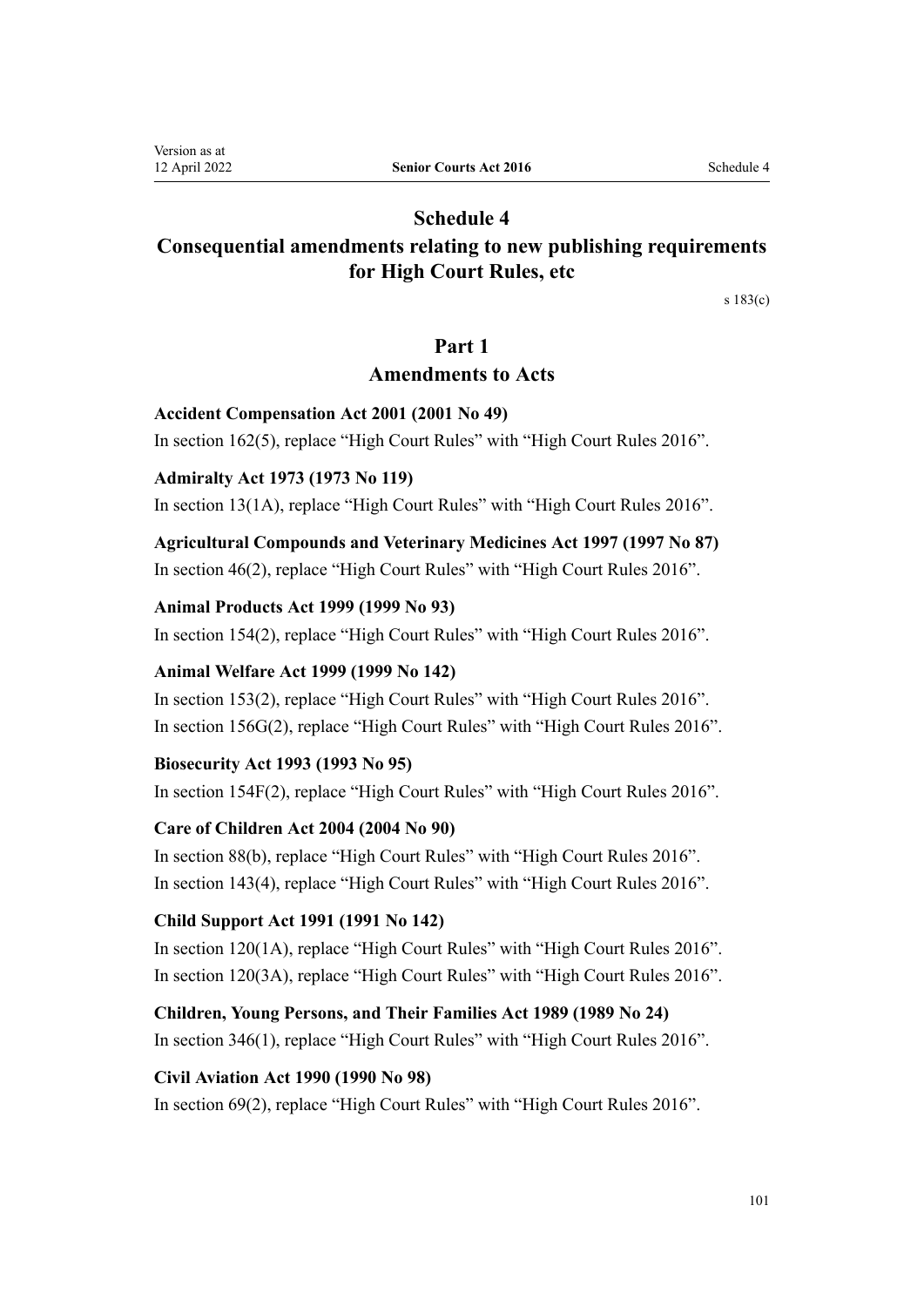#### **Companies Act 1993 (1993 No 105)**

In [section 239AES\(2\)\(c\)](http://legislation.govt.nz/pdflink.aspx?id=DLM321661), replace "High Court Rules" with "High Court Rules 2016". In [section 239AES\(3\),](http://legislation.govt.nz/pdflink.aspx?id=DLM321661) replace "High Court Rules" with "High Court Rules 2016". In [section 271A\(3\)\(c\),](http://legislation.govt.nz/pdflink.aspx?id=DLM321939) replace "High Court Rules" with "High Court Rules 2016". In [section 271A\(4\)](http://legislation.govt.nz/pdflink.aspx?id=DLM321939), replace "High Court Rules" with "High Court Rules 2016".

#### **Coroners Act 2006 (2006 No 38)**

In [section 34\(5\)](http://legislation.govt.nz/pdflink.aspx?id=DLM377556), replace "High Court Rules" with "High Court Rules 2016". In [section 35\(5\)](http://legislation.govt.nz/pdflink.aspx?id=DLM377557), replace "High Court Rules" with "High Court Rules 2016".

#### **Domestic Violence Act 1995 (1995 No 86)**

In [section 91\(2\)](http://legislation.govt.nz/pdflink.aspx?id=DLM372467), replace "High Court Rules" with "High Court Rules 2016".

# **Electricity Act 1992 (1992 No 122)**

In [section 14\(1A\)](http://legislation.govt.nz/pdflink.aspx?id=DLM282432), replace "High Court Rules" with "High Court Rules 2016".

#### **Employment Relations Act 2000 (2000 No 24)**

In [section 160\(4\),](http://legislation.govt.nz/pdflink.aspx?id=DLM60937) replace "High Court Rules" with "High Court Rules 2016". In [section 173\(4\),](http://legislation.govt.nz/pdflink.aspx?id=DLM60957) replace "High Court Rules" with "High Court Rules 2016". In [section 190\(3\),](http://legislation.govt.nz/pdflink.aspx?id=DLM60986) replace "High Court Rules" with "High Court Rules 2016".

# **Environment Canterbury (Temporary Commissioners and Improved Water Management) Act 2010 (2010 No 12)**

In [section 54\(2\)](http://legislation.govt.nz/pdflink.aspx?id=DLM2850437), replace "High Court Rules" with "High Court Rules 2016".

# **Environment Canterbury (Transitional Governance Arrangements) Act 2016 (2016 No 20)**

In [section 26\(2\)](http://legislation.govt.nz/pdflink.aspx?id=DLM6567492), replace "High Court Rules" with "High Court Rules 2016".

In Schedule 2, [clause 5\(2\)](http://legislation.govt.nz/pdflink.aspx?id=DLM6567533), replace "High Court Rules" with "High Court Rules 2016".

# **Exclusive Economic Zone and Continental Shelf (Environmental Effects) Act 2012 (2012 No 72)**

In the heading to [section 112,](http://legislation.govt.nz/pdflink.aspx?id=DLM3956291) replace "**High Court Rules**" with "**High Court Rules 2016**".

In [section 112,](http://legislation.govt.nz/pdflink.aspx?id=DLM3956291) replace "High Court Rules" with "High Court Rules 2016".

#### **Family Proceedings Act 1980 (1980 No 94)**

In [section 174\(1B\)](http://legislation.govt.nz/pdflink.aspx?id=DLM41865), replace "High Court Rules" with "High Court Rules 2016".

#### **Family Protection Act 1955 (1955 No 88)**

In [section 15\(1A\)](http://legislation.govt.nz/pdflink.aspx?id=DLM292017), replace "High Court Rules" with "High Court Rules 2016".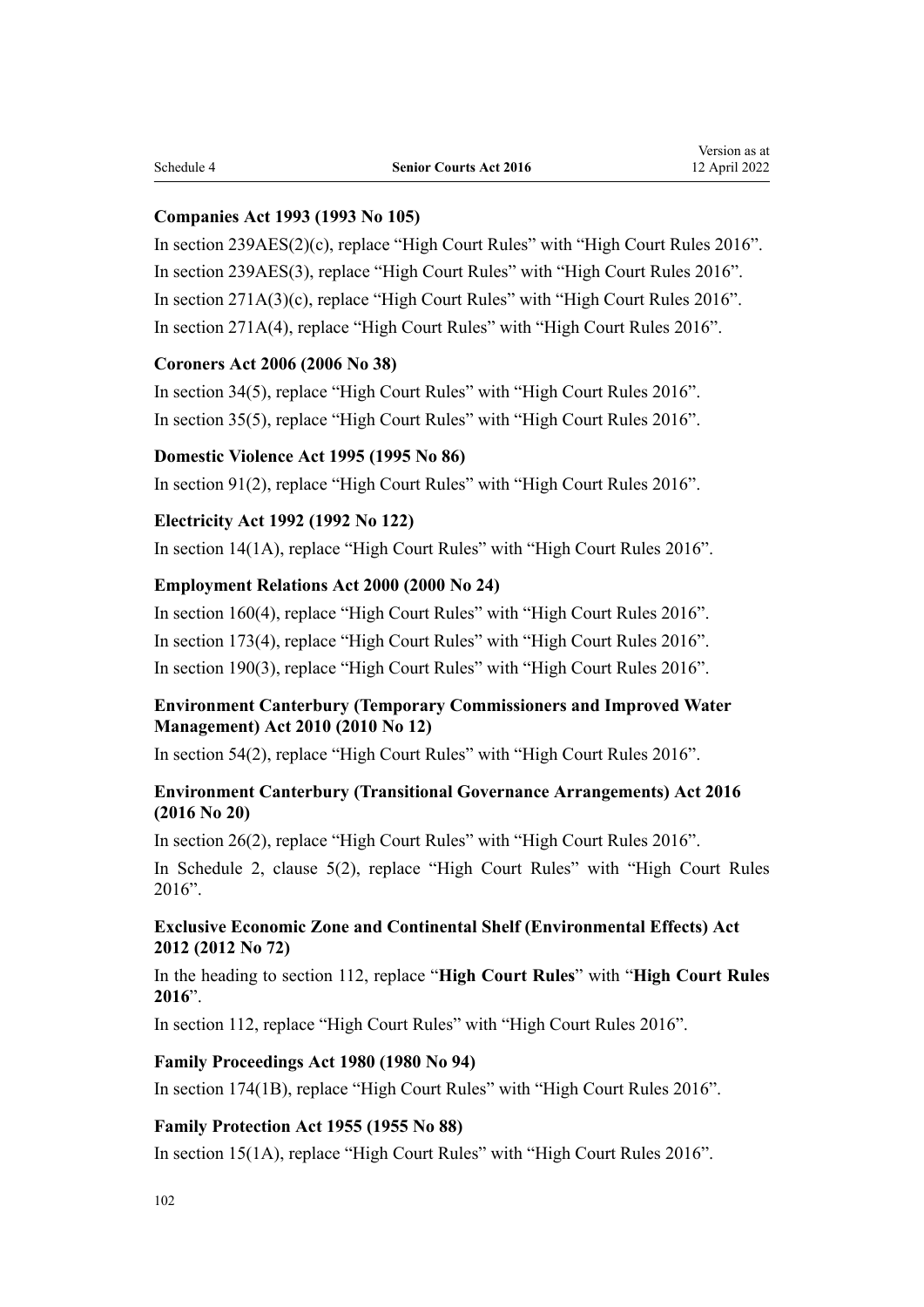# **Food Act 2014 (2014 No 32)**

In [section 339\(3\),](http://legislation.govt.nz/pdflink.aspx?id=DLM2996474) replace "High Court Rules" with "High Court Rules 2016". In [section 364\(2\),](http://legislation.govt.nz/pdflink.aspx?id=DLM3400903) replace "High Court Rules" with "High Court Rules 2016".

# **Gas Act 1992 (1992 No 124)**

In [section 15\(1A\)](http://legislation.govt.nz/pdflink.aspx?id=DLM285757), replace "High Court Rules" with "High Court Rules 2016".

# **Governor-General Act 2010 (2010 No 122)**

In [section 17\(2\)](http://legislation.govt.nz/pdflink.aspx?id=DLM2999138), replace "High Court Rules" with "High Court Rules 2016".

# **Habeas Corpus Act 2001 (2001 No 31)**

In [section 3,](http://legislation.govt.nz/pdflink.aspx?id=DLM91760) repeal the definition of **High Court Rules**.

In [section 3,](http://legislation.govt.nz/pdflink.aspx?id=DLM91760) definition of **working day**, replace "High Court Rules" with "High Court Rules 2016".

In [section 7\(1\)](http://legislation.govt.nz/pdflink.aspx?id=DLM91781), replace "High Court Rules" with "High Court Rules 2016".

In [section 10\(3\)](http://legislation.govt.nz/pdflink.aspx?id=DLM91785), replace "High Court Rules" with "High Court Rules 2016".

In [section 21,](http://legislation.govt.nz/pdflink.aspx?id=DLM92208) replace "High Court Rules" with "High Court Rules 2016".

# **Harassment Act 1997 (1997 No 92)**

In [section 34\(2\)](http://legislation.govt.nz/pdflink.aspx?id=DLM417778), replace "High Court Rules" with "High Court Rules 2016".

# **Hazardous Substances and New Organisms Act 1996 (1996 No 30)**

In [section 126\(2\),](http://legislation.govt.nz/pdflink.aspx?id=DLM384983) replace "High Court Rules" with "High Court Rules 2016". In [section 126\(3\),](http://legislation.govt.nz/pdflink.aspx?id=DLM384983) replace "High Court Rules" with "High Court Rules 2016".

# **Inquiries Act 2013 (2013 No 60)**

In [section 24\(2\)](http://legislation.govt.nz/pdflink.aspx?id=DLM1566164), replace "High Court Rules" with "High Court Rules 2016".

# **Insolvency Act 2006 (2006 No 55)**

In [section 35\(d\)](http://legislation.govt.nz/pdflink.aspx?id=DLM1566184), replace "High Court Rules" with "High Court Rules 2016".

# **Intellectual Disability (Compulsory Care and Rehabilitation) Act 2003 (2003 No 116)**

In [section 133\(2\),](http://legislation.govt.nz/pdflink.aspx?id=DLM225982) replace "High Court Rules" with "High Court Rules 2016".

# **International Crimes and International Criminal Court Act 2000 (2000 No 26)**

In [section 124\(3\)\(b\)\(iii\)](http://legislation.govt.nz/pdflink.aspx?id=DLM64933), replace "High Court Rules" with "High Court Rules 2016". In [section 124\(4\)\(b\)](http://legislation.govt.nz/pdflink.aspx?id=DLM64933), replace "High Court Rules" with "High Court Rules 2016".

# **Land Transport Management Act 2003 (2003 No 118)**

In [section 144\(2\),](http://legislation.govt.nz/pdflink.aspx?id=DLM5285451) replace "High Court Rules" with "High Court Rules 2016". In [section 145\(3\),](http://legislation.govt.nz/pdflink.aspx?id=DLM5285452) replace "High Court Rules" with "High Court Rules 2016".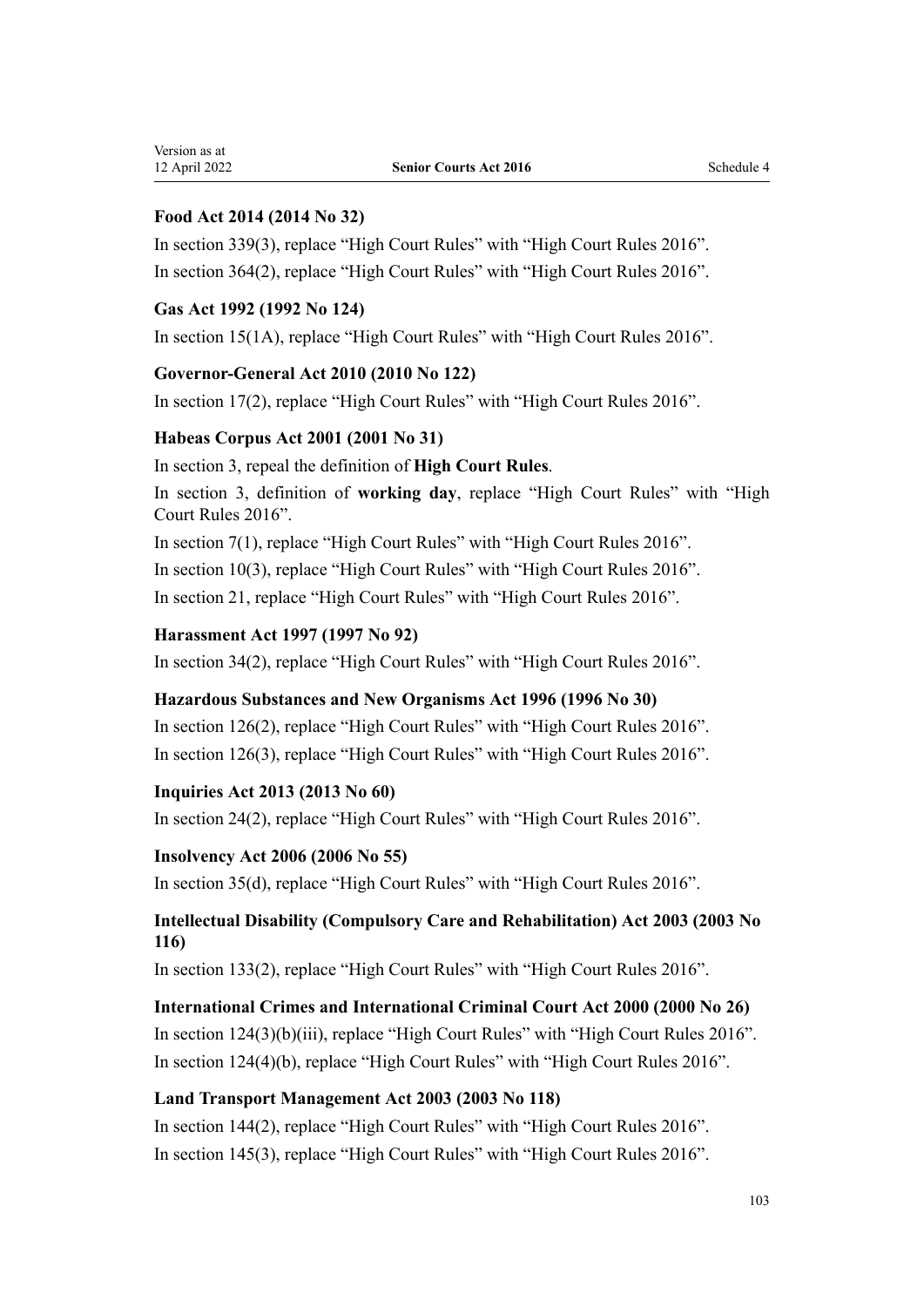#### **Law Reform (Testamentary Promises) Act 1949 (1949 No 33)**

In [section 5A\(1A\),](http://legislation.govt.nz/pdflink.aspx?id=DLM258729) replace "High Court Rules" with "High Court Rules 2016".

#### **Local Government (Rating) Act 2002 (2002 No 6)**

Replace [section 66\(1\)](http://legislation.govt.nz/pdflink.aspx?id=DLM132725) with:

(1) Despite rule 17.52 of the High Court Rules 2016, a charging order issued under rule 17.41 or 17.42 for a judgment of rates, and registered against a rating unit under rule 17.48, continues in force until a memorandum of satisfaction is registered under rule 17.51.

### **Marine and Coastal Area (Takutai Moana) Act 2011 (2011 No 3)**

In [section 9\(1\)](http://legislation.govt.nz/pdflink.aspx?id=DLM3213146), repeal the definition of **High Court Rules**.

In [section 99\(1\)\(b\)](http://legislation.govt.nz/pdflink.aspx?id=DLM3213437), replace "High Court Rules" with "High Court Rules 2016". In [section 125\(3\)\(b\)](http://legislation.govt.nz/pdflink.aspx?id=DLM3213472), replace "High Court Rules" with "High Court Rules 2016".

#### **Members of Parliament (Remuneration and Services) Act 2013 (2013 No 93)**

In [section 46\(6\)](http://legislation.govt.nz/pdflink.aspx?id=DLM4034621), replace "High Court Rules" with "High Court Rules 2016".

#### **Personal Property Securities Act 1999 (1999 No 126)**

In [section 167A\(1\)\(b\)\(iv\)](http://legislation.govt.nz/pdflink.aspx?id=DLM4303401), replace "High Court Rules" with "High Court Rules 2016".

#### **Property (Relationships) Act 1976 (1976 No 166)**

In [section 39\(3\)](http://legislation.govt.nz/pdflink.aspx?id=DLM441697), replace "High Court Rules" with "High Court Rules 2016". In [section 65\(2\)\(c\)\(ii\),](http://legislation.govt.nz/pdflink.aspx?id=DLM441994) replace "High Court Rules" with "High Court Rules 2016".

#### **Protection of Personal and Property Rights Act 1988 (1988 No 4)**

In [section 83\(3\)](http://legislation.govt.nz/pdflink.aspx?id=DLM127516), replace "High Court Rules" with "High Court Rules 2016". In [section 83A,](http://legislation.govt.nz/pdflink.aspx?id=DLM127519) replace "High Court Rules" with "High Court Rules 2016".

#### **Public Safety (Public Protection Orders) Act 2014 (2014 No 68)**

In [section 105\(2\),](http://legislation.govt.nz/pdflink.aspx?id=DLM4751235) replace "High Court Rules" with "High Court Rules 2016".

#### **Radiation Safety Act 2016 (2016 No 6)**

In [section 52\(2\)](http://legislation.govt.nz/pdflink.aspx?id=DLM6339691), replace "High Court Rules" with "High Court Rules 2016".

#### **Railways Act 2005 (2005 No 37)**

In [section 71\(2\)](http://legislation.govt.nz/pdflink.aspx?id=DLM342653), replace "High Court Rules" with "High Court Rules 2016". In [section 72\(4\)](http://legislation.govt.nz/pdflink.aspx?id=DLM342654), replace "High Court Rules" with "High Court Rules 2016". In [section 90\(2\)](http://legislation.govt.nz/pdflink.aspx?id=DLM342683), replace "High Court Rules" with "High Court Rules 2016".

#### **Residential Tenancies Act 1986 (1986 No 120)**

In [section 119\(2\)](http://legislation.govt.nz/pdflink.aspx?id=DLM95957), replace "High Court Rules" with "High Court Rules 2016".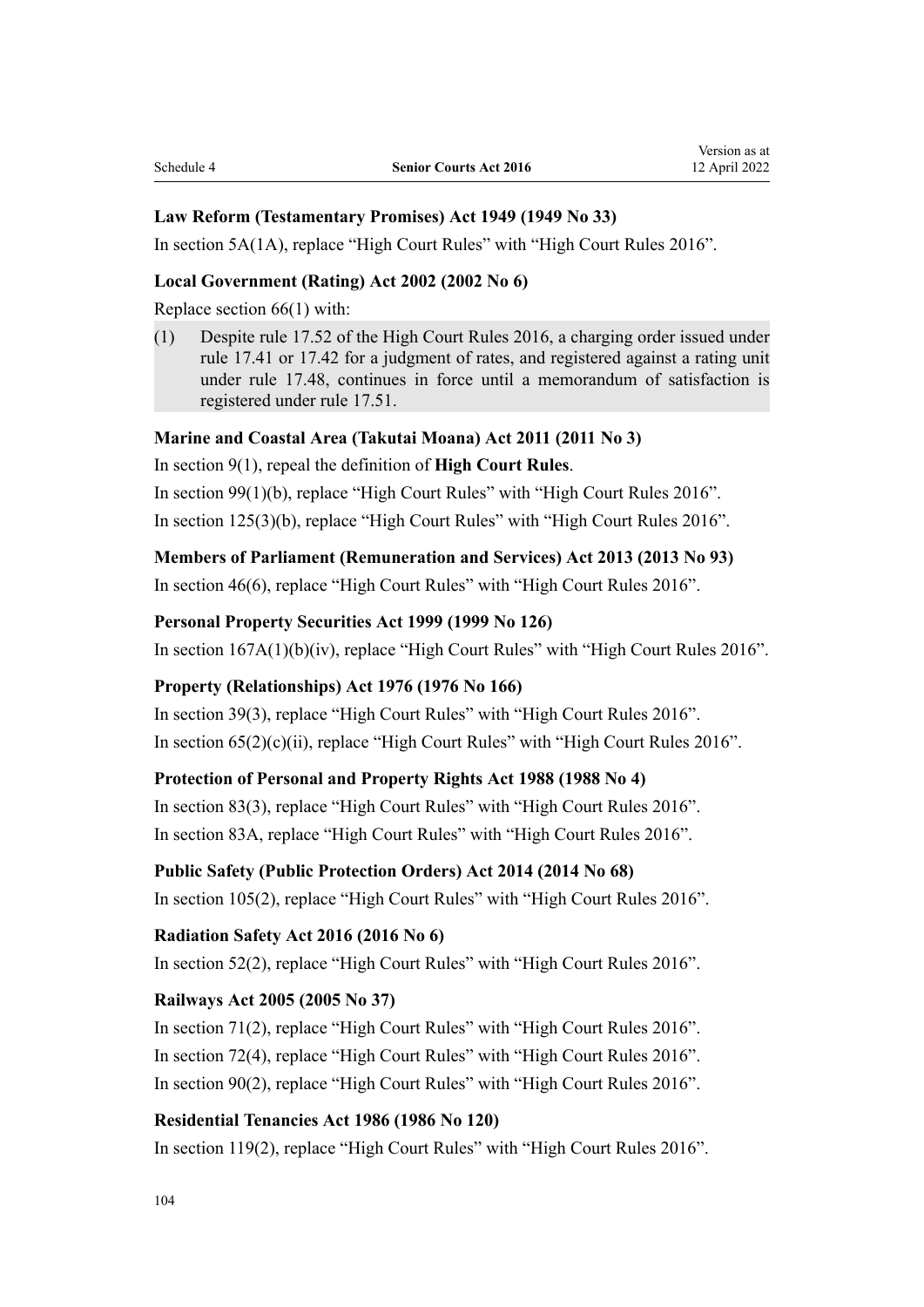# **Resource Management Act 1991 (1991 No 69)**

In [section 149V\(3\)\(c\),](http://legislation.govt.nz/pdflink.aspx?id=DLM2417792) replace "High Court Rules" with "High Court Rules 2016". In [section 299\(2\),](http://legislation.govt.nz/pdflink.aspx?id=DLM238272) replace "High Court Rules" with "High Court Rules 2016". In [section 308I\(2\),](http://legislation.govt.nz/pdflink.aspx?id=DLM2421556) replace "High Court Rules" with "High Court Rules 2016".

# **Road User Charges Act 2012 (2012 No 1)**

In [section 70\(2\)](http://legislation.govt.nz/pdflink.aspx?id=DLM3395041), replace "High Court Rules" with "High Court Rules 2016".

## **Sentencing Act 2002 (2002 No 9)**

In [section 129E\(6\)\(a\),](http://legislation.govt.nz/pdflink.aspx?id=DLM2602508) replace "High Court Rules" with "High Court Rules 2016". In [section 129EA\(6\)\(a\),](http://legislation.govt.nz/pdflink.aspx?id=DLM4640203) replace "High Court Rules" with "High Court Rules 2016". In [section 139\(2\)\(a\),](http://legislation.govt.nz/pdflink.aspx?id=DLM136868) replace "High Court Rules" with "High Court Rules 2016".

## **Submarine Cables and Pipelines Protection Act 1996 (1996 No 22)**

In [section 26\(3\)](http://legislation.govt.nz/pdflink.aspx?id=DLM375882), replace "High Court Rules" with "High Court Rules 2016". In [section 32\(5\)](http://legislation.govt.nz/pdflink.aspx?id=DLM375890), replace "High Court Rules" with "High Court Rules 2016".

## **Summary Proceedings Act 1957 (1957 No 87)**

In [section 88A\(4\)\(b\),](http://legislation.govt.nz/pdflink.aspx?id=DLM3918200) replace "High Court Rules" with "High Court Rules 2016".

# **Tax Administration Act 1994 (1994 No 166)**

In [section 138B\(1\)\(c\)](http://legislation.govt.nz/pdflink.aspx?id=DLM355927), replace "High Court Rules" with "High Court Rules 2016". In [section 138B\(2\)\(c\)](http://legislation.govt.nz/pdflink.aspx?id=DLM355927), replace "High Court Rules" with "High Court Rules 2016". In [section 138B\(3\)\(c\)](http://legislation.govt.nz/pdflink.aspx?id=DLM355927), replace "High Court Rules" with "High Court Rules 2016". In [section 138B\(4\)\(d\),](http://legislation.govt.nz/pdflink.aspx?id=DLM355927) replace "High Court Rules" with "High Court Rules 2016". In [section 138C\(b\)](http://legislation.govt.nz/pdflink.aspx?id=DLM355931), replace "High Court Rules" with "High Court Rules 2016".

# **Veterans' Support Act 2014 (2014 No 56)**

In [section 233\(2\),](http://legislation.govt.nz/pdflink.aspx?id=DLM5640606) replace "High Court Rules" with "High Court Rules 2016".

# **Part 2**

# **Amendments to other enactments**

# **Companies Act 1955 Liquidation Regulations 1994 (SR 1994/129)**

In [regulation 2,](http://legislation.govt.nz/pdflink.aspx?id=DLM191482) revoke the definition of **High Court Rules**. In [regulation 3\(3\)](http://legislation.govt.nz/pdflink.aspx?id=DLM191491), replace "High Court Rules" with "High Court Rules 2016". In [regulation 15\(2\)](http://legislation.govt.nz/pdflink.aspx?id=DLM191605), replace "High Court Rules" with "High Court Rules 2016". In [regulation 40\(1\)](http://legislation.govt.nz/pdflink.aspx?id=DLM191635), replace "High Court Rules" with "High Court Rules 2016". In [regulation 40\(2\)](http://legislation.govt.nz/pdflink.aspx?id=DLM191635), replace "High Court Rules" with "High Court Rules 2016".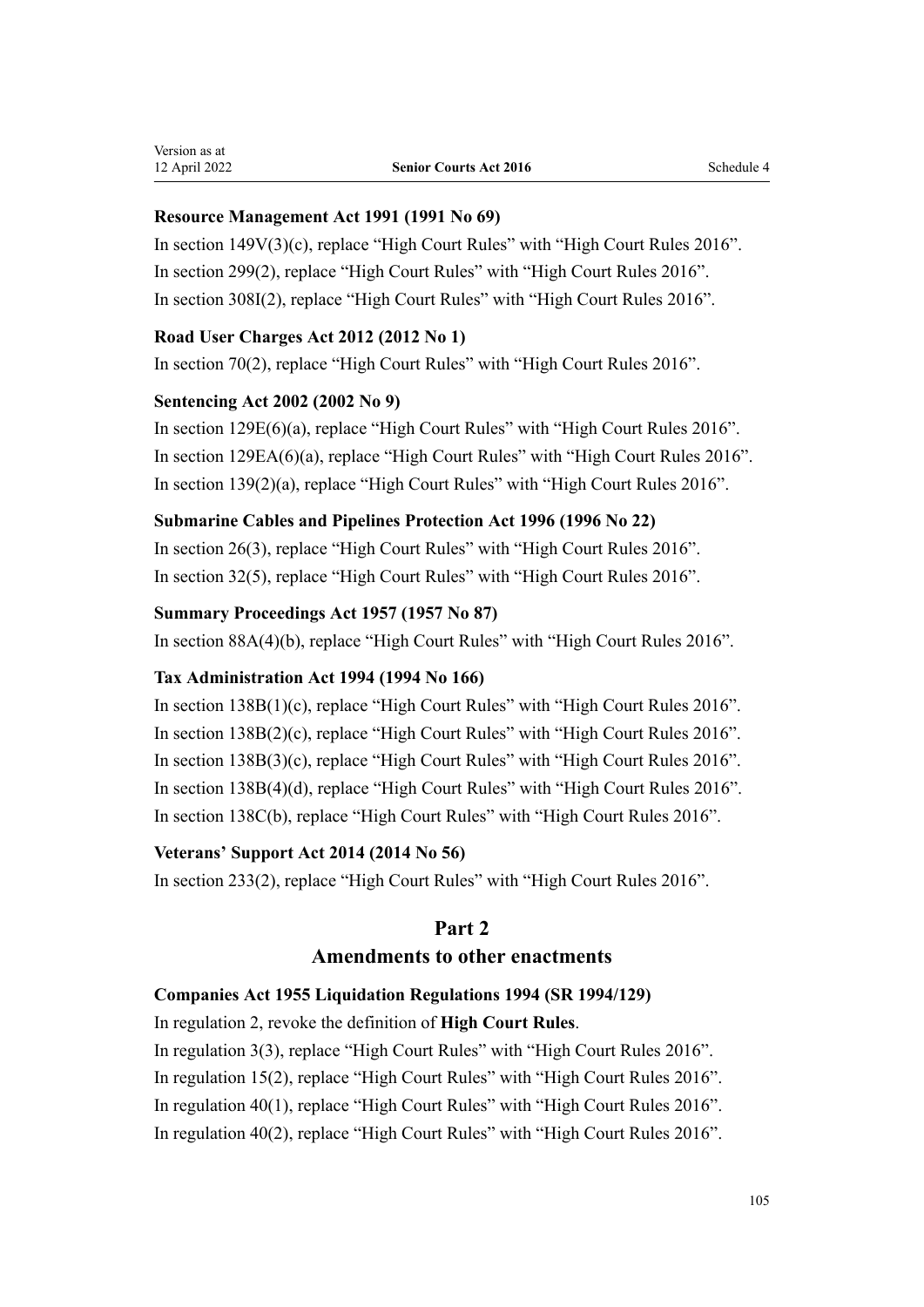#### **Companies Act 1993 Liquidation Regulations 1994 (SR 1994/130)**

In [regulation 2,](http://legislation.govt.nz/pdflink.aspx?id=DLM191653) revoke the definition of **High Court Rules**.

In [regulation 3\(3\)](http://legislation.govt.nz/pdflink.aspx?id=DLM191662), replace "High Court Rules" with "High Court Rules 2016".

In [regulation 15\(2\)](http://legislation.govt.nz/pdflink.aspx?id=DLM191676), replace "High Court Rules" with "High Court Rules 2016".

In [regulation 40\(1\)](http://legislation.govt.nz/pdflink.aspx?id=DLM192106), replace "High Court Rules" with "High Court Rules 2016".

In [regulation 40\(2\)](http://legislation.govt.nz/pdflink.aspx?id=DLM192106), replace "High Court Rules" with "High Court Rules 2016".

#### **Constituency Election Petition Rules 2008 (SR 2008/383)**

In [rule 3](http://legislation.govt.nz/pdflink.aspx?id=DLM1647207), replace the definition of **High Court Rules** with:

**High Court Rules** means the High Court Rules 2016

#### **Court Martial Appeal Court Rules 2008 (SR 2008/238)**

In [rule 22\(1\)](http://legislation.govt.nz/pdflink.aspx?id=DLM1454755), replace "High Court Rules" with "High Court Rules 2016".

#### **Court of Appeal (Access to Court Documents) Rules 2009 (SR 2009/401)**

In [rule 3,](http://legislation.govt.nz/pdflink.aspx?id=DLM2619906) definition of **interlocutory application**, replace "High Court Rules" with "High Court Rules 2016".

In [rule 3](http://legislation.govt.nz/pdflink.aspx?id=DLM2619906), definition of **originating application**, replace "High Court Rules" with "High Court Rules 2016".

#### **Court of Appeal (Civil) Rules 2005 (SR 2005/69)**

In [rule 3\(1\),](http://legislation.govt.nz/pdflink.aspx?id=DLM319752) definition of **working day**, after paragraph (a), insert:

(ab) if Anzac Day or Waitangi Day falls on a Saturday or a Sunday, the fol‐ lowing Monday; or

In [rule 11\(2\),](http://legislation.govt.nz/pdflink.aspx?id=DLM319785) replace "High Court Rules" with "High Court Rules 2016".

In [rule 11\(3\)\(b\)](http://legislation.govt.nz/pdflink.aspx?id=DLM319785), replace "rule 521 of the High Court Rules" with "rule 9.85 of the High Court Rules 2016".

In [rule 35\(5\)](http://legislation.govt.nz/pdflink.aspx?id=DLM320323), replace "High Court Rules" with "High Court Rules 2016".

In rule  $45(1)(c)$ , replace "rules 369 to 376 of the High Court Rules" with "rules 9.17 to 9.25 of the High Court Rules 2016".

In [rule 53C\(1\)\(a\),](http://legislation.govt.nz/pdflink.aspx?id=DLM1409921) replace "High Court Rules" with "High Court Rules 2016".

In [rule 53C\(1\)\(b\)](http://legislation.govt.nz/pdflink.aspx?id=DLM1409921), replace "High Court Rules" with "High Court Rules 2016".

In [rule 53C\(2\),](http://legislation.govt.nz/pdflink.aspx?id=DLM1409921) replace "High Court Rules" with "High Court Rules 2016" in each place.

In [rule 53E\(6\),](http://legislation.govt.nz/pdflink.aspx?id=DLM1409923) replace "Rules 54 to 59 of the High Court Rules" with "Rules 14.18 to 14.23 of the High Court Rules 2016".

In rule  $53H(2)(a)(i)$ , replace "rule  $48H(1)$  of the High Court Rules" with "rule 14.12(1) of the High Court Rules 2016".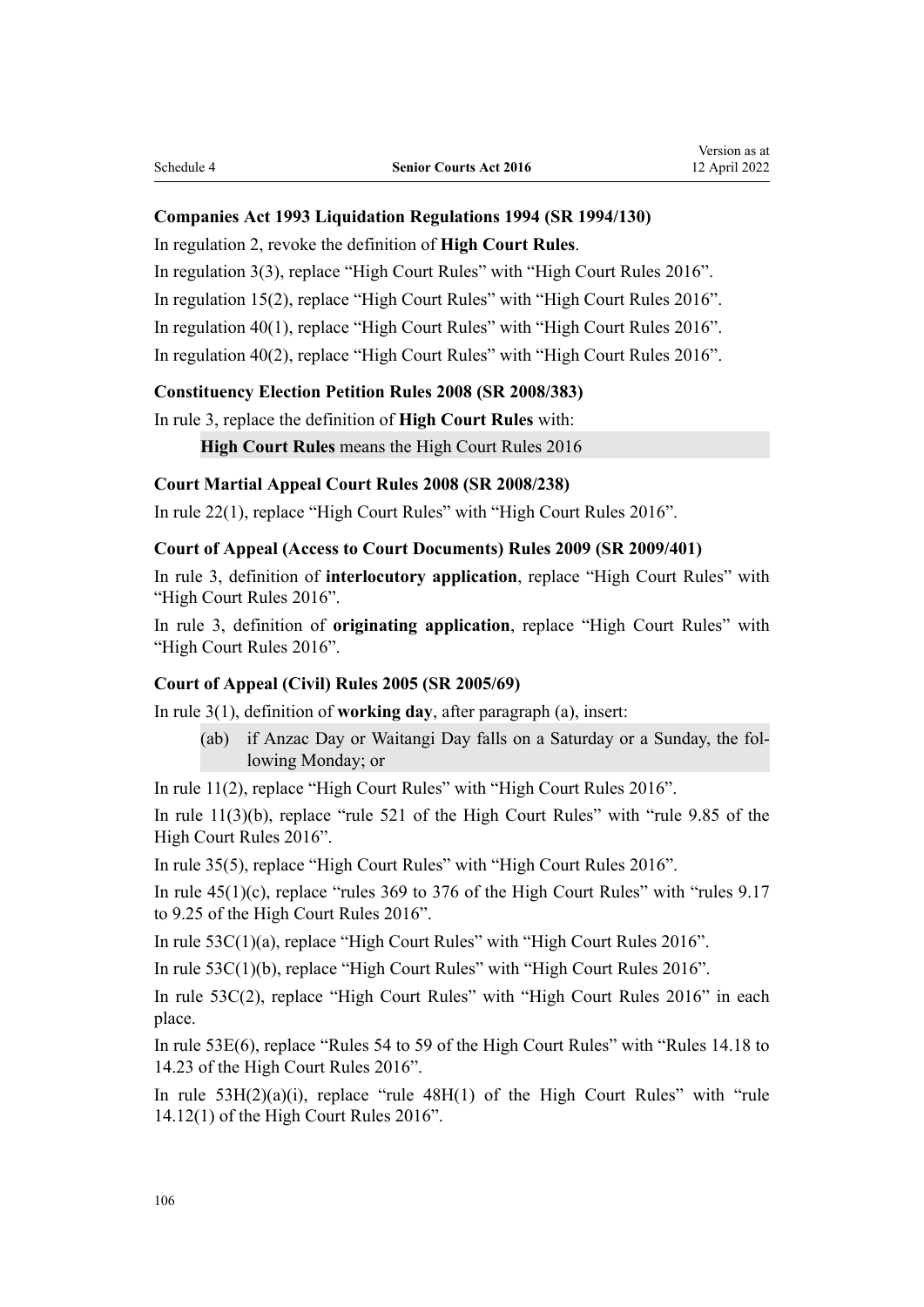Version as at

# **Court of Appeal (Criminal) Rules 2001 (SR 2001/371)**

In [rule 3\(1\),](http://legislation.govt.nz/pdflink.aspx?id=DLM95715) definition of **working day**, after paragraph (a), insert:

(ab) if Anzac Day or Waitangi Day falls on a Saturday or a Sunday, the fol‐ lowing Monday; or

In [rule 18\(1\)](http://legislation.govt.nz/pdflink.aspx?id=DLM96202), replace "High Court Rules" with "High Court Rules 2016".

#### **Court of Appeal (List Election Petitions) Rules 1998 (SR 1998/326)**

In the heading to [rule 4,](http://legislation.govt.nz/pdflink.aspx?id=DLM263378) replace "**High Court Rules**" with "**High Court Rules 2016**".

In [rule 4\(1\),](http://legislation.govt.nz/pdflink.aspx?id=DLM263378) replace "High Court Rules" with "High Court Rules 2016".

#### **Criminal Procedure Rules 2012 (SR 2012/415)**

In [rule 6.1,](http://legislation.govt.nz/pdflink.aspx?id=DLM4037200) definition of **interlocutory application**, replace "High Court Rules" with "High Court Rules 2016".

In [rule 6.1](http://legislation.govt.nz/pdflink.aspx?id=DLM4037200), definition of **originating application**, replace "High Court Rules" with "High Court Rules 2016".

#### **Criminal Proceedings (Enforcement of Fines) Rules 2011 (SR 2011/397)**

In [rule 3](http://legislation.govt.nz/pdflink.aspx?id=DLM4120618), replace "rules from time to time set out in Schedule 2 of the Judicature Act 1908 (as amended from time to time)" with "High Court Rules 2016".

#### **Criminal Proceeds (Recovery) Regulations 2009 (SR 2009/311)**

In the Schedule, [form 2](http://legislation.govt.nz/pdflink.aspx?id=DLM2438614), replace "High Court Rules" with "High Court Rules 2016". In the Schedule, [form 4](http://legislation.govt.nz/pdflink.aspx?id=DLM2438623), replace "High Court Rules" with "High Court Rules 2016".

#### **District Courts Rules 2014 (LI 2014/179)**

In [rule 1.4\(1\)](http://legislation.govt.nz/pdflink.aspx?id=DLM4891280), definition of **HCF**, replace "High Court Rules" with "High Court Rules 2016".

In [rule 1.4\(1\)](http://legislation.govt.nz/pdflink.aspx?id=DLM4891280), definition of **High Court Rules**, replace "rules from time to time set out in Schedule 2 of the Judicature Act 1908 (as amended from time to time)" with "High Court Rules 2016".

#### **Employment Court Regulations 2000 (SR 2000/250)**

In [regulation 6\(2\)\(a\)\(ii\)](http://legislation.govt.nz/pdflink.aspx?id=DLM2034731), replace "High Court Rules" with "High Court Rules 2016".

In [regulation 9\(1\)](http://legislation.govt.nz/pdflink.aspx?id=DLM2034737), replace "High Court Rules" with "High Court Rules 2016".

In [regulation 9\(2\)](http://legislation.govt.nz/pdflink.aspx?id=DLM2034737), replace "High Court Rules" with "High Court Rules 2016".

In [regulation 10\(1\)](http://legislation.govt.nz/pdflink.aspx?id=DLM2034738), replace "High Court Rules" with "High Court Rules 2016".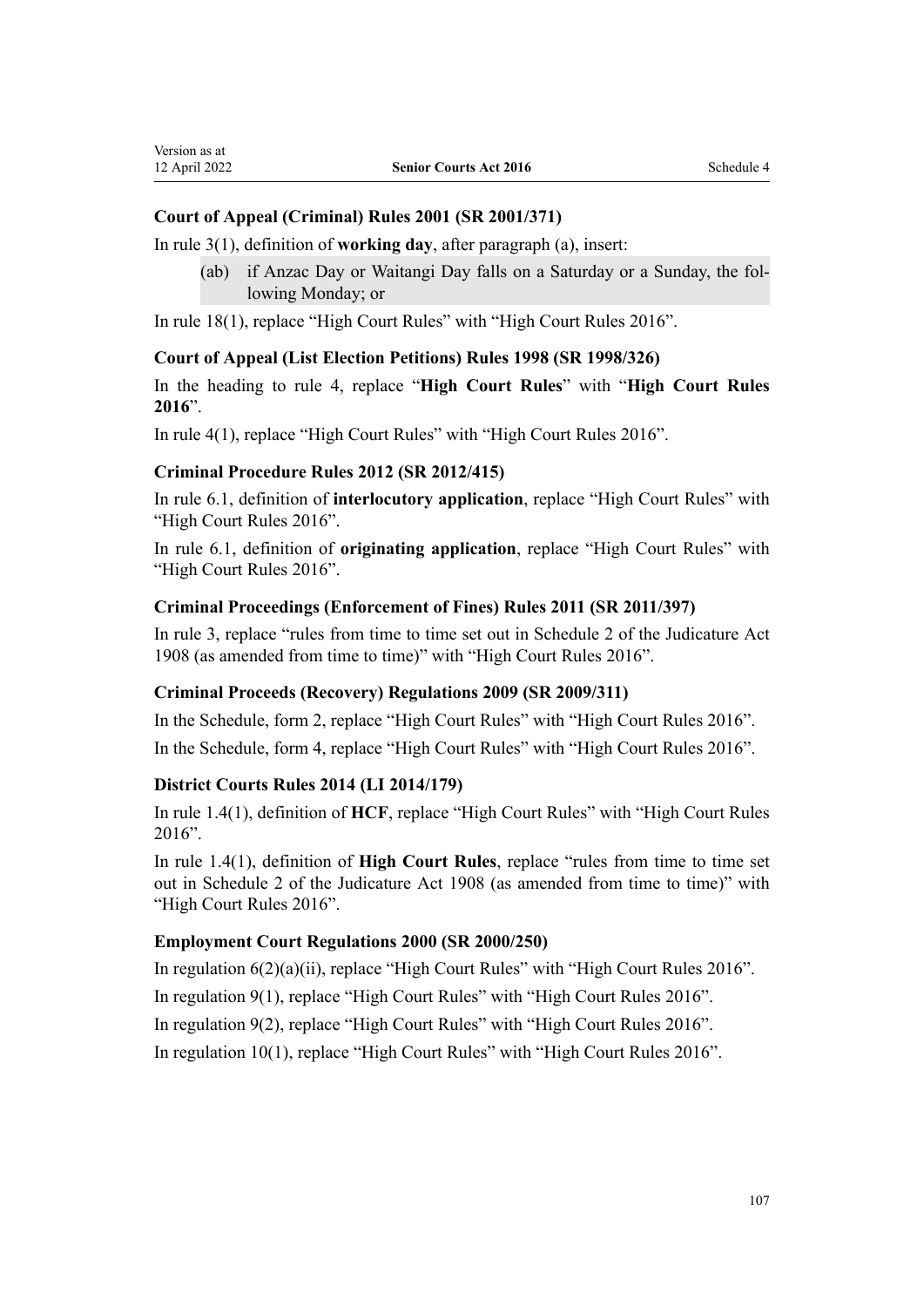# **Evidence (Trans-Tasman Service of, and Compliance with, New Zealand Subpoenas and Australian Subpoenas Issued in Criminal Proceedings) Rules 2013 (SR 2013/353)**

In [rule 4\(2\),](http://legislation.govt.nz/pdflink.aspx?id=DLM5500009) replace "High Court Rules" with "High Court Rules 2016".

#### **Family Courts Rules 2002 (SR 2002/261)**

In [rule 8\(1\),](http://legislation.govt.nz/pdflink.aspx?id=DLM144114) definition of **HCRs** or **High Court Rules**, replace "rules from time to time set out in Schedule 2 of the Judicature Act 1908 (as amended from time to time)" with "High Court Rules 2016".

#### **High Court Fees Regulations 2013 (SR 2013/226)**

In [regulation 4](http://legislation.govt.nz/pdflink.aspx?id=DLM5196107), definition of **appeal**, replace "High Court Rules" with "High Court Rules 2016".

In [regulation 4,](http://legislation.govt.nz/pdflink.aspx?id=DLM5196107) definition of **exempt application**, paragraph (a), replace "High Court Rules" with "High Court Rules 2016".

In [regulation 4](http://legislation.govt.nz/pdflink.aspx?id=DLM5196107), definition of **High Court Rules**, replace "rules set out in Schedule 2 of the Act" with "High Court Rules 2016".

#### **High Court Rules 2016 (LI 2016/225)**

In [rule 1.3,](http://legislation.govt.nz/pdflink.aspx?id=DLM6951106) definition of **these rules**, after "High Court Rules", insert "2016".

In [rule 3.2\(1\)](http://legislation.govt.nz/pdflink.aspx?id=DLM6951245), after paragraph (g), insert:

(ga) if Anzac Day or Waitangi Day falls on a Saturday or a Sunday, the fol‐ lowing Monday:

In [rule 31.9\(2\),](http://legislation.govt.nz/pdflink.aspx?id=DLM6952988) after paragraph (a), insert:

(ab) if Anzac Day or Waitangi Day falls on a Saturday or a Sunday, the fol‐ lowing Monday; and

In [rule 31.22\(1\)\(b\)](http://legislation.govt.nz/pdflink.aspx?id=DLM6953004), replace "rule 1.9 or rule 31.6(2)" with "rule 1.9, 31.6(2),".

In Schedule 1, [form C 15](http://legislation.govt.nz/pdflink.aspx?id=DLM6953291), note, definition of **working day**, after paragraph (a), insert:

(ab) if Anzac Day or Waitangi Day falls on a Saturday or a Sunday, the fol‐ lowing Monday; and

In Schedule 1, [form C 16](http://legislation.govt.nz/pdflink.aspx?id=DLM6953292), note, definition of **working day**, after paragraph (a), insert:

(ab) if Anzac Day or Waitangi Day falls on a Saturday or a Sunday, the fol‐ lowing Monday; and

#### **Joint Family Homes Regulations 1965 (SR 1965/65)**

In [regulation 20,](http://legislation.govt.nz/pdflink.aspx?id=DLM21903) replace "High Court Rules" with "High Court Rules 2016".

#### **Lawyers and Conveyancers Act (Lawyers: Admission) Rules 2008 (SR 2008/195)**

In [rule 4\(1\)](http://legislation.govt.nz/pdflink.aspx?id=DLM1386707), definition of **High Court Rules**, replace "High Court Rules set out in Schedule 2 of the Judicature Act 1908" with "High Court Rules 2016".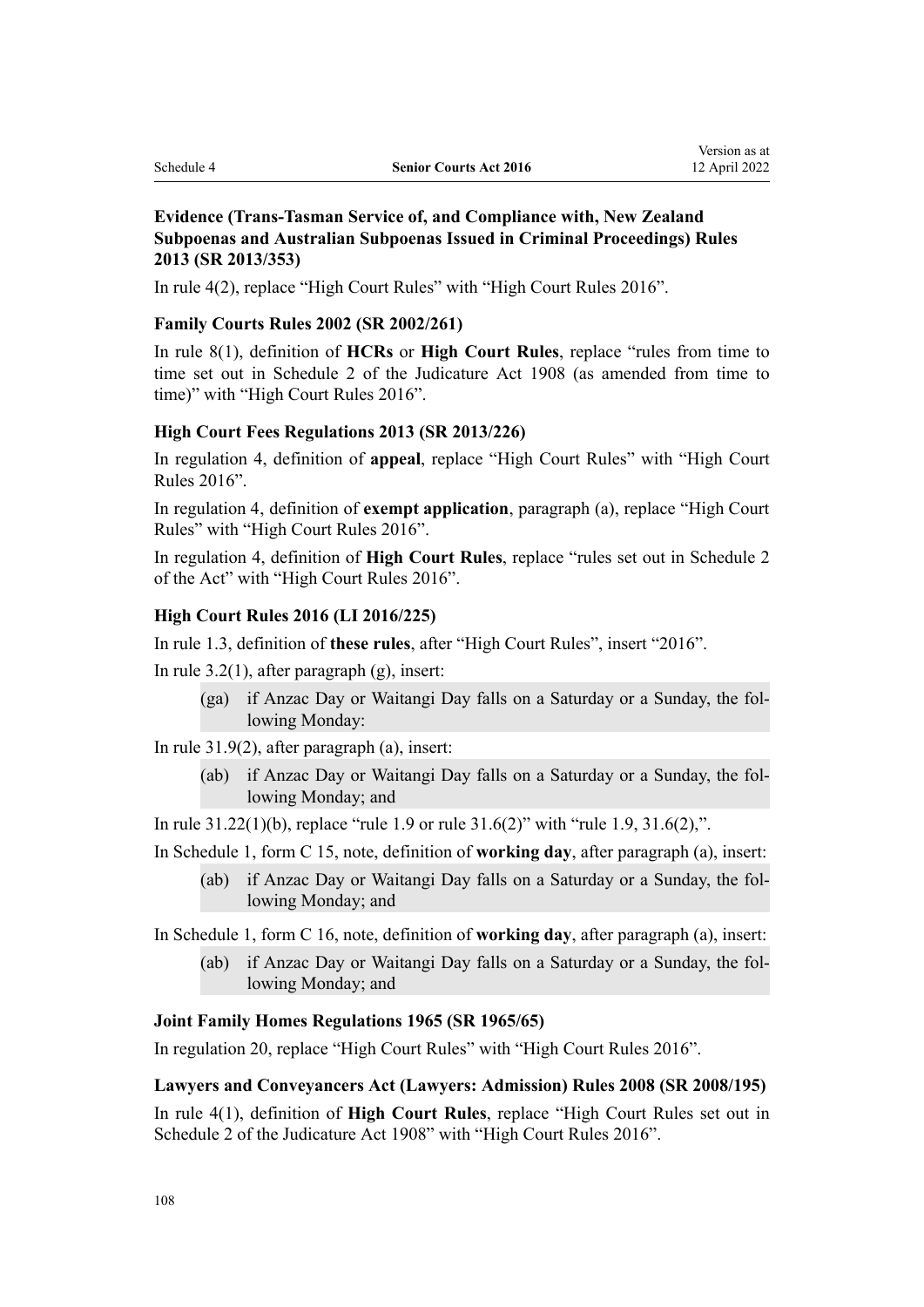### **Lawyers and Conveyancers Act (Lawyers: Admission) Rules 2008 (SR 2008/195)** *—continued*

In the Schedule, [form LA 1](http://legislation.govt.nz/pdflink.aspx?id=DLM1386735), replace "High Court Rules" with "High Court Rules 2016".

#### **Proceeds of Crime Rules 1992 (SR 1992/166)**

In the [Schedule,](http://legislation.govt.nz/pdflink.aspx?id=DLM165443) replace "*High Court Rules*" with "*High Court Rules 2016*".

#### **Property (Relationships) Forms Regulations 2001 (SR 2001/379)**

In [Schedule 2](http://legislation.govt.nz/pdflink.aspx?id=DLM97671), notes, replace "High Court Rules" with "High Court Rules 2016".

#### **Supreme Court Rules 2004 (SR 2004/199)**

In [rule 3](http://legislation.govt.nz/pdflink.aspx?id=DLM270811), definition of **working day**, after paragraph (a), insert:

(ab) if Anzac Day or Waitangi Day falls on a Saturday or a Sunday, the fol‐ lowing Monday; or

In [rule 40\(1\)\(c\)](http://legislation.govt.nz/pdflink.aspx?id=DLM270880), replace "High Court Rules" with "High Court Rules 2016".

#### **Trans-Tasman Proceedings Regulations and Rules 2013 (SR 2013/350)**

In [regulation 16\(4\)\(a\),](http://legislation.govt.nz/pdflink.aspx?id=DLM5500331) replace "High Court Rules" with "High Court Rules 2016". Schedule 4 Part 2: amended, on 12 November 2018, by [section 250](http://legislation.govt.nz/pdflink.aspx?id=DLM6731493) of the Land Transfer Act 2017 (2017 No 30).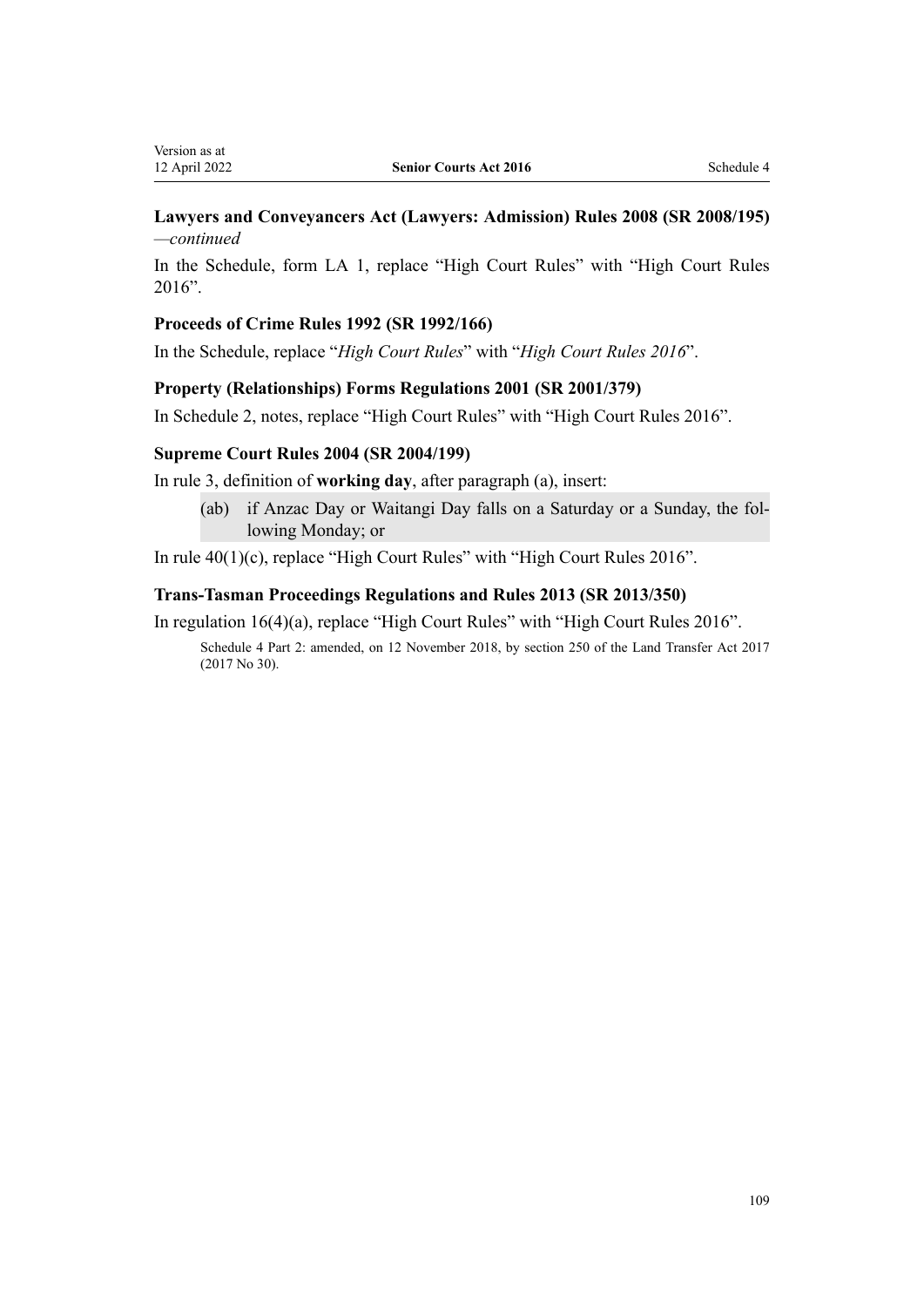# **Schedule 5**

## <span id="page-109-0"></span>**Transitional provisions relating to Senior Courts**

[s 186](#page-76-0)

### **Part 1**

### **Continuation of certain provisions of Supreme Court Act 2003**

### **1 Application**

[Clauses 2 to 6](http://legislation.govt.nz/pdflink.aspx?id=DLM214034) continue the application of certain provisions of the [Supreme](http://legislation.govt.nz/pdflink.aspx?id=DLM214027) [Court Act 2003](http://legislation.govt.nz/pdflink.aspx?id=DLM214027) so far as they are applicable.

#### **2 Imperial enactments ceasing to have effect in New Zealand**

On 1 January 2004, the following Imperial enactments ceased to have effect as part of the law of New Zealand:

- (a) the Imperial enactments listed in [Part 1](http://legislation.govt.nz/pdflink.aspx?id=DLM1942084) of Schedule 4 of the Supreme Court Act 2003:
- (b) the Imperial subordinate legislation listed in [Part 2](http://legislation.govt.nz/pdflink.aspx?id=DLM1942096) of Schedule 4 of that Act.

Compare: 2003 No 53 [s 49](http://legislation.govt.nz/pdflink.aspx?id=DLM214523)

### **3 Privy Council may still determine appeals in certain existing proceedings**

- (1) The Privy Council may hear and determine, or continue to hear and deter‐ mine,—
	- (a) an appeal against a final judgment of the Court of Appeal made before 1 January 2004, or made after 31 December 2003 in a proceeding whose hearing was completed before 1 January 2004, where—
		- (i) the matter in dispute on the appeal amounts to or is of the value of \$5,000 or upwards; or
		- (ii) the appeal involves, directly or indirectly, some claim or question to or respecting property or some civil right amounting to or of the value of \$5,000 or upwards; or
	- (b) an appeal arising out of a successful application to a New Zealand court (whether made before, on, or after 1 January 2004) for leave to appeal to the Privy Council against a decision of the Court of Appeal—
		- (i) made before 1 January 2004; or
		- (ii) made after 31 December 2003 in a proceeding whose hearing was completed before 1 January 2004; or
	- (c) an appeal arising out of a successful application to the Privy Council (whether made before, on, or after 1 January 2004) for special leave to appeal to it against a decision of the Court of Appeal—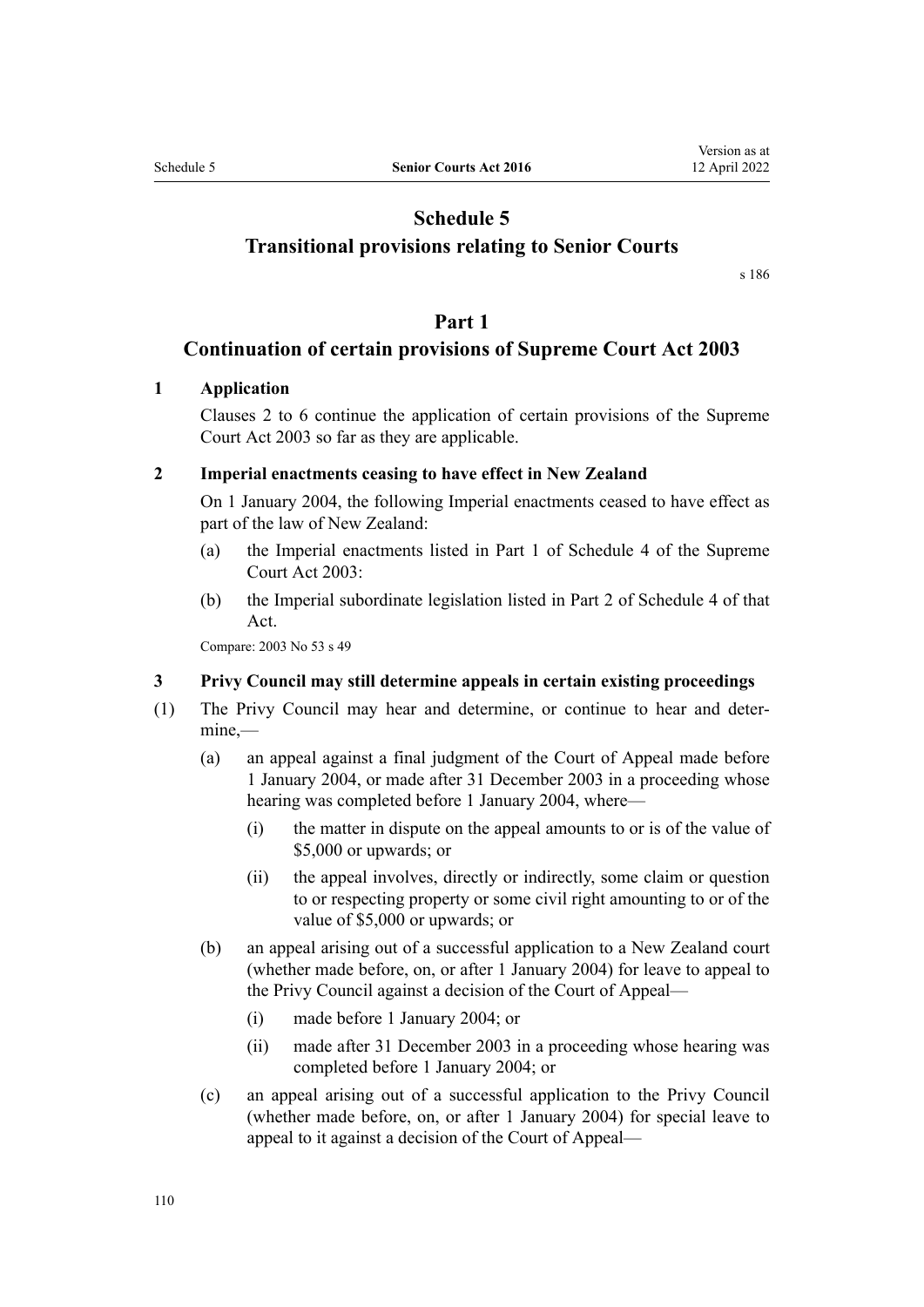- (i) made before 1 January 2004; or
- (ii) made after 31 December 2003 in a proceeding whose hearing was completed before 1 January 2004.
- (2) Subclause (1) does not apply to an appeal if—
	- (a) the Privy Council has not begun hearing the appeal; and
	- (b) all parties agree in writing that an application should be made to the Supreme Court for leave to appeal to the Supreme Court against the decision concerned.

Compare: 2003 No 53 [s 50](http://legislation.govt.nz/pdflink.aspx?id=DLM214525)

### **4 Limitation on right to appeal to Supreme Court in certain existing proceedings**

- (1) This subclause applies to a decision if—
	- (a) it was made by any New Zealand court before 1 January 2004; or
	- (b) it was made by the Court of Appeal after 31 December 2003 in a pro‐ ceeding whose hearing was completed before 1 January 2004.
- (2) There is no right to appeal to the Supreme Court against a decision to which subclause (1) applies if—
	- (a) the Privy Council has already heard or begun hearing an appeal against it; or
	- (b) a New Zealand court has declined to give leave to appeal to the Privy Council against it and the Privy Council has not later given special leave to appeal against it; or
	- (c) the Privy Council has declined to give special leave to appeal against it; or
	- (d) all the parties to the proceeding in which it was made have not agreed in writing that an application should be made to the Supreme Court for leave to appeal to the Supreme Court against it.
- (3) Subclause (2) overrides [sections 68 to 71](#page-33-0). Compare: 2003 No 53 [s 51](http://legislation.govt.nz/pdflink.aspx?id=DLM214526)

#### **5 Transitional effect of sections 42 and 49 of Supreme Court Act 2003**

- (1) The following applications must be determined as if [sections 42](http://legislation.govt.nz/pdflink.aspx?id=DLM214507) and [49](http://legislation.govt.nz/pdflink.aspx?id=DLM214523) of the Supreme Court Act 2003 had not been enacted:
	- (a) all applications to a New Zealand court (whether made before, on, or after 1 January 2004) for leave to appeal to the Privy Council against—
		- (i) a decision of a New Zealand court made before 1 January 2004; or
		- (ii) a decision of the Court of Appeal delivered after 31 December 2003 in a proceeding whose hearing was completed before 1 January 2004: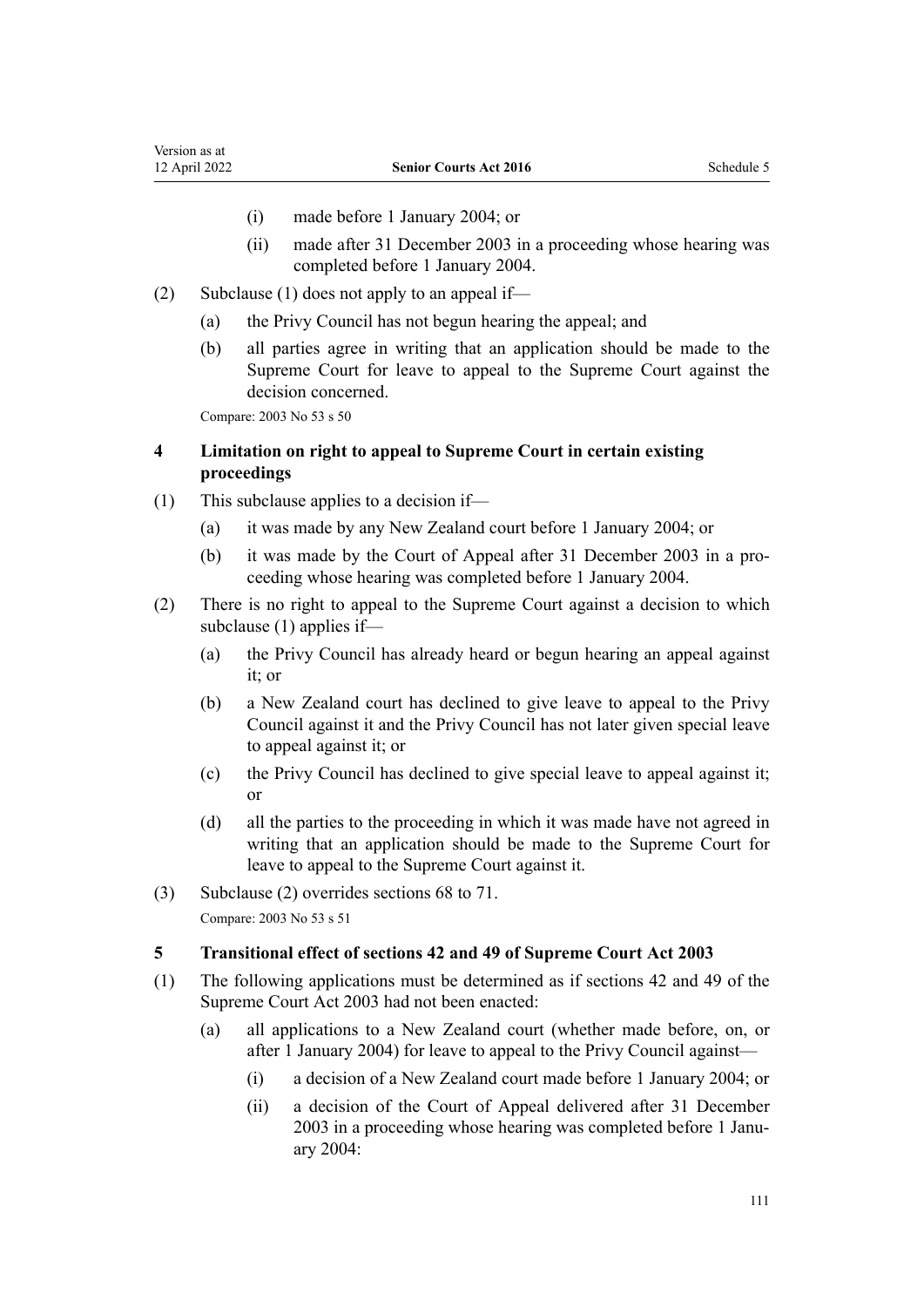- <span id="page-111-0"></span>(b) all applications to the Privy Council (whether made before, on, or after 1 January 2004) for special leave to appeal to it against—
	- (i) a decision of a New Zealand court made before 1 January 2004; or
	- (ii) a decision of the Court of Appeal delivered after 31 December 2003 in a proceeding whose hearing was completed before 1 Janu‐ ary 2004.
- (2) All appeals that, by virtue of [clause 3\(1\),](#page-109-0) the Privy Council may hear and deter‐ mine, or continue to hear and determine, must be heard and determined as if—
	- (a) [sections 42](http://legislation.govt.nz/pdflink.aspx?id=DLM214507) and [49](http://legislation.govt.nz/pdflink.aspx?id=DLM214523) of the Supreme Court Act 2003 had not been enacted; and
	- (b) the reference in [section 112\(1\)](http://legislation.govt.nz/pdflink.aspx?id=DLM213198) of the Credit Contracts and Consumer Finance Act 2003 to the Supreme Court included a reference to the Privy Council.

Compare: 2003 No 53 [s 52](http://legislation.govt.nz/pdflink.aspx?id=DLM214527)

#### **6 No new rights of appeal against decisions made before 1 January 2004**

- (1) A person does not have a right to appeal to a particular New Zealand court or the Privy Council on any grounds against a decision made before 1 January 2004 unless, when the decision was made, the person had the right to appeal against the decision to that court on those grounds.
- (2) Subclause (1) does not limit or affect the right of any person to appeal to a New Zealand court on any grounds against a decision made—
	- (a) on or after 1 January 2004; but
	- (b) on appeal against a decision—
		- (i) made before 1 January 2004; or
		- (ii) made at any time on appeal against a decision made before 1 January 2004.

Compare: 2003 No 53 [s 54](http://legislation.govt.nz/pdflink.aspx?id=DLM214529)

#### **Part 2**

#### **Other provisions relating to senior courts**

#### **7 Interpretation**

In this Part, unless the context otherwise requires,—

**judicial officer** means a Judge, an acting Judge, a Registrar, or a Deputy Registrar of a senior court

**proceedings** includes actions and matters

**relevant Act** means the [Judicature Act 1908](http://legislation.govt.nz/pdflink.aspx?id=DLM144692) or the [Supreme Court Act 2003.](http://legislation.govt.nz/pdflink.aspx?id=DLM214027)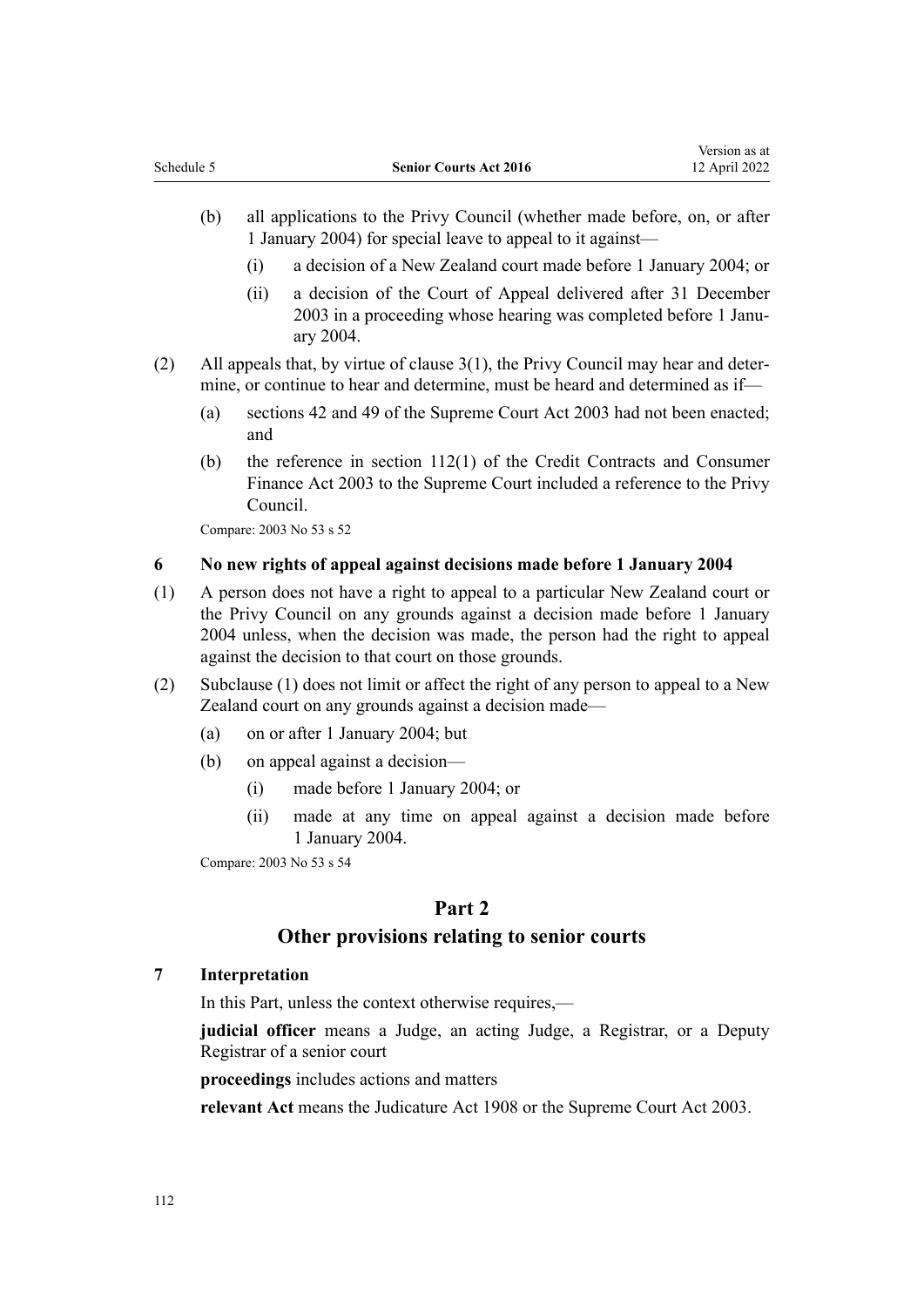### *Judicial officers of senior courts*

#### **8 Judicial officers to continue in office**

- (1) This clause applies to every person who is a judicial officer under the relevant Act immediately before the commencement of this clause.
- (2) A judicial officer to whom this clause applies continues to hold his or her judicial office under the conditions of his or her appointment.

### *Other officers of senior courts*

### **9 Other officers of court to continue in office**

- (1) This clause applies to every person who is an officer of a court (other than a judicial officer as defined in [clause 7\)](#page-111-0) under the relevant Act immediately before the commencement of this clause.
- (2) An officer to whom this clause applies continues to hold his or her office sub‐ ject to this Act.

### *Proceedings and other matters*

#### **10 Proceedings, etc, continue under relevant Act**

- (1) All proceedings pending or in progress in a court operating under the relevant Act immediately before the commencement of this clause may be continued, completed, and enforced only under the relevant Act (including the relevant rules of court) as if that Act had not been repealed by this Act.
- (2) All jurisdictions, offices, appointments, Orders in Council, orders, warrants, rules, regulations, seals, forms, books, records, instruments, and generally all acts of authority that originated under the relevant Act or another enactment continued or repealed by this Act, and that are subsisting or in force on the commencement of this clause, have full effect as if they had originated under the corresponding provisions of this Act and, where necessary, must be treated as having originated under this Act.
- (3) This clause is subject to clause 11.

#### **11 Proceedings subject to former High Court Rules**

- (1) In this clause, **former High Court Rules 2016** means the High Court Rules 2016 as in force immediately before 1 March 2017.
- (2) A proceeding that is pending on 1 March 2017 must be continued, completed, and enforced under the [High Court Rules 2016](http://legislation.govt.nz/pdflink.aspx?id=DLM6959800) as in force immediately after that date, except as provided in subclause (3).
- (3) A proceeding that is pending on 1 March 2017 must be dealt with as if—
	- (a) Part 29 of the former High Court Rules 2016 (if applicable) were in force: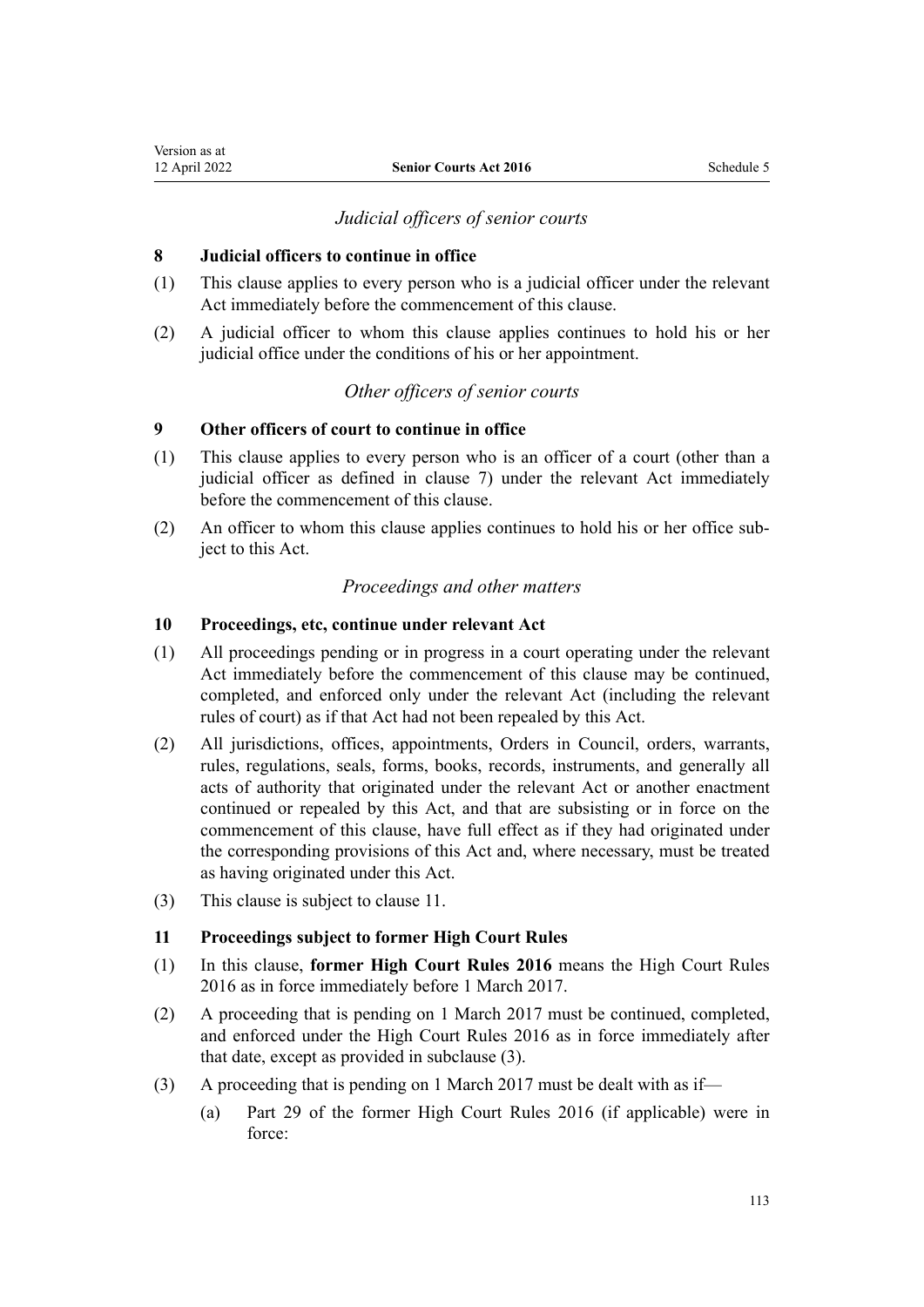(b) the provisions of the former High Court Rules 2016 referring to [section](http://legislation.govt.nz/pdflink.aspx?id=DLM146424) [26P](http://legislation.govt.nz/pdflink.aspx?id=DLM146424) of the Judicature Act 1908 were in force.

### **12 Continued effect of transitional provisions in former High Court Rules**

- (1) The repeal of the [Judicature Act 1908](http://legislation.govt.nz/pdflink.aspx?id=DLM144692) does not affect the operation of the tran‐ sitional provisions in—
	- (a) [rule 9](http://legislation.govt.nz/pdflink.aspx?id=DLM1933013) of the High Court Amendment Rules 2009; or
	- (b) [rule 7](http://legislation.govt.nz/pdflink.aspx?id=DLM1933011) of the High Court (Access to Court Documents) Amendment Rules 2009; or
	- (c) [rule 5](http://legislation.govt.nz/pdflink.aspx?id=DLM1933008) of the High Court Amendment Rules 2010.
- (2) So far as the enactments referred to in subclause  $(1)(a)$  to  $(c)$  may be applicable, they continue to have effect as if the [Judicature Act 1908](http://legislation.govt.nz/pdflink.aspx?id=DLM144692) had not been repealed.